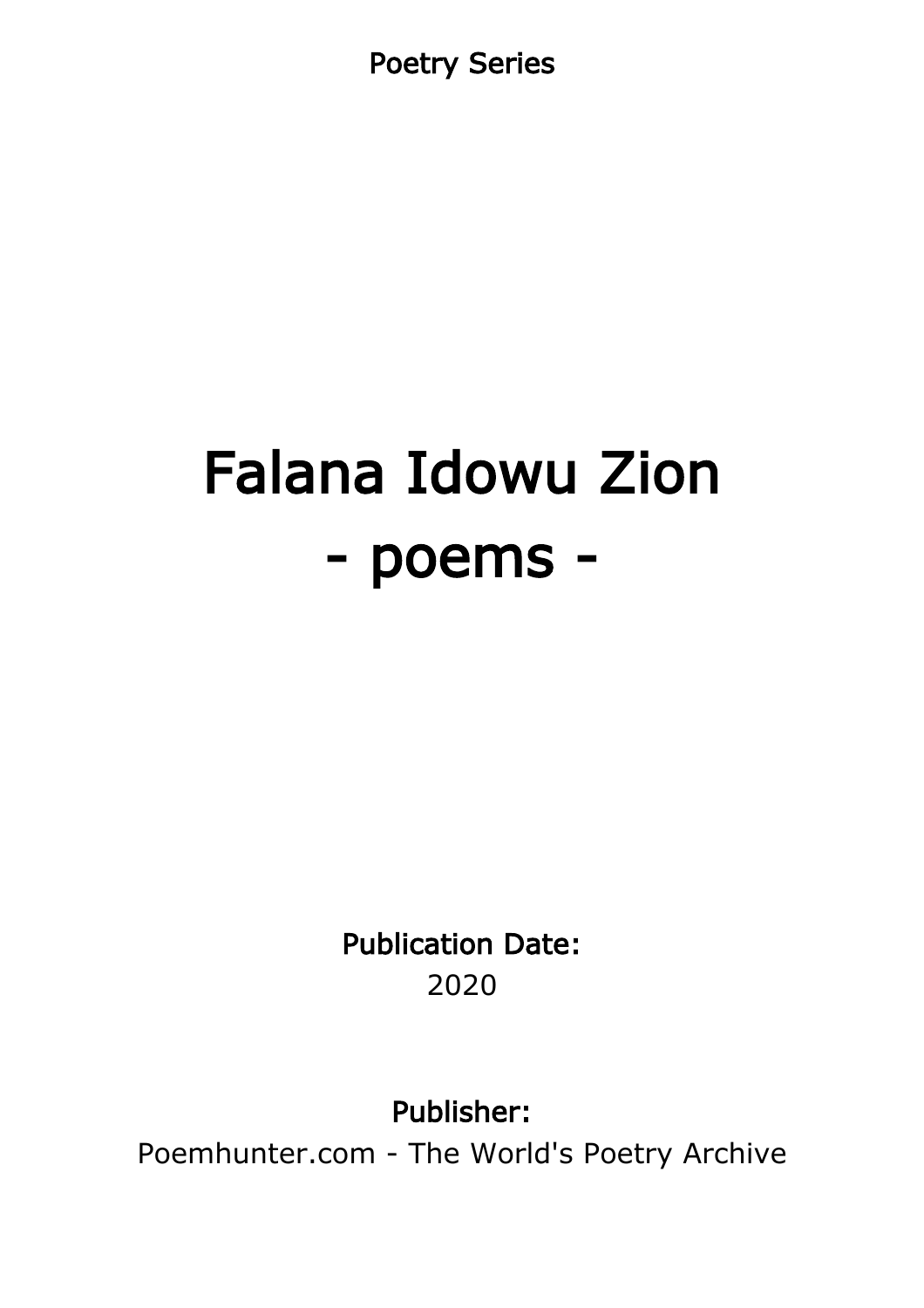# Falana Idowu Zion()

Born on Dec 01 to the family of Ch. E.B Falana. He learnt the great lesson of life, that life is not a problem to solve, but a reality to experience...

He published his first work in the year 2017, the work titled The World.

He has thereafter written for different magazines, anthologies, competitions etc.

His aim is to make the world a better place. Above all, he Ioves creativity and Impact........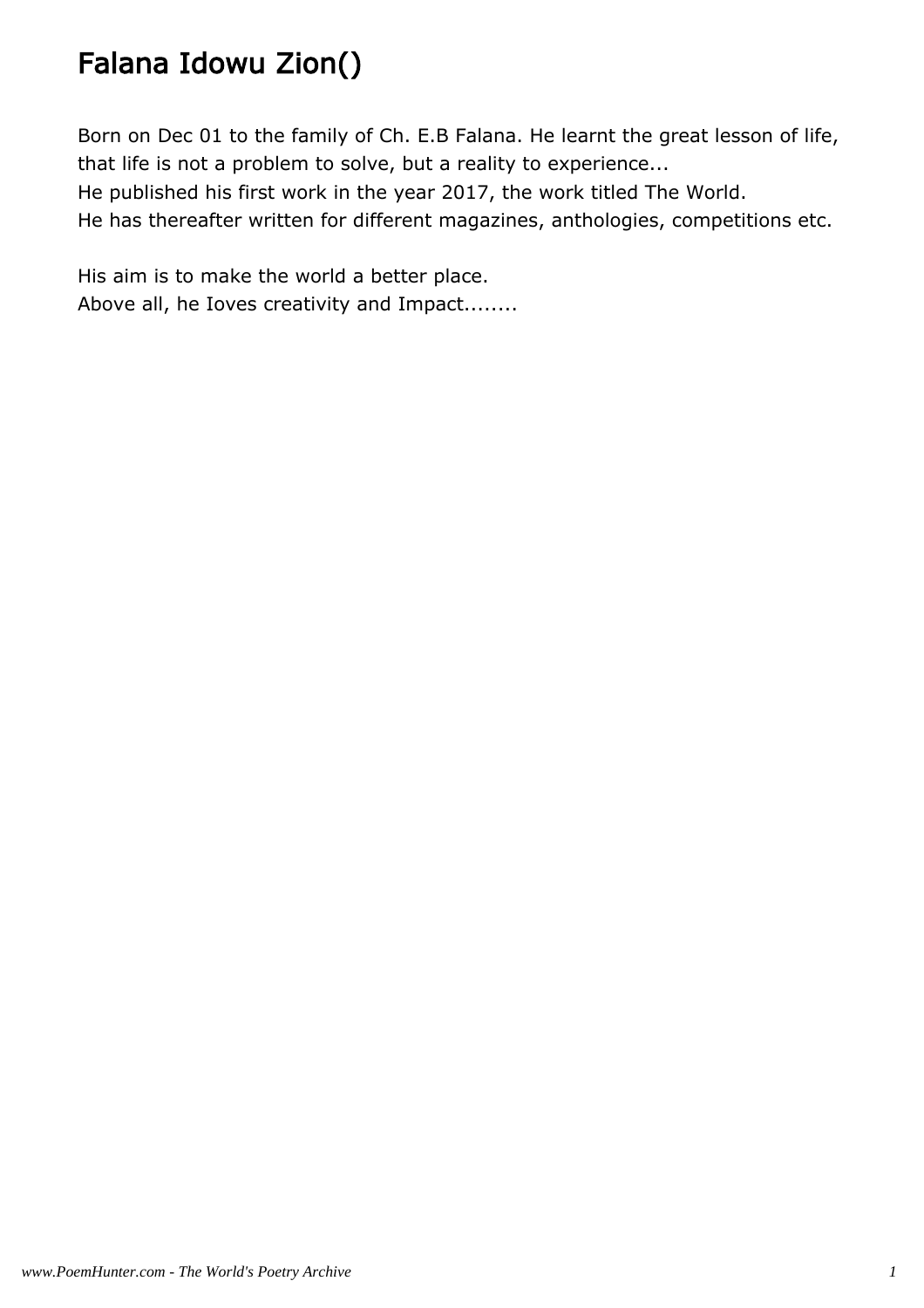# A Damsel In Distress

Alas! ! !

Like a bird without a nest, She walks with her brain on her hind-head Within her dwells pain, hunger and distress Pain pierce her soul within her heart Let's call for her freedom, for her to sing the victory song. We'll cry for you through our pen With the hope that our call will be heard

O land,

Will you fold your arms around your chest And watch her wander around like a cow that's lost Will you rest your eyes on your heart And catalyze her pain and lack

With sweat on her head, she works day and night without rest Yet, she complains of poverty and lack Please, fold not your arms Have pity on her, and let her basket spill out

O cloud,

Heed our call and bail us out She's thirsty and about to die Will you too hide your rain from her sight Her heart is shrinking like a flesh drown in alcohol She suffers horror like a hopeless warrior Hear our call and send your water from above Refresh her heart, and let her flourish and sing the victory song

O plant

Are you barren or it is your plan To hide your life-saving fruit from her sight And sit tight to watch her die Please, she's a stick of broom Feed her and let her bloom Don't watch her die in her hood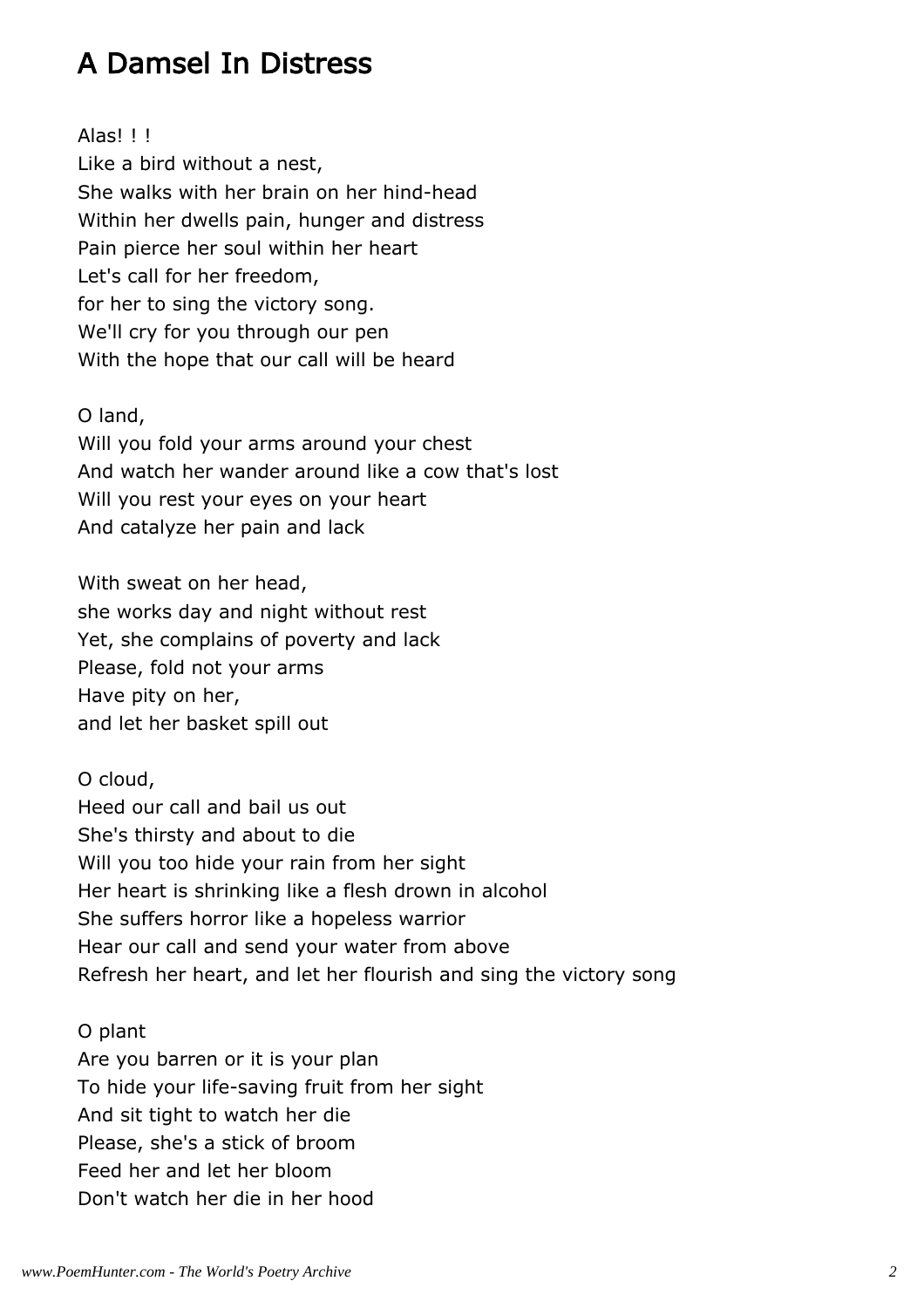She's lonely, wandering and glum

O air, Listen to our call with your inner ear In you our last hope dwell Wrap our message around your neck Deliver it to her mom with your last breath Pierce her heart with the ardent pen That her daughter is a slave in her land

Carry our message to the moon Deliver it to that home above the sky For them to work hand in hand And deliver her, before she give up to life....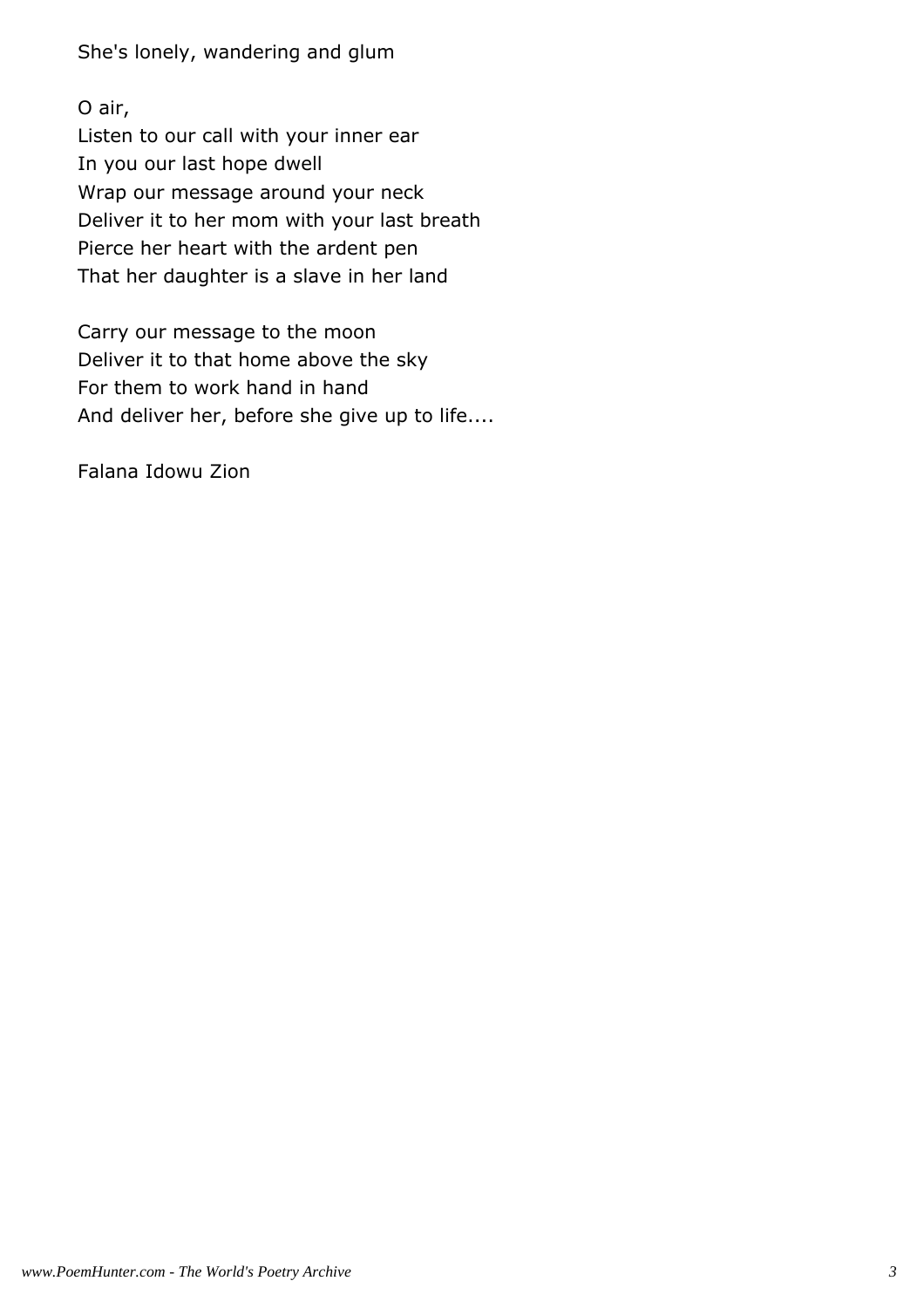# A Home Above The Sky

The home is bright and far The brightness as the morning star The home is so far Beyond the shining sky

A home good and cool Peaceful like the unperturbed stream Everything there are good A home for all, Able or disabled

The home on high Twinkling like the little star Far above the sky Glittering like the moonlight

A home filled with holiness The qualities are crystal clear People are rejoicing there People wearing white garments

I'm a stranger far from home A stranger in a foreign home My home is far away More than my mouth can say

I will weave my future from the past Erase my tangled past Set my pace on the way of life So as to inherit the home above the sky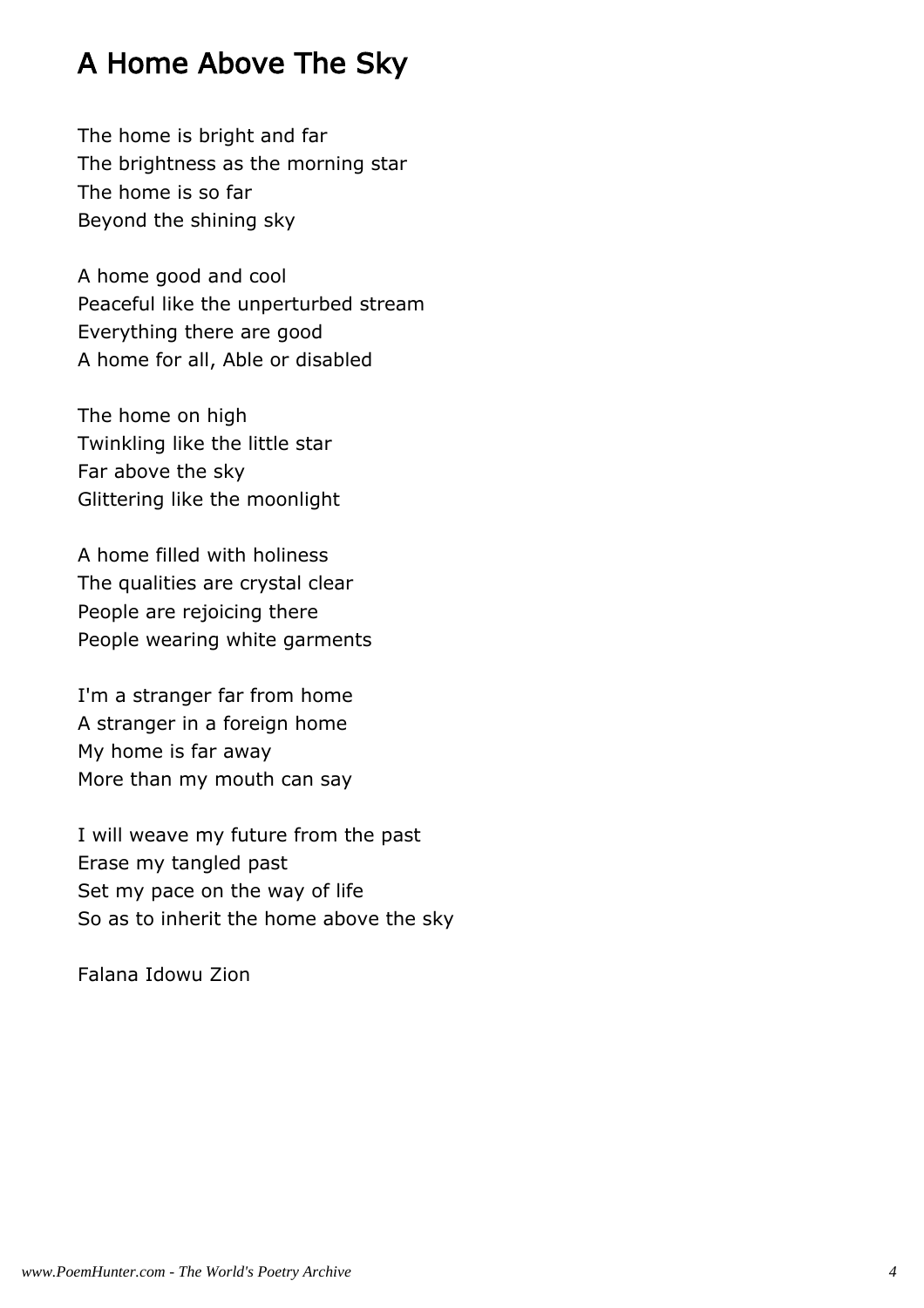# A Victim Of The Charming Night

At the sight of his shinning greasy hair She fell faster than ice in hell She lost herself to the air Running the hands through her hair She became soft like a day bread

Gripping on to her sleeves That alone sent her running She fell and lingers for flesh like a lion on the street Her brain tintinabulates like the star dancing to the moon's beat

He made the first move And all the colors she had ever seen lit her Ardent view Fire lit in the curvy parts as a cue Flames moved up her eyes and her lonely moon Swimming in the river of flair His lips extinguished her fire and left her bones bared

Clumsy fingertips piercing the curvy parts Quivering tongue and thirsty lips, Wallows and sparks in the dark Pleasure sang its lovely track As the memories deep dark and benight Up all round in the pleasurable night The heart and flesh dripped in and out like a jack

The darkness gave up to light And her memory gained back its sight Oh my virginity, she cried Tears rolled down her tiny sparkling eyes But it is late and out of time Oh my virginity, my pride! !! I lost you for a lifetime in a night under a round For the night can't be reversed And the virginity can't be refreshed

Turn not yourself into a mother, When love hasn't made you a wife Keep your heart and your innocent laps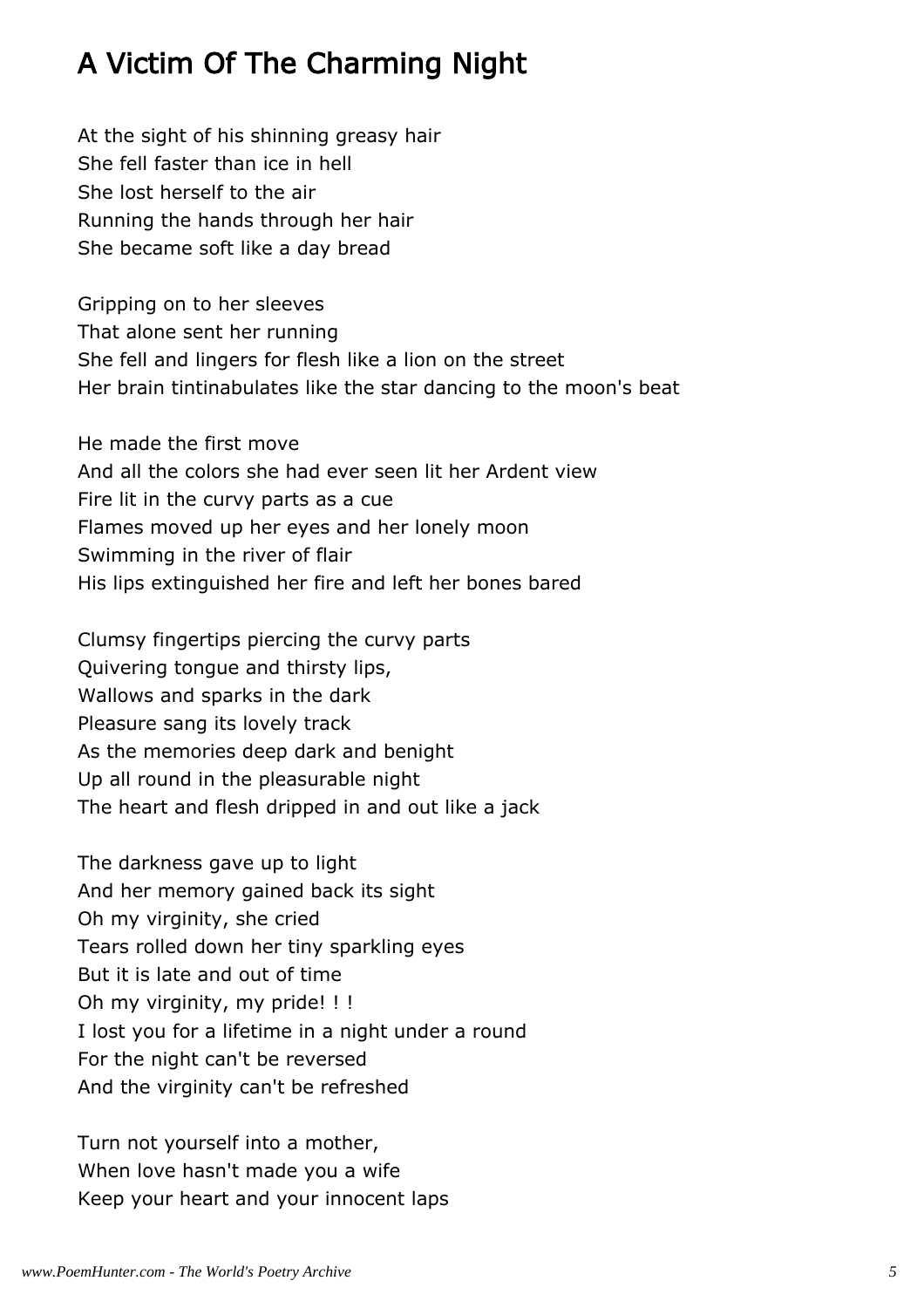Don't be overwhelmed by a love-like lust When the pride leave, it can't be returned Be drenched by love not by lust and virility For you not to be A Victim Of The Charming Night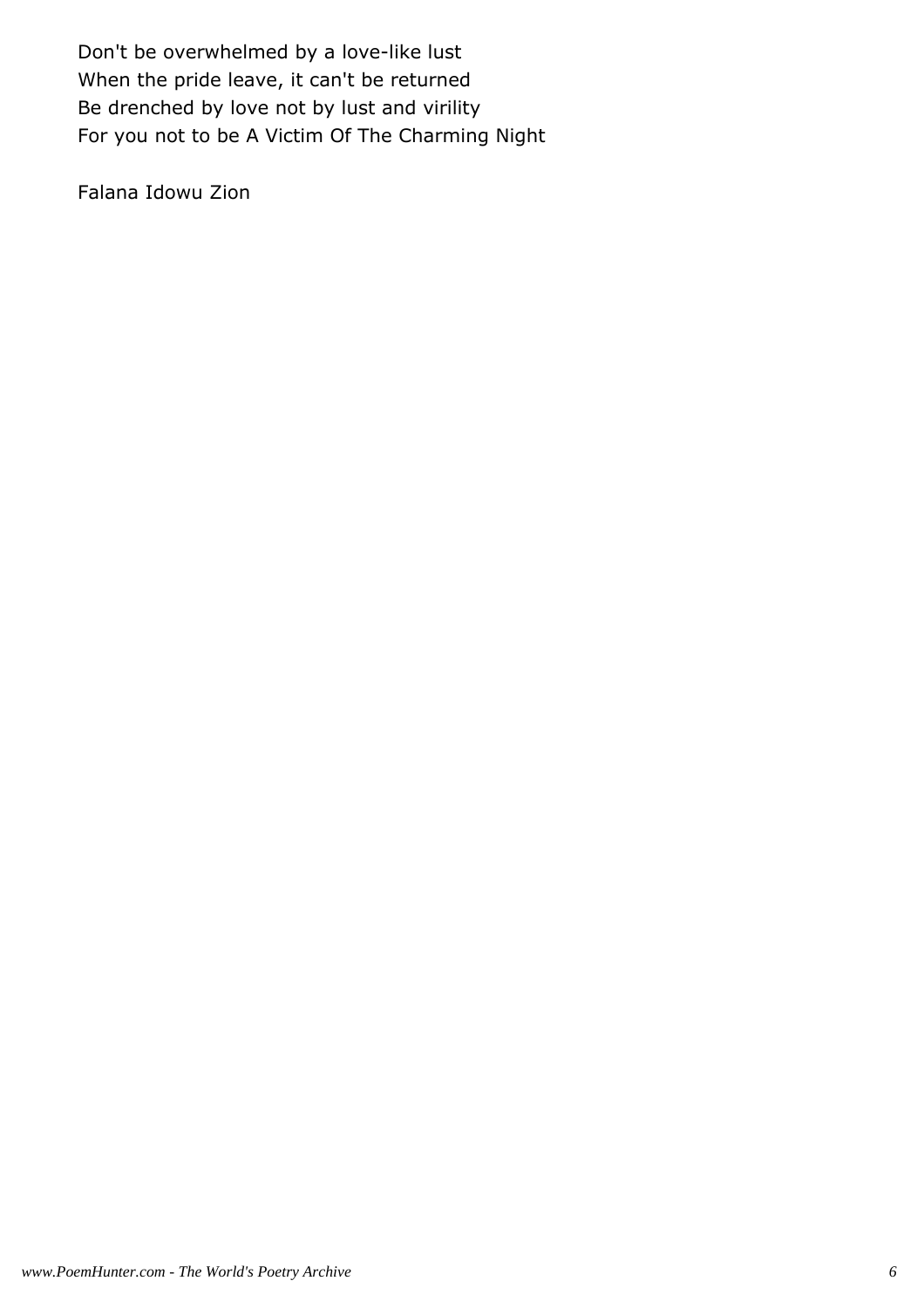### Africa My Land, My Pride

O Africa The home of love and art Your beauty aglow on a fertile land Beautiful as the purple flush of dawn Your eyes like two twin stars shining in the sky

The birthplace of humanity The cradle of life and art You live a life enchanted with diversity Your color, customs, songs and tribes You wear them like peacock for everyone to behold and smile

Your sculptures, culture and metal works Travel and catapults lives from afar They stand tall, strong and bizarre Captivating the eyes and heart of man You are the stardom and beauty of life

Africa my land, my pride I love thy tingatinga painting style And your wonderful eye-popping attires Your Agbada, Djellaba, Dashiki and kaftans They are all memorable and nice

Your food and the dancing styles Throw a man into the poetic earth But river of tears is rolling down my eyes As your culture is becoming a stardom of the past Are they no more a paved road to pass?

O Mama Africa, will you let your eyes rest on your heart As civilization draws your pride into a forgotten land How I wish you dig and live up your golden inheritance I pledge allegiance to you my land I love you with my heart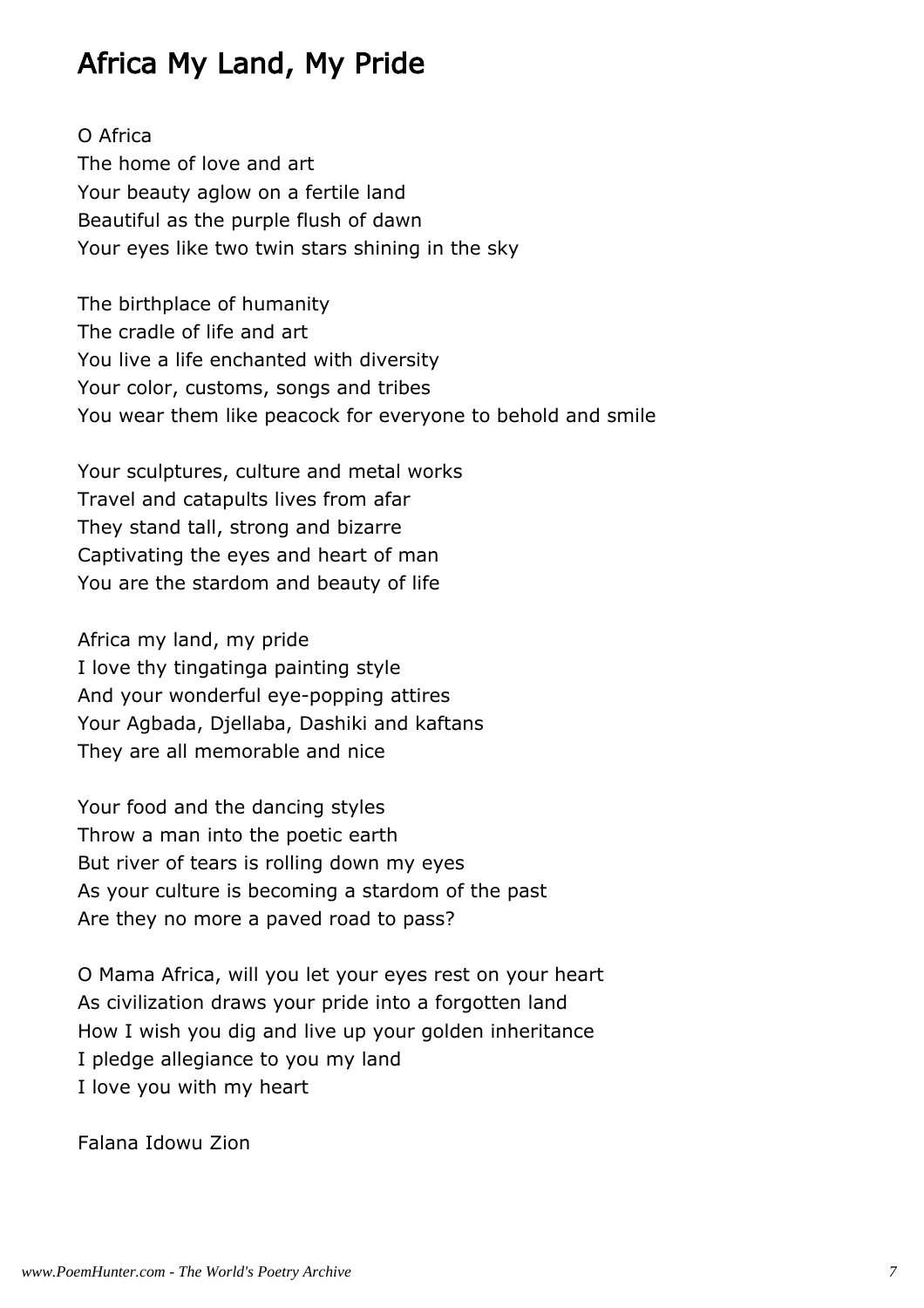# Am I Bad, Or My Plans Do

O life, Why is the world painting me black? Are my plans bad, Or I am

I act on my plans, The world says I am bad I stick to my words They are all say I am a wicked gong

Am I bad or my plans do? But I know like the birds tied to the sky So I am to the ground Like the blood flowing through my heart So are my plans

You only see me as I am Within me dwells a quality benign I only dwell amid a sea of men, But different are my plans

I'm not bad My plans only bridge a gap I'm not cruel No, the man declares My plans only speak the difference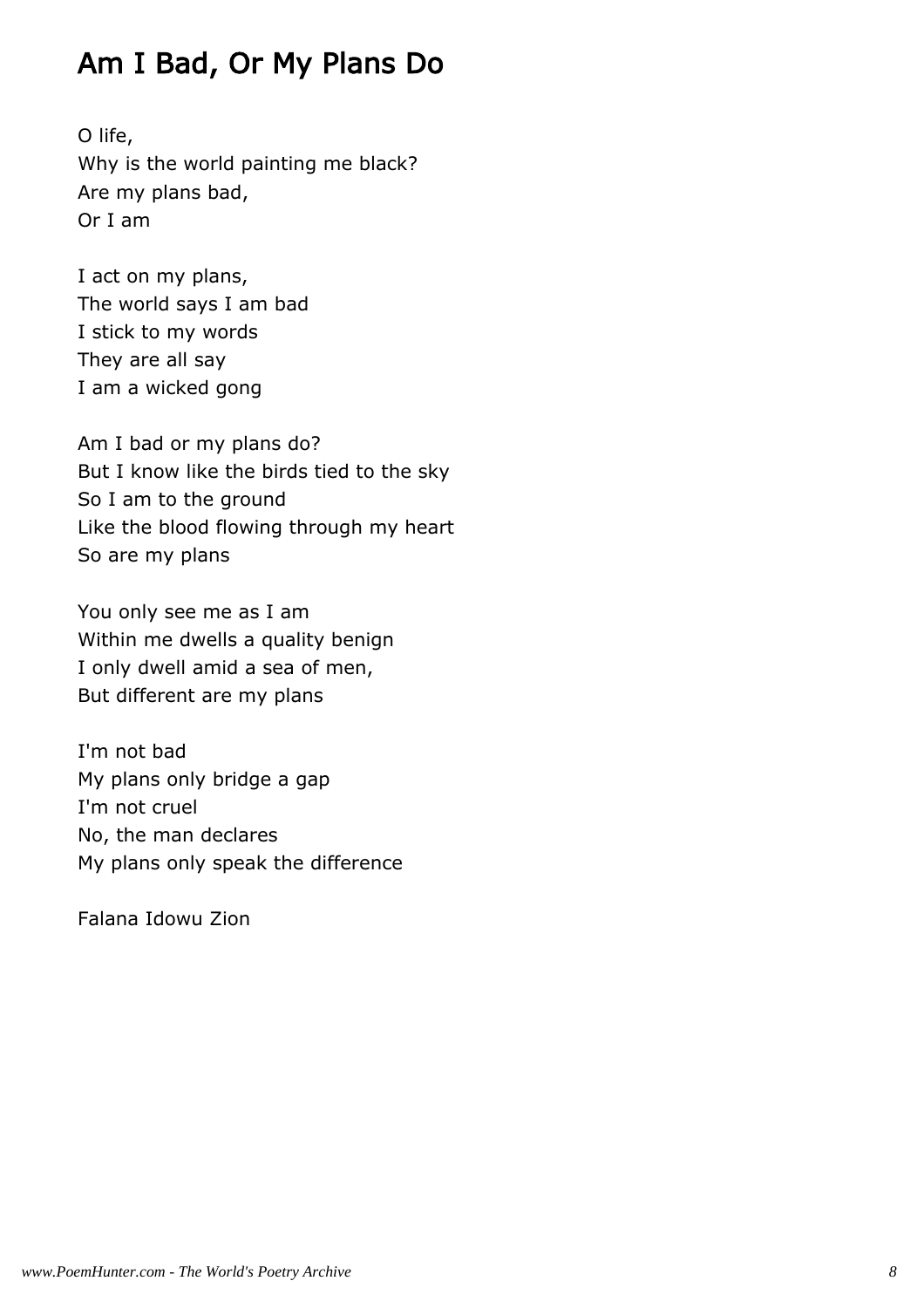# Anger My Enemy, My Friend

Anger in its time and place May assume naturally a kind of grace With reasons it swallows the heart But last not beyond a minute

Anger in its time and place Truly with reasons it penetrates But have no further lengths to go For after a minute, it does into malice grow

Anger, My worst enemy and friend It brings about fears and tears And stands beside and never depart

Anger my enemy It nourishes its cherished wrath With Purlieus on its path With its acts it breaks me apart

Anger, Naturally you're my friend I know you'll never leave till the end Nevertheless, till you say goodbye, be silent like the air.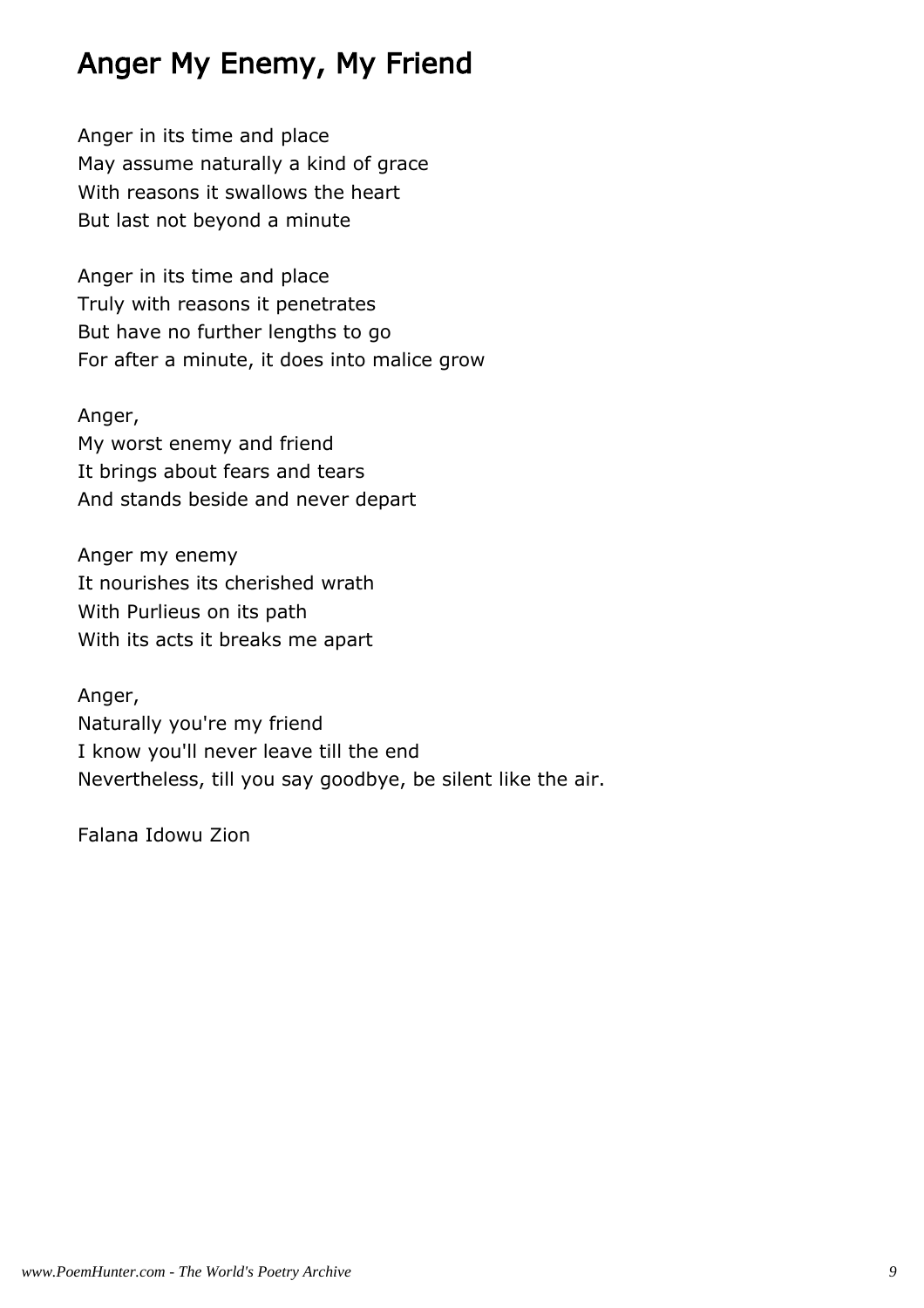#### Animism

The round ball in the sky The trudging ghost of time You blazed across the space and time You hearken the earth's timeless rhyme The breath of the breathless plant The soul above the earth The light and warmth of the day shift-earth

The light of the shining night The glimpse of the indefinite eyes The diamond in the sky You ignite the cripple kite The milky way candle light The spirit of the moonless night The heart a milky quartz

The giant canopy plant You bring my past back alive The storm of memory strike my mind The spirit of the nostalgic smile You wave to my soulless smile You speak to the lonely heart Giving me a wonderful past

The cloud of fear has cleared The rivers of thought has drowned The hopeless night has fade out The elusive voice sound beneath my toe Whispering to the ear within my soul Carpingly ringing beneath my sole Take off the pace offmy soul

At the darkening fall afternoon Imagination stroll down the memory lane Twinkly wink in time and space The toppling of old assumptions of atavism Reincarnate the dynamistic animism The age melts away like a snowflakes New discovery awaits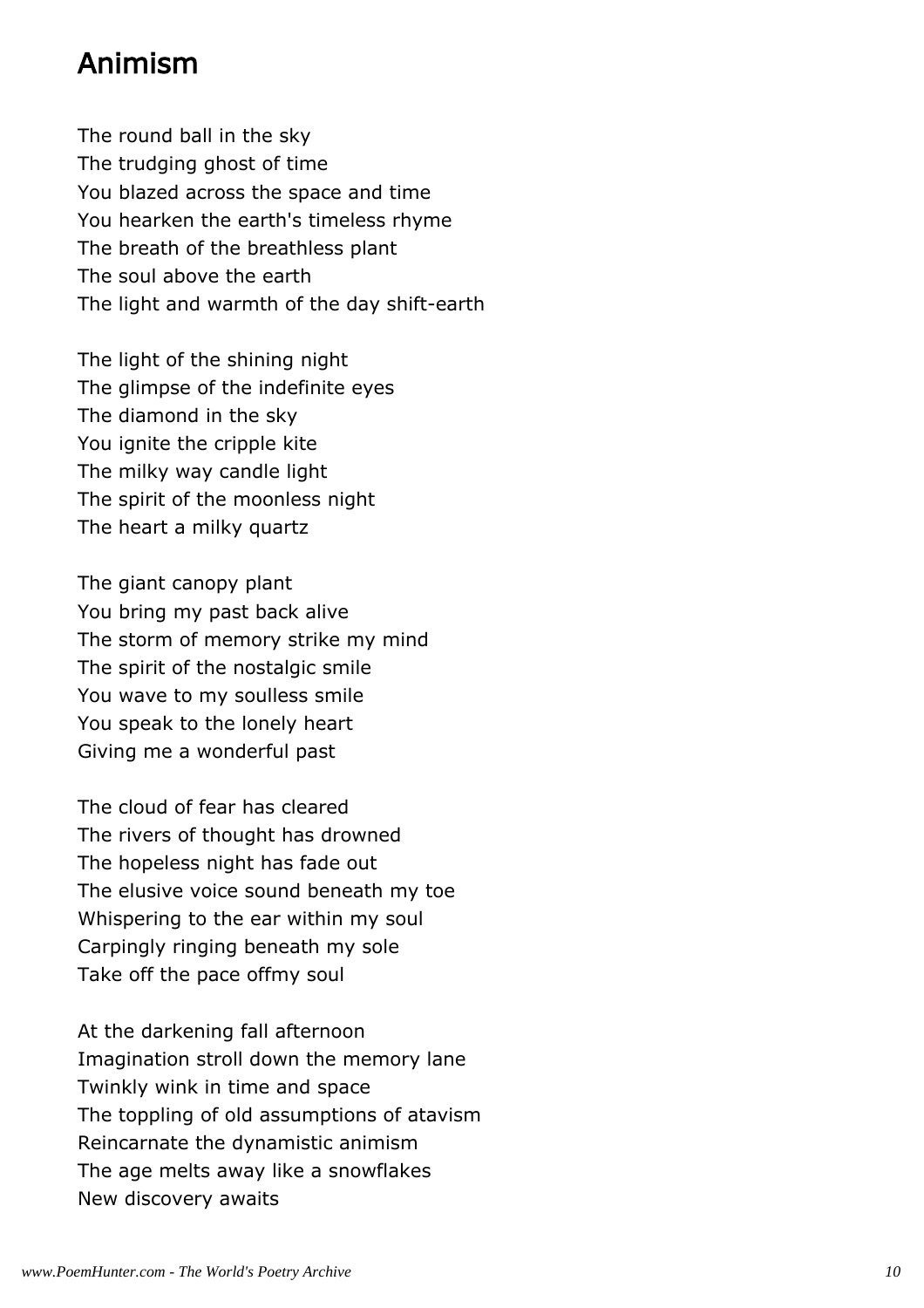The inanimate possess a soulful heart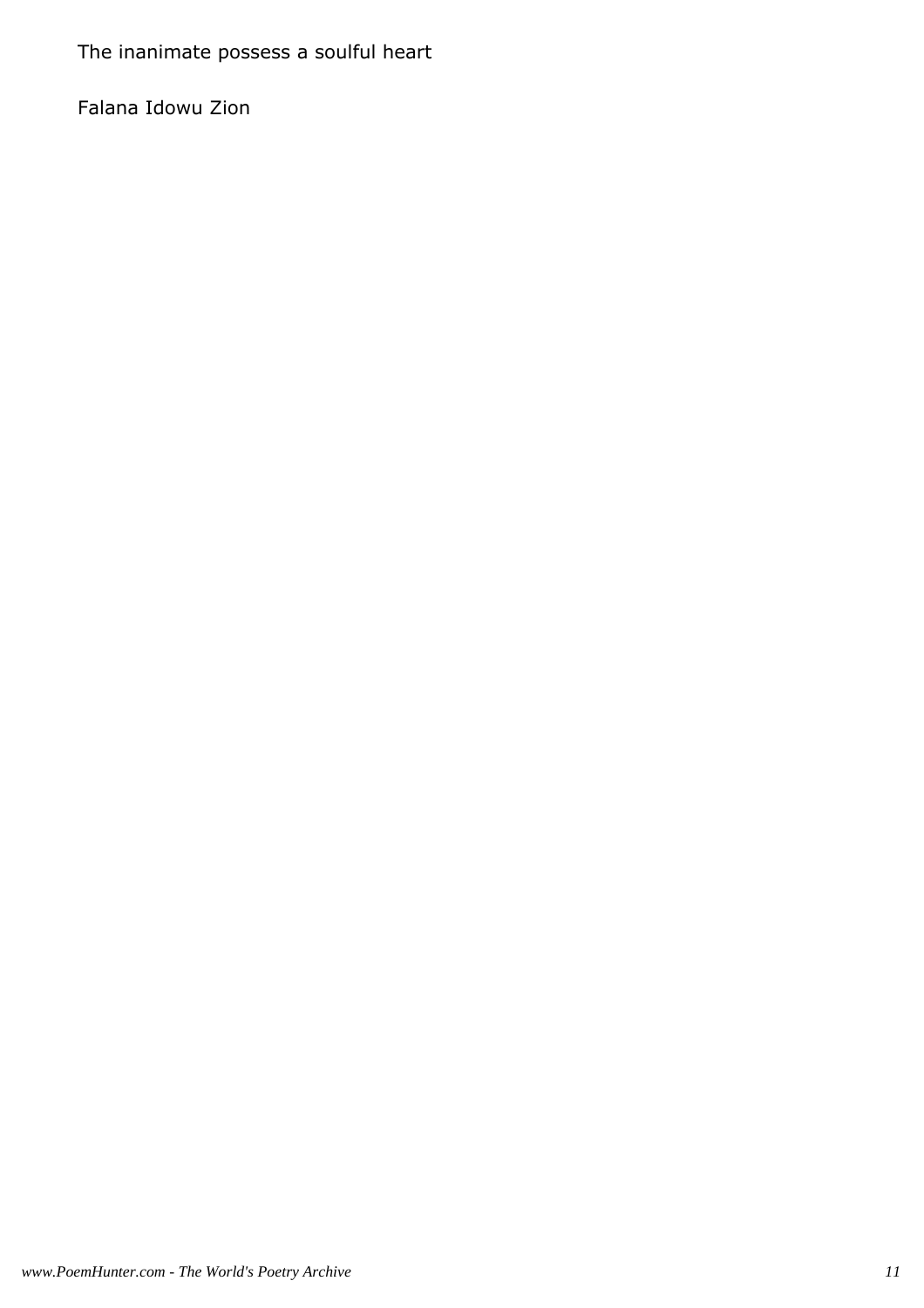# Attitude

Attitude is a manner of thinking, That reflects someone's state of mind Either good or bad

I've got an attitude, but don't know why Showing love to people when they're sad Making them happy, Assuring them, they can fly

I'm not like others, That criticize and lie But I'm a creature that aspires For what I desire

I realized The impact of attitude in life Attitude reflects the way we act Determines our reputation on earth And make us who we are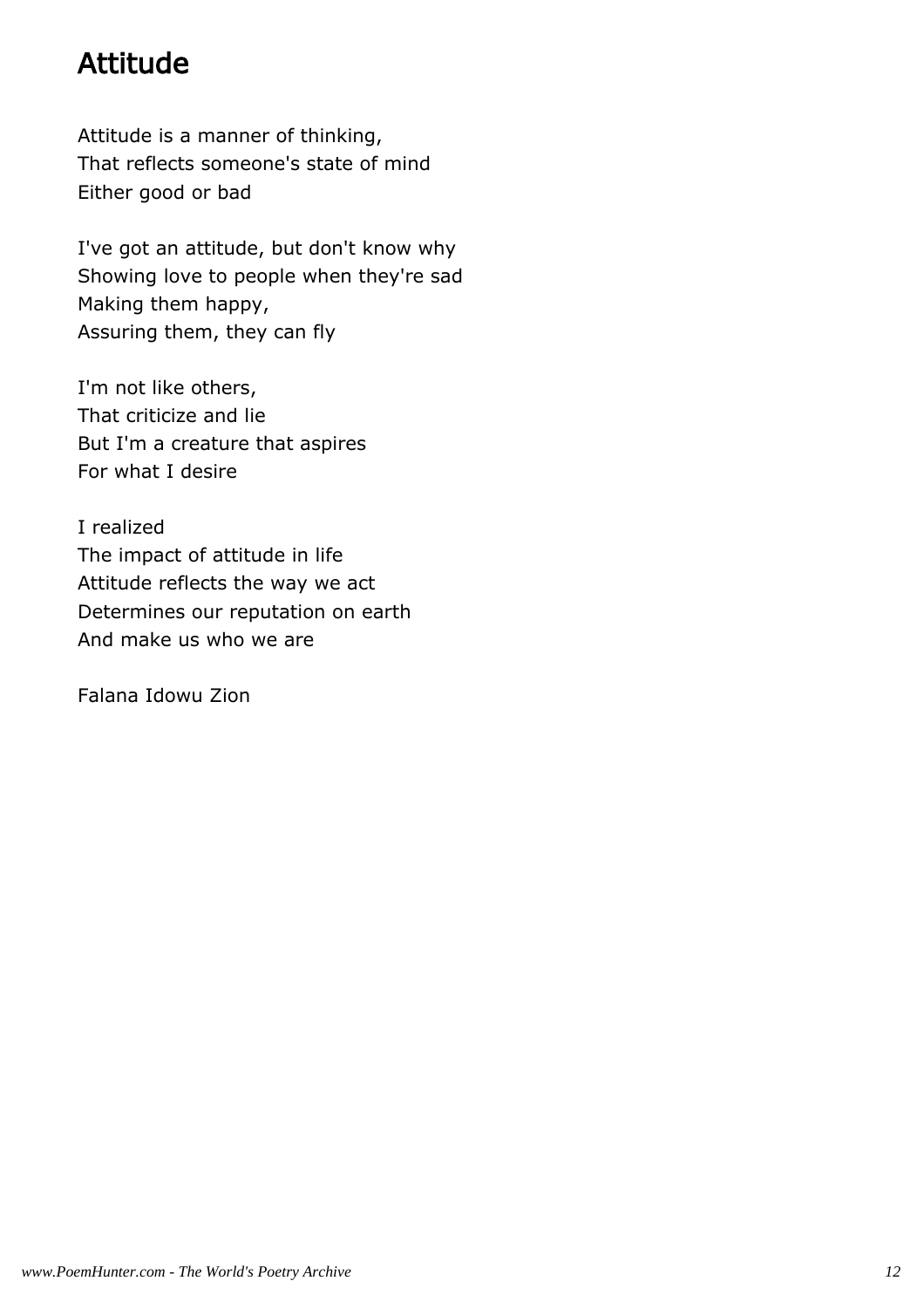#### Beautiful In And Out

River of thoughts swallowed my heart My ardentpen couldn'tholditsinkto write My wonderful book said here I am For I found someone, whose beauty unmatched At the sight of her beautiful face I recalled my mother's beautiful age My emotions swallowed my gaze I leaked my lips like a paste

My heart fell faster for her than ice in hell I fell for her beautiful head gear She was like a cluster of stars hung on a fruit tree of red Her pink lips pierced my heart like spell The elegance like a spear Piercing my heart through my hair Like a voice from a forgotten land The beauty rang in my heart

My soul waslamp-less withouthersight Like a diamond in the sky, Her white teeth shone between her parted lips The lips speaks seduction on its own The lips parted like a crimson rose Her love maddened my soul like wine Storm of thoughts struck my heart And lingered like an unloved guest

Her beauty was hard to bear But I was swallowed up by fear I didn't know the next step As Tears glistened the corner of my eyes I confronted her with my feelings held high Though love is a kiss under water But I put my fear on the other side Because she is beautiful in and out.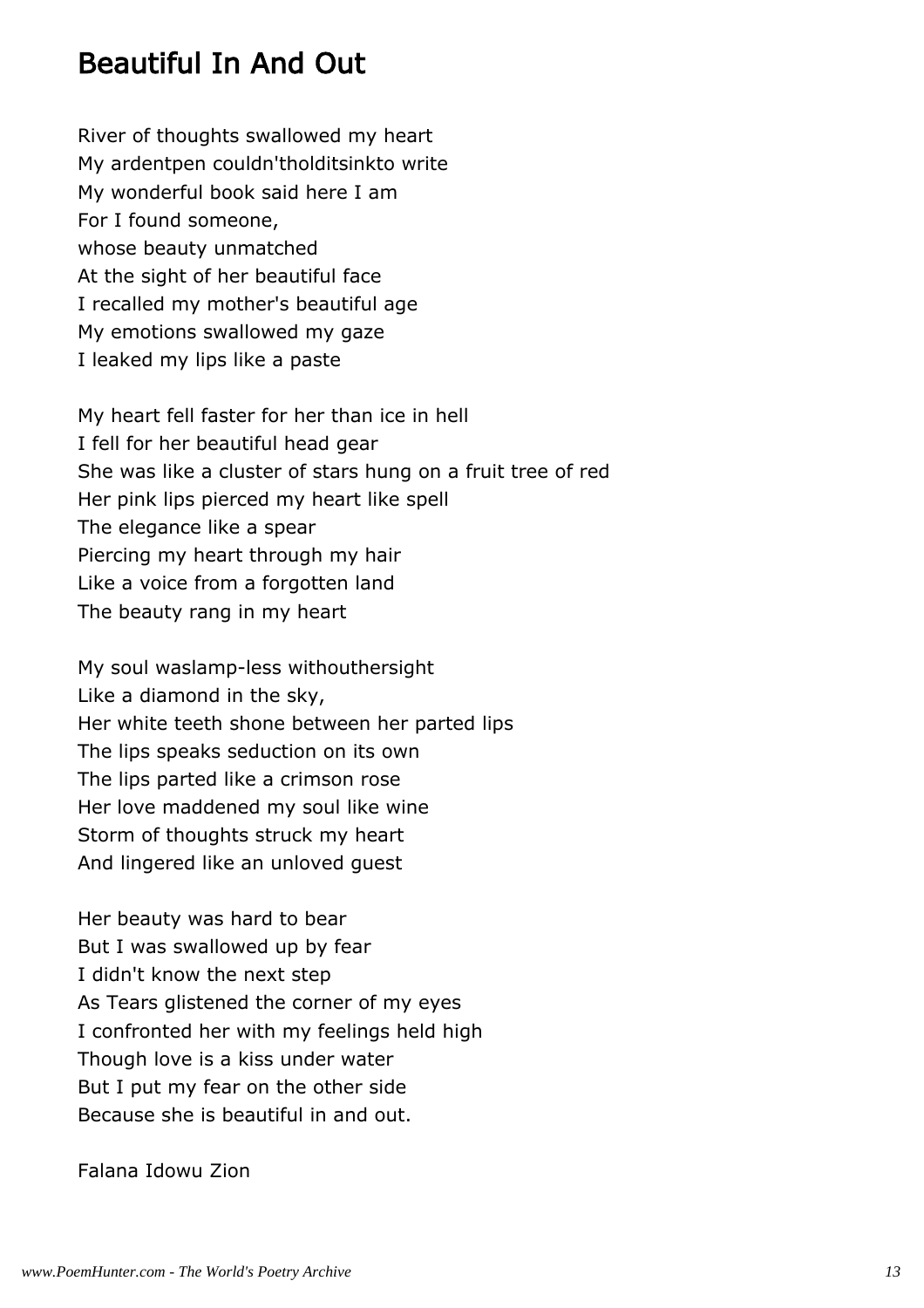#### Beauty

What an appearance Attracting a million hearts It glows like a shining light Awesomely shines like the colorful flower Glitters like the moonlight Shining like the sunrise It shines with time It fades like a barren flower

My personality may make you smile Filling your night with a shining light Making you fly all round Whirling like the blowing kite But my beauty appears Beauty truly attracts But can't really make a great impact Love my personality, love me as I am

If people looks at beauty, Without considering love and personality Then love is nothing but a blowing kite Everyone may not be beautiful Yet two hearts can still meet Through the sheer strength of the heart Heart searching for love like the flying kite Becoming the lovebirds, flying through the beautiful earth

If you only see me Judge me not with my beauty Judge me not, let me be me My beauty is nowhere to be found My beauty count but not really me My personality is truly me Beauty and personality are one And made up the feeling call Love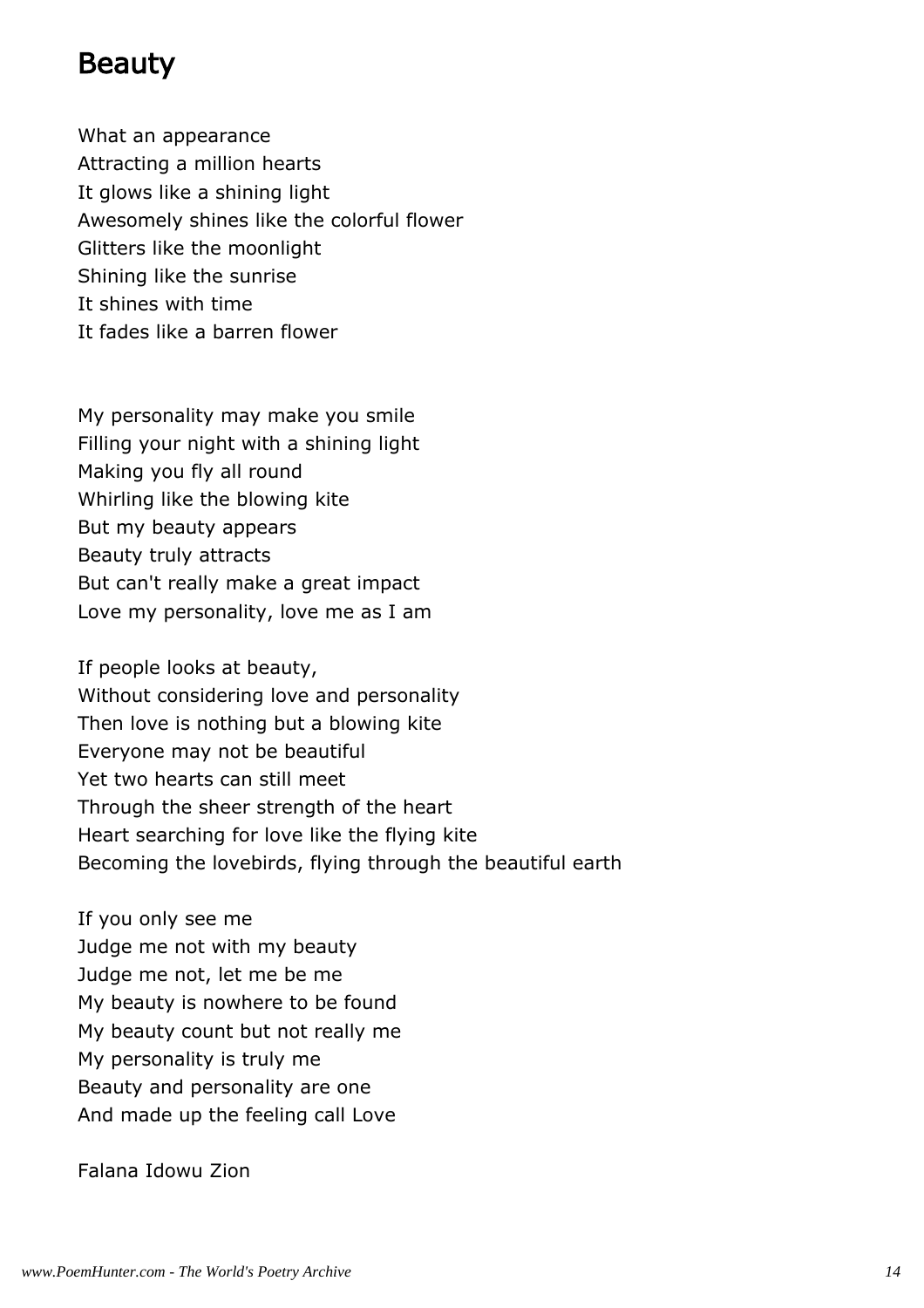#### Begone Lust

What's the gain To lust on woman without the thought of bane To be carried away to the plot of flame Where feeling is hard to tame

The feeling triggers the heart through the flesh Baptizing love with the pool of flesh Thirsty for the flesh to tear Drawing the heart to field of tears

The blood flows through the vein to the head The flesh transpires in distress Love becomes a thing of flair As the body lingers for flesh

Beholding her pink lips The radiant face beneath her oily hair The curvy flesh below the neck The flesh lost itself to the air

Begone, O ye the spirit of lust You destroy lives with your applauding clock A bright soul becomes a trampled stool Oh begone, lust the life ending drool

Love,

Refresh the heart with your glorious smile Overshadow lives with your radiant sight Saving all from the land where ecstasy overwhelms the heart

Begone lust, Let all enjoy the lifesaving love Let your power flee to hell Before the world becomes an isle of hell

Oh man, Be drenched by the oil of love Let love swallow your mind To say, begone the spirit of lust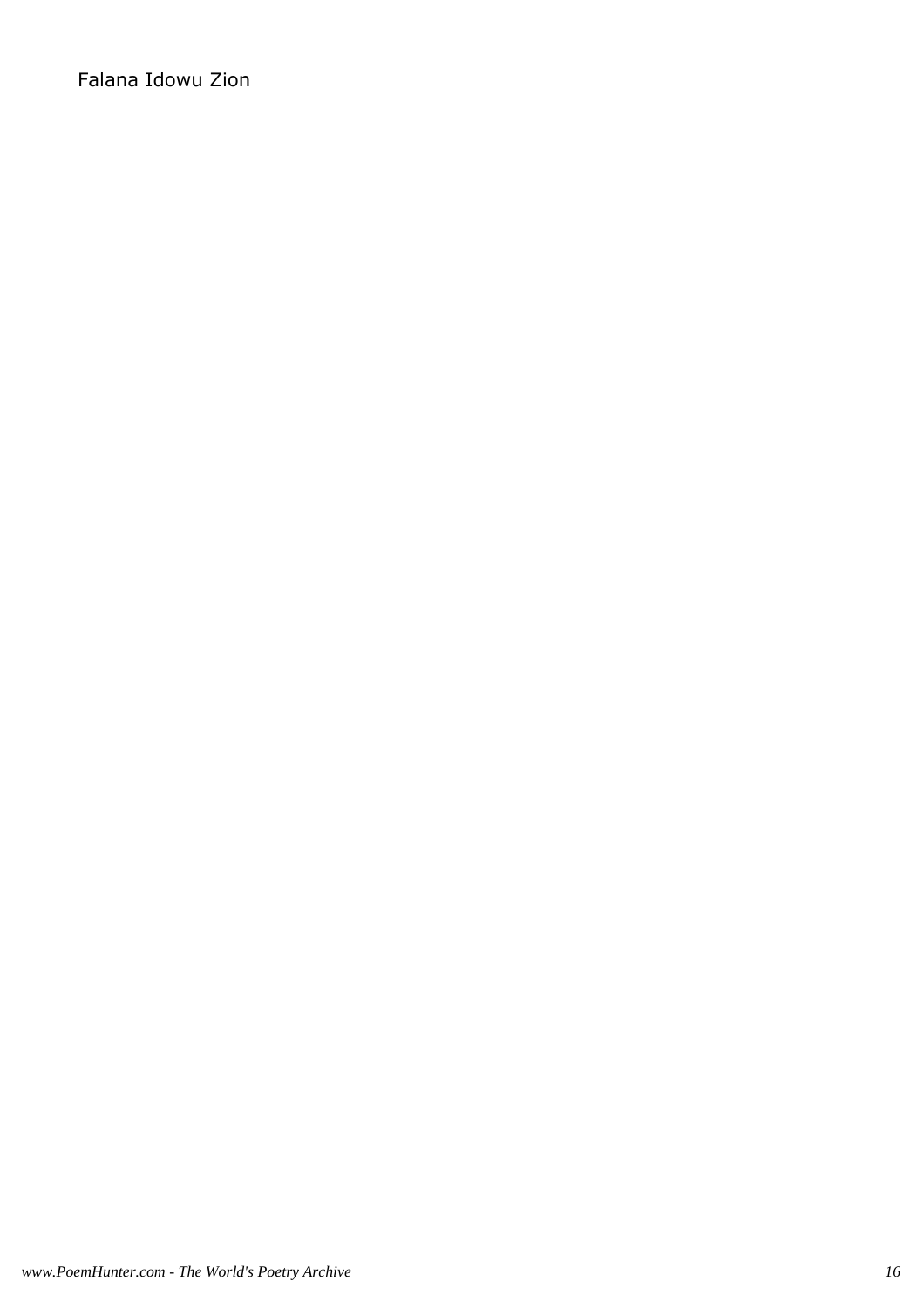# Behold The Freedom Light

Rescue those being led to death Callback those staggering toward defeat Waking them from their slumbering bed Lead them away from the bridge ofpast Weaving their future from the tangled past

Raise your indefatigable aim Raise the indomitable flag Against the countless problems of our time Satisfy the insatiable heart Ebullient like the incorrigible kite Like the mule bringing ice to the sky.

Our cloud of fears have cleared The rivers of thoughts have gone The Curtain of last farewell have been drawn The glaring glory have shone Like the crystal-cleared water glistening the sun

Behold the freedom Light Shining on the beautiful sky Reflecting our Zealous might Dancing to the tree's blissful clap Weaving our future from our past.........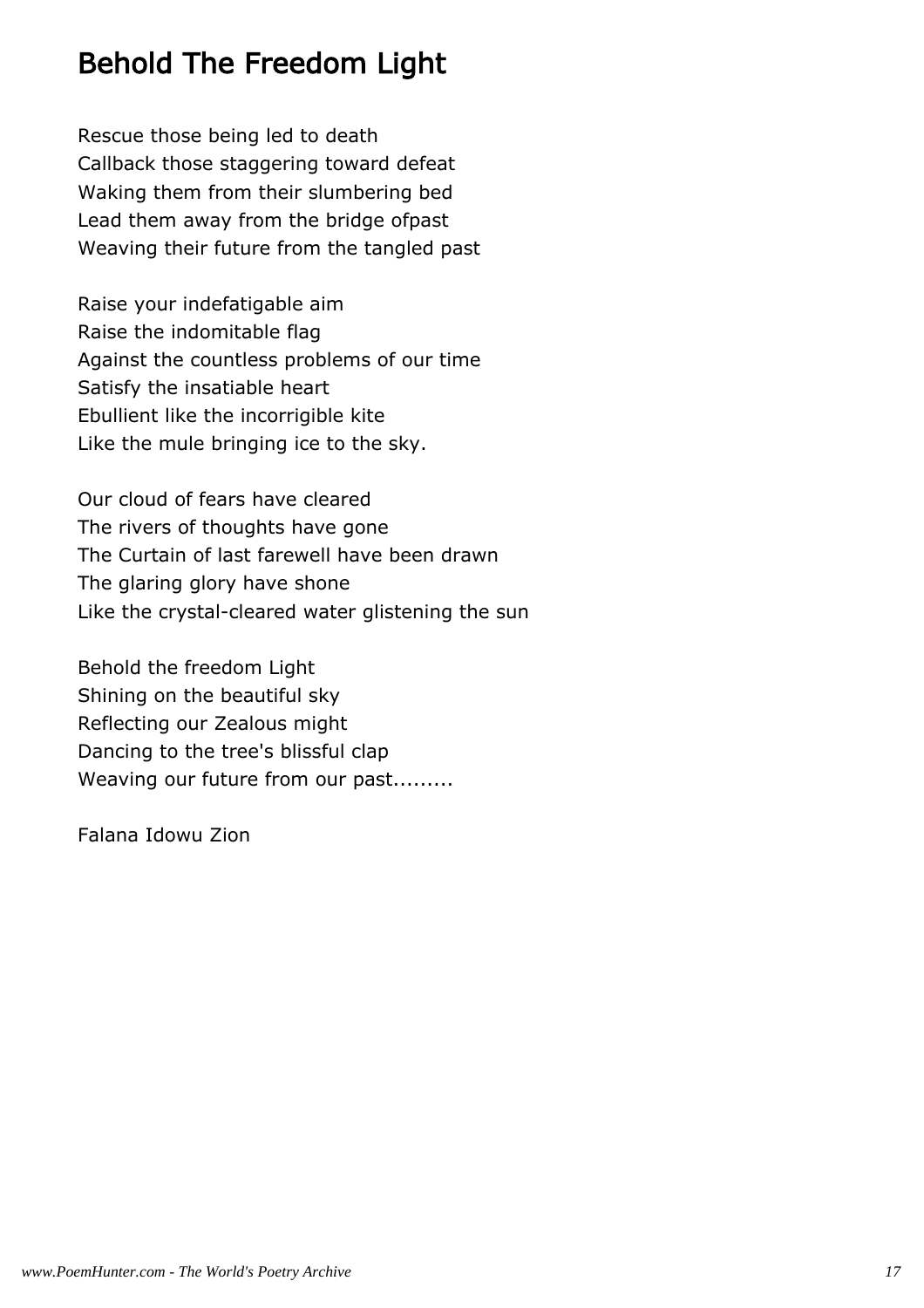# Beloved

Beloved Our hearts are like the silent sea They won't be drowned by the wind Or be consumed by the sun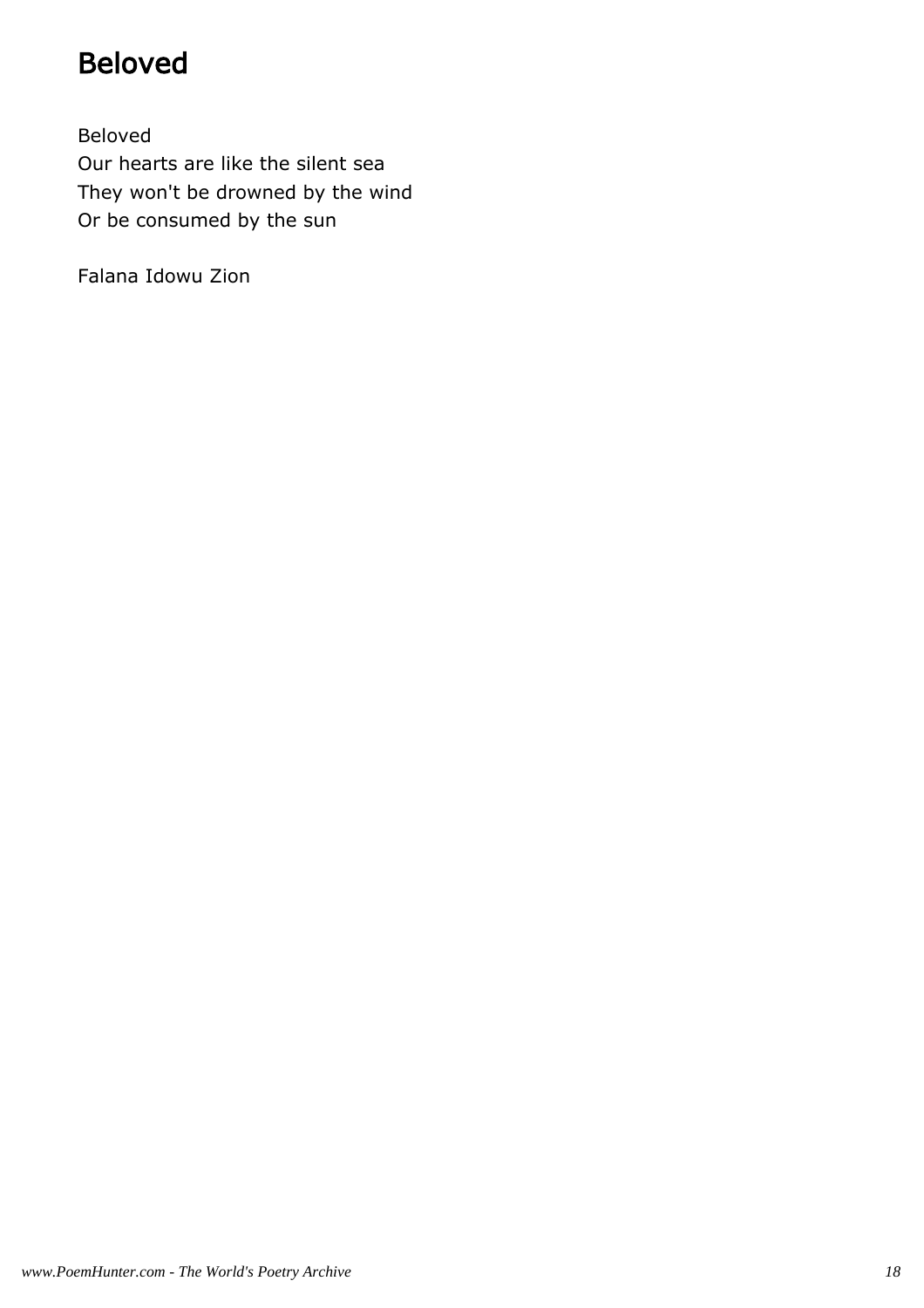# Beyond The Hopeless Night

At that corner of your room Bless her, so she can bloom We've heard enough of the glum It's time to wish her good

Stop painting her black When she's already dark Don't make her thirst When she's out of water

She's dancing inside the fire Yet, you're pouring out your water She's feeling hunger With no strength to tarry longer Yet, you say,she won't rest a night

Enough of wishing her bad Bless her, so she'd stand Enough of the hopeless night Stand out in prayer

Even though she's aging, and seems she's fading But beyond the lonely night Everything will be alright

#Nigeria #GiantOfAfrica #Happy\_Independence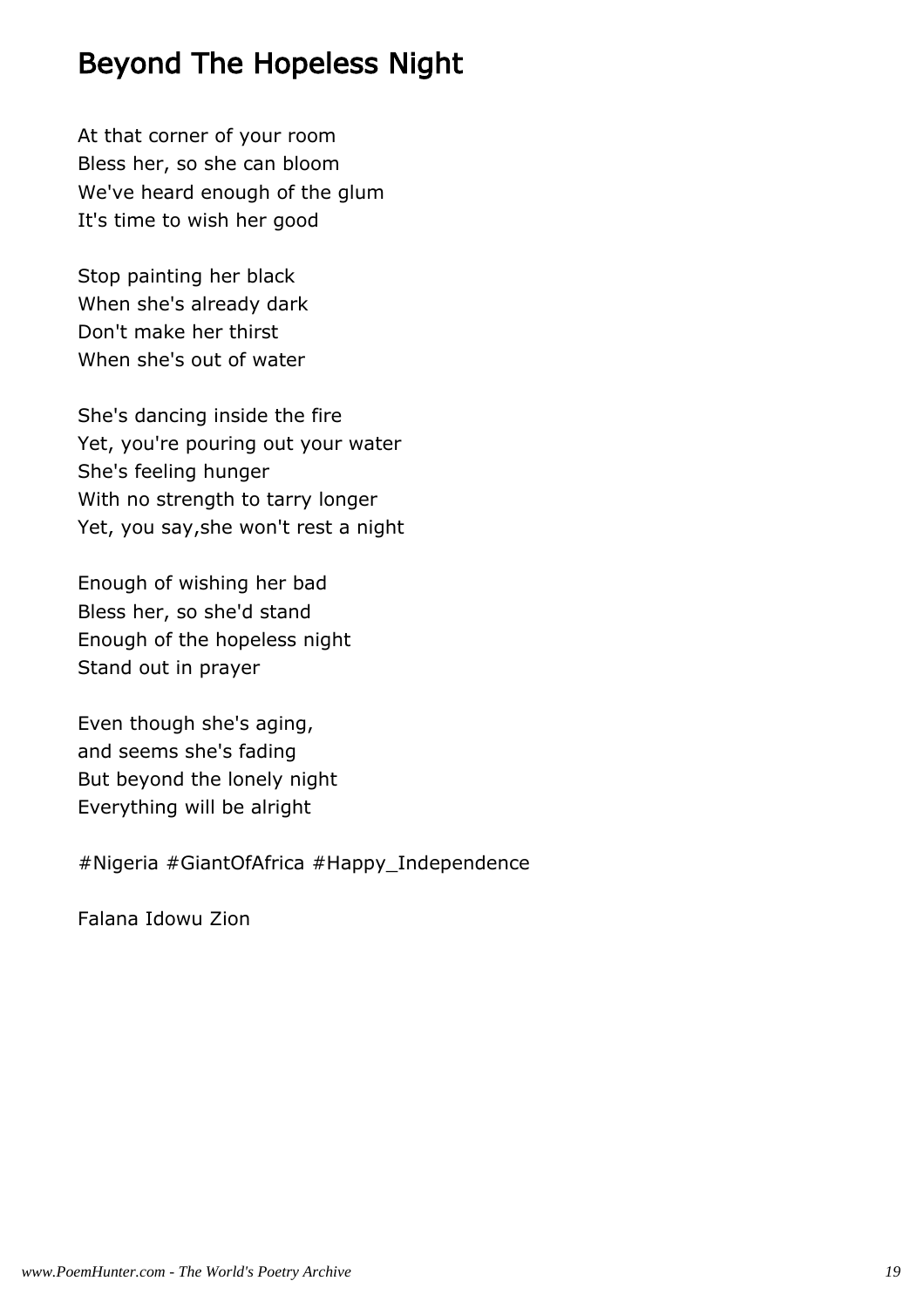# Cheer Up

The storm of words will never cease Black in white will never flee Death's melancholic bell will never sleep But like a diamond in the sky, Cheer up

The wound of expectation will never shrink The Life's turbulent wind may never cease The hurt of love may never freeze But like the flowers and the breeze, Cheer Up

Life's struggle may never die Sadness and failure may not smile The moon and the sun may never unify Amid all, be beautiful as the dawn, Dominant as the sun

Humans may never stop, Filling life up like a cup with bubbling and sparkling liquor Bombarding the heart with sword-like words But, Like the purple flush of dawn, Rise and never fall

Never be depressed or sad For Life's threats mixed with lessons will always show its side Don't be swallowed by fear Cheer up, flourish, Rise and Shine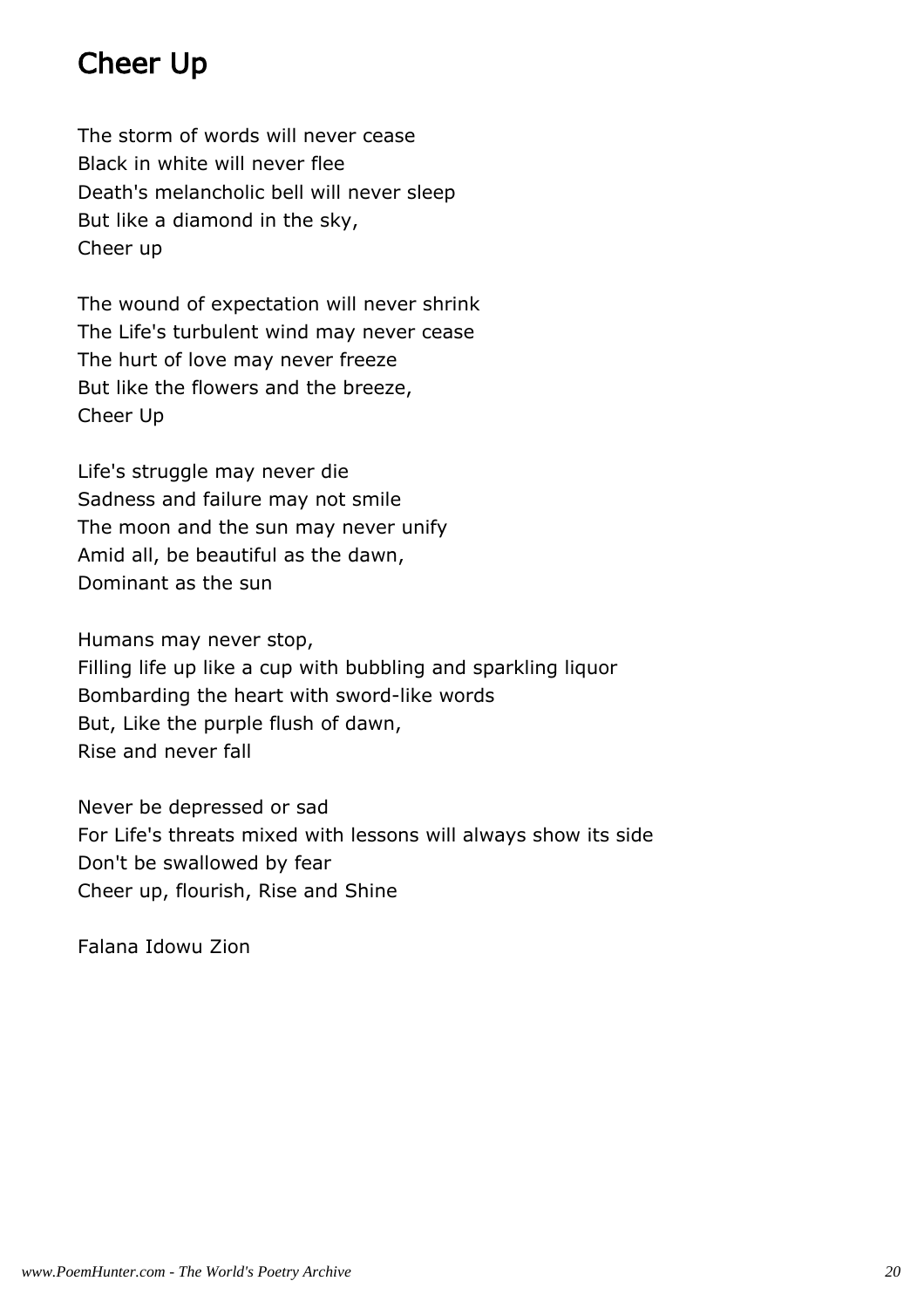#### Cross Not To The Other Side

The birds in the sky Swift, dance and sing in power Their greatness, hardship and cower Are hidden within their hearts

The whole existence of mankind Sleep, wake, work all time And in the twinkling of an eye Everything you've ever known is closed behind the dead eyes

Show me not your smiling side When you're crying with the other eye Share with me your minds and never hide For us to dine and wine

Sit not on the fence With the thought of that's the end Behold the melodious flowers and the dancing sky And cross not to the other side

Life itself isn't a fear fight While some work hard Some work light, and get enough to feed them the whole night

Life may vent and rent in power Showing you the path that leads to the other side Think not on the weakness but the sky That changes to black to be white

Such fear that is stamped within all hearts No one daring to walk without looking back Knowing that one moment of peace Is followed by countless moments of fight

This is our world Within it lie goodness, sadness and joy It may be blur, dark or white But all for a while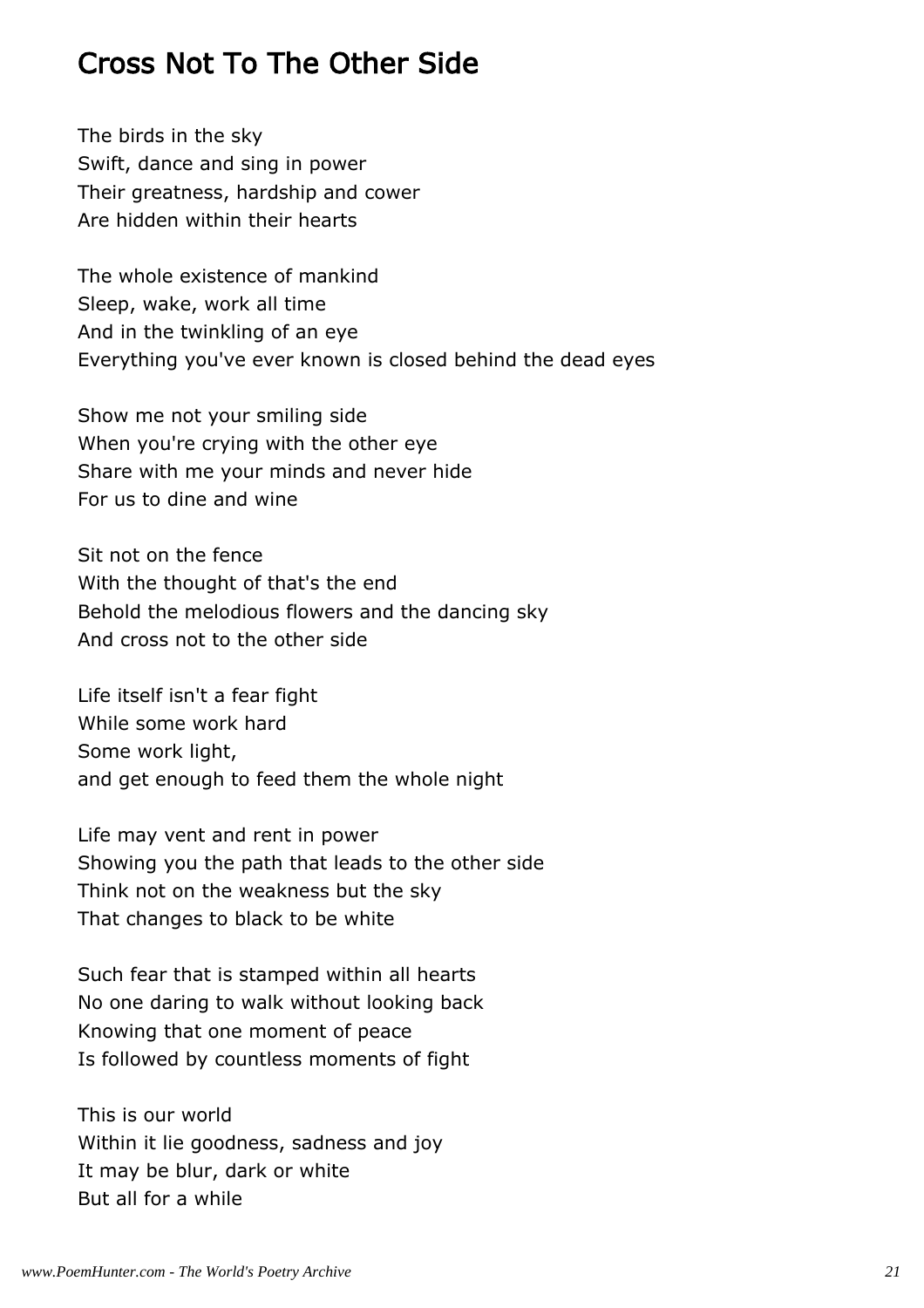Your thought may weigh you down People may despise and trample on you like the ground But is there nothing more than these in life? You're the change in someone's life, do well not to cross to the other side

Cross not to the other side Instead grab a mate Talk about love, . Study and lose yourself from everything that ties you to worry

Keep smiling as we all remember our past When we would sleep and close our eyes tight Let's keep on living in peace with one another Let's keep the flag flying with peace and unity

Grab my heart and let's be one Tell me your weakness, mine I would not hide Let us be happy even in out saddening hour To keep up the flag, saying no to suicide, fighting the good fight

Adelynn Olakunle Falana Idowu Zion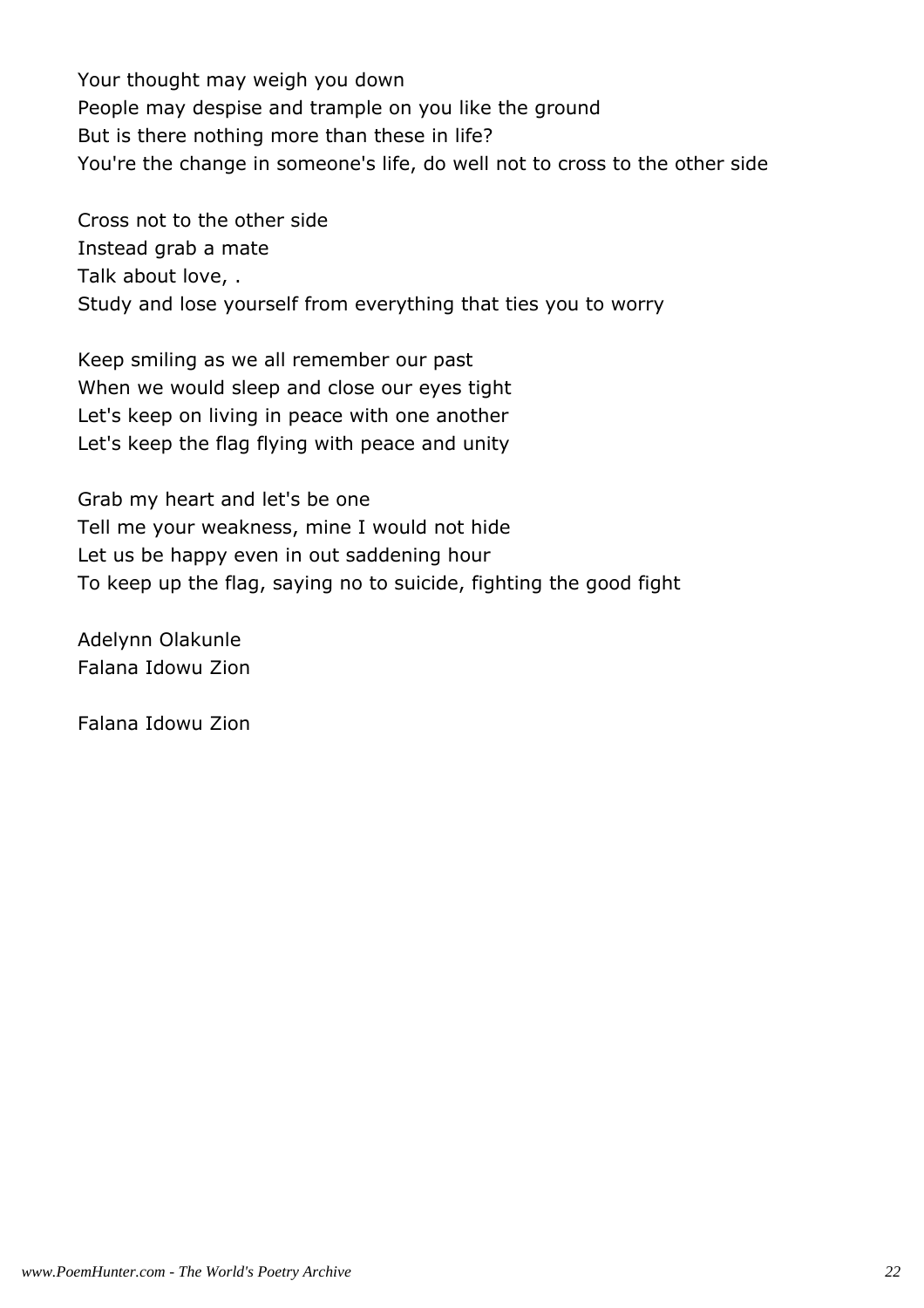# Don't Give Up; It's A Process

Beloved, Enjoy that time you're passing through It is a process... It builds you.

Enjoy the process, In order to be better

Endure the long lone night For the white sky, Comes not without its sight.

Smile and be happy The devil wants to see you cry But shame him with that your beautiful smile Telling him you'll not give up on life...

Always remember; Everything is a process...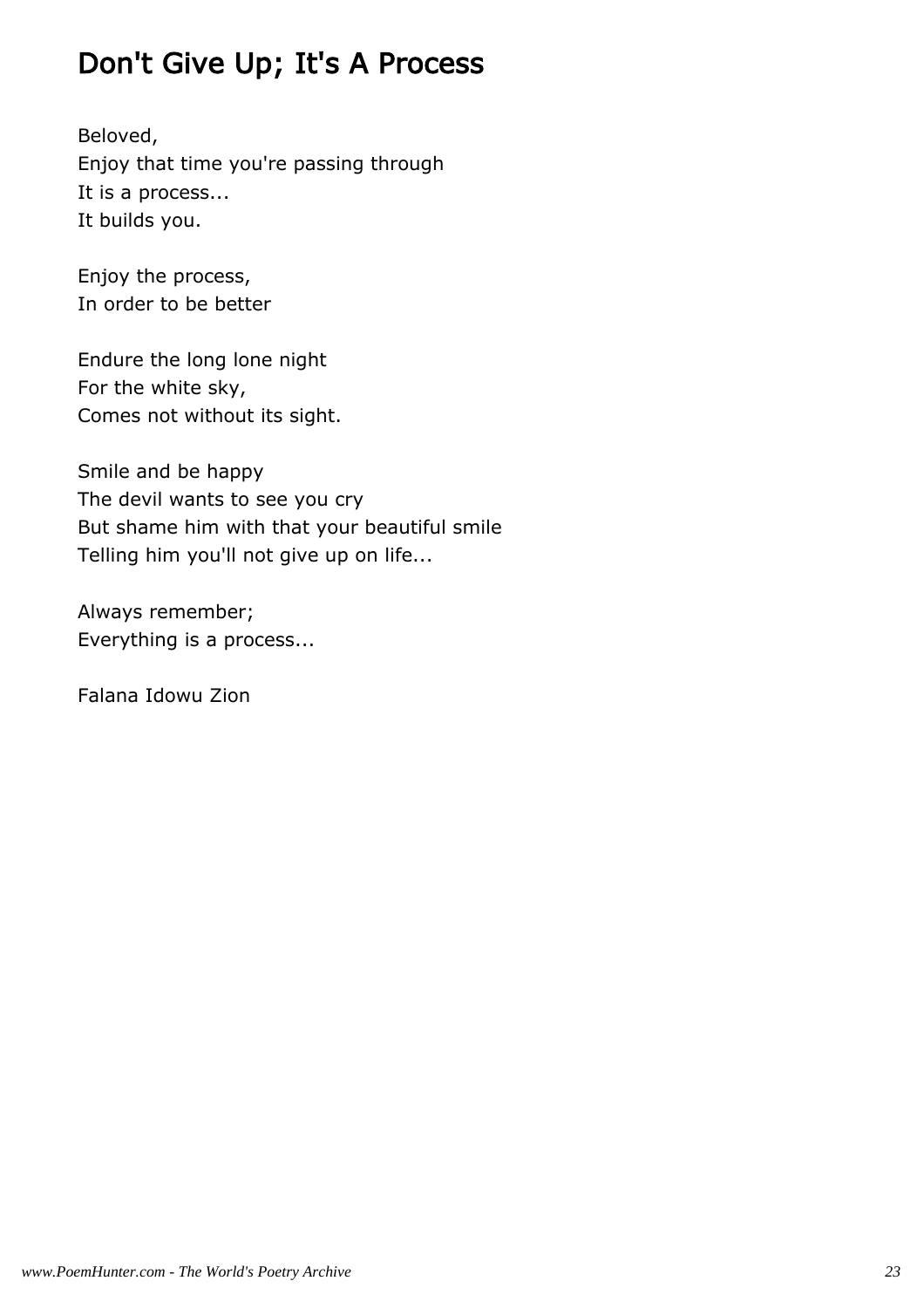# Dying To Live

I will continue to live on Without giving up to the moon The ice is broken The old tombs are filled with rickety worms Painful odds of time are like block of stars

The old cranky time reminiscing the stars are memories seasoned with gleeful tears, like a babe dreaming of stairs.

The time keep on breaking the tears and the odds of the past seem like a dot of black on the future's sky Yet, I will risk though hard to dream I'll keep on dying, Without giving up to the moon For within me, I love to live.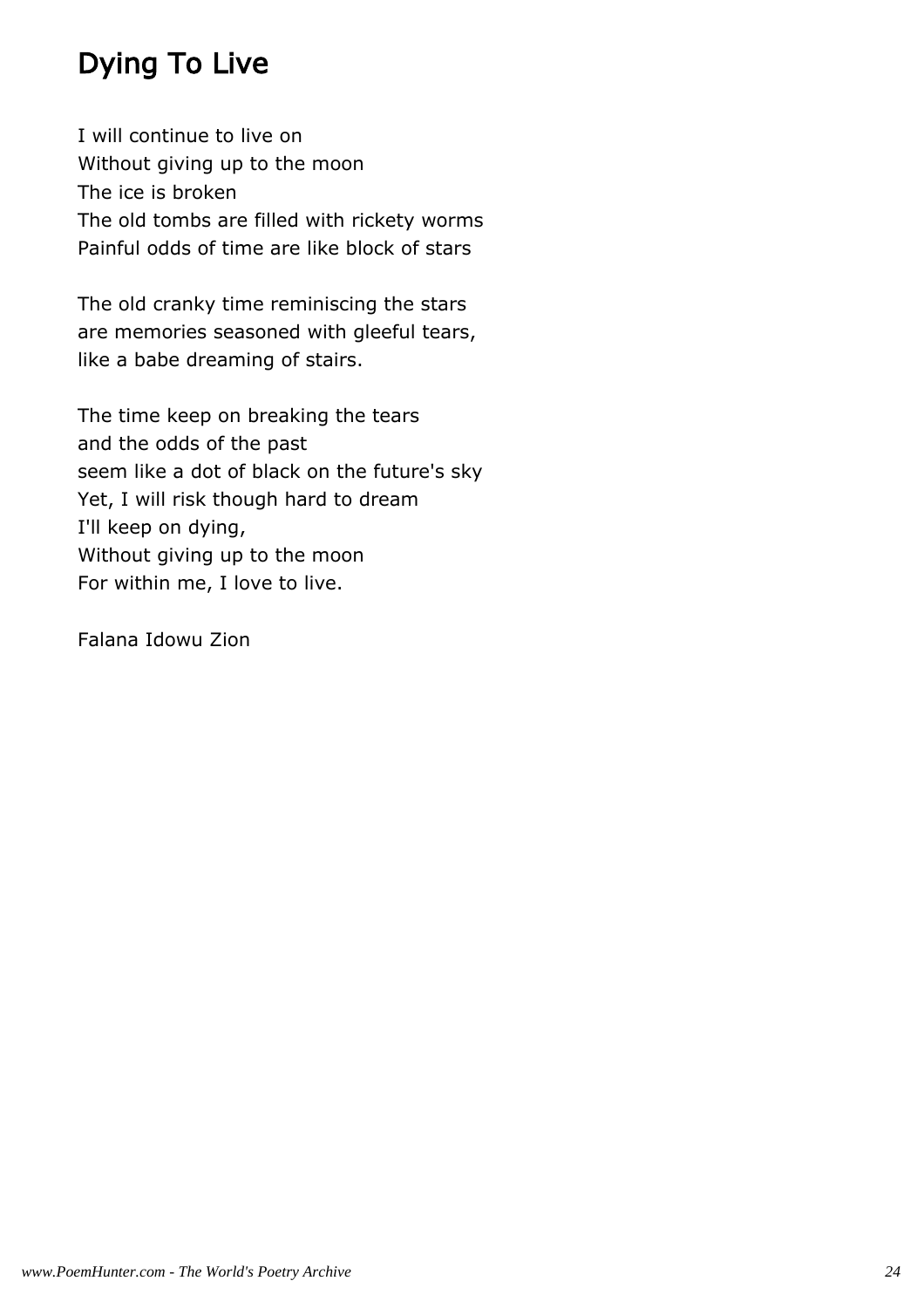#### Emmanuel

In God, whose word we praise In God who we trust We're not afraid What can mortals do to us God is with us He is there for us He's our strength when we're weak He is our God, our King Let's always long to do His Will

When we're down to nothing, He is up to something. When our Physical strength weak, His word is a strength for us. When the world offers us nothing, He is always ready to meet our needs Yes the Lord is with us, He will help us And we'll look triumph at those who hate us

Anytime we look dismayed We feel like we can't stand upright When we lose our faith We feel pain in our heart But His grace will call us back Calling us to His side. Hmm Indeed, God is on our side He is our Father and our stand On You, the solid rock we stand

We need to find God He cannot be found in a restless World God is a friend of silence: A Glorious God See how Nature: trees, flowers, grows in silence, The moon, the sun, the stars move in awesomeness. We need to see God in silence and Calmness With God's word and faithfulness He's a faithful God.... His name is Emmanuel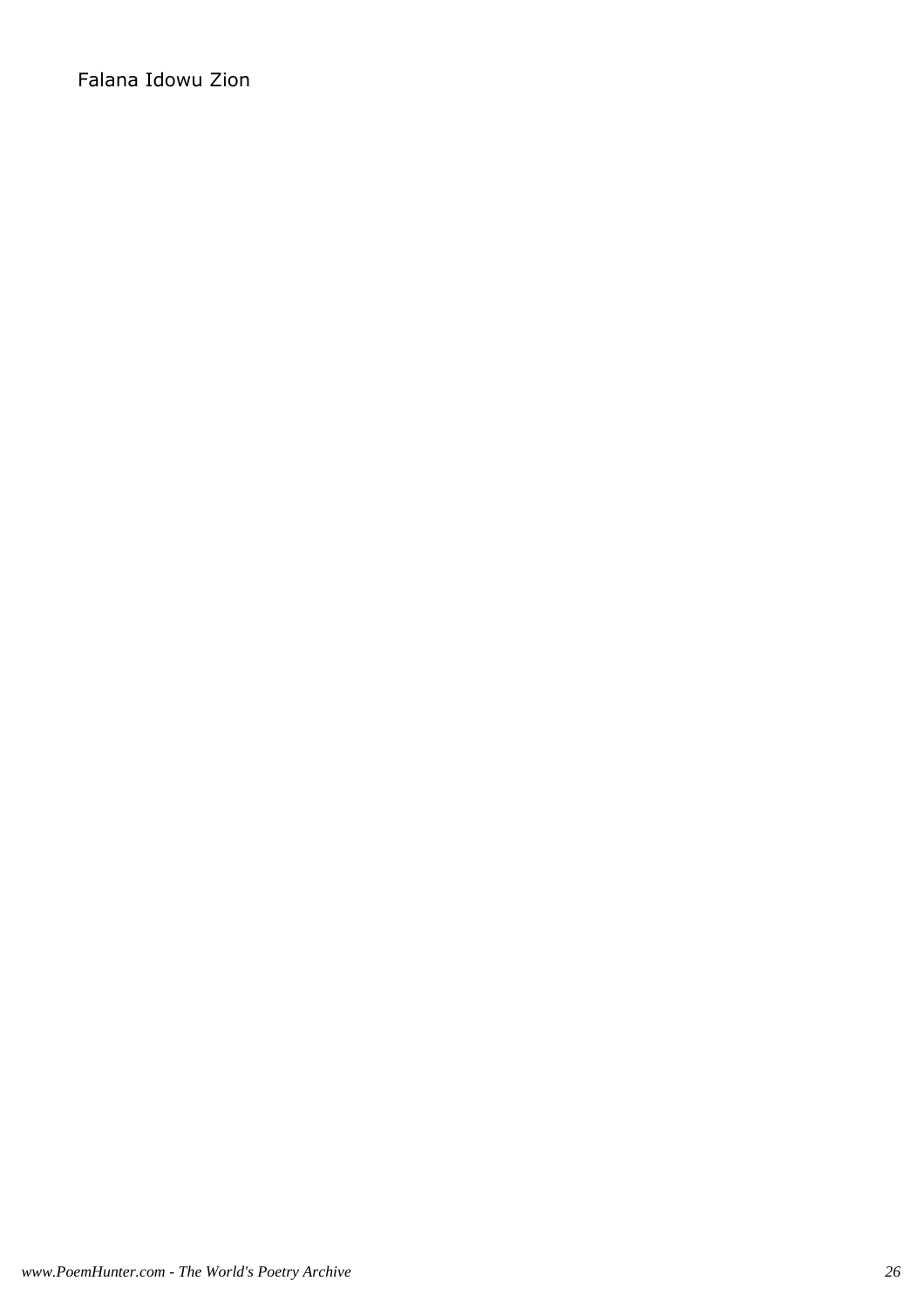#### Everything Has Its Time

The night is dark, Yet shining bright with the stars Without a glance of a star, the day is bright

Without a trust in might I will flow without looking back I won't be an army on retreat, Coz the war is changing hand

I'm not lost without a hope I'm not broken beyond repair I'm not short for words to flow For the time comes to raise my gear

The ground never lost its breath, Coz the sky seized its tears The moon never lost its rest Coz the sky fades to light

The sky and the stars The day and the night Never lost themselves to fight For everything has its time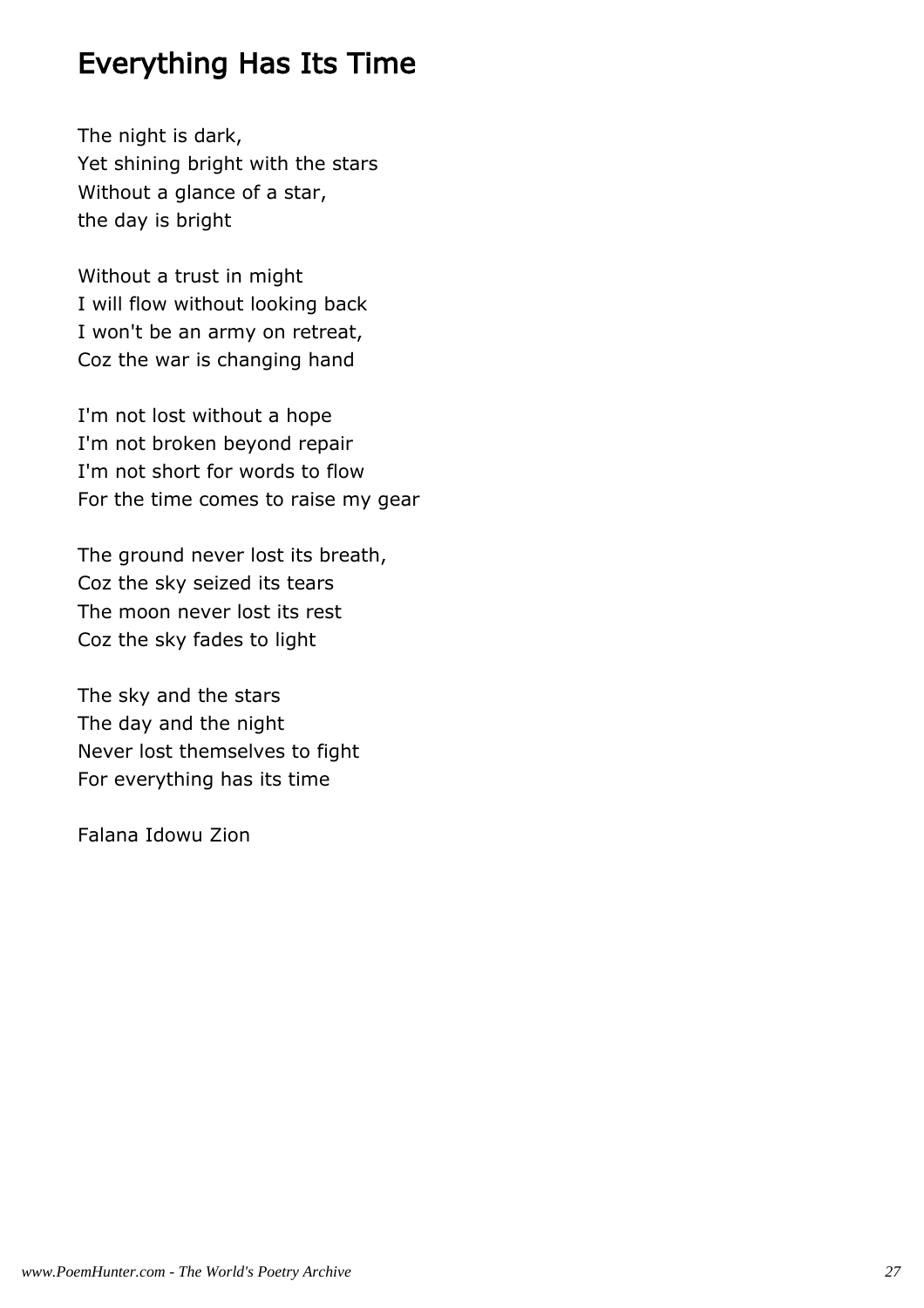#### Force

Force is a pull or push, That we apply, that makes things move Or that tends to make an object move That changes the state of rest of an object That is, a motion is produced.

A man described how an object behaves When there is no force acting on them An object continues in its state of rest Unless a resultant force acts on it That's what Isaac Newton's 1st law explains

When a resultant force acts on an object of constant mass, Which leads to the change of state of rest The object accelerate in the direction of force the applied Then the product of the mass and the A is  $=$  resultant force i.e F=ma That's what Newton's 2nd law explains.

Let's see what Newton's 3rd law says The third law explains: If a body J exerts a force on body K, Then body K exerts an opposite force(-F) on body J Hmm, what a great impact Sir Newton made.

We still make references to Newton today The S.I unit of force is Newton (N) , the name still remain Scientists fail but never quit, that's why their names remain Believe in yourself then you make a change Promise yourself you'll not quit, then you have a GAIN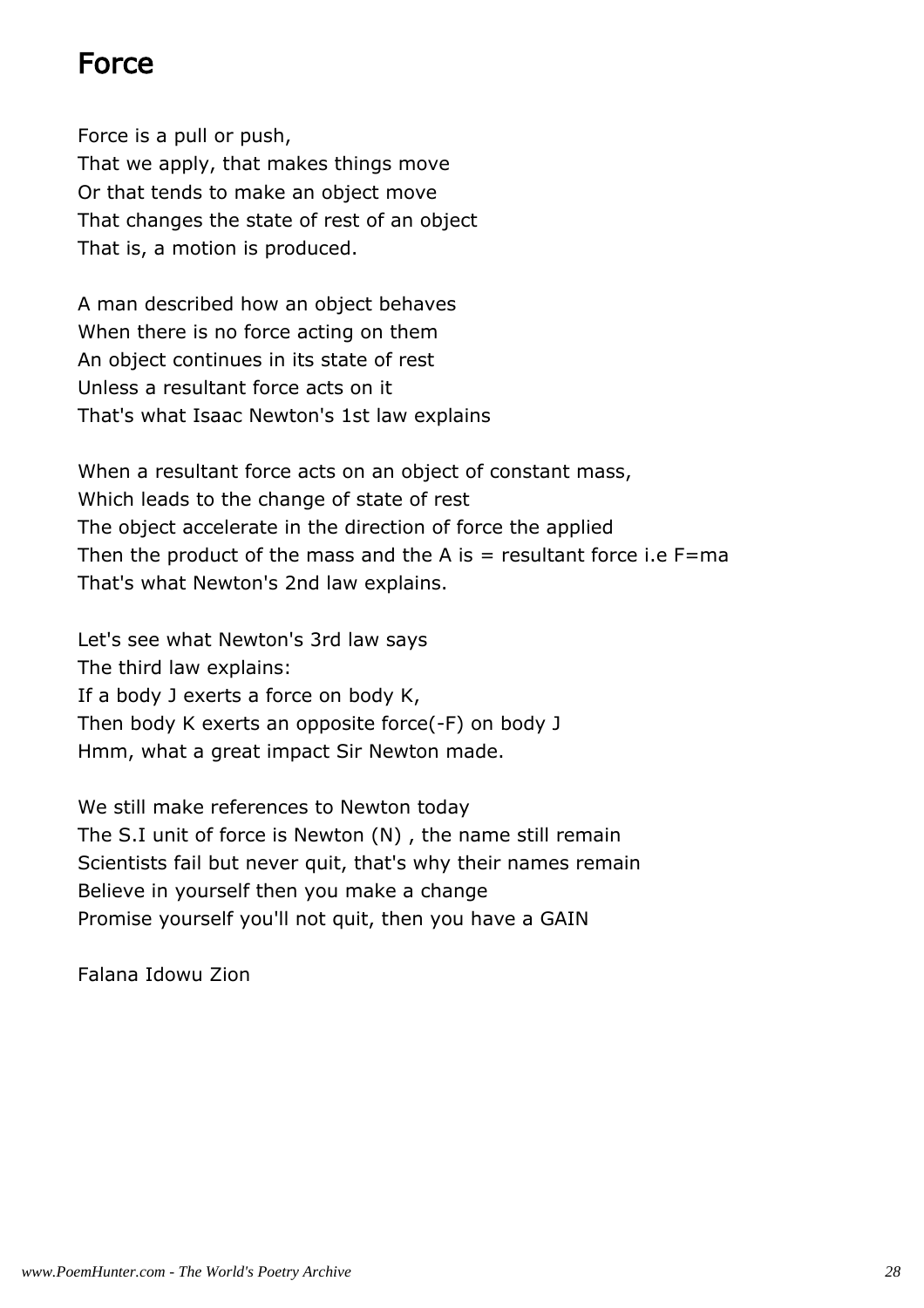#### Friendship

The feeling of friendship from the start Is the special feeling in your heart A feeling deep down the heart A feeling no one should hide

When I wonder about life's true meaning And whether it all make sense to me With a word and smile from you, friends I forget my silly laments

We lives like brothers and sisters We came together like polymers Aiming at one goal and objectives We came together to become standards

Friends are flowers in the life's garden They help in time of strive True friends are the ones you see in time of trial True friends will live in happiness forever

When you were born, You cried and the world rejoiced Live your life so when you die The world cries and you rejoice

Every future ends in eternity We should always strive as mortals Who are capable of attaining immortality To use our present to shape our future eternity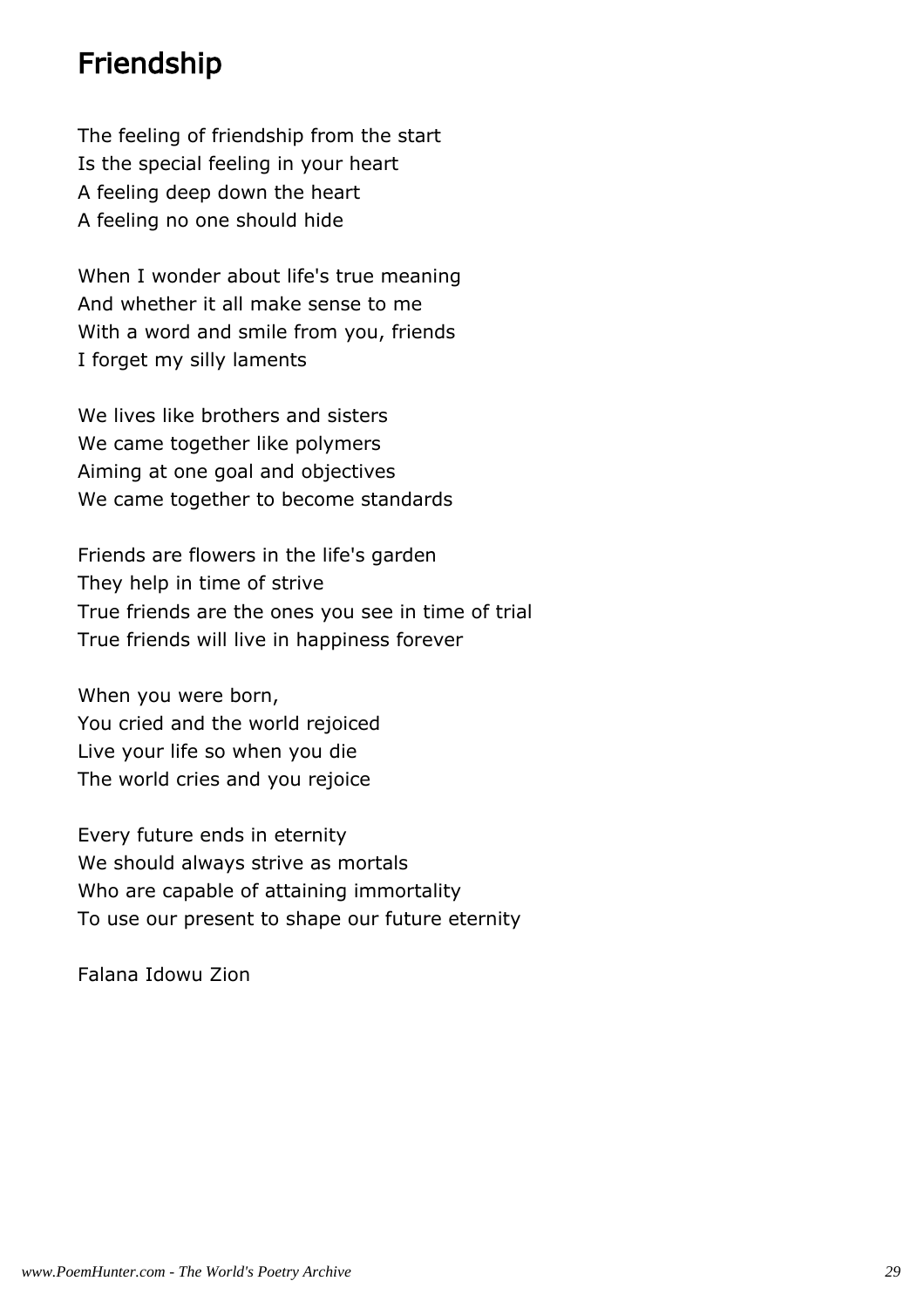# Glory On High, Peace On Earth

At the taciturn night All was light and bright The stars beheld the angels' sight The moon brought forth its light

At the flesh shrinking night, Darkness flew and all became light The shepherds beheld the angels' sight With flashes of hope in their minds They leaped back and forth with their joyful hearts Singing glory on high, peace on earth

The shepherds couldn't stand a mile To go forth to behold the mild spirit-filled child When the angels delivered their colourful heart

The shepherds took their eyes on their hearts As their foots fought with the ground The journey of earth to the sky Became the sky to the stars They whirled like the kite Flying reaching the sky With their mouthful FM broadcasting His birth to the earth

River of joy swallowed the earth A melancholic breath of death fled to hell Leaping in a peaceful air As the earthly king became a toothless hungry tiger that lost its breath

Glory be to the glorious child who brought a peaceful breath We present to you our praises in place of the Gold, Myrrh and frankincense Presenting our all to you, as the seal of your birth... As we sing glory on high, peace on earth.

Merry Christmas! ! !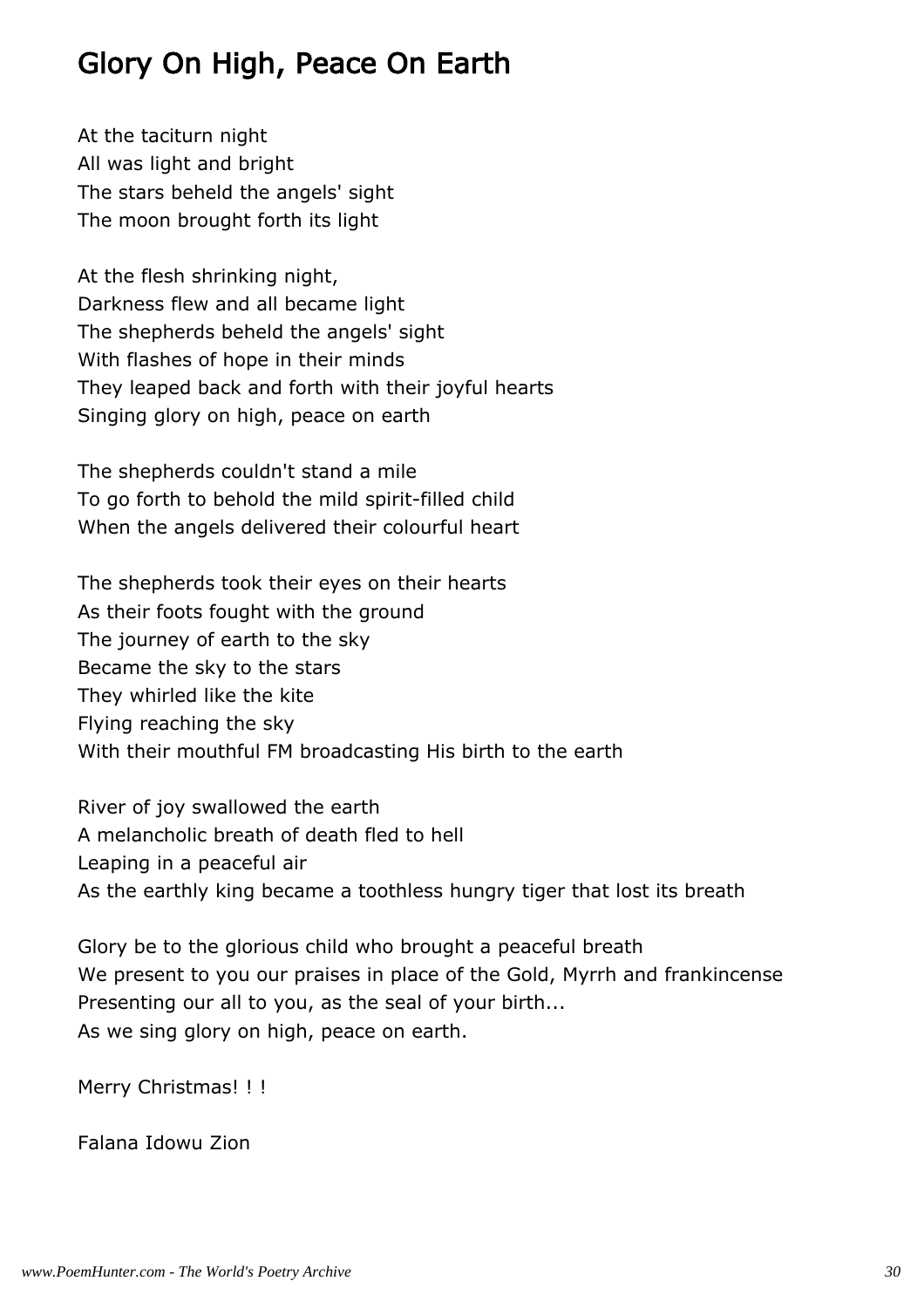#### God In Man

#### Indeed!

They paint their faces with tears They drench their coats with sweat Their tears and sweats are inutile For they are sitting on the fence

They trade their joy with tears They sell their triumphant joy to sadness Their salvation they trample on like the dust Nevertheless, Glory to God

God in man died for man Rose again as a man So, from the depths of my heart I sing the praise of the man who died for man

Break thy bread for me to eat Pour the blood for me to drink Your blood the spirit within Thy bread the life to live

Jesus, you started and the baton thou passed, To the disciples behind They ran and never thirst Oh, thy baton I shall hold with my life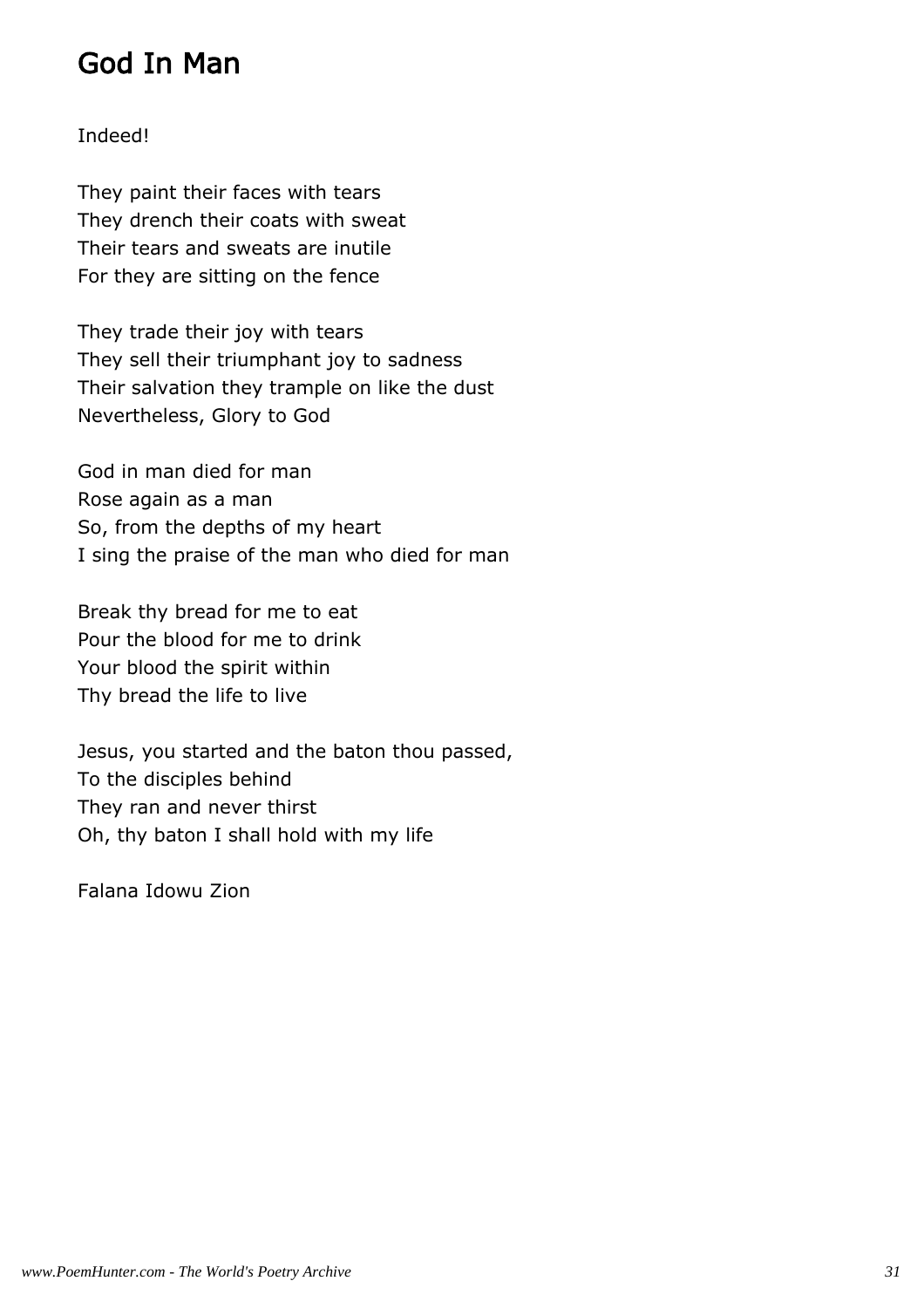# Hallelujah

Hallelujah The song in that field of stars The song that fills my mouth To join the ones in the home above the sky

The song that fills the field of stars Is the song that reigns in that home above the sky Hallelujah, the song of victory, love and Deliverance

The songs that fills my mouth The song of praise and might The song that fills the field of stars

To join the ones in the home above the sky I will run with peace the race and my ride And contend to beholdthe freedom light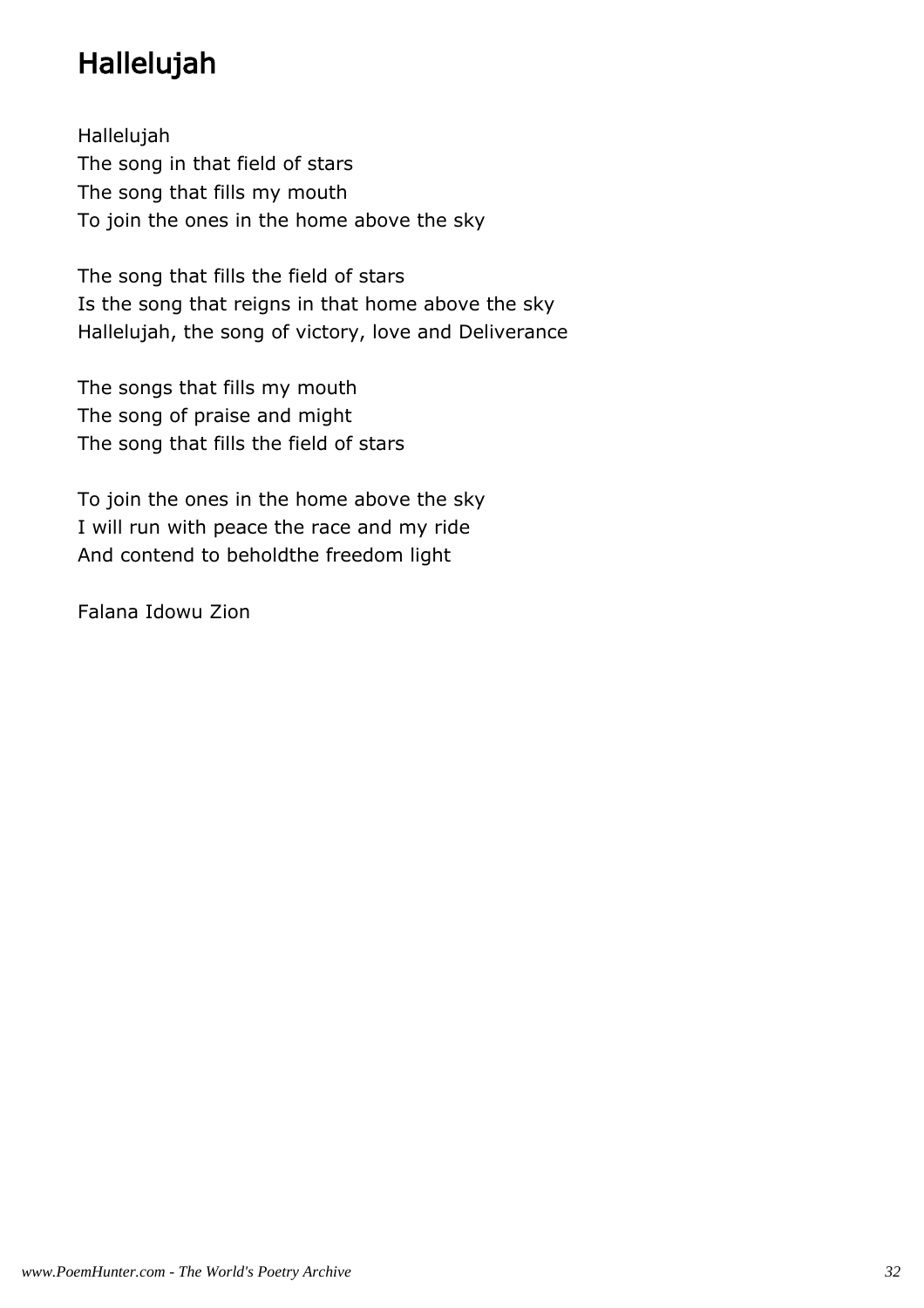#### **Happiness**

Happiness lies in good health Not in accumulation of honors and wealth Happiness dwells in a man full of kindness And out of fear

Happiness lies in sharing Not in selfish desires But in Caring for others Giving what you have to others

Happiness is doing what you like Doing what you desired and your favorites Reading, dancing, singing, going on a ride Above all, loving yourself and your desires

Happiness will come near When you listen to hear and learn When you venture to things love Having a heart that cares

Loving someone else is a powerful happiness Love is the opposite of hatred and fear Happy people always love themselves Happy people tends to live a healthier life

Happiness is a state of mind When your life fulfill your needs A feeling of contentment That life is just as it should be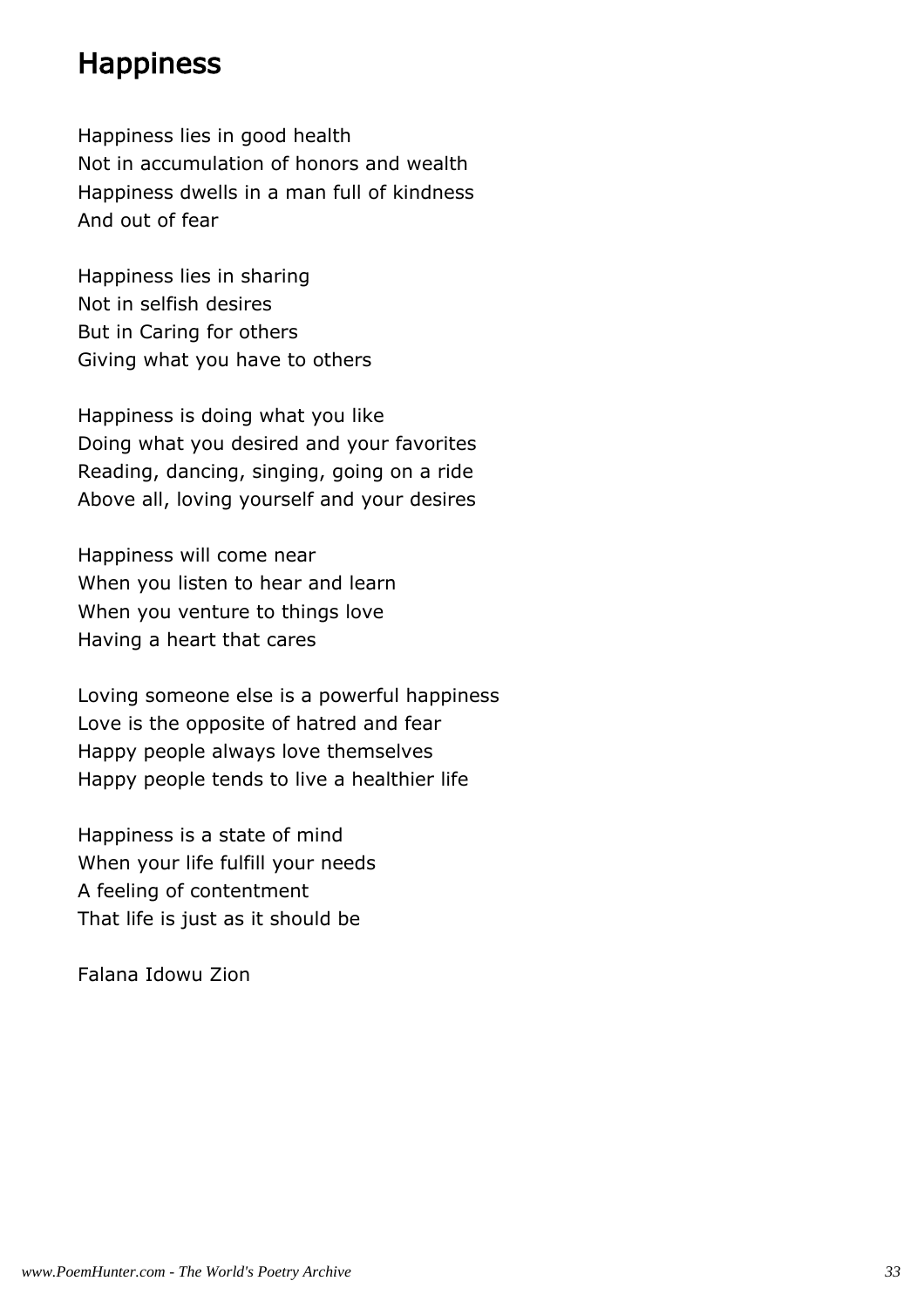#### Happy Birthday

Looking around the world Everything lay unconscious Everyone is swallowed by thoughts But the world is still our world

Life is a kite Flying around with time Baptizing us with the water of past Kicking the present to the valley of past

Though life is somehow uncertain But I'll never regret anything even my awe Coz He's the one setting my pace

The world is in my heart I will live it by creating impacts I won't allow the time to count But give the impacts the chance

All thanks be unto him, And those that were there for me Those supplying the courage And those supplying the strength through criticism

Another year is in my court I will play wisely the beautiful ball Live it well for impacts to abound Betwixt, I hope to fly reaching the colorful sky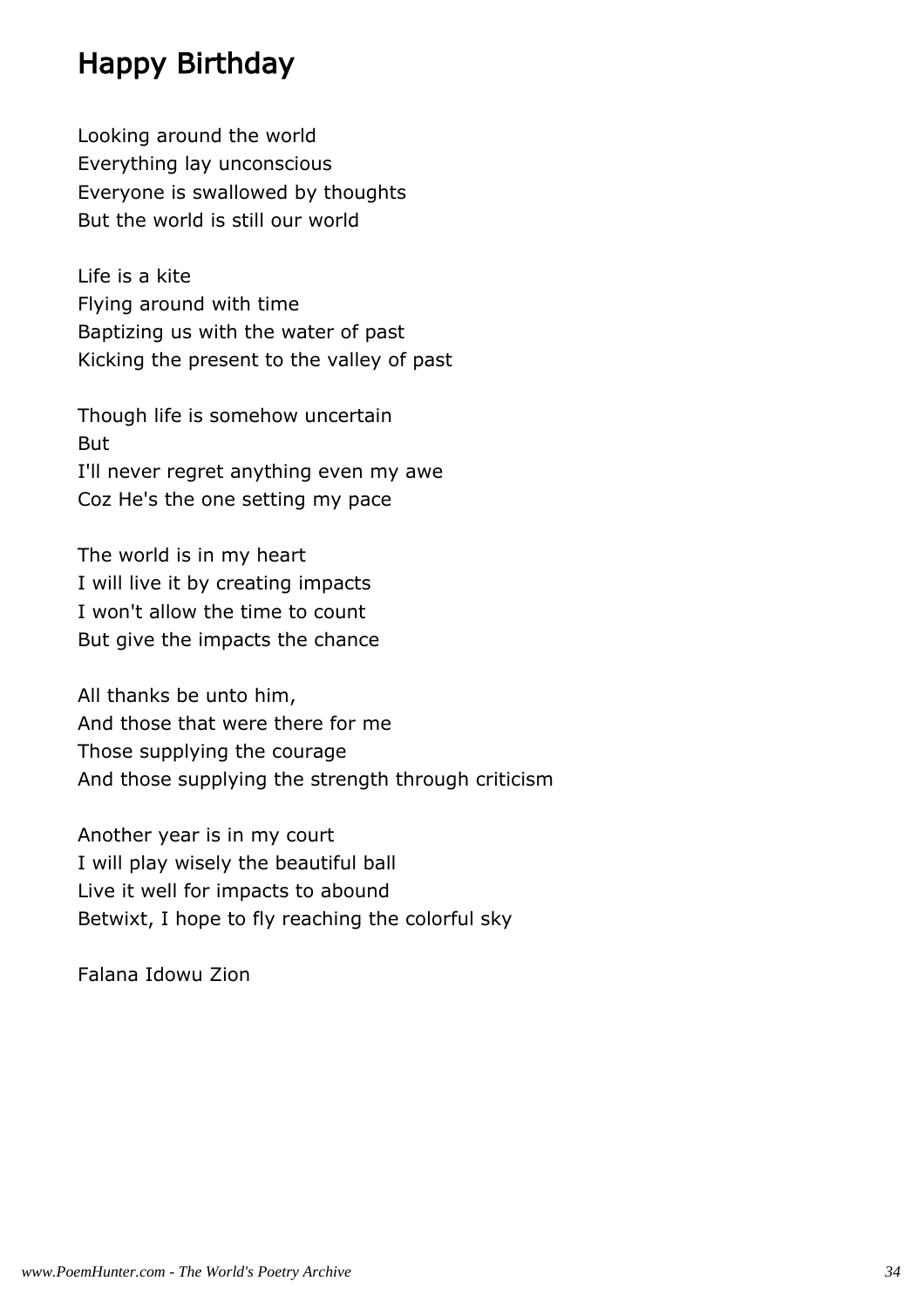# He Calls

Jesus is calling us day and night Amid this worldly universe He calls everyday Saying, follow me

The ancient apostles Beyond the river of Galilee They left all behind They followed Him, even to the end

Jesus calls us amidst tribulations In our evil world Amidst the worldly pleasure Saying, oh son of man, follow me

Amidst enjoyments and cry Amidst pains and lack Amidst all, He shouts Oh Christians, love me

Lord, in your infinite mercy Let us hear your voice Give us a willing heart So as to love you more than this sinful earth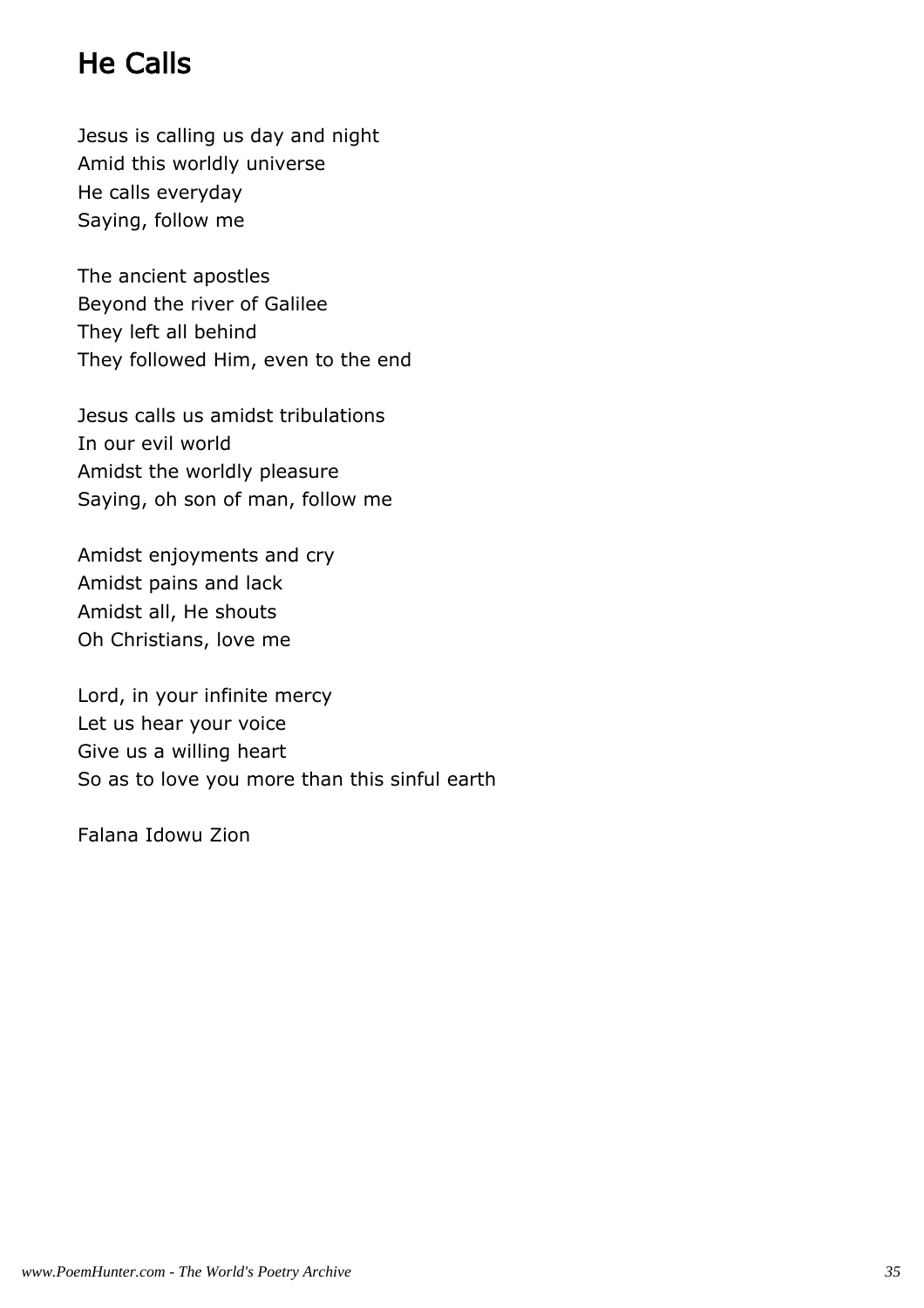### He Came Part 1

It was the time again To receive the breeze of life To behold the moon and the stars To see the earth beyond the normal plan At the one cornered side of earth Then he came like a light To tell me the word have never heard To arouse my emotion within my heart With a face filled with ardent smile With promises that gingers a mind He promised to be my light

He said he would fill my heart

He promised me a star

He promised a hope of new dawn

Then, I fell into his arms, with the hope of new dawn

I gave him my heart like the stars and night

He reached his hand for mine

With the hope of reaching the sky..........................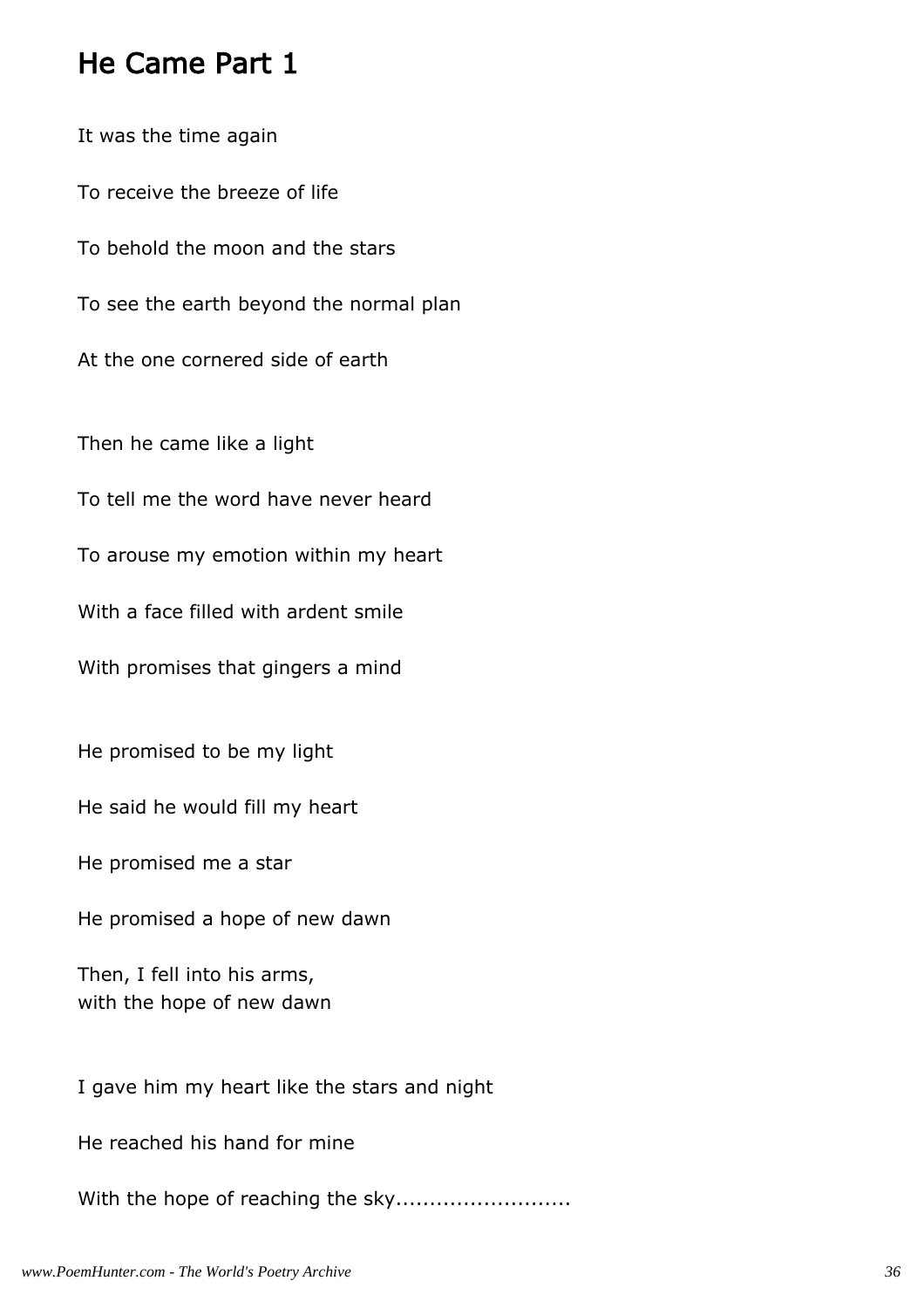To be Continued! ! !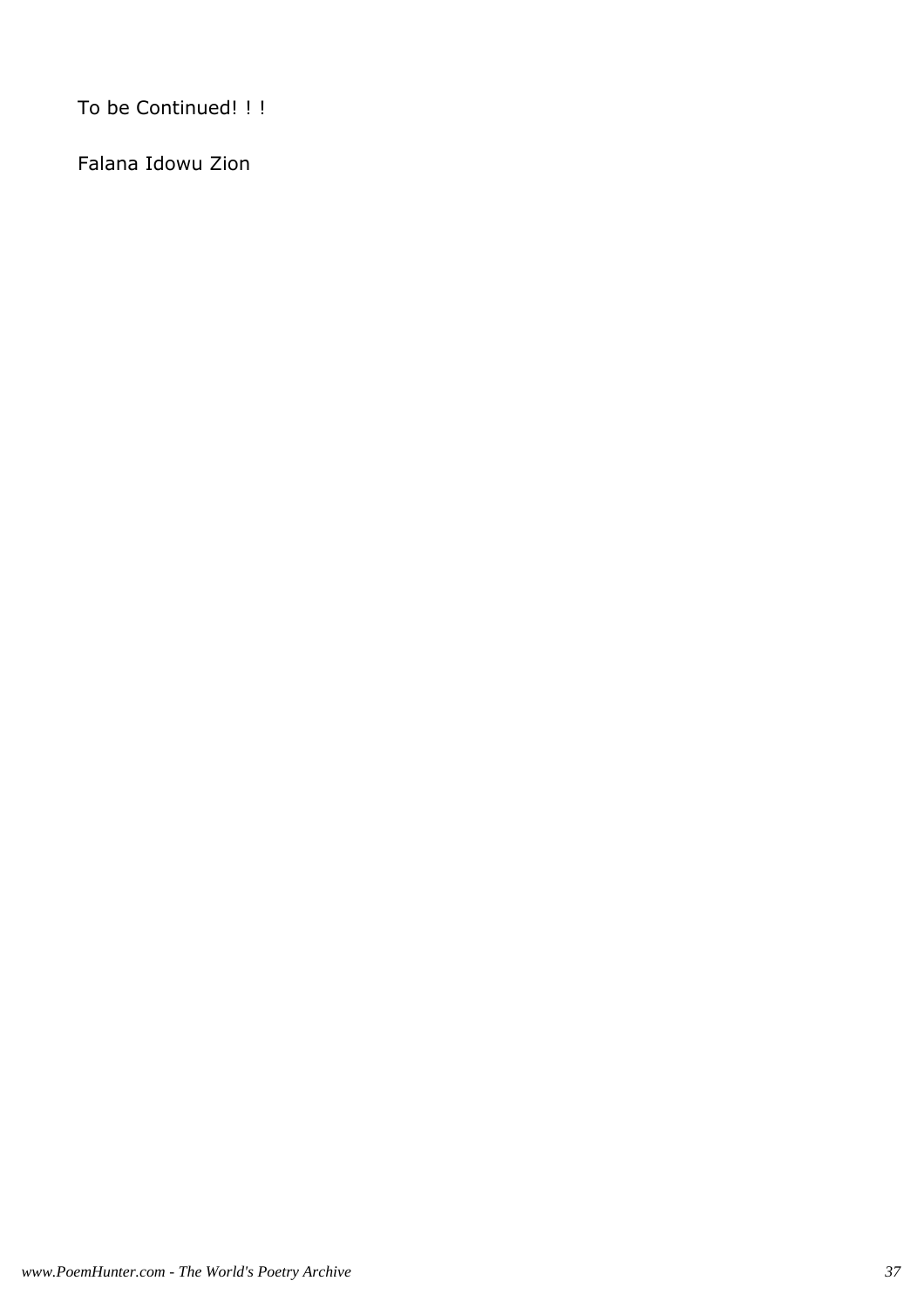# He Came Part 2

Gleefully, the journey of love began With joy that rips a heart apart The love maddened our souls like wine We became the talk of the town We wine and dine like the moon and the stars

..........................

But there-came the evil night He lifted me with his hands I woke up with joy to behold my half He hugged with his hopeful heart To deliver the letter in his hand

With a joyful face,

With flashes of hope in mind

With the hope of seeing something wow, but the grimace fell faster than ice in hell,

on beholding a news that made the world lifeless

..........

Then, I remembered his promises That waters a soul like the glory of tje paradise. But I got myself together, lifted my eyes to the sky And said to the soul within my heart it is a lesson of life

He came, to bring a moment of love, a century of hurt Leaving the heart unbraced in a lifeless world.

The End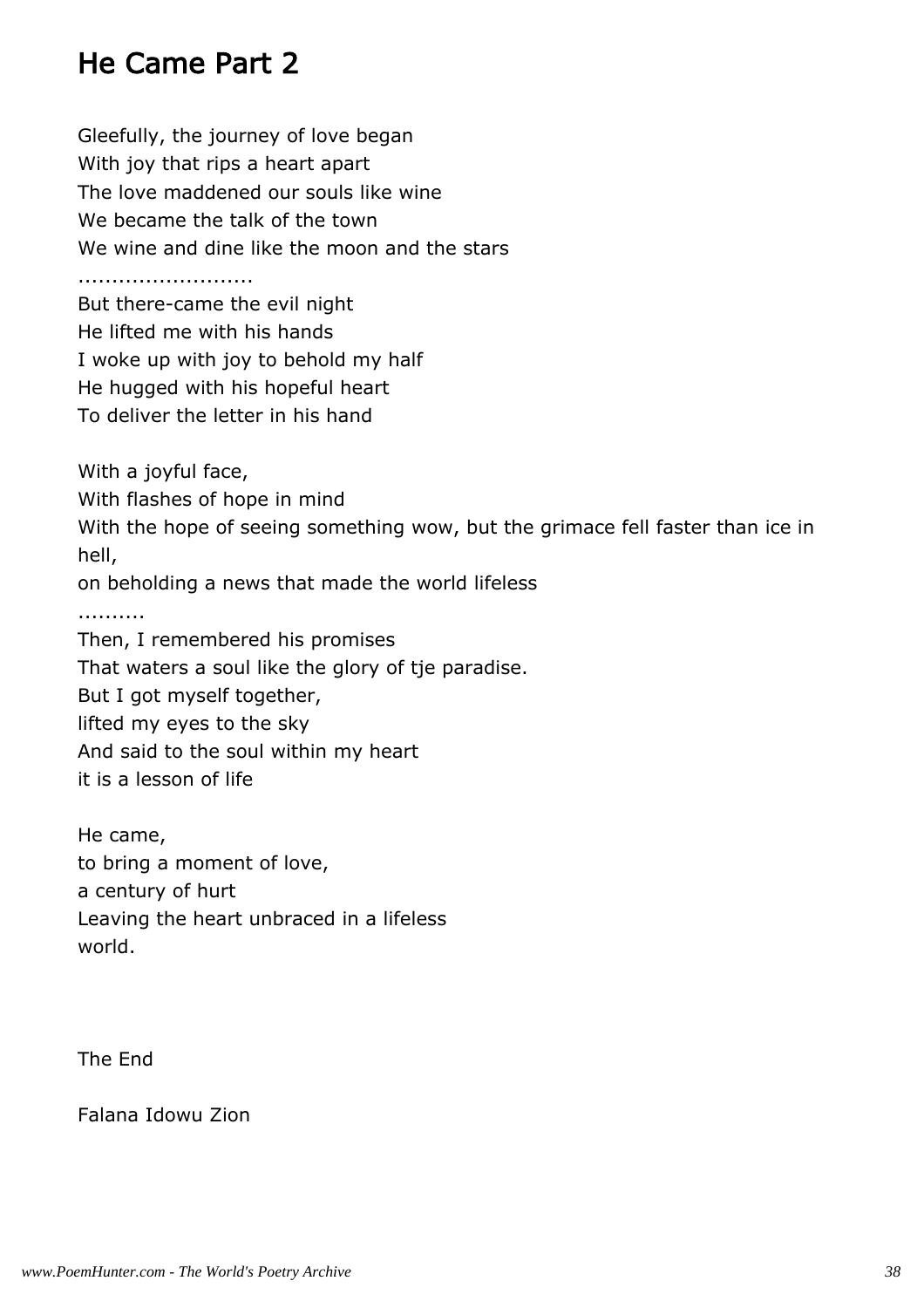# He Saves

?He wants the sinner's heart Proclaim it to all universe Those leaving the heaven's path And to those unyielding Saying they won't come back.

He will give you rest Believe Him, He's your friend He'll take away your greatest fear Flush away the tangled past Giving you a glorious end

He saves sinners He saves those whose sins are much He satisfies their insatiable hearts He paid all our sins and debts for us to reign with Him in the Heavenly realm.

Take my yoke upon you I have no reproach Learn from me for I'm gentle Find me,I'll give you rest, For my yoke is easy and my burdens is light..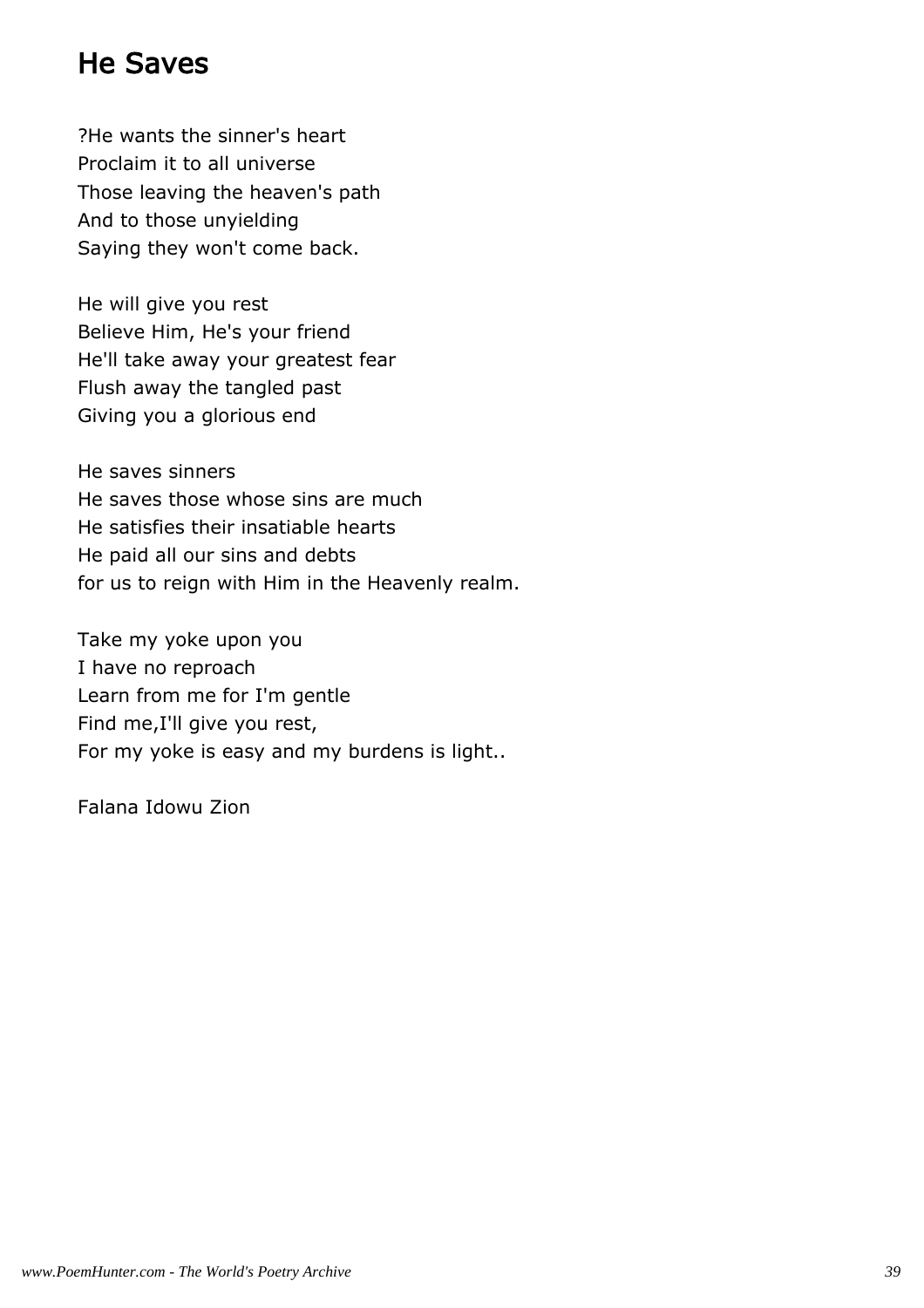# I Believe I Can Fly

I believe I can fly Beyond the stars and the night Beyond the lonely sky To the peaceful land

I believe I can fly Beyond the long lone night Above the confused land To behold a colorful sky

I believe I can fly Even if the night remains dark If the moon seems benight Through the dark world, I'll fly across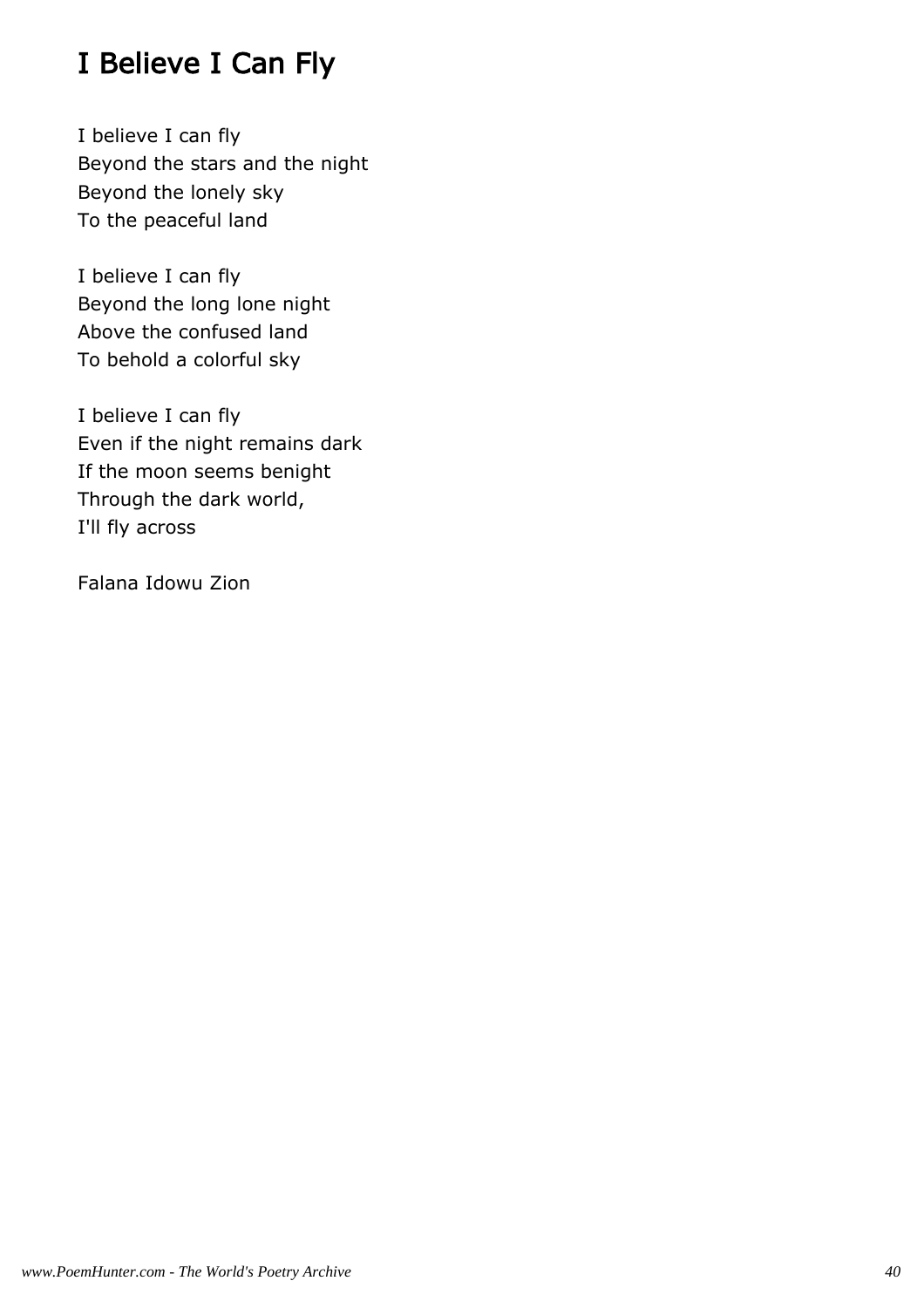# I Believe In A God Beyond My Sight

n this wonderland I'm about confused without plan Help me before my eyes turn wild

I have not a plan But, I love beholding the sky To seek help from the person within it

I have no hope But I believe in that person, That brings forth water from a dry land I have not a glance, But, I believe in that person that makes the oceans fly

I cannot fathom out a plan I'm in fact swallowed by a river of thoughts Yet, there is a man, That kills and raises to life The man that makes blind and gives sight Indeed, I believe, I believe In that God that is beyond my sight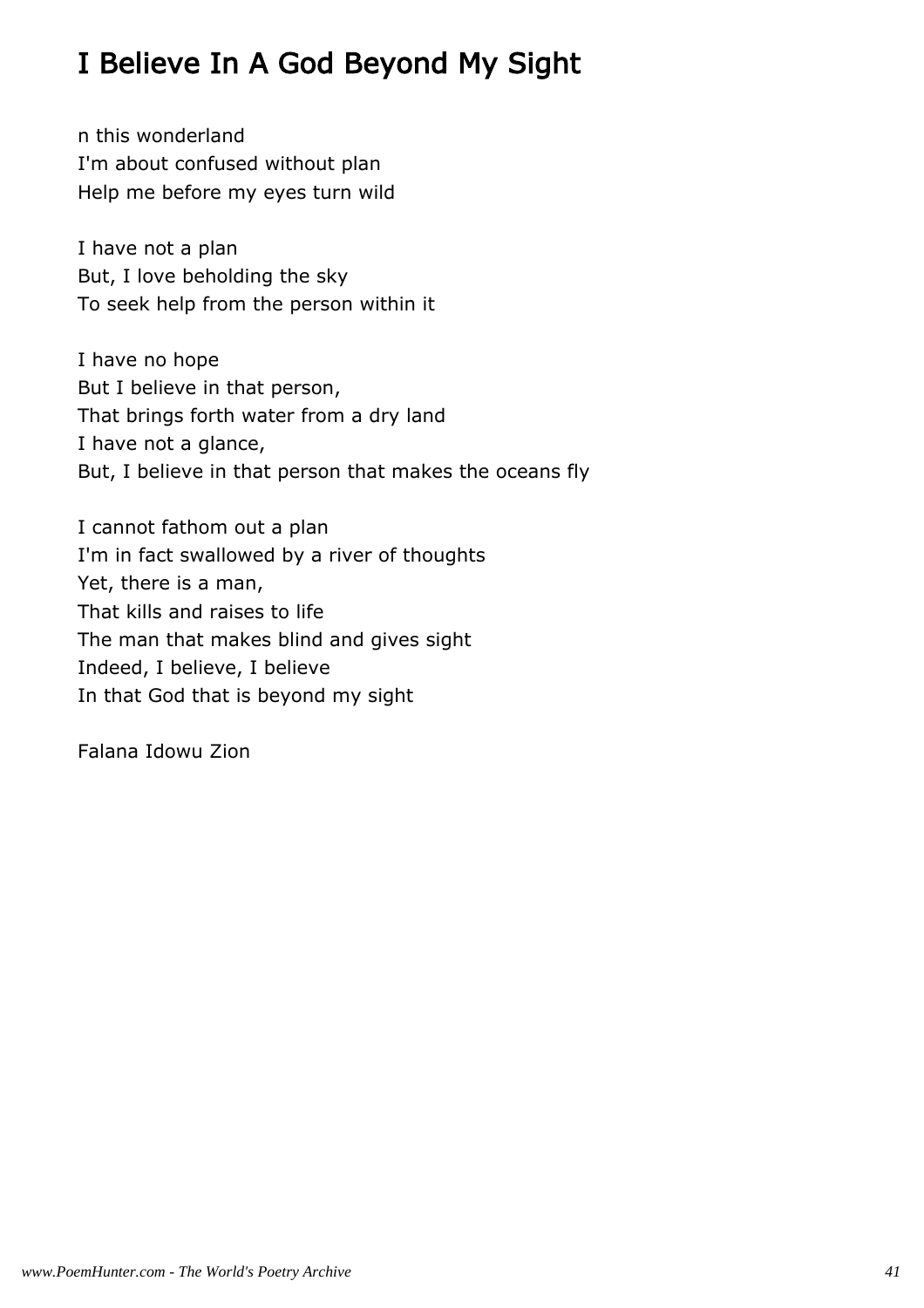# I Will Never Say Never

Scare me with your harmless power Pierce my heart with time But, with this my little breathe of life I'll never say never

Like the birds tied to the sky So I am to the ground Like the river, I'll never flow aback

I will take my stand Stick so hard to my plans I'll shed my tears now For the end to be wet

Life, Rant and rave in power But, with this my limited hour I'll never say never

I'll never say never To my pen to speak its heart I'll never say never To this my wonderful book of life Without painting my world with impacts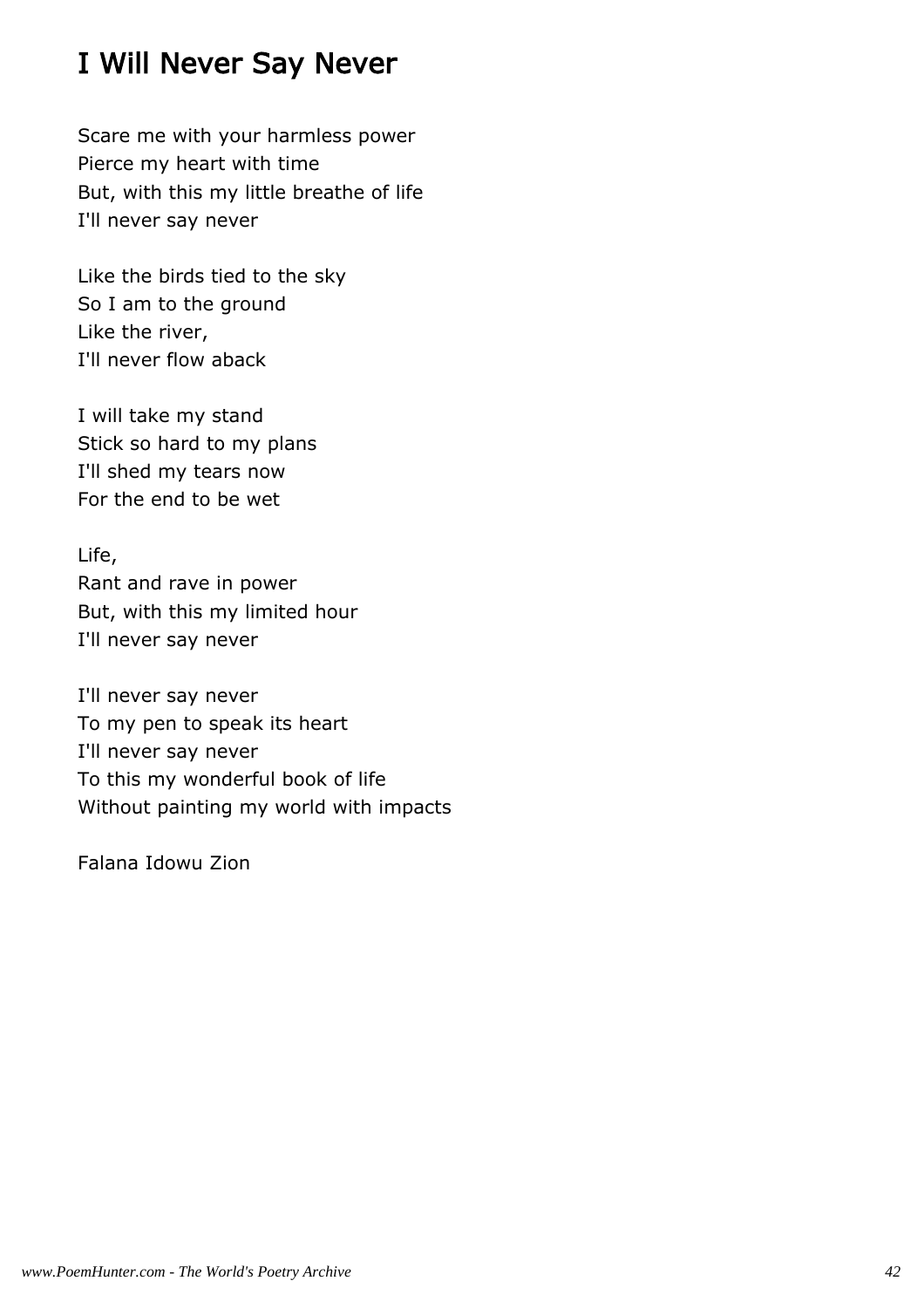### If Death Is Dead

If death is dead There will be no more pain, disease and threats We'll be free like the wind that caress With the reflection of snow in our hair We'll be like the angels

If death is dead Earth will be an isle of paradise It will glitter and fair like agem No more pain and cry will be heard We'll worship our forefathers on their beds The land will be free from hole occupied by stinking flesh

If death is dead There will be no end Heaven and hell will be competing here we will subdue with half care Then, this our garden earth will be full of walking dead

If death is dead we'll labor and leaked our golden sweat The hope of rest will kick its last farewell We'll be as old as the earth itself There will be no enough space for us to dwell Slavery and competition will be walking on the street with their bells, calling all to themselves

Death is not dead Its melancholic drum will still be heard It will fill our eyes with river of tears Striking the son, leaving his mother naked Giving us the pain of wishing our friends farewell Then, we'll pray and wish death for death But death won't kill itself but spare us the hope of the new earth

O' death I know I'm your food on earth ButI have my hope in my heart The hope of leaving slavery and corrupted earth here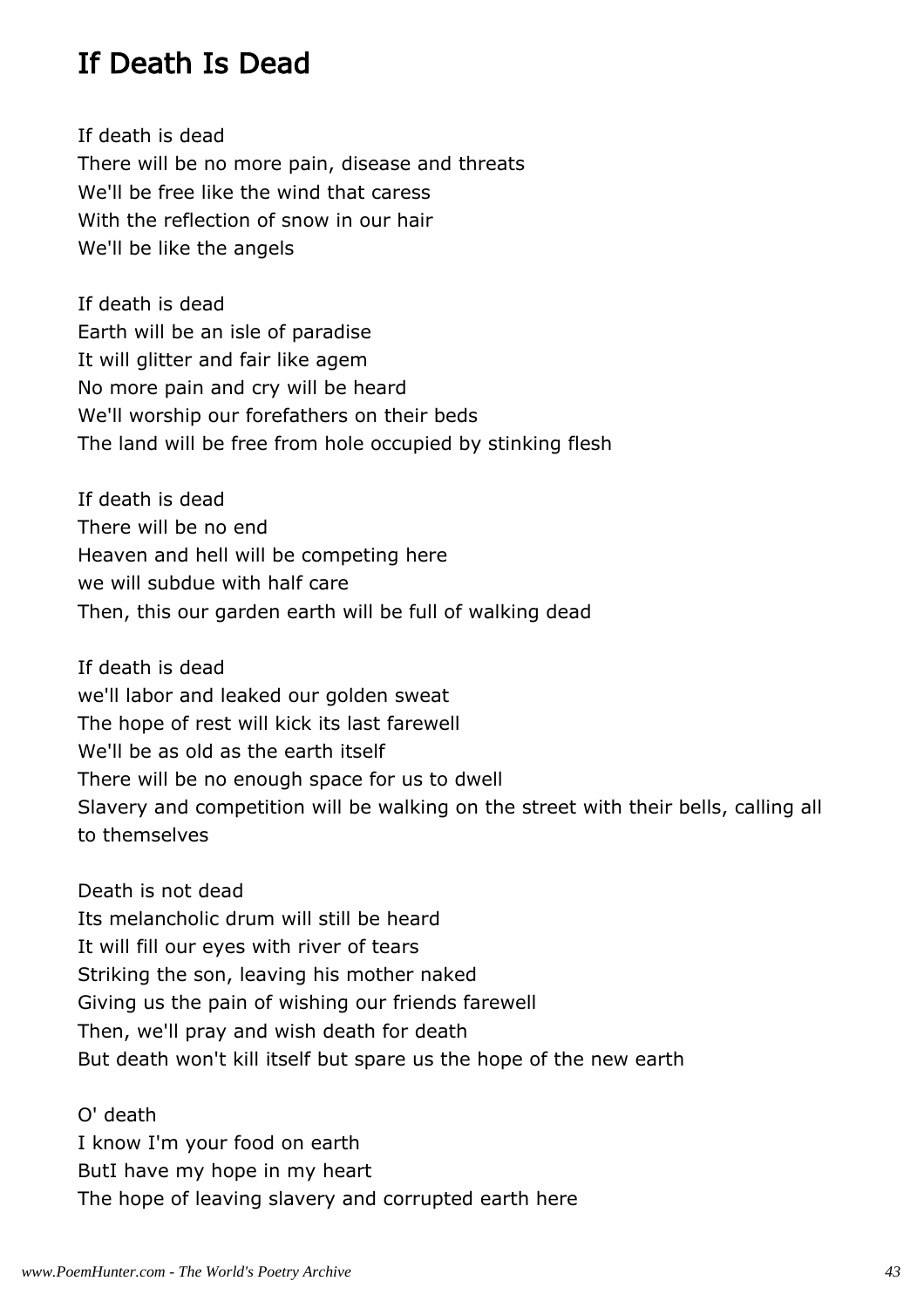For when I die You'll no more thrive But patiently wait for your death in the afterlife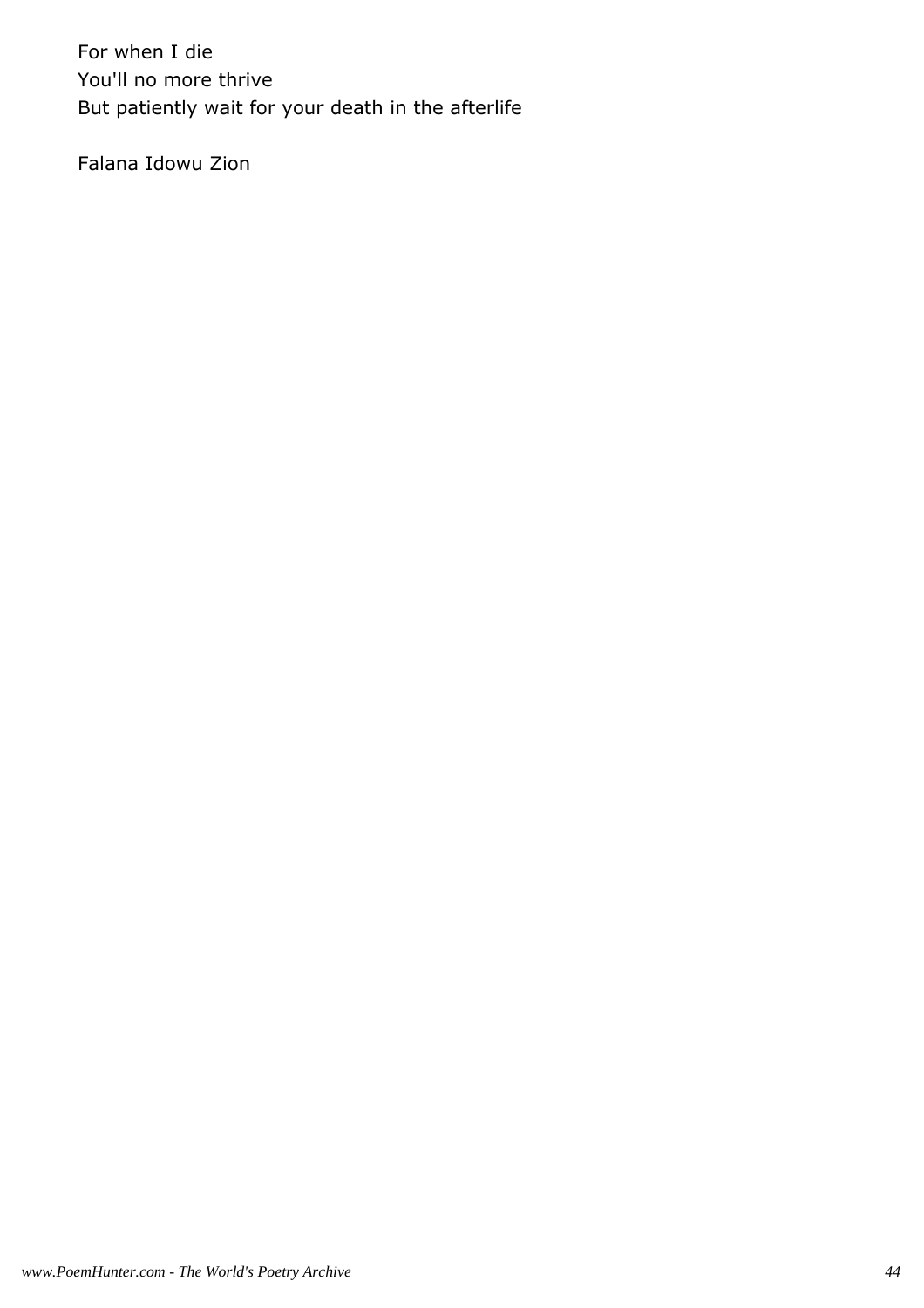# If I Were President

If I were president, I would lay the denizens' wishes on my neck I would create a world where justice will speak with its lips touching its chest For the world to be heaven on earth

I would lay the denizens' wishes on my neck Let their voices be heard Remove obscurity and create accountability

I would create a world where justice will speak with its lips touching its chest A world of peace, where slavery will be buried with the past Where shackles will be loosed and open wide

For the world to be heaven on earth

I would breed transparency, and change an hopeless fate to a shining light Making all know, the world was created to be an isle of paradise

© Adekunle Kate

Edited by Idowuzion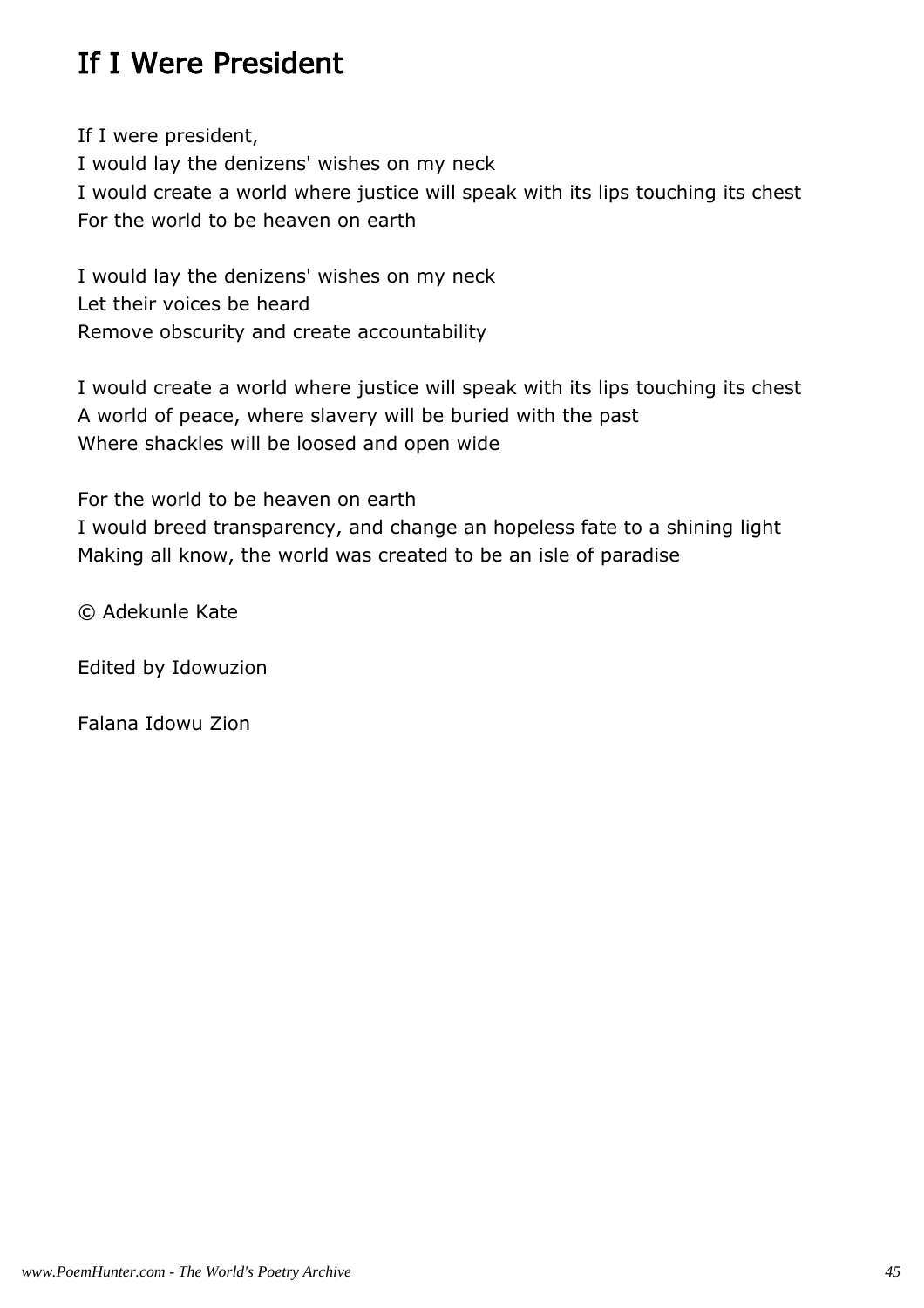### In Love With A Poetess

Hope my bed won't be filled with ink Hope my feelings won't be lost on the field I hope my feelings would find a brace in your heart Even beyond the poetic lines

Change not my feelings to metaphor Take not my feelings to be irony Raplace not my love with words Let my heart find grace in the ink your pen bleeds

Write not my heart to the air Give not the world the chance to hear Let my words find a place in your heart to rest Let them be the feelings you express

Take me on the ride of love with your ink Let me be your magnum opus work When asleep and awake I'll always ring in your world Let's soar with the wing of love

When you express my wrong I promise to play along I'll stay beside you to be the inspiration Till my sight become your Expression

I know your pen speaks change I'll find words for you to express So at the end of our scene on Earth We'd boldly say we tried our best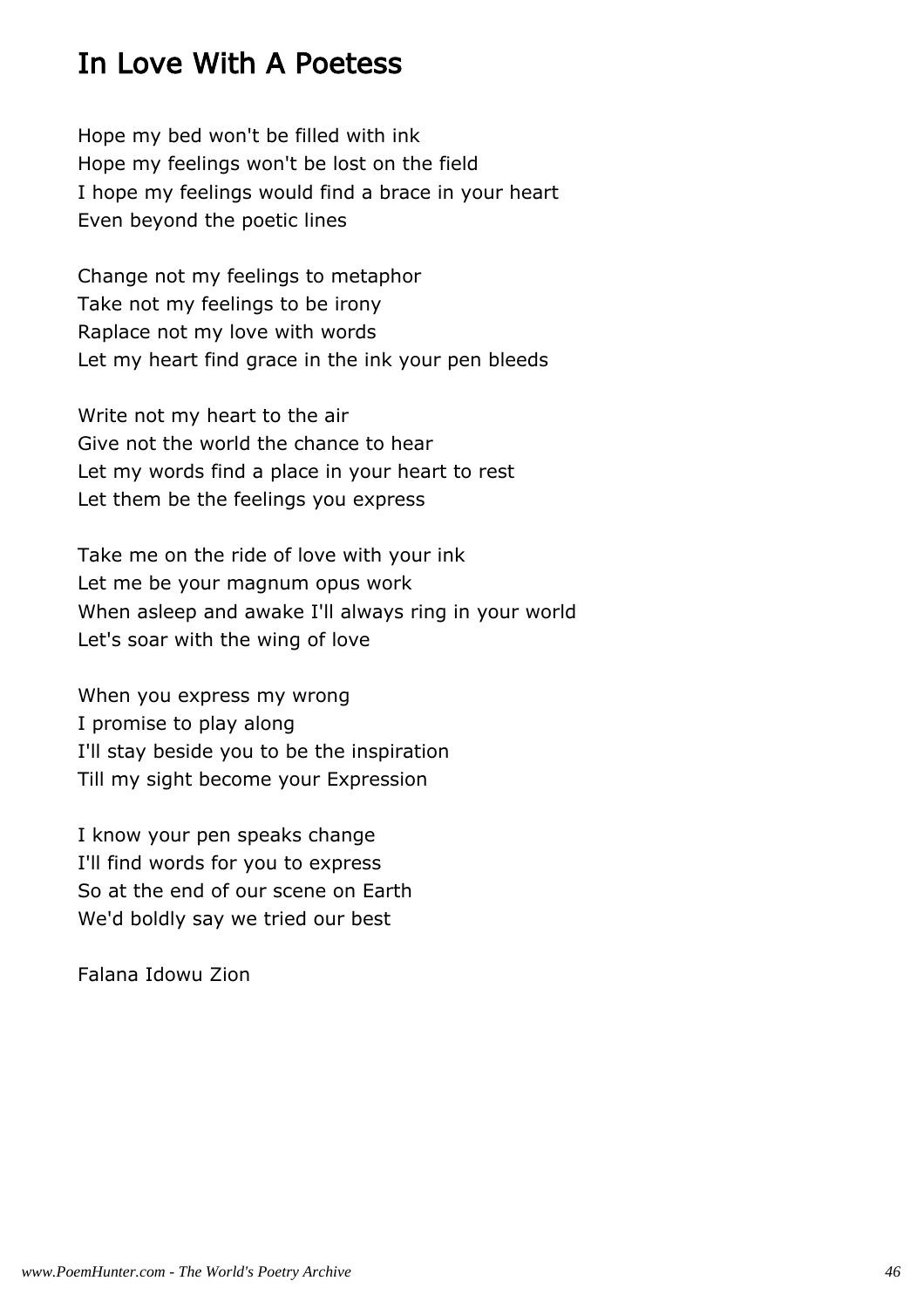# In This Circle

On the old rugged roof Sat the hungry dove Beholding the stars above

I saw the grass dancing With its tentacles pointing to the sky Saying goodbye to the earth

On this silent sea Lies our gentle hearts Forming an iceberg

Surely on this silent sea Our thoughts won't be drowned by the wind Or our hearts be consumed by the sun

Misty grasses Sleeping waters Rise, for the dark sky is giving up to light

In this circle, the hurdles may double The gods may sleep But, the sky and the moon, Will always be the light and the roof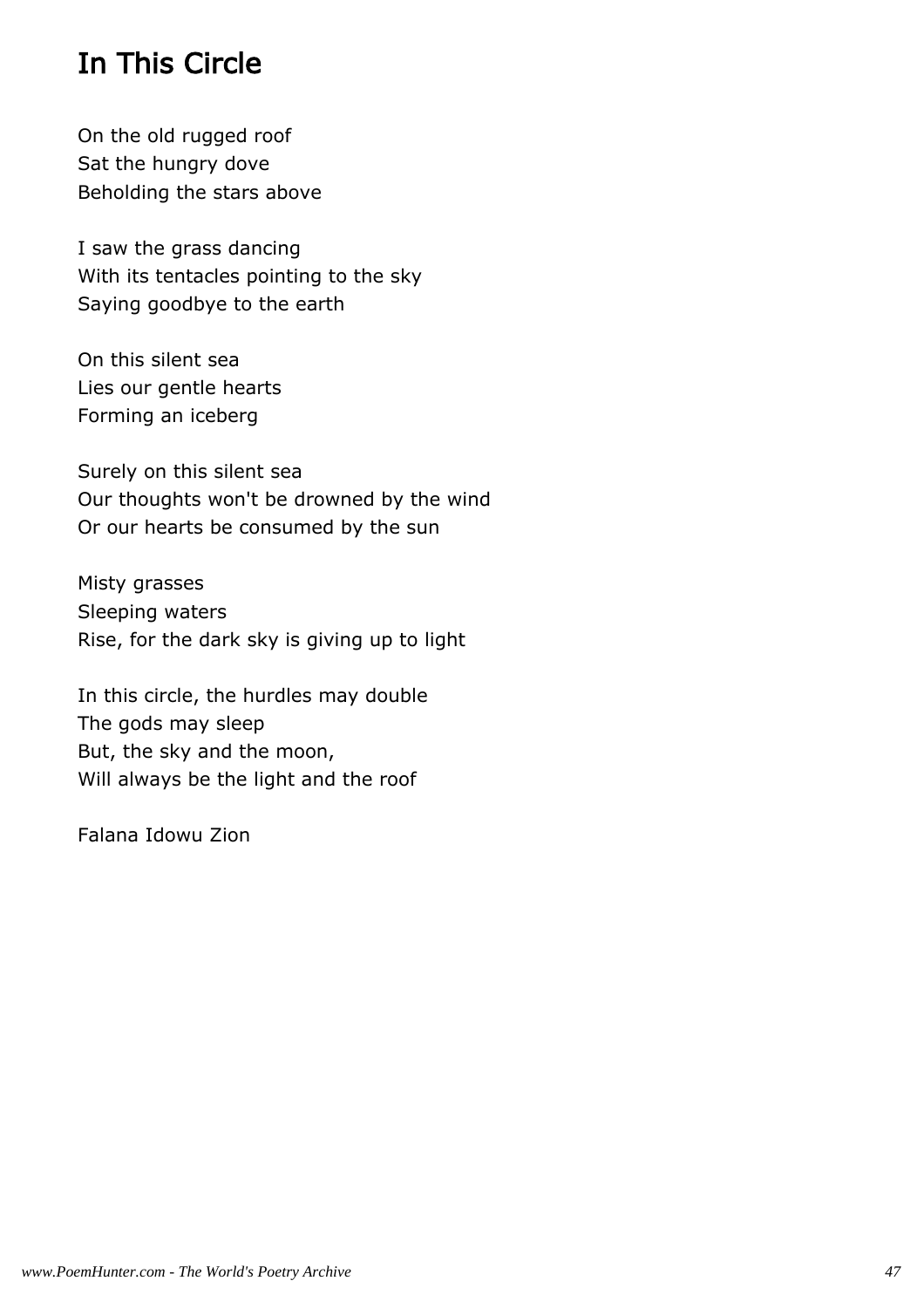# In This Circle 2

Pierce my heart like a spear Paint my face with tears Trample on me like the ground I'll not give up on life, but grab my heart to learn

Have I not prepared for life? I've prepared to be a man I've prepared to be oppressed I've also prepared not to be depressed

Speak ill of me Drench my coat like wine I'll not give up on life But be determined in hundred folds to rise

In this circle called Life I'll play my string so loud Though, my black sky may not always be white But the black won't supercede the white

My life is a life within a life Without the other life my real life won't shine My weakness in this my other life Gives a million chance for me to rise

In this circle I'll run the race with ease Face every challenges life may bring And never forget to rise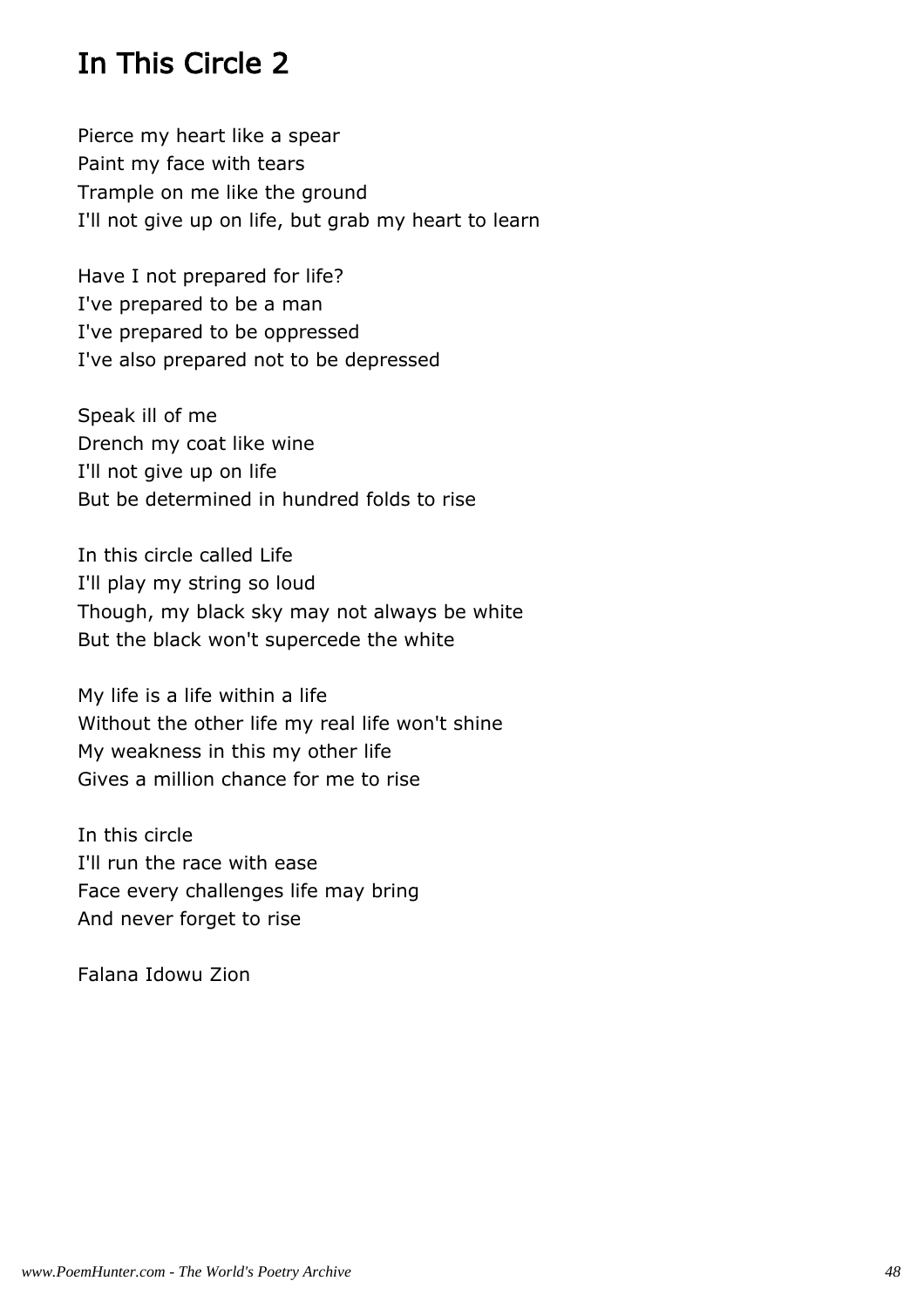### Journey To The West

Under the life's moonless night, The life's craving blight The bleeding stars, I'd tread the journey to the west

The grasses may shed their tears The birds knit their nests Journey to the west, No rest

Friendless and restless Peerless and sleepless Nature seeks my tears But, no success no rest

No home, no throne! The stone maybe my couch The byways would be my hope Even though my long night maybe lone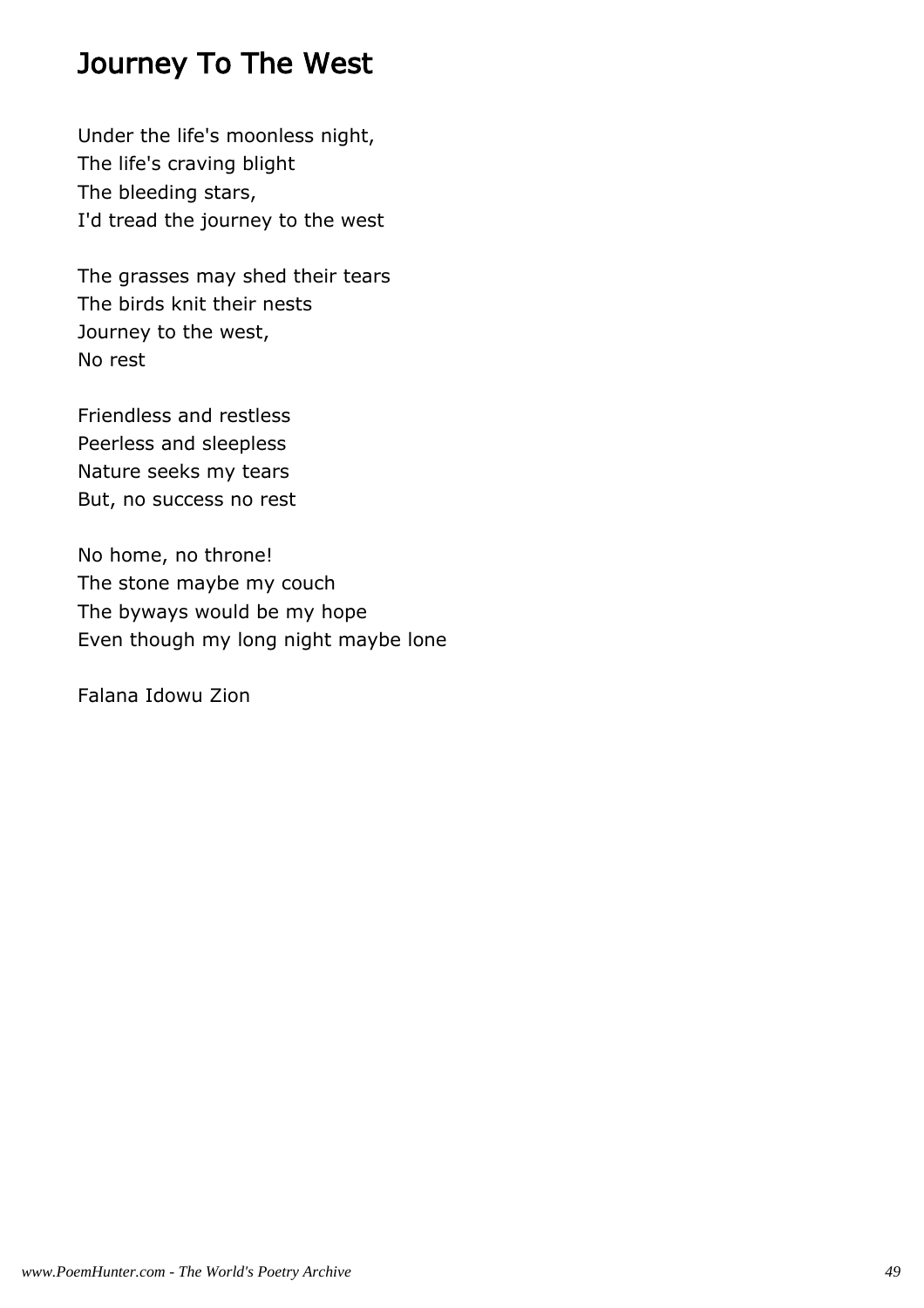### Letter To A Friend

The time melts away like snowflake Life is slaying the time and the day But I will bring the past back alive Reminiscing the old memorable time Remembering the colorful past

I will bring the past back alive Remembering our nostalgic smile Bringing you back to the old rugged time How we used to fly around like a kite Playing hide and seek all around

I wish you remember

The day we fought as if we were crossing our friendship lane We wept as we could not behold each others' gaze Butthe night came we slept like sand Letting our legs entwine

We wished the time could wait Sparing us the time to run the friendship race But the time picked its race Telling us we would never behold each other's gaze

Nevertheless, This is my letter to you my old friend The time is as old as the earth itself I hope the time would strike its last farewell Giving us the time to go back to the nostalgic planet Till then, brace yourself I wish you nothing but the best.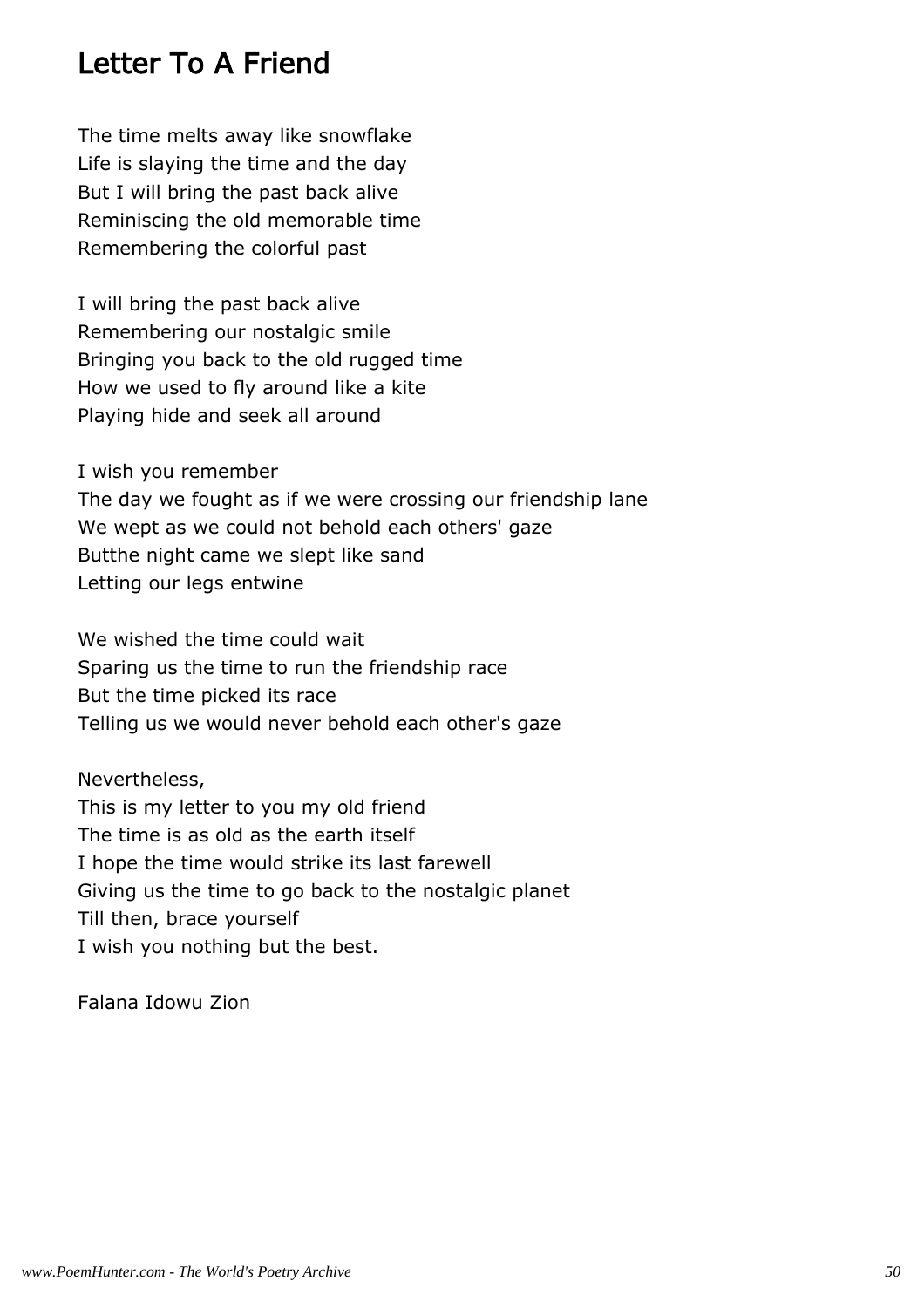# Life

Alone like a storm-tossed wreck Silentas the sheeted dead I lost my gaze to view the air My glance flitted like the bird Icily cold and clammy as death Evaluating the questions in my heart

What is life Today you're Happy Tomorrow you're sad Life is full of ups and downs People change with time And the time flies away like kite

Don't feel worthless Don't be disappointed or depressed When people ignore you When they disvalue you But give yourself the strength to rise By telling yourself It is Life

Life is inherently risky But try to avoid a risk Which is the risk of risking nothing Be happy with the side life show Accept all the moments life bring Love people with how they feel

Don't live to die But die to live Live for a purpose Life is our existence on earth Give the inner man the chance To achieve his purpose on earth

Above all Life is not a problem to be solved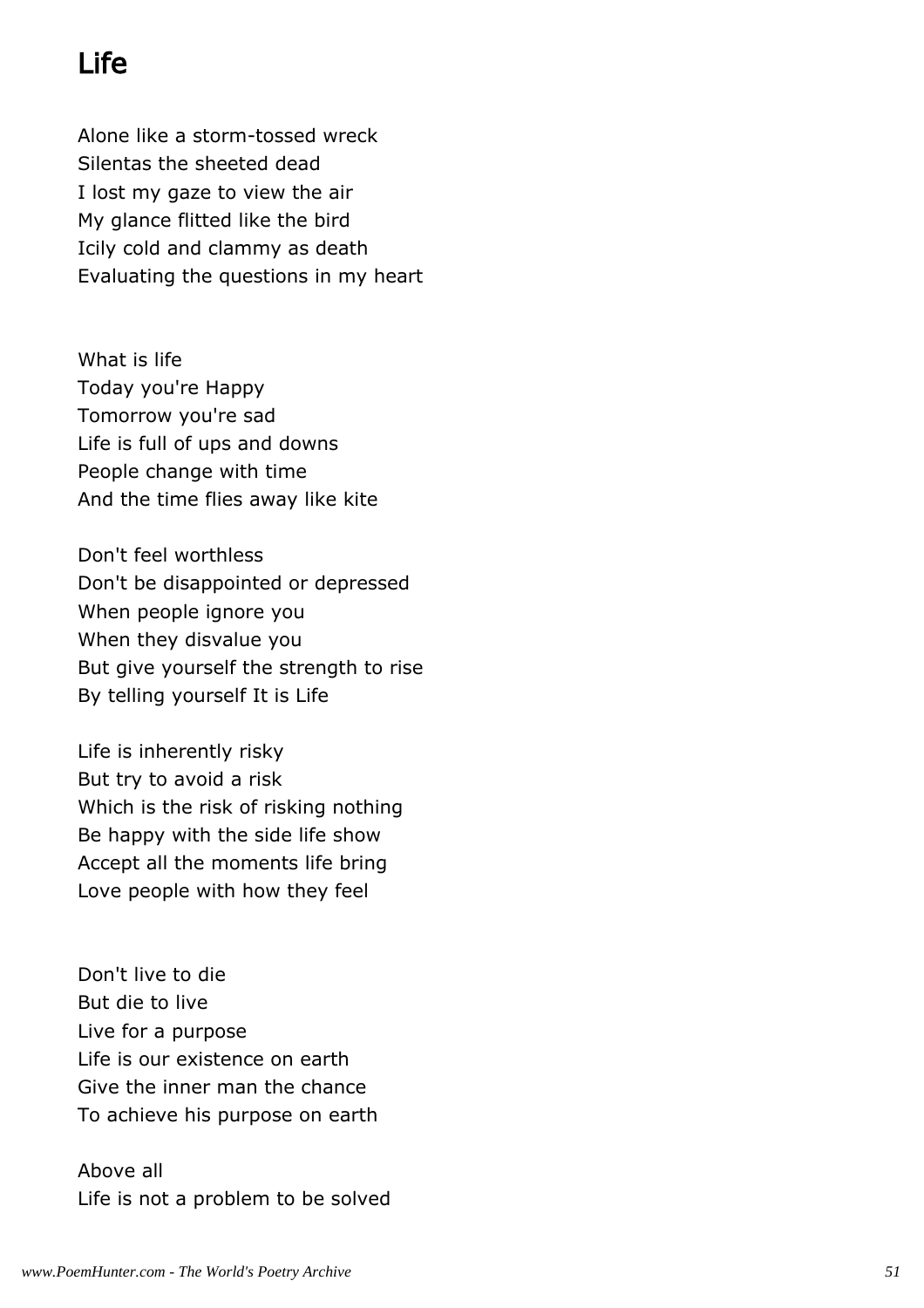It is just a reality to experience Don't be subjected to fear Don't be discouraged with what life give Instead, be courageous and shine like the stars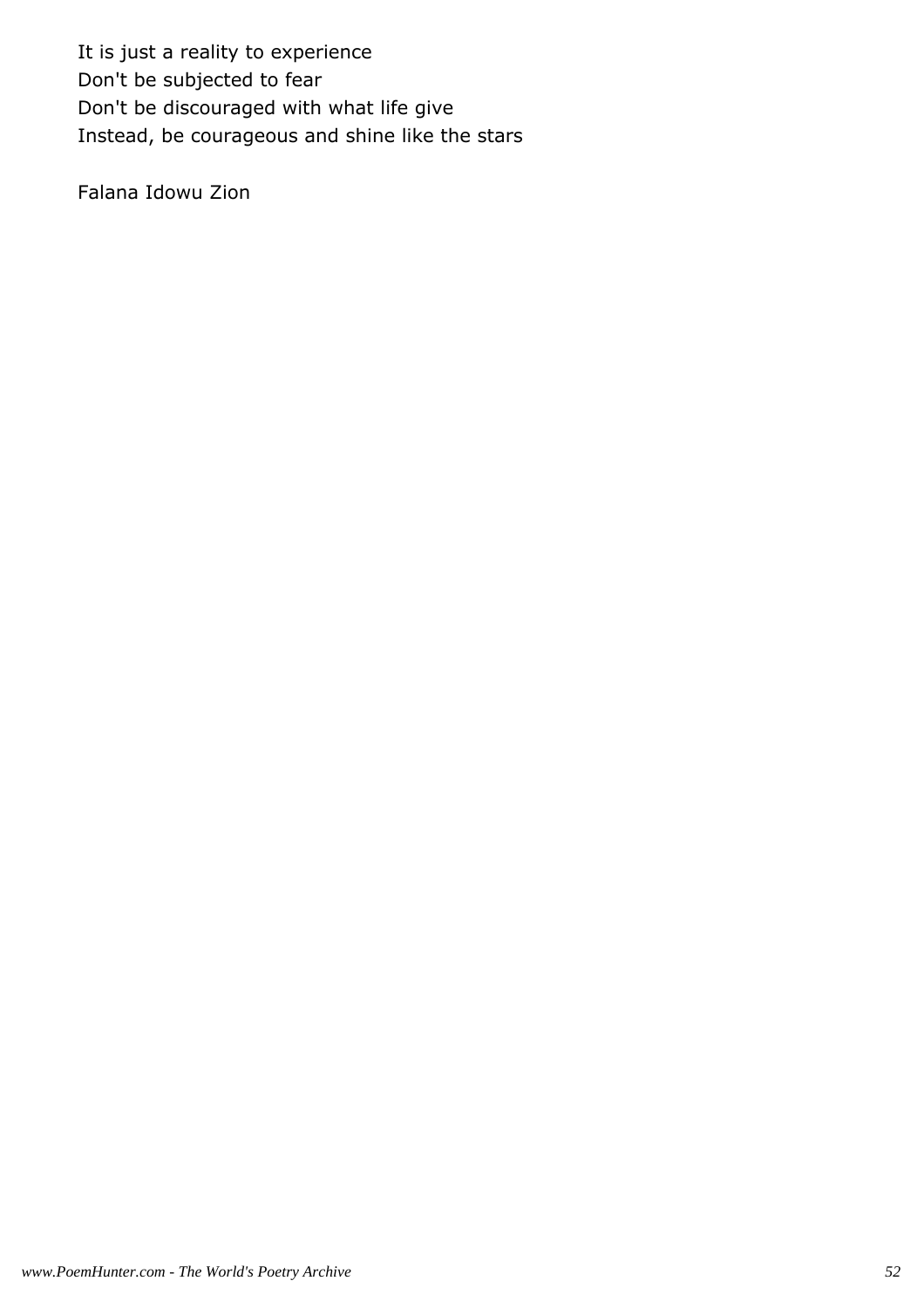# Life Within A Life

The shining diamond in the sky The mighty clock of life The dazzling gold in the sky Bright your light shine

People dreaming The birds flying and leaping The fishes in the silent sea Sleep not with all their eyes

In this cage called life I'm lost to my heart I hope I won't be trapped For there is more beyond the life

High is the sight of man With the aim of reaching the sky Wide are the dreams of his heart For time neither sleep nor dance

Knowledge may never die Dreams may never sleep Insights may never run of time But life itself won't last a night

At the end, I discovered Life arbours dreams within a dream Success, knowledge and aim But all are life within a life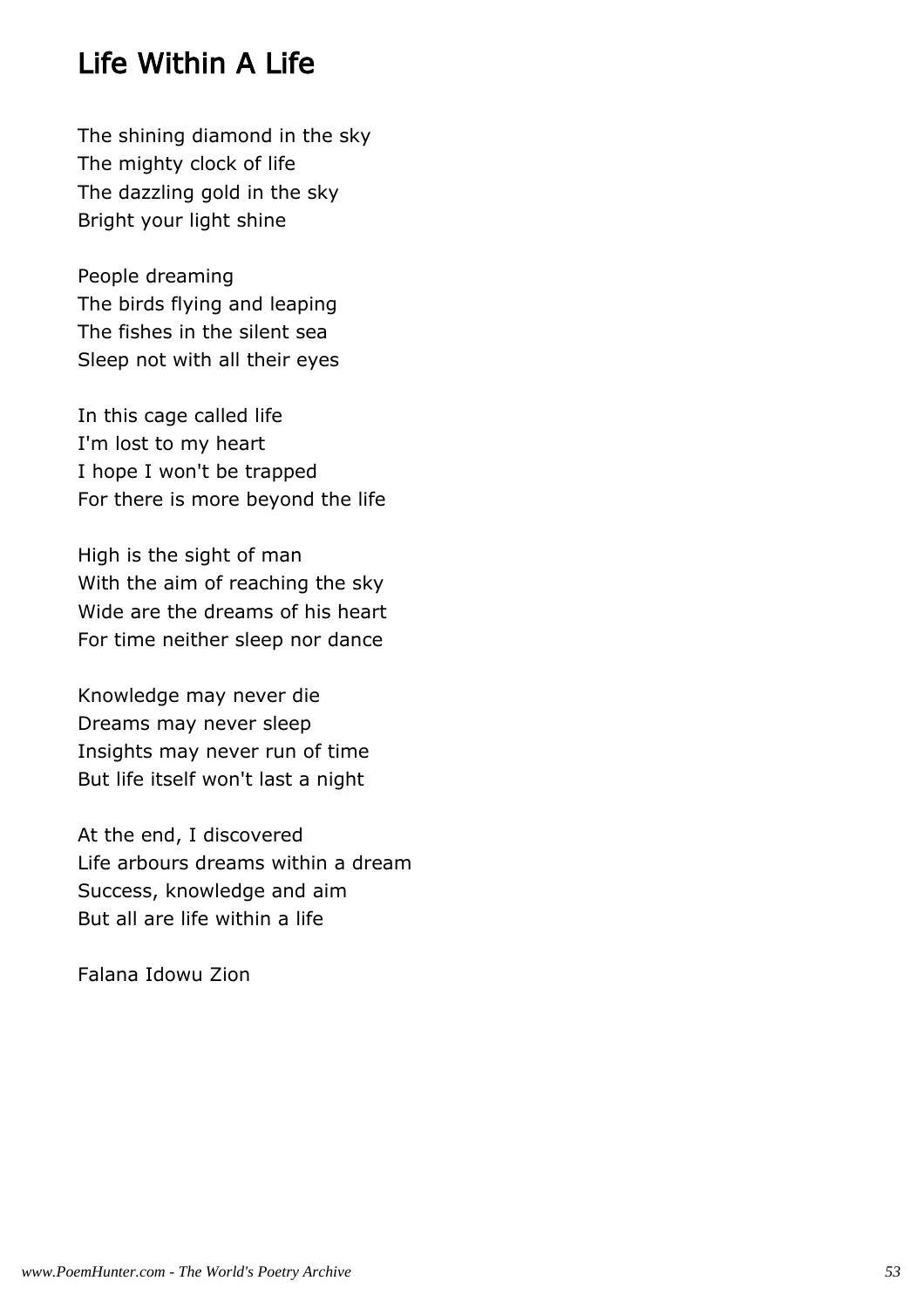# Life, Why

Life, why Why do we live to die Why do you call death alongside When we always ask for life

Life, why I grab my pen to write Millions of words trigger my mind Why don't you give me the words that'll fulfill my heart

Life, why Are you cruel or it is your plan To always swallow our hearts with thoughts Please, listen to our pleas And give us our desires

We sought for a peaceful world You gave a mixed one Don't you have a peaceful one in your court? But you left us and our world with thoughts

We wished to tread only the narrow path That leads to that home above the sky The road to the field of stars But you gave us the broad road to destruction alongside Don't we sought only after life?

Above all, Life I know you have a million balls in your court You're not a problem to be solved But a reality to experience We'll live you well To enjoy our ride to that home above the sky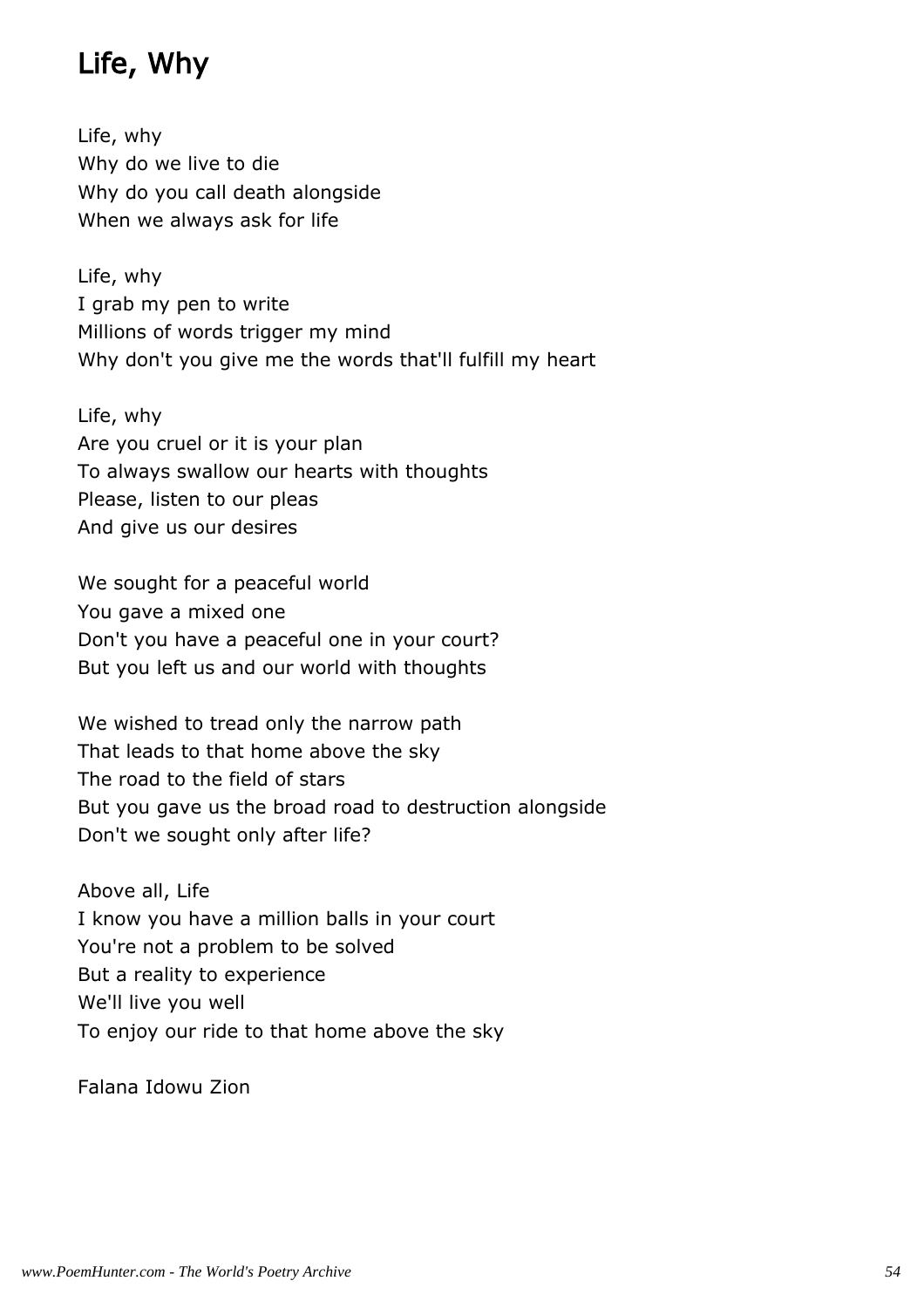# Like A Dream

At the silent night River of thoughts swallowed, and spat not my world The clock continued its tick tock The present became a past Like a grass living to die The soul disappeared into the cloudy sky; the might into a forgotten land The hopeful sand of time, became a silent stream The joyful hearts grew cold The strength, the hurts and the struggles, Turned into a night without the moon All these were just like a dream ......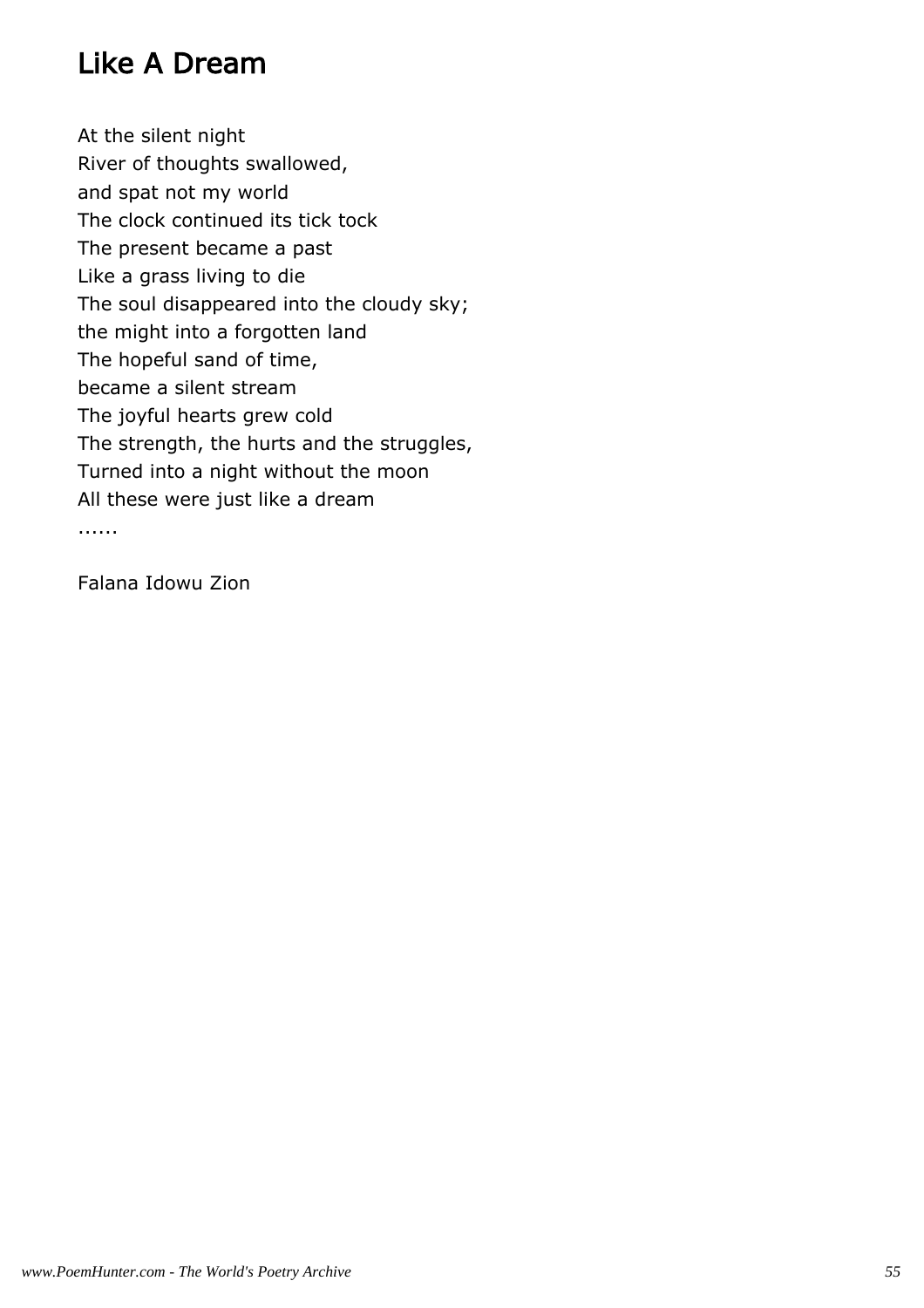# Living Beyond The Blights

Then,

I melted quickly like the ice in hell I misunderstood her friendship for love Huh, I wish you feel this with me, beloved! .... I lost myself to the shining sky, I kept my feelings within my psyche; with the thought of holding my friend tight For I know not her side, If I recite my shining mind Nevertheless, I looked beyond myself I confessed my thought, but her feelings; beyond my sight Yet, I keep on living beyond the blights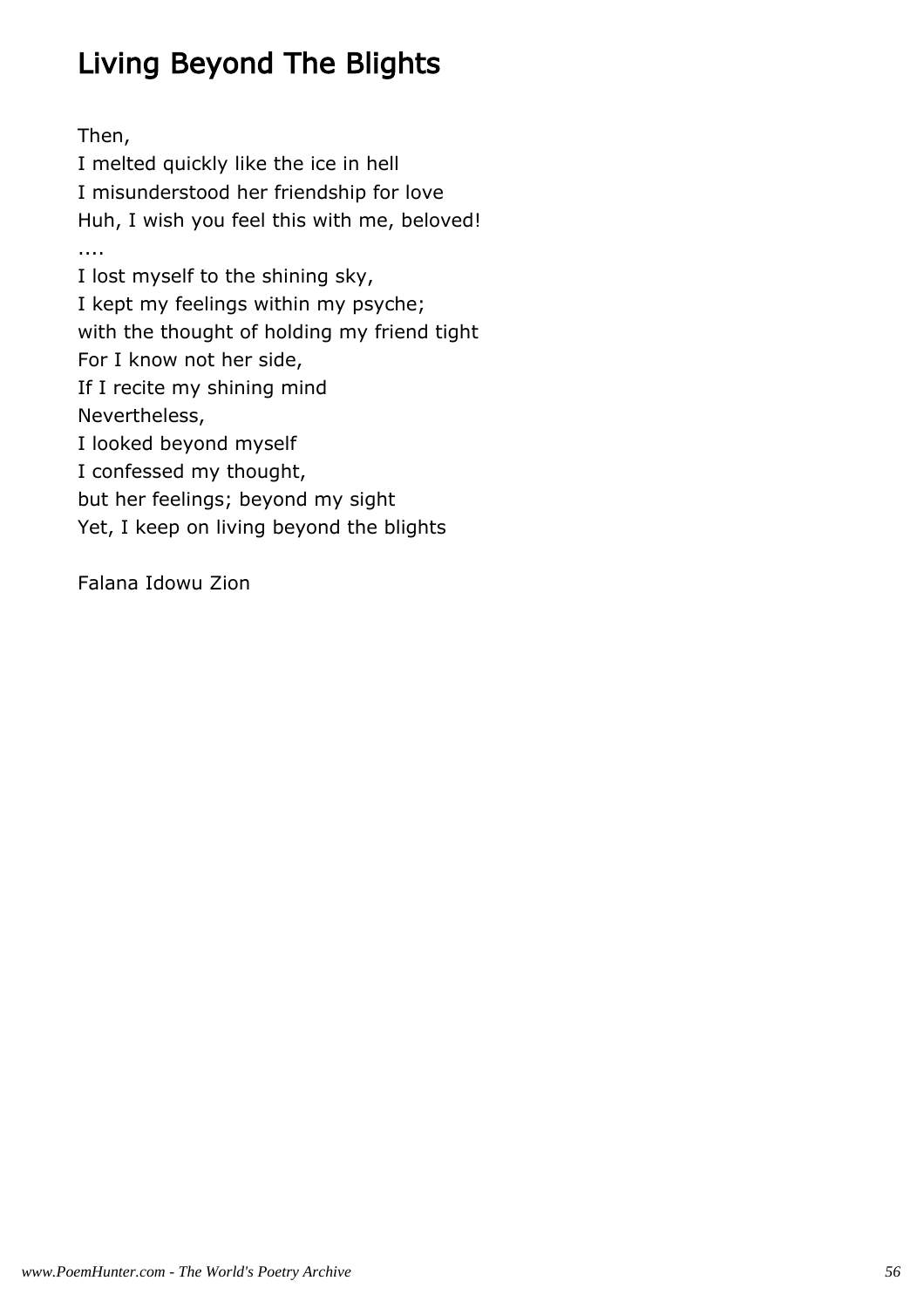# Lost Within The Plain

The tree is dancing The sky is blue The ground is leaping The land is confused

The thirsty ground, Harbors the weeping grass The reckless flies, Murmur for the tasty gland

Lost within the plain Swallowed by the arcane way Lost without a gaze For all is fading with the byways

Lost within the plain Broken beyond repair Lost in a fugacious land, Where everything is confused without a plan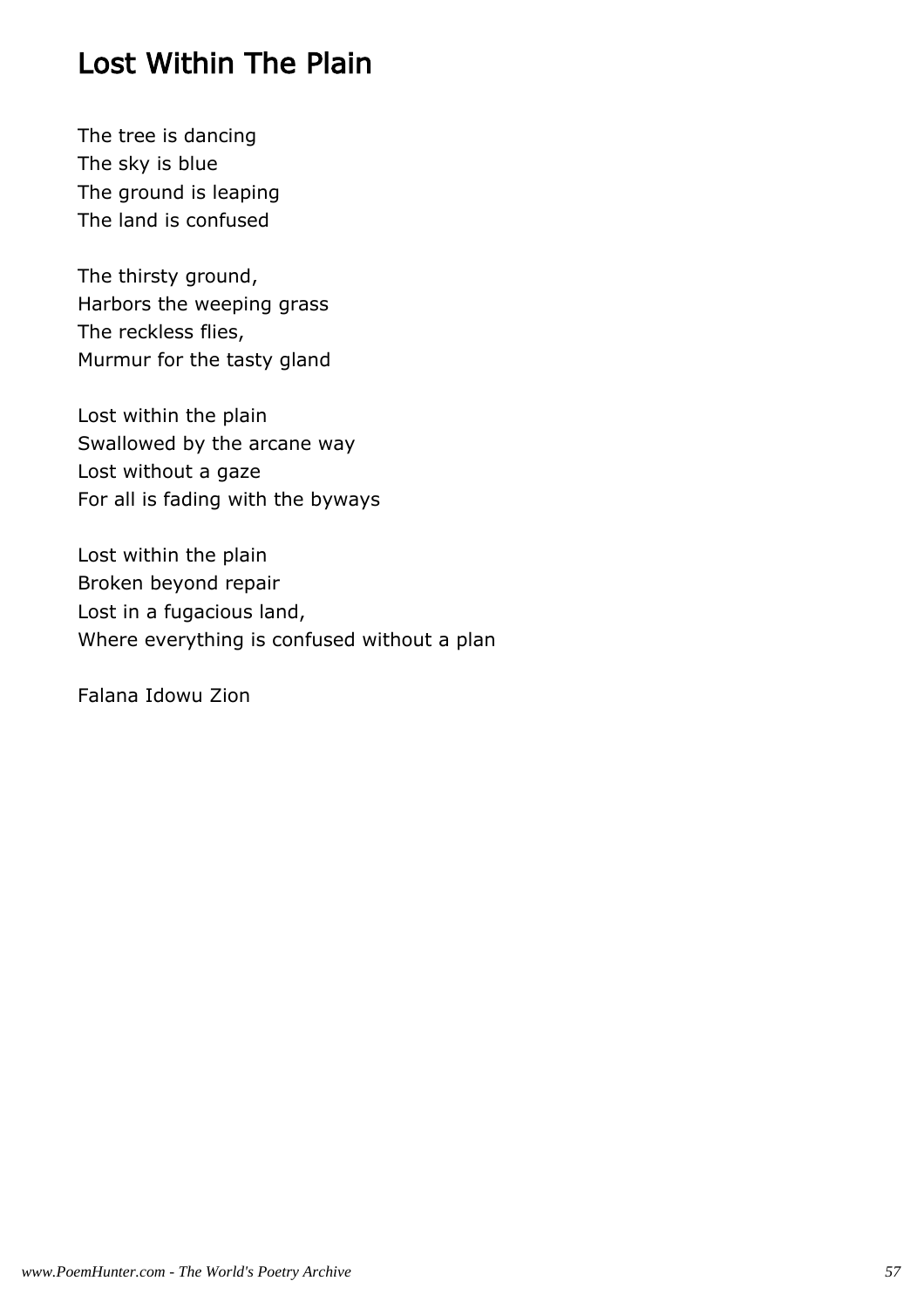# Lost Without A Thought

I'm broken beyond repair My words are fraught I'm drenched with tears I'm lost without a thought

My thought keeps fading, Seems it's long gone on the byways The mind is waving The world seems blurry

Life seems blurry; The people scary I'm lost without a thought Nevertheless, all these frighten me not at all

I'm lost without a thought But I'm not short for words I'll rant and rave, and speak my words to my world

I'll speak my he(Art)to my world I'll speak to the air and the seas Speak to the moon and stars Until the world becomes heaven on earth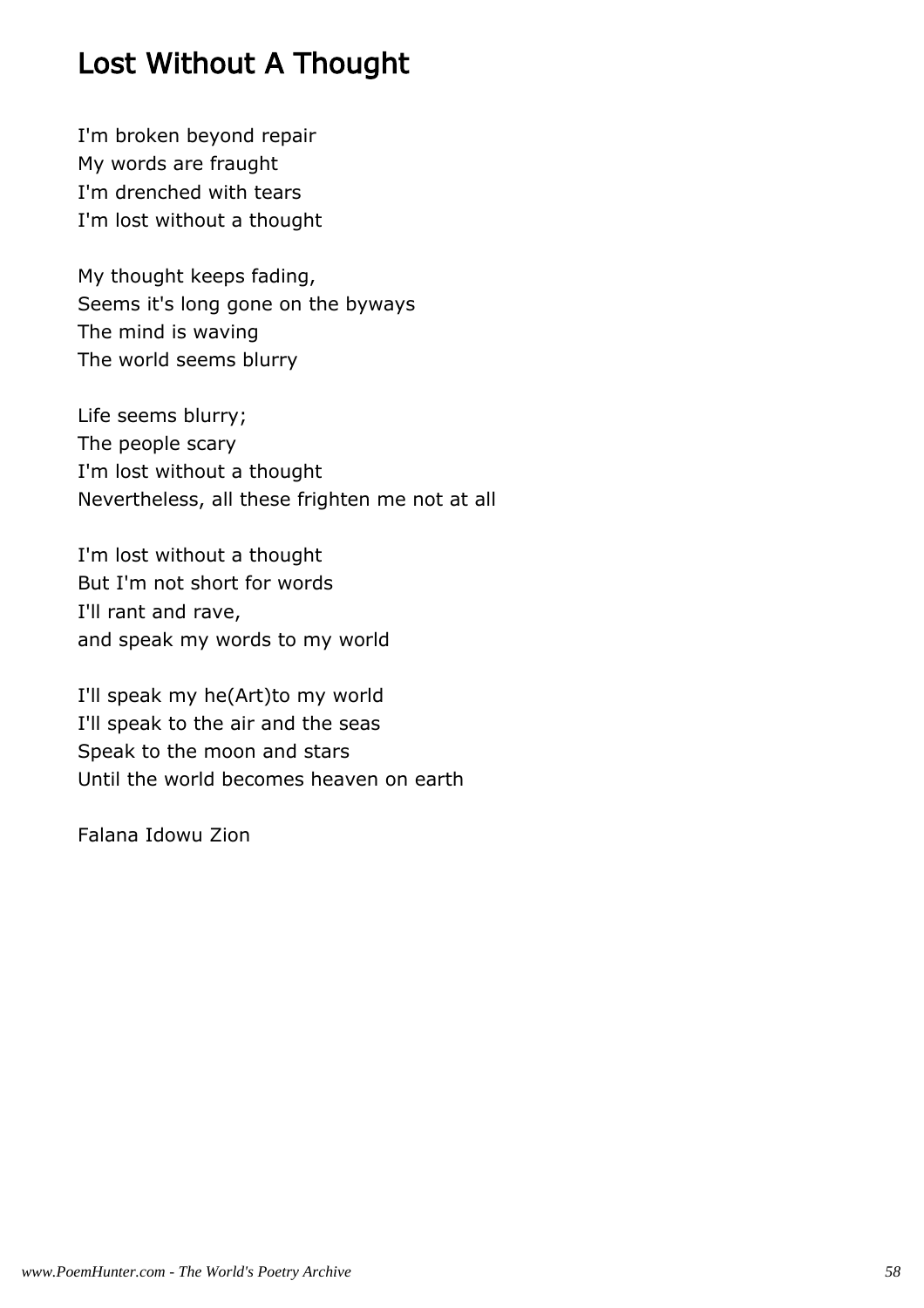# Love

Love is a question mark, without the second part That makes it a heart..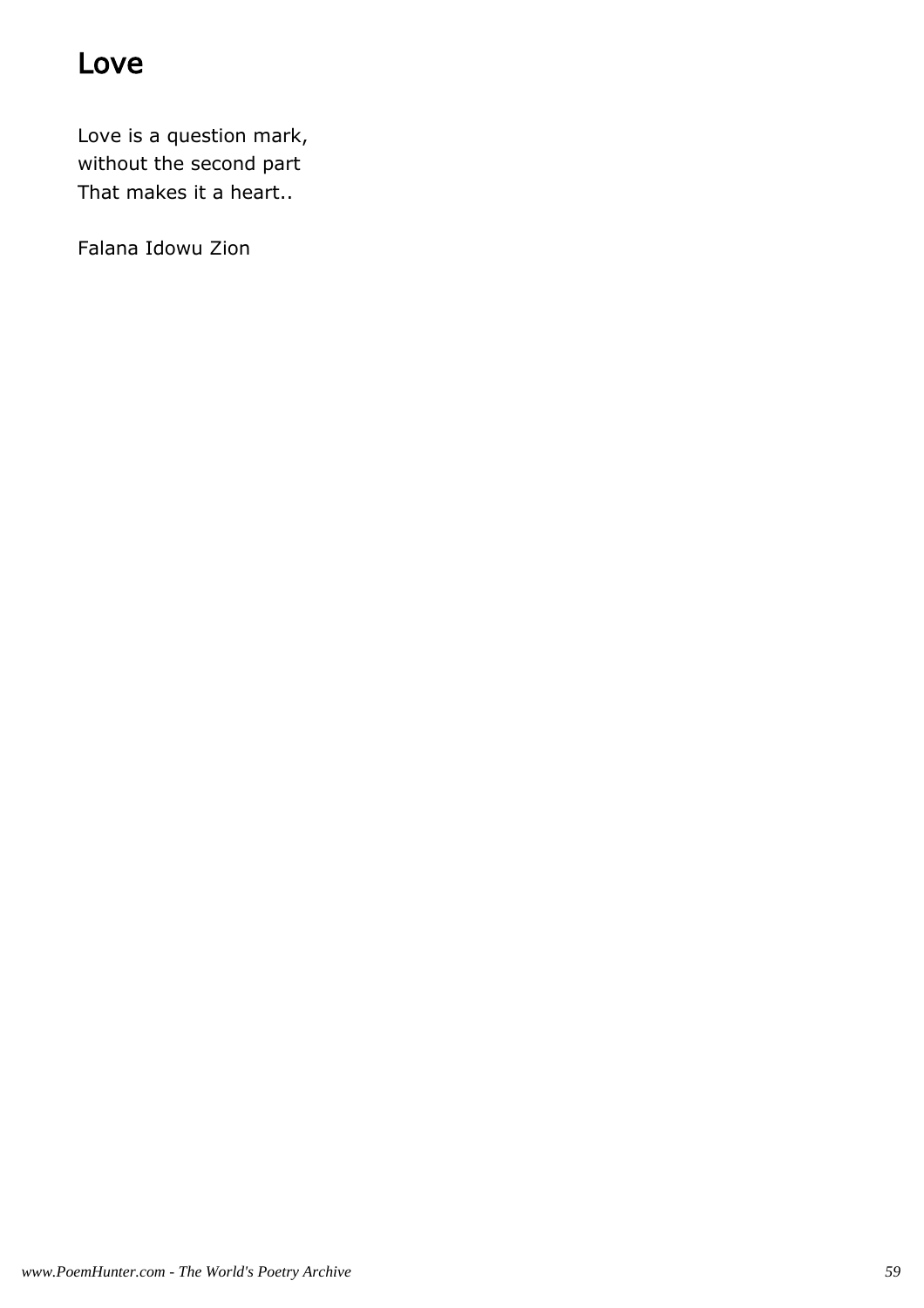# Love Beyond The Sky

Perceive the air of the unloving world Drink the water of the hateful folks But amidst all, Love beyond the sky

People may paint you back The sky may stay benight In the midst of these might Love beyond the sky

The flower may grow to die The stars may go out of sight The day may change to night Still, love beyond border and might

Let love be your might Paint the hateful world with your lovely sight Ignite the hope within their heart By loving them beyond the sky

Beloved, Beyond the silent world Remember to grow in love By this, you rule you world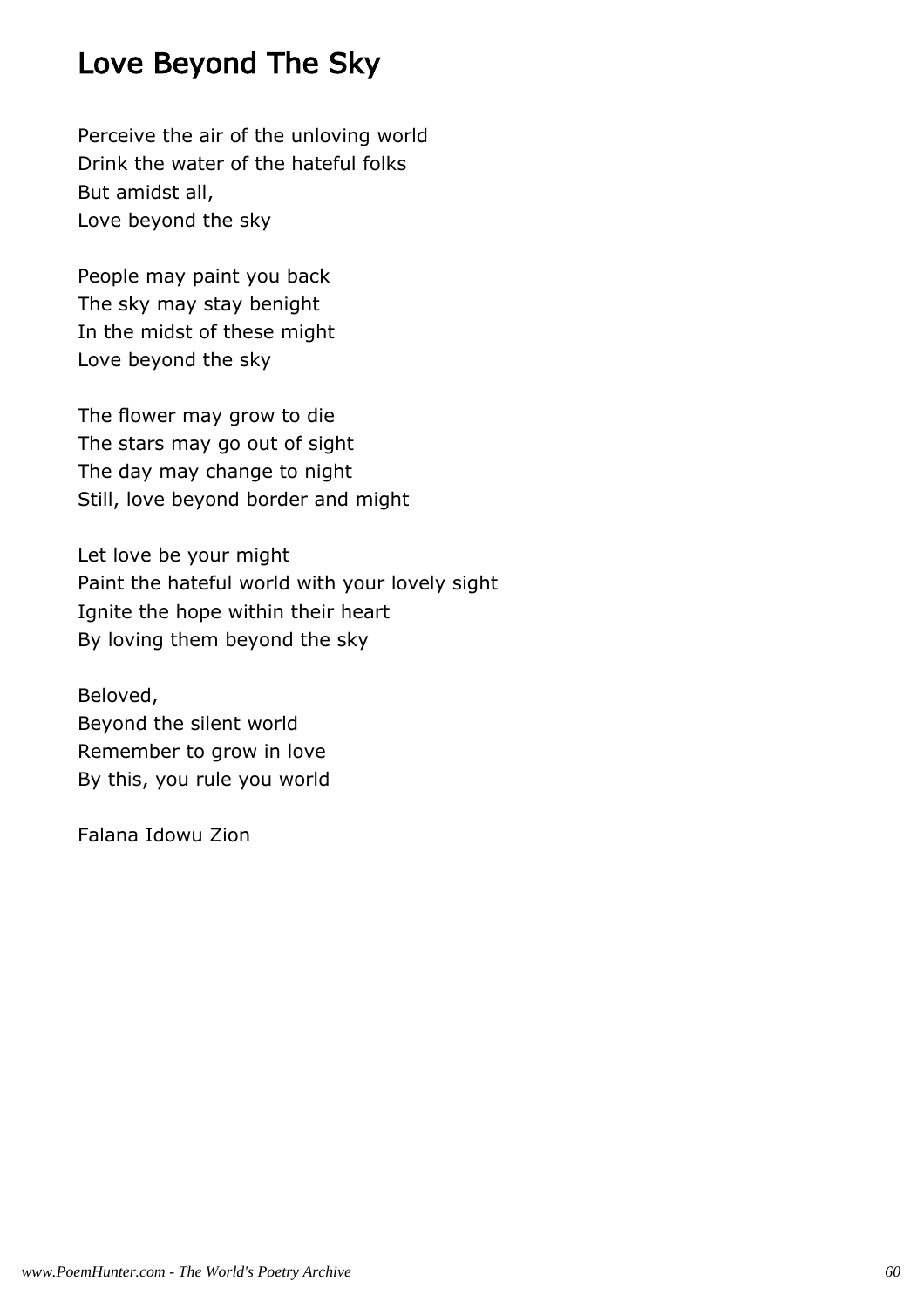# Love Has No Limit

Love the sky Love beyond the blue and the white Love the ground; The rain and the sun that keep it all round

Love has no border Neither has it a limit It grows higher The more you dream and desire

Love the black and white Love the grasses and flowers Love is beyond their appearance; They all grow from the same ground

Love is beyond the sky Love harbors all things in the earth It has no breaking point Neither has It a limit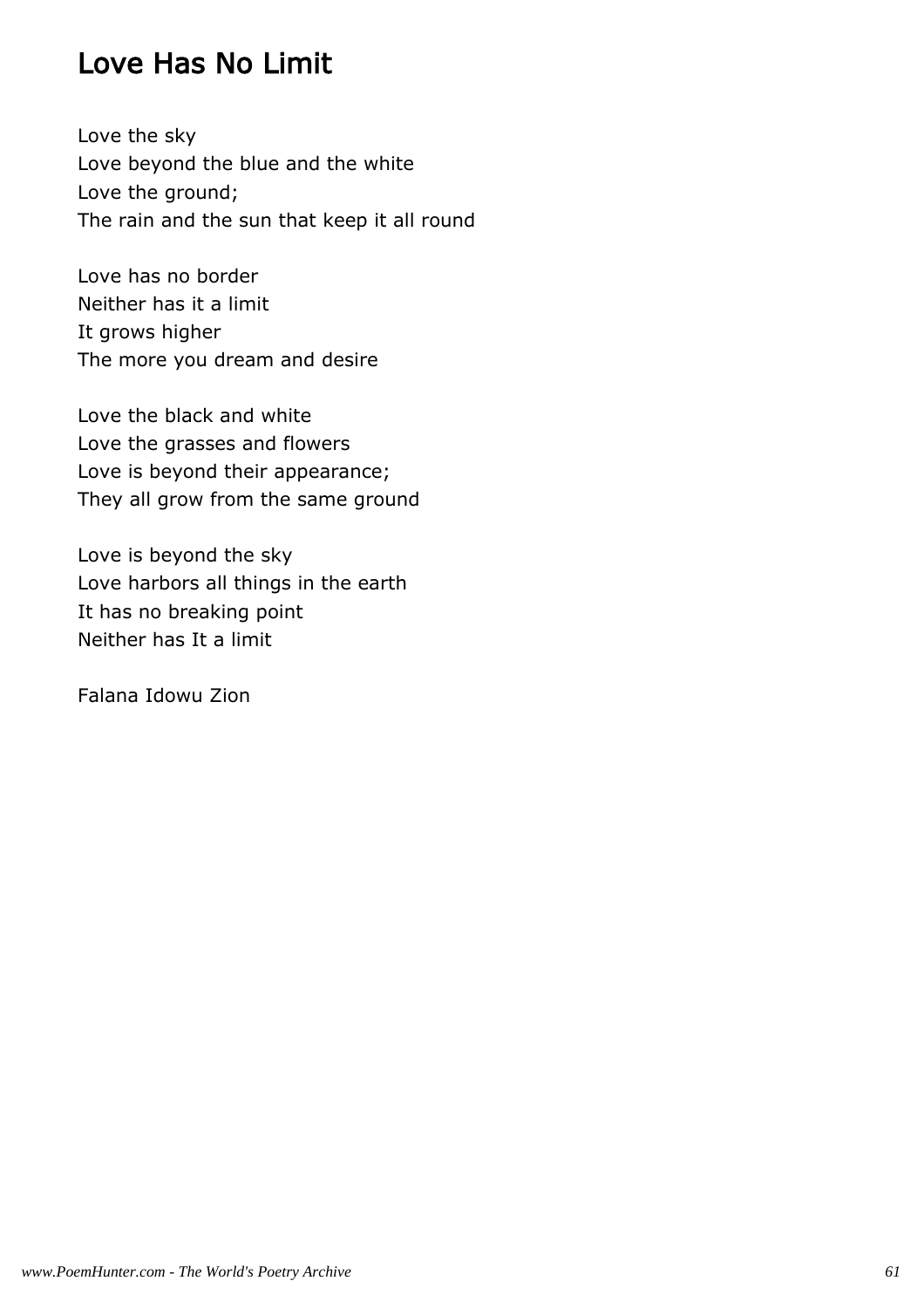# Love Heals

My soul is never scared Neither is my bone bared For in my inner ear, it rings Love Heals

I'm not broken beyond repair Neither am I swallowed by thoughts I've not come with a flaw to glare For love is a sea that drains my tears

Enough of the saddening thoughts Enough of going ashore Come, come, fill your heart with love Then, you'll be seen above

Beloved, Come with your broken soul Love is here, yea Love is here, it heals.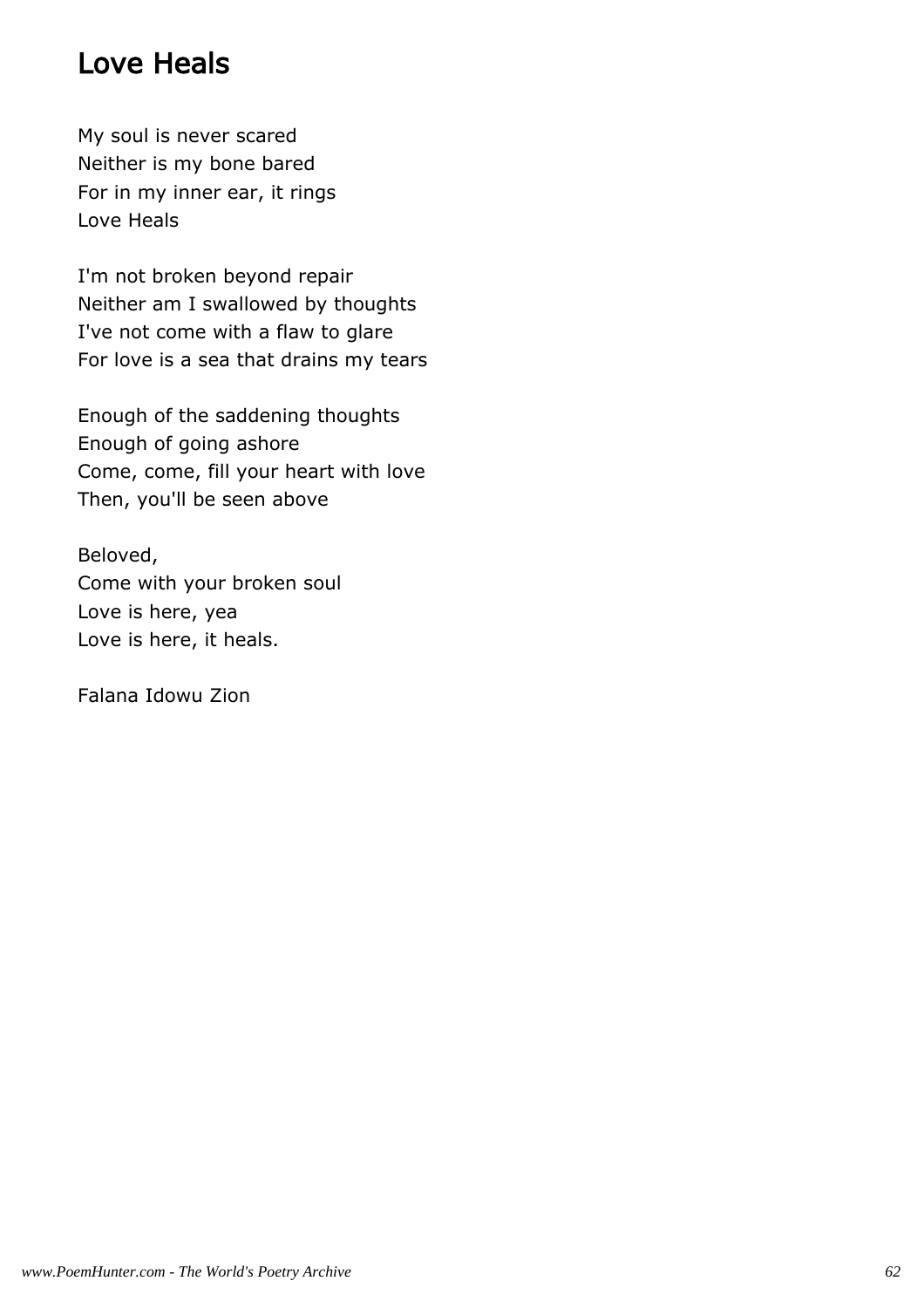# Love Wins

I knit my heart to the ground I paint my face with hurt I smile not with the sky Not knowing the more the thoughts, the more it hurts

The broken heart may hurt Life's breeze may fail The sun may grow cold But love will remain unchanged.

Paint me with your troubled heart Strike me with your harmless power Show me your devilish side Yet, there won't be a change of heart

Beyond your hateful speech Beyond your lonely might I'd bridle my heart and For at the end, love wins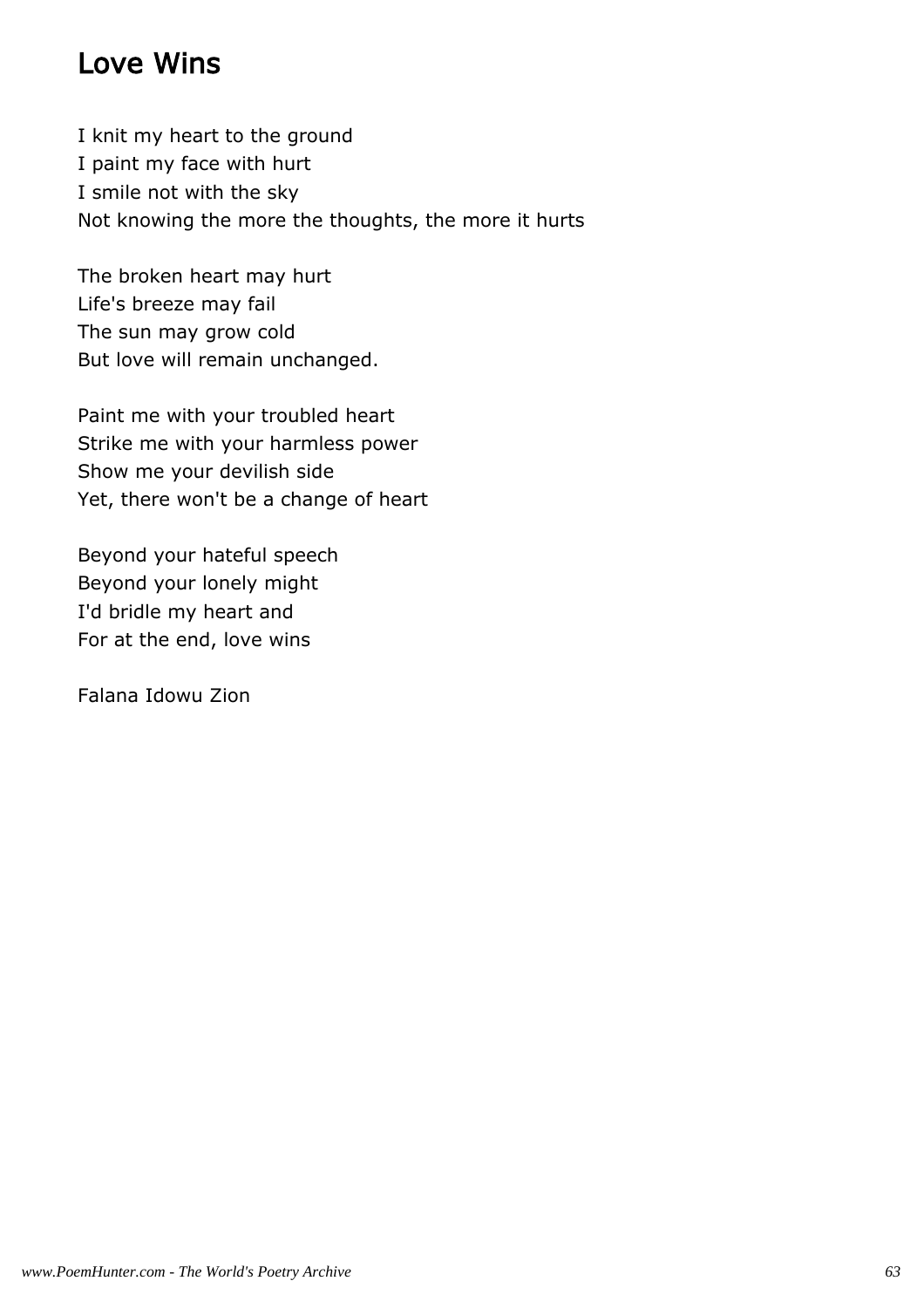# Love; A Diaphanous Wine

The day don't care if you're asleep The night cares not if you oversleep The sun cares not if you're scorched But regardless of all the nature's threats Your love ignite my heart to smile Singing to the flowers beat

I sit, I stand, I smile I care, I fear of hurt The feelings of hurt always divert The feeling not overt It's crystal clear that's how you feel in your heart In our hearts, the love can't depart

Love a raging sea Clapping like a dancing tree Powerfully joining the king and the queen Causing the flower to dance Making the saddest heart smile…

The voice a diaphanous wine My body thrive It brings heart back alive The love cannot be deprive It causes heart to smile Oh my love: A glory divine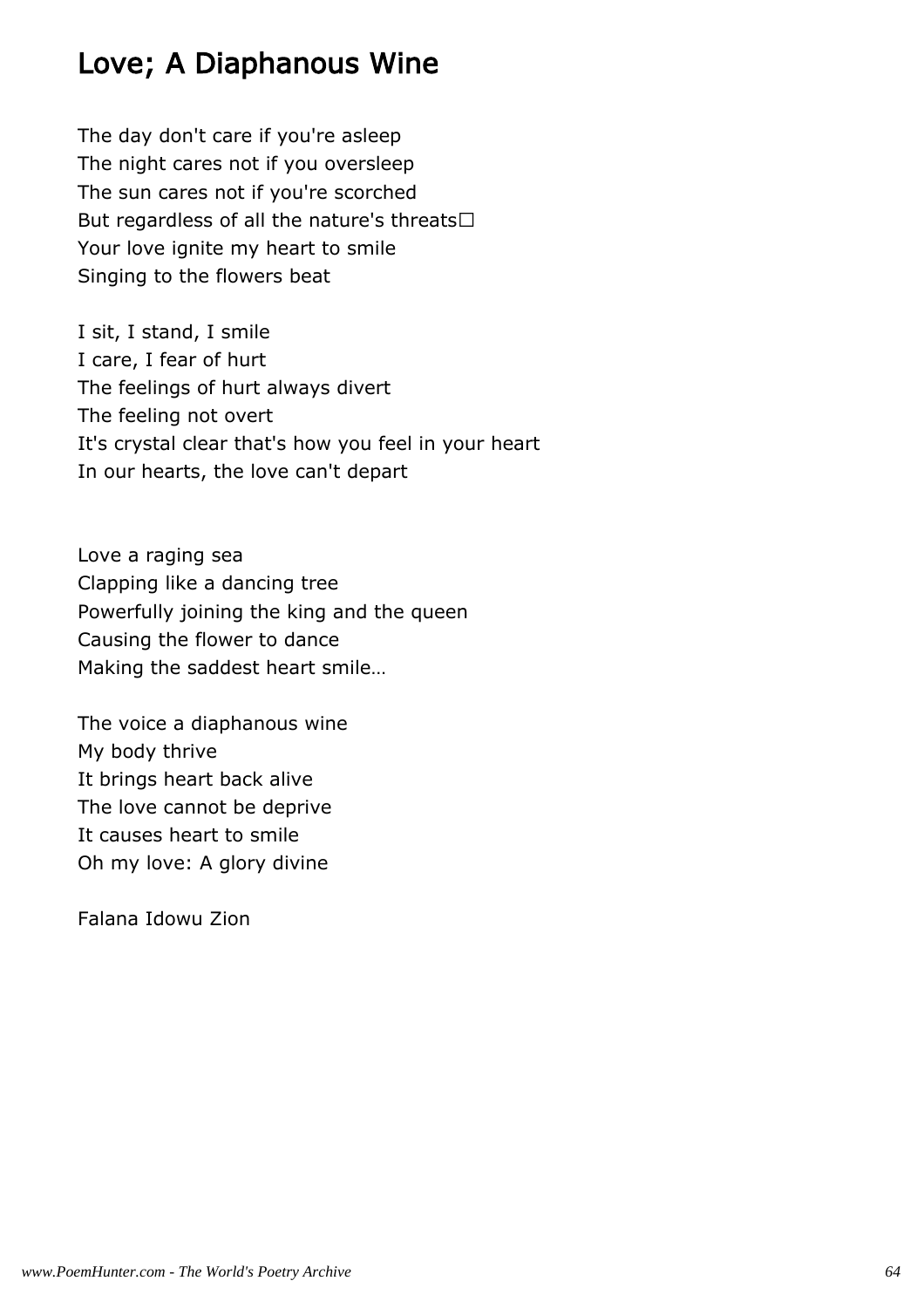# Lovely Fight

The colorful fly The gentle rose of life Your beauty madden my soul like wine I love your fragile heart

The gentle rose of life My heart kowtowed your lovely sight You shine like the joyful star and the starlight

Your beauty madden the soul like wine The beauty cracks the sadden heart apart You are the diamond in the sky

I love your fragile heart I've made up my mind to shift the heart from left to right Put on a brave face of might and contend for the lovely fight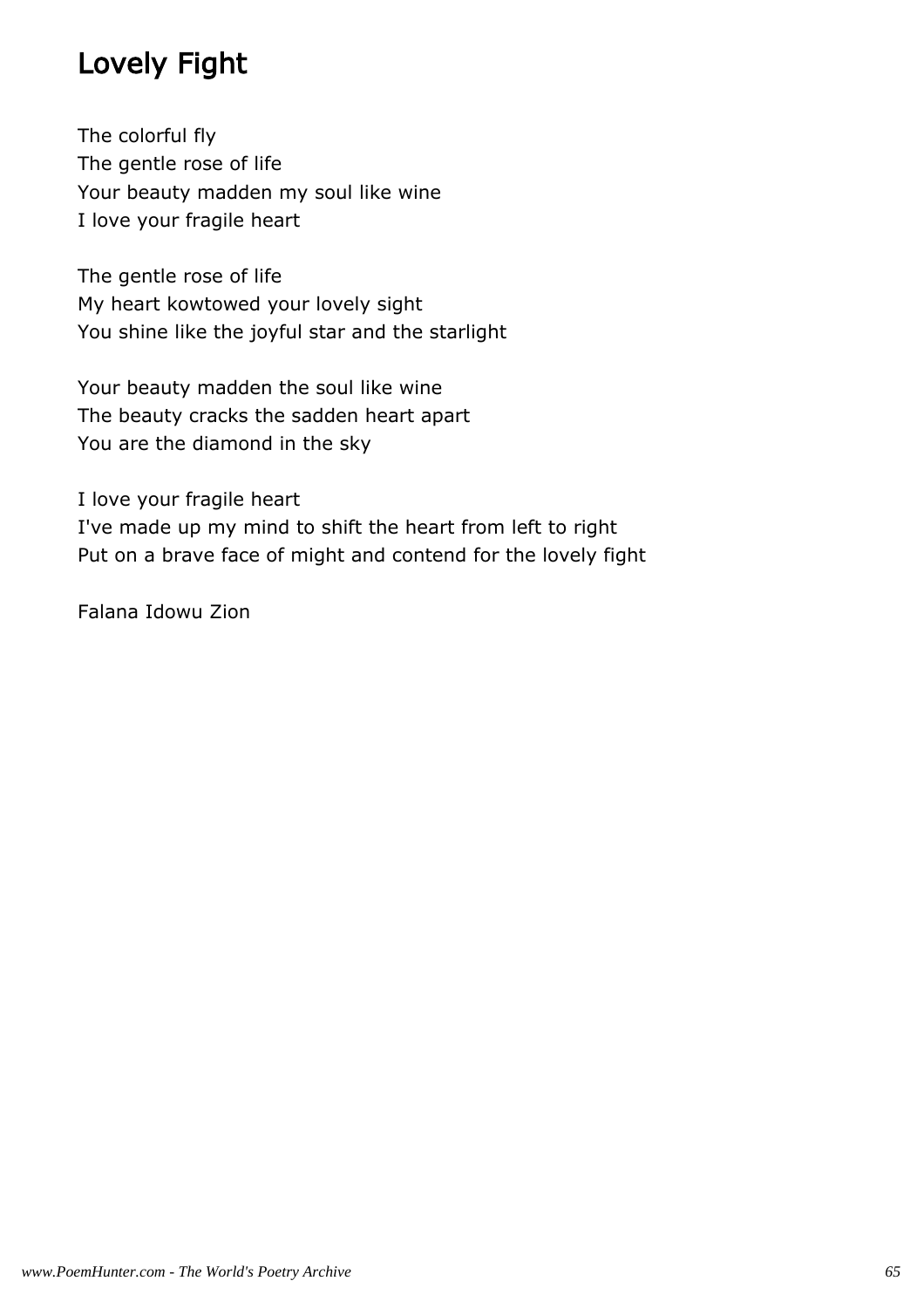### Maya Angelou

I wish you rise from that stinky grave The home of grimy worms For my ear seeks your words more The word of light, hope and love

The world is eager, to hear the words that rip heart apart The sword-like words That pierce the evil hearts

Maya Angelou, my greatest role model Amid all the life's threats Still you rise

Ma'am, I'm working to rise so at the end, I'd tell my world Still I Rise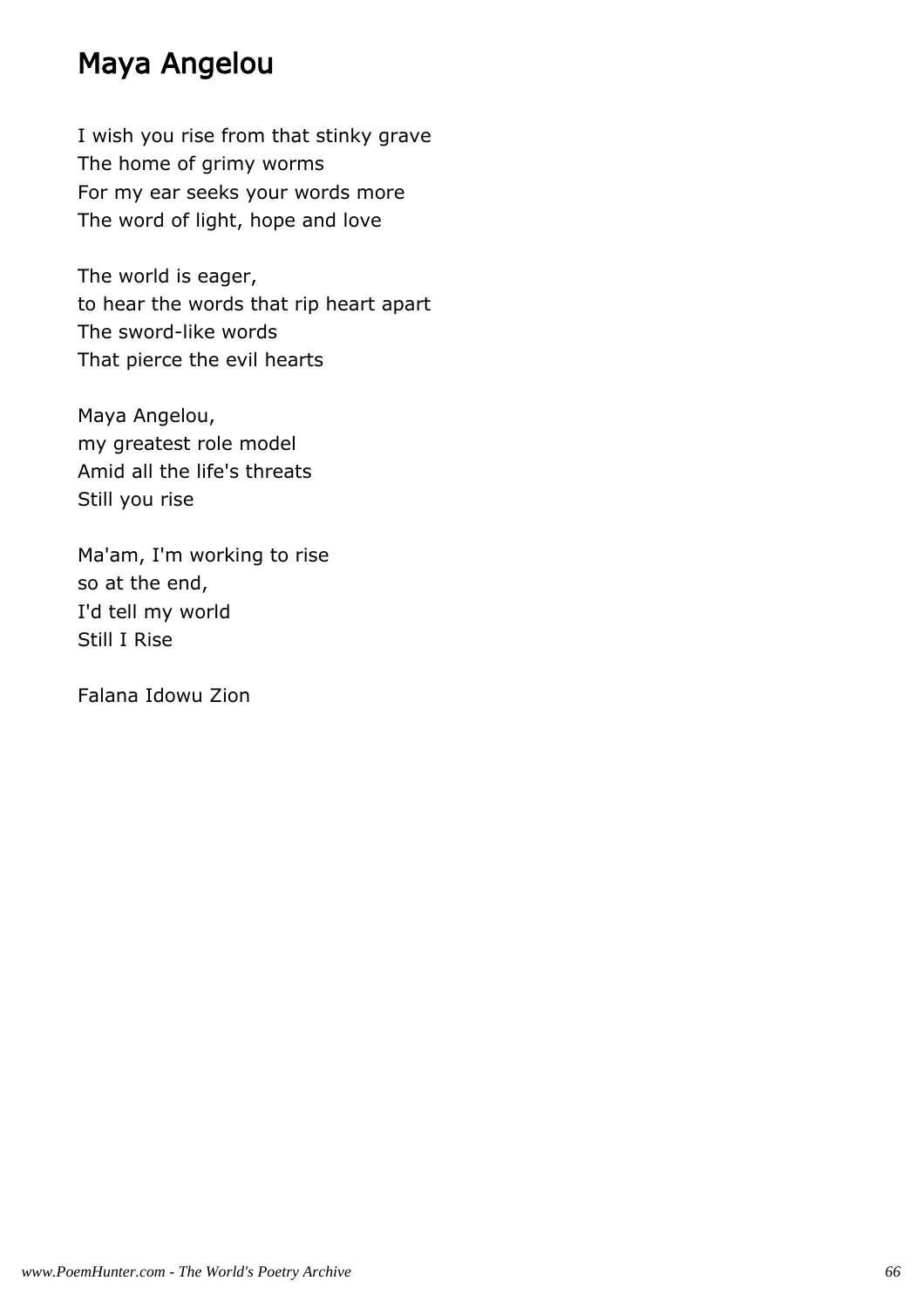### Mercy Said No

The earth a roaring tiger The people an absorber Sin a life destroyer The world a destiny changer Amidst all the trials Mercy always say no.

Many destructive thoughts Many threats to be lost Darkness wish my heart is tossed Sin the greatest threat of all Devil wish I'm lost in the world But mercy said no amidst all.

Oh world You will never take control Your fame and joy aglow They are nothing but an innuendo flow` Like a river flowing as the wind blows

Sin the stumbling block You and your fading joy You and your tricks are obvious You manifest in a mysterious manner Luring all into ruinous act Pushing all with the pernicious hand But you and your trick are nothing but a destructive sound.

The world and its malodorous fame Their thoughts they wish I acclaim Enjoyments and its wish aflame Thinking of my heart to claim But with His grace, mercy will always say no Calling my heart back home.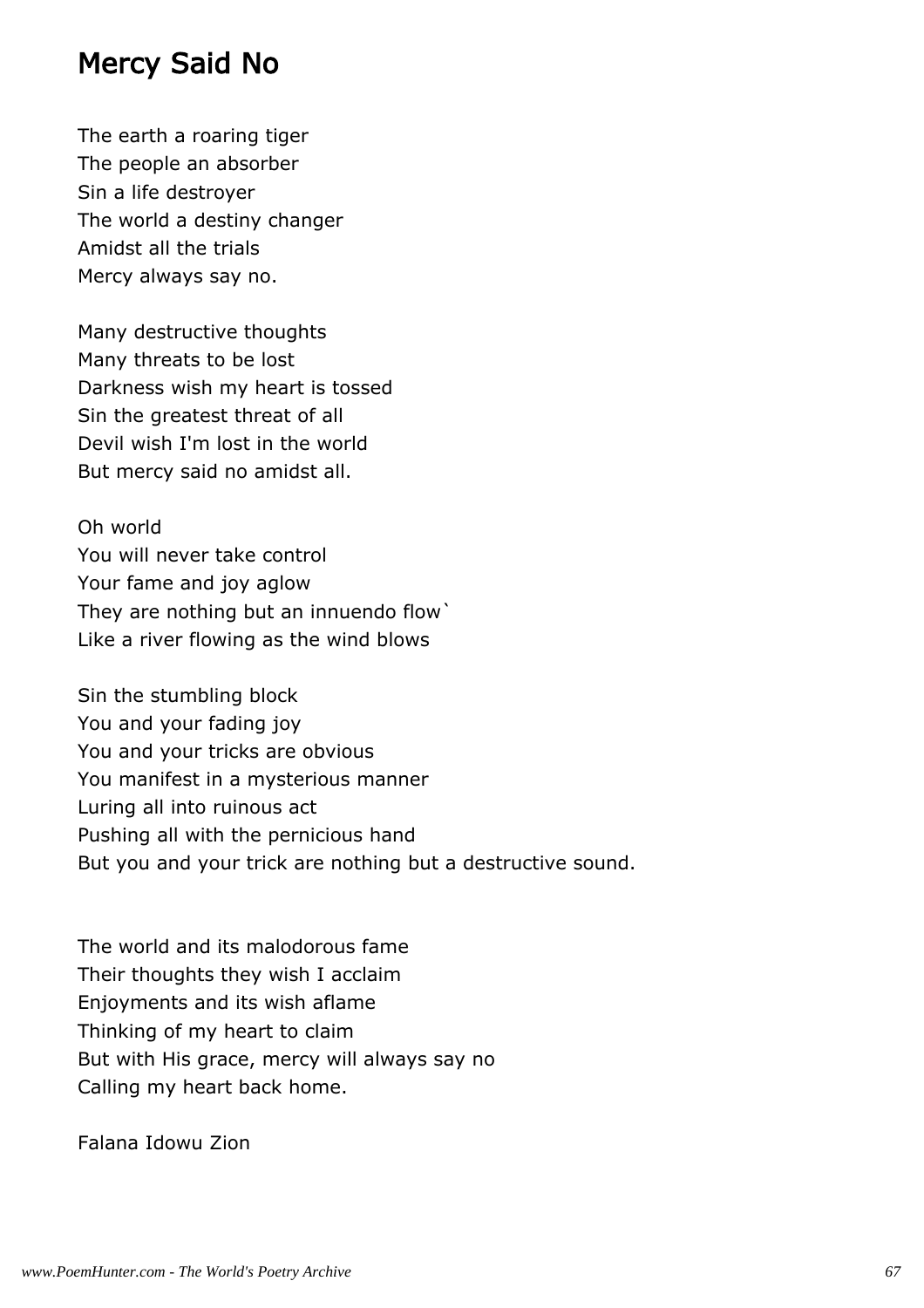### My Ardent Pen

Sitting on my indefatigable chair With my ardent pen in my hand Waiting for the ballistic ink to bleed Looking to the sky Viewing beyond the blue and the white

Rolling my Ardent pen On my wonderful book of life Cloud of words dancing deep down my heart Expressing people's he(arts)

Deep down their hearts Hatred and love reside Your reactions determine the feelings that appear React with care You'll see their loving side

People and their fragile beautiful heart The shining awesome smile Their care make them phenomenal I love them with their fragile hearts that cares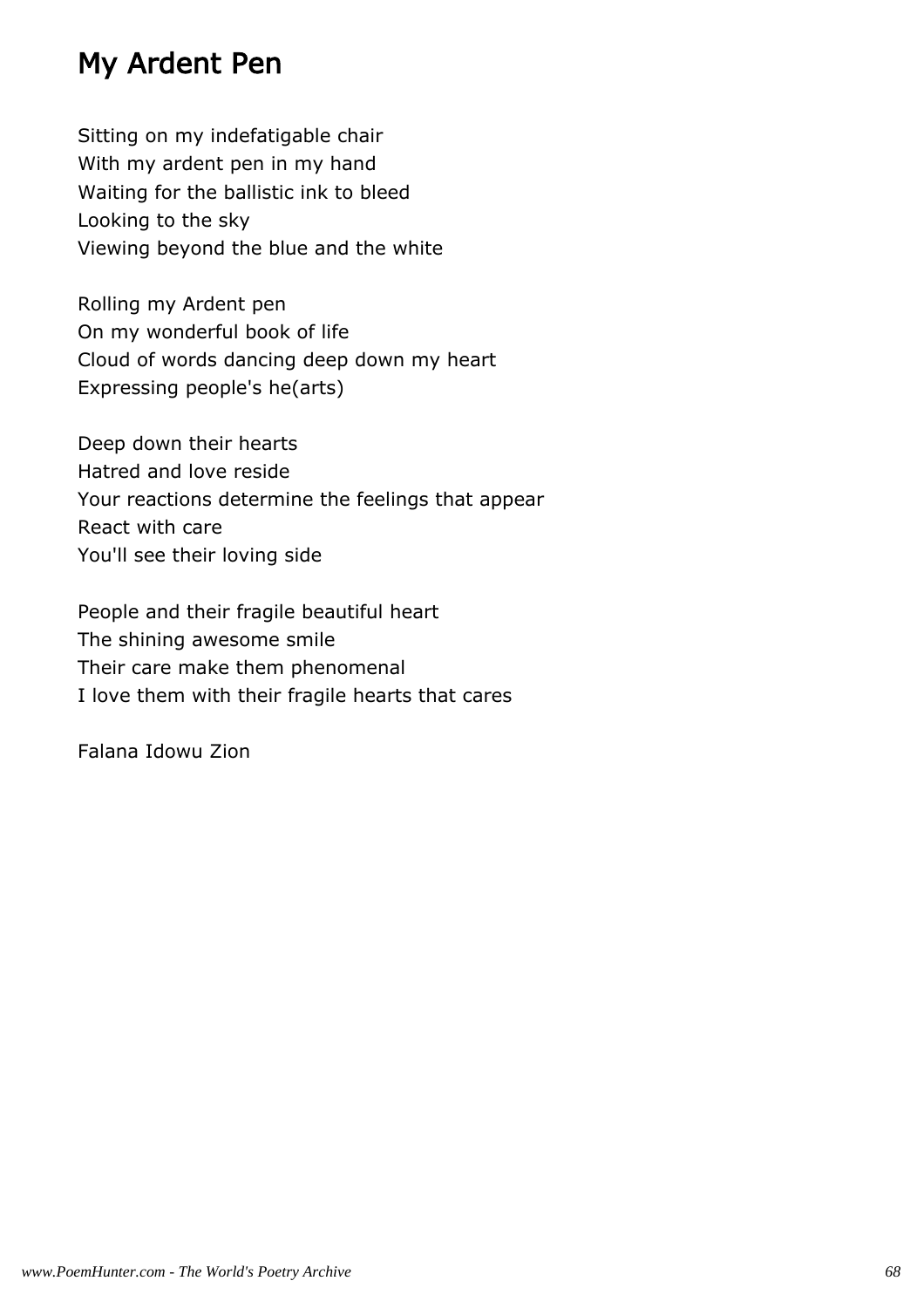### My Desire

I desire to live in God The Lord of lords To call on Him when I'm down And He answers the prayers when I call.

Lord grant me a heart that long for you I will not go astray Whatever I may face in life Grant me this all I pray

I desire to grow higher Creating a great impacts Never let my head hang down And never give up on becoming a great person in life

I desire to go a long way Filled with success all the way Growing in knowledge and grace And be prosperous in all my ways

My heart desire is to meet someone Who'll understand me when I'm down Understand when I'm sad And love me as I am

I desire to meet someone, With great determination and focus That will rejoice with me when I'm glad Understand me like no other And know I'm fragile as a feather

I desire to sit at God's side Live my eternity with Jesus Christ That's all my heart desires Lord grant me all these my heart desires

The voice of our original self is often muffled overwhelmed, even strangled by the voices of other people's expectations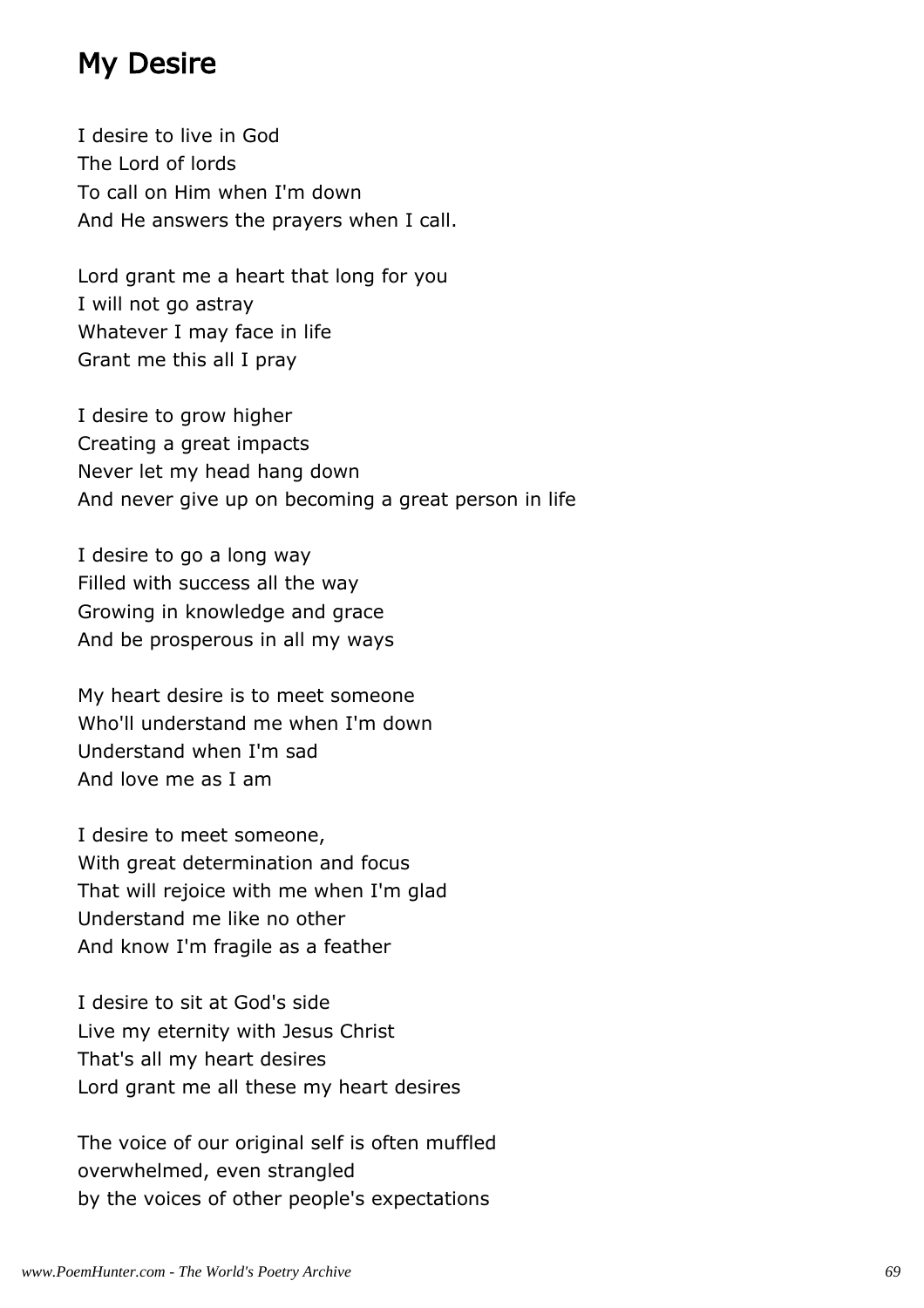The tongue of the original self is the language of the heart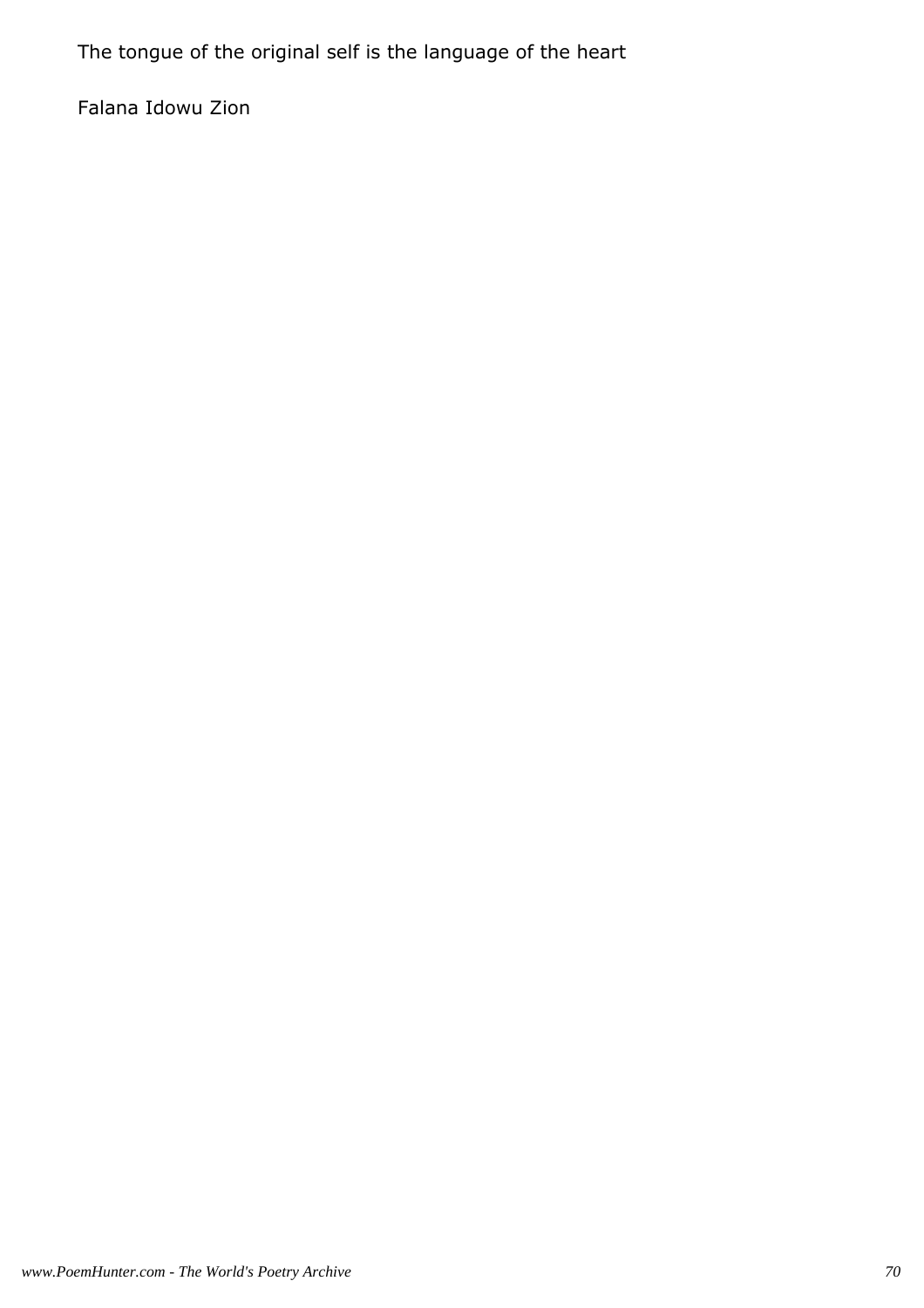# My Homeland

A rocky solid mouthed town Your broad natural look, look so nice Filled with people of one mind People who knows their right

The city at night The roads are bright The ardent view and the grassy land Shines beneath the beautiful sky

My city and my land My fatherland, my pride On you I learnt the philosophy of Life The law ofpeace, oneness and time

IK London, As people do call you God's imagination are flowing like oceans I hope you become a big Nation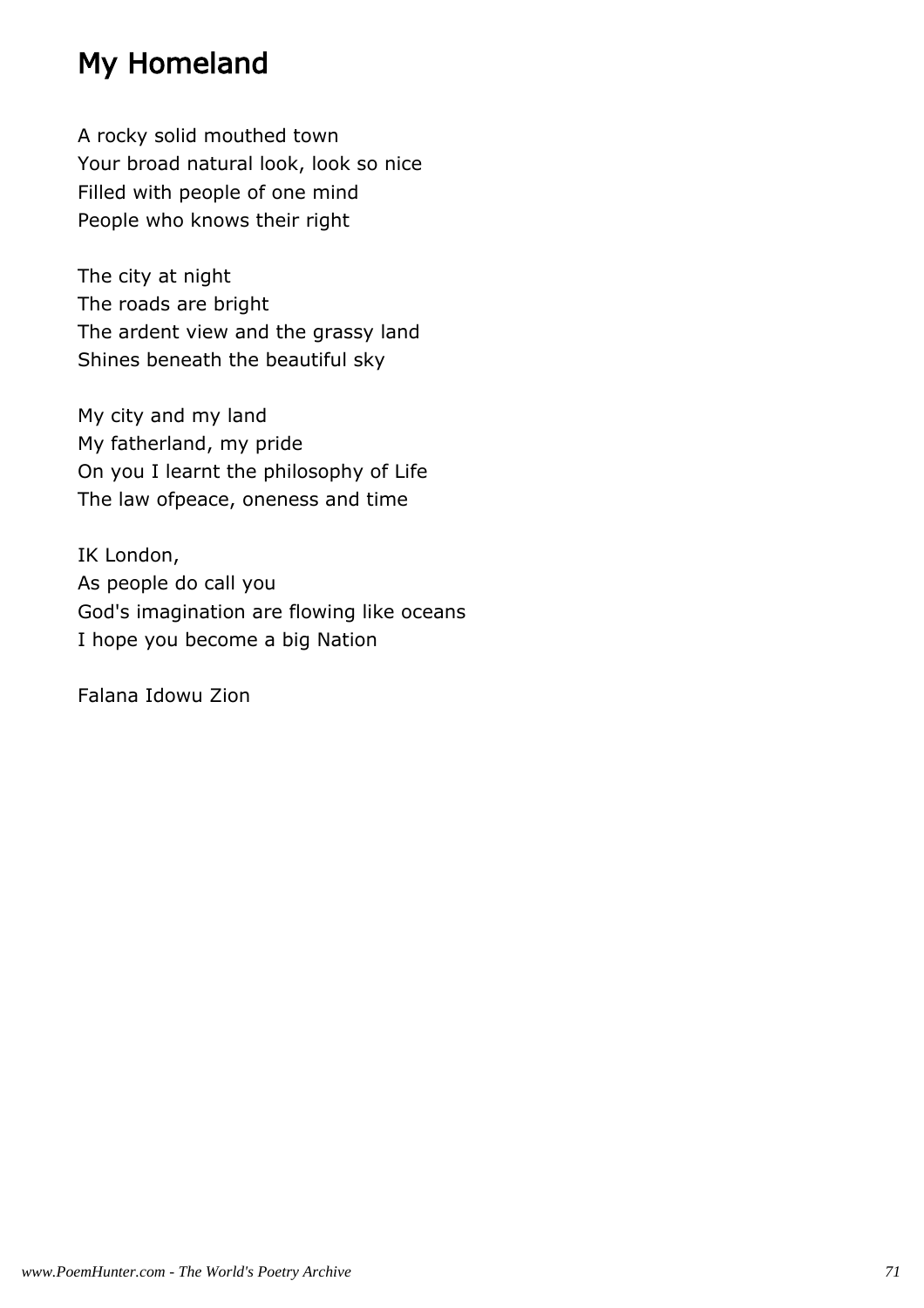## My Life Is In Your Hands

The Lord of heaven The maker of the sun and the moon In your power everything subdue Without you I'll be ineptitude With you I'll always accrue My success is verisimilitude But with you it will be genuinely true.

Season come, season go Sky move, wind blow Wind blow, river flow The night comes, the day goes The happenings nobody knows But through it all, my life is in your hands Do with me as you wish.

My life is not my own The breath of life is from you I don't even know how I grow You know the time and the day You know the beginning and the end You know my future, you know my age Guide and be my lamp till the end of the age.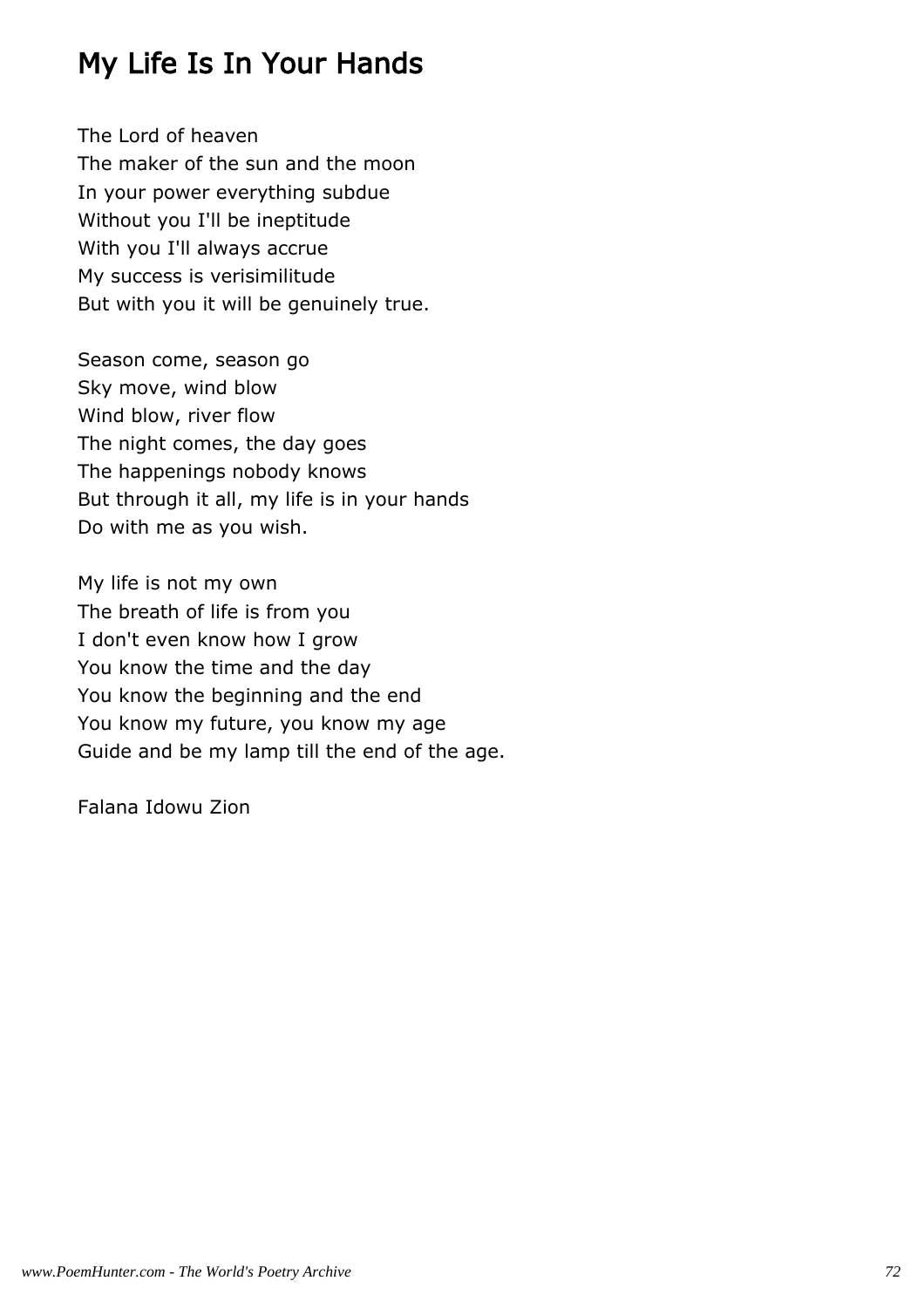## My Motherland

My motherland I love your golden past How you fought for the freedom flag But when will slavery and killing be a stardom of the past When will your moon bring forth its light Silver-like tears is glistening the corner of my eye Traumatizingly longing to behold the beautiful sky I know you will fly reaching the sky I keep my faith in you I pledge allegiance I love you with my heart.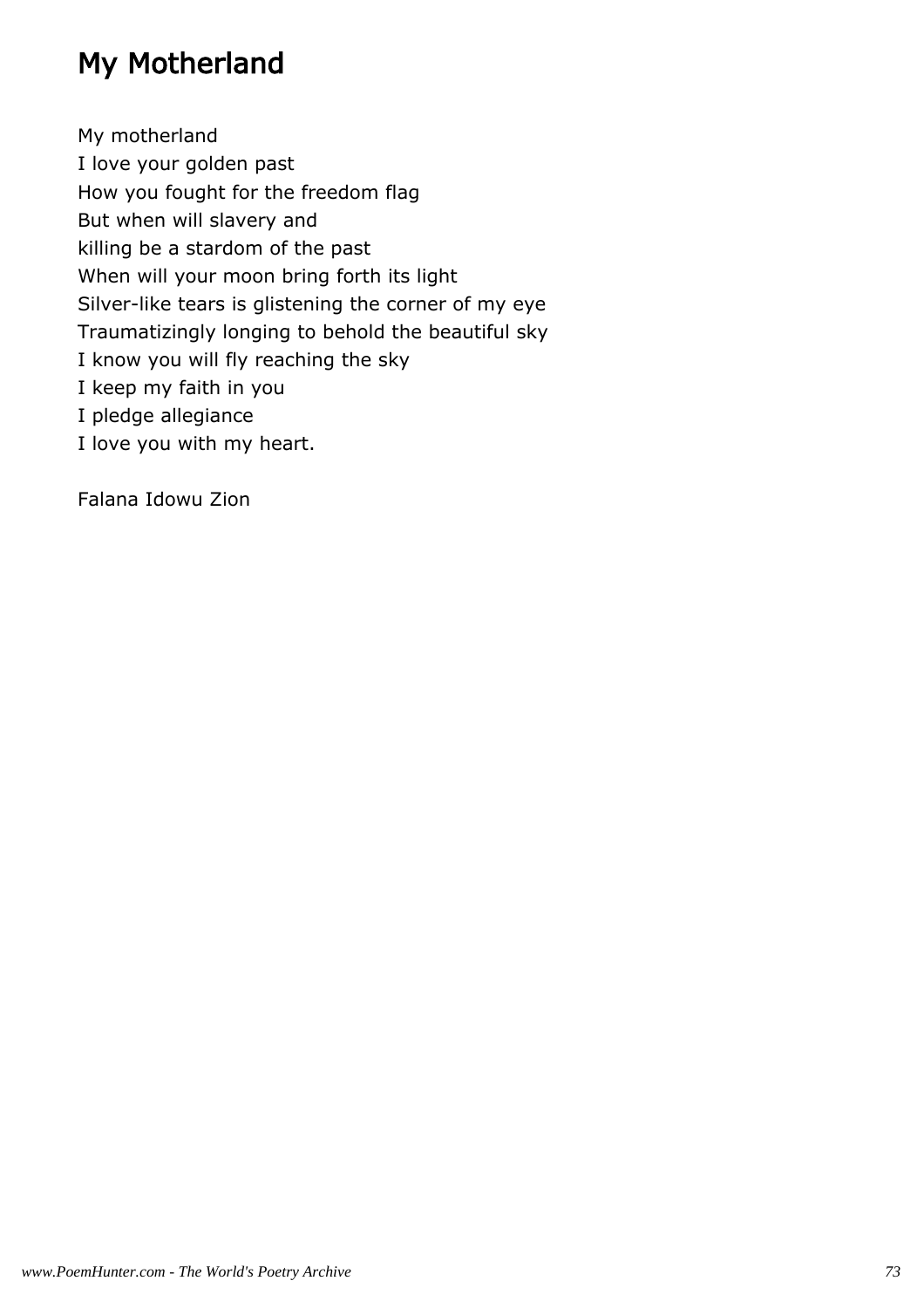# My Painful Thought

That taciturn night, The oceans were sleeping; The stars bleeding The bridge you've built The struggles and the hurts Swept away without a return

The air blown With a patch of sound Seizing the sand of time Without considering the byways And the beautiful works of the past

The waves of life, You endured without a slack The statue you crafted The byways you trod All are now bygone

Without the hope of a return Death comes giant and strong Without a second chance to enjoy our labors Death proves itself strong Indeed, this is my painful thought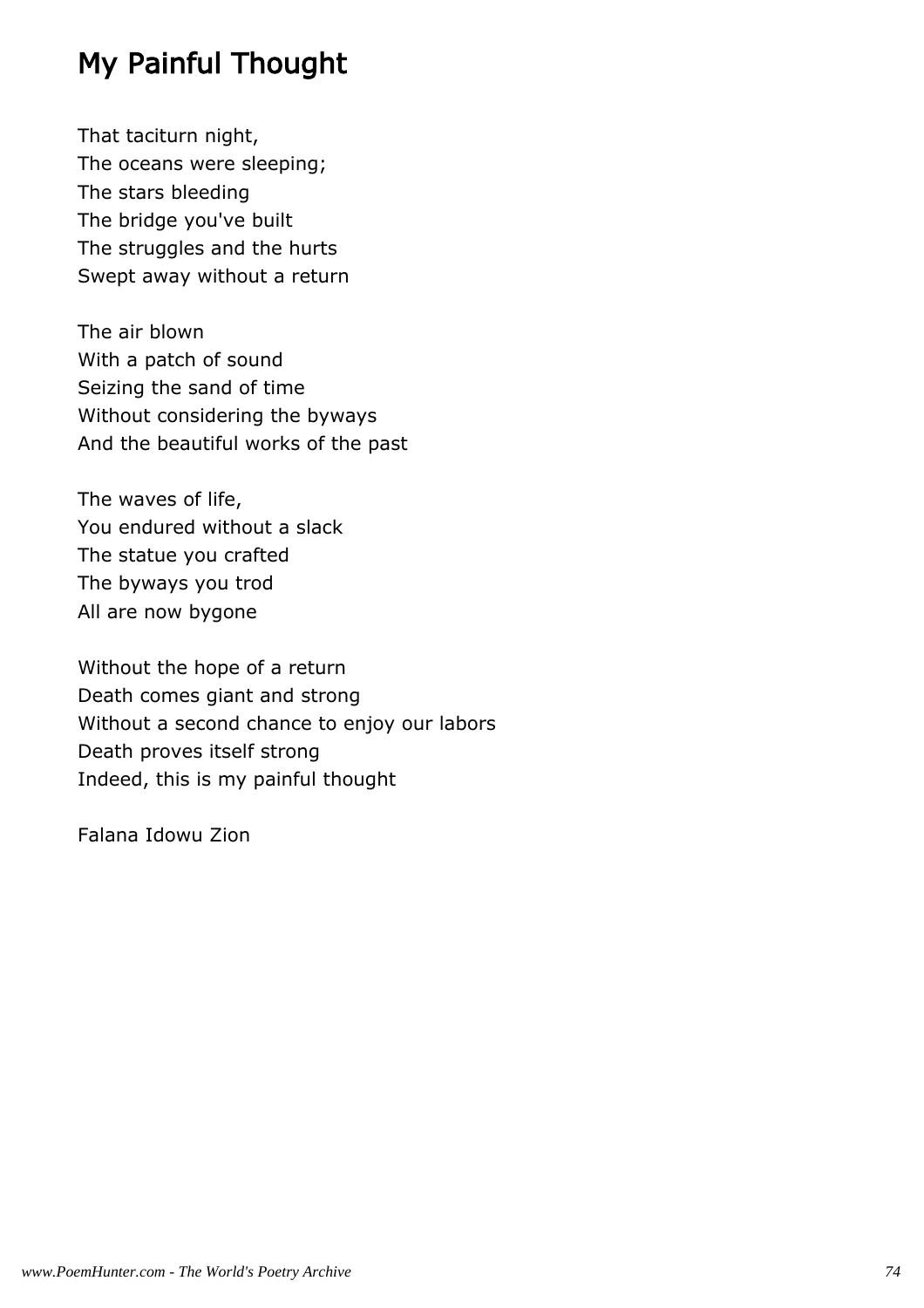## My Past I'd Feel No More

Sing with me Sing with me the song of love Feel with me the feelings in my memory, they dance to the tune of your glory

The stripe and the oil of your hair The stars on your lips The warmth of your hands Drench my world with a glimpse of blip

The sound of your voice, Bustles to my inner ear The care on your tongue, I picture it before me here

Play aloud your lovely string My world I'd fix to flow along Beloved, Sing with me, Sing with me My pasts I promise to feel no more.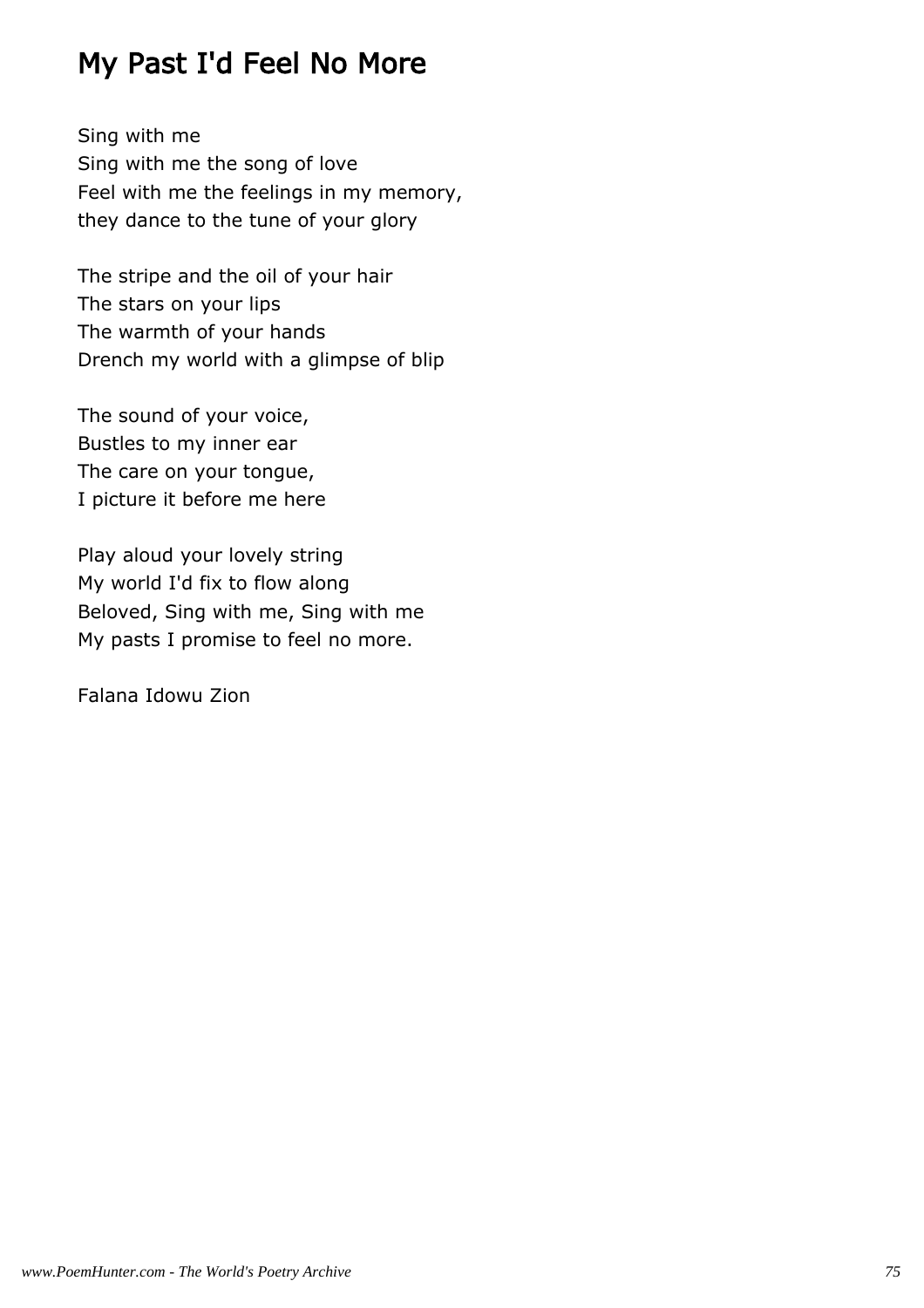#### My Shadow

I see you behind Like an elite with his Entourage I watch you strike like an arc As I struggle to view you with my lamp

You have your mighty power To become tiny or increase in size To disappear with the ray of light To paint me out as I am

I sit, you sit You always act like my twin But you flee at the sight of my light Each time I decide to paint you with my lovely smile

You flee at the sight of my lamp To appear on the other side And during the day shift Earth You wave at me to say Goodbye

What type of friend are thou? You appear only in the dark You wait not to behold the shining sky In the dark, you make not yourself benight, but appears like a monster hiding from the ray of light

Oh my shadow! Why do you only show your side Each time I sit or stand But remain silent when I cry Remain silent when I'm sad Remain silent when I lost myself in the dark And always gaze, each time I lost my sight

My shadow, my soul Sing for me your lovely track I know Let me be swallowed with your hopeful brow For you're the only one that follows me blindly Even when I'm Lost in the world unknown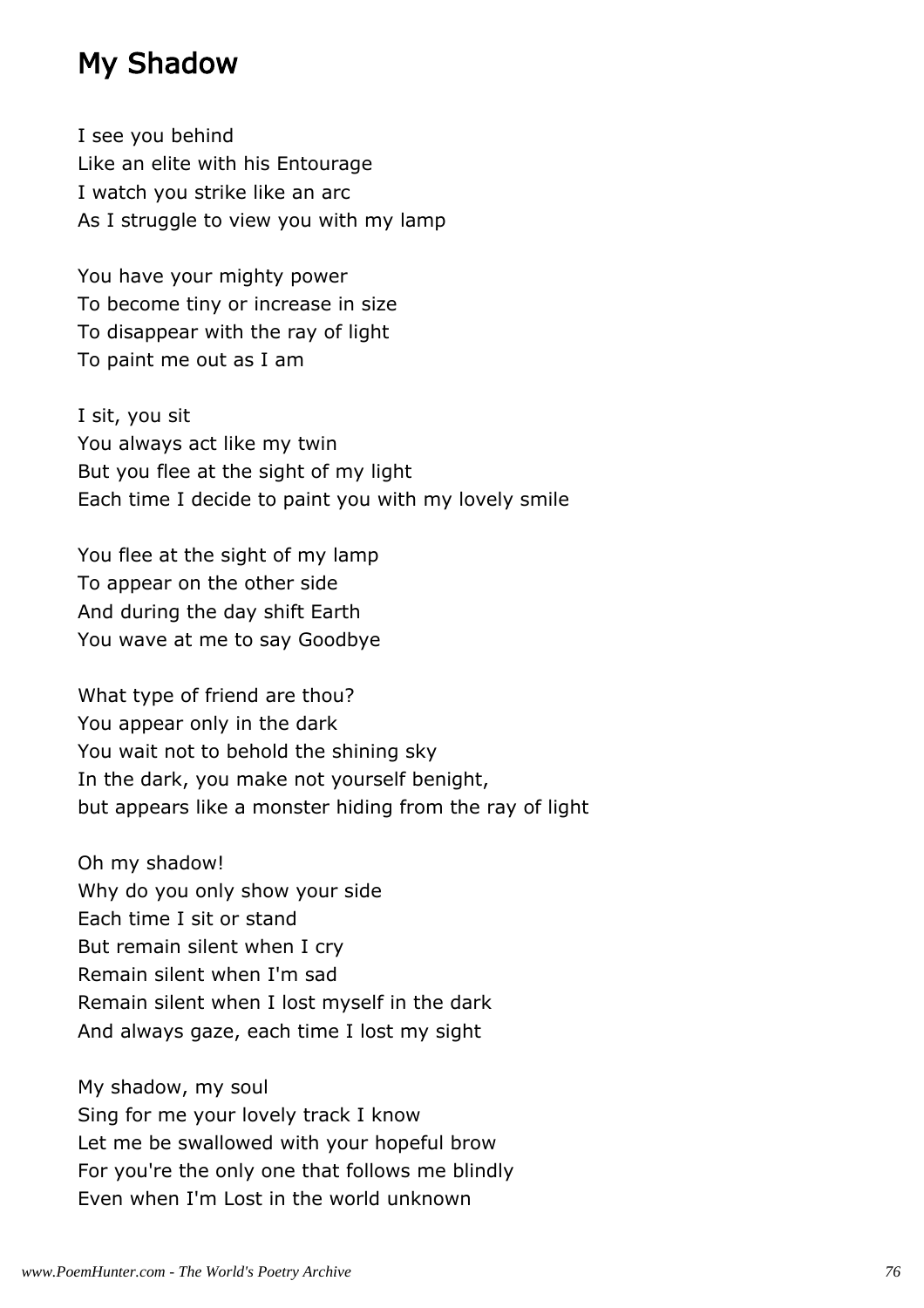Clean my tears before they stick to my ugly face Shave my beards before they become a forest That harbours pain, lack and distress My shadow, give me hope on this hopeless terrestrial planet For I know you're the only one that cares about my fate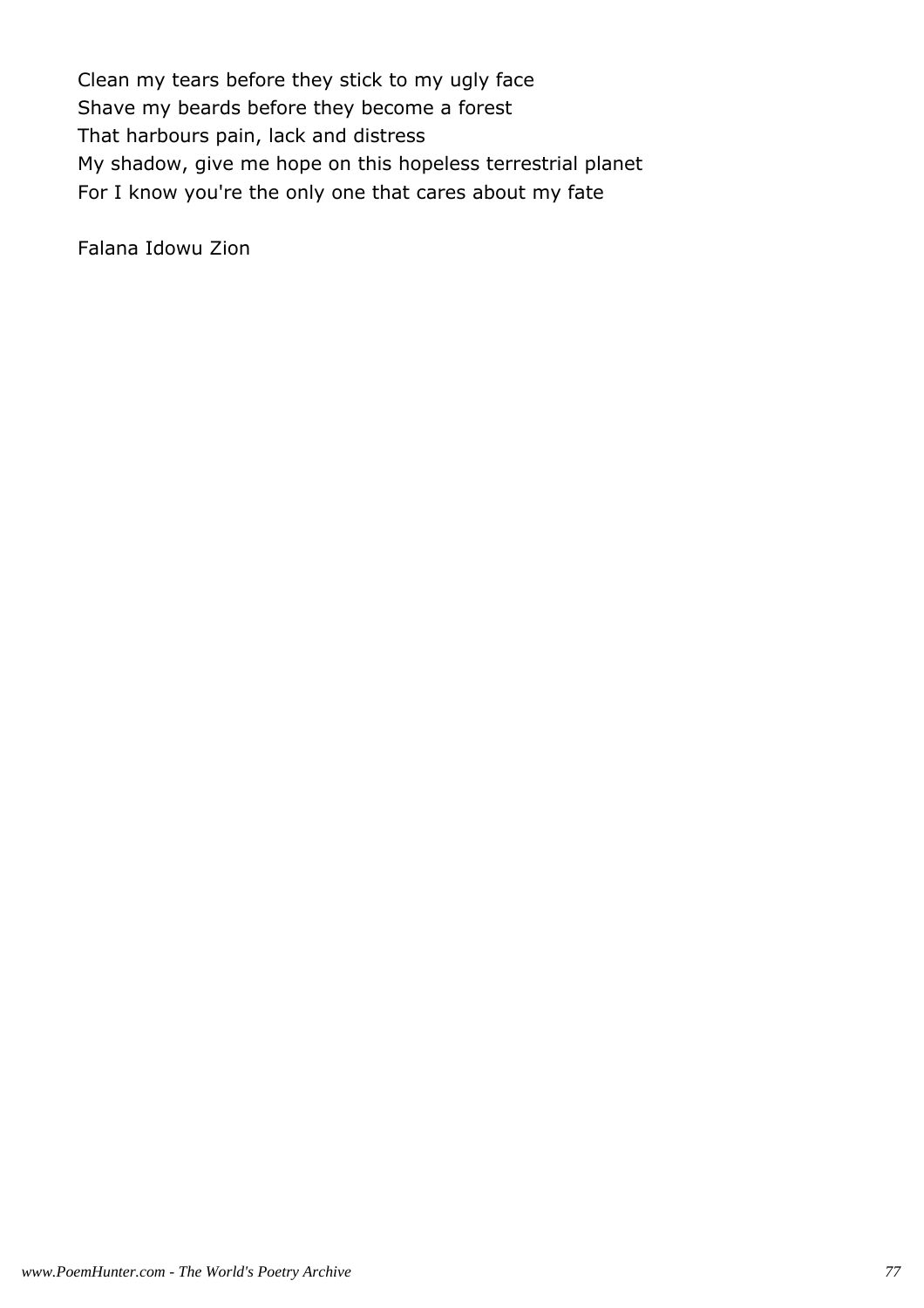# Nigeria, My Motherland

Nigeria, my motherland I love your golden past How you fought for the freedom flag But when will slavery and killing become a thing of the past When will your moon bring forth its light Silver-like tears is glistening the corner of my eye Longing to behold the beautiful sky Nonetheless, I know one day you will fly reaching the sky I keep my faith in you my land I love you with my heart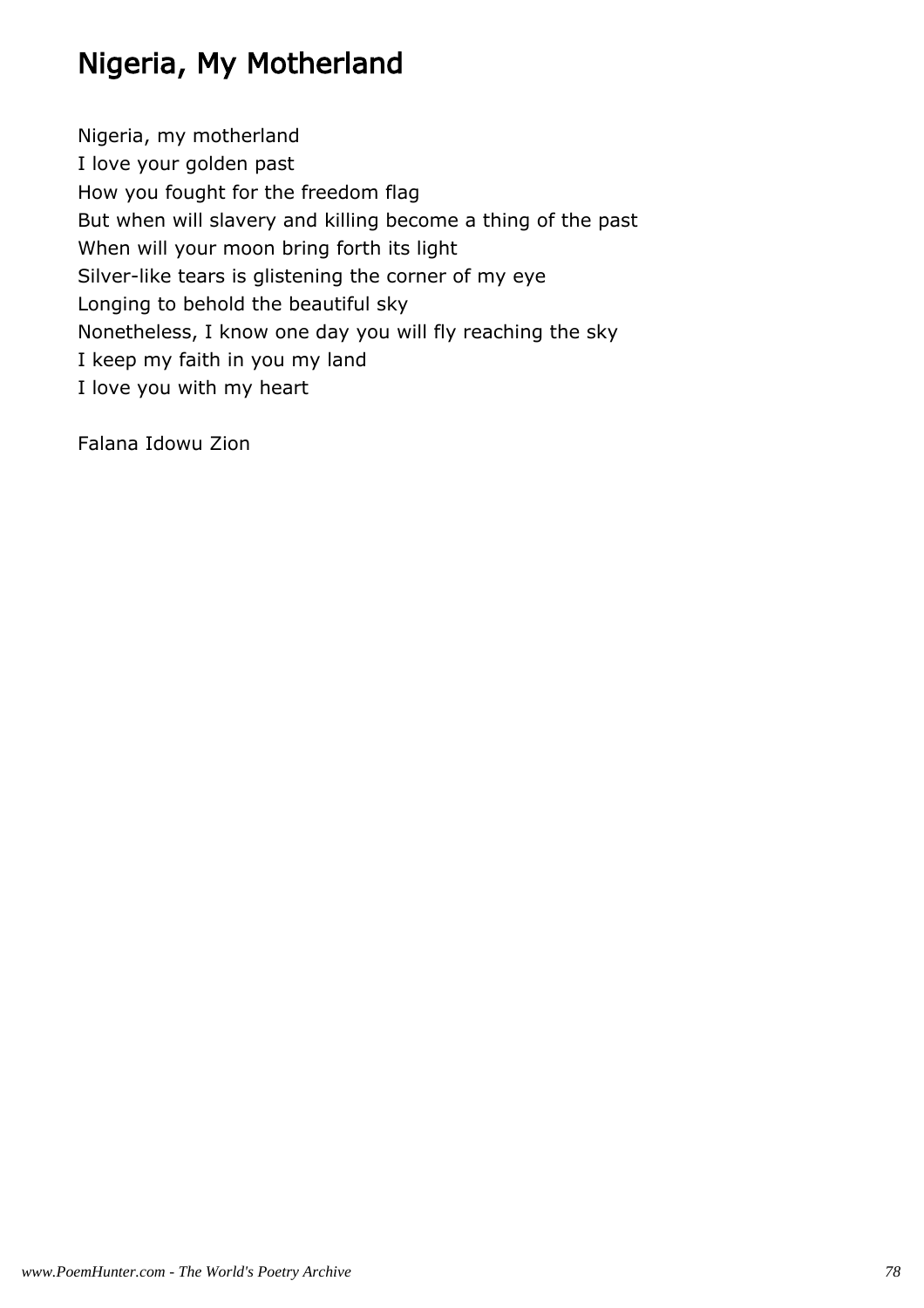## Not Beyond The Shining Sky

This world is not my home I have not a treasure to show Than the wealth that glows Without a crown to bestow

The affluence I love The wealth and the gold Shine and beautifully aglow But rest not beside me in the hole

I have not a treasure to show All my silvers and gold Beautify my stinky flesh And leave my precious soul bared

My glaring sights and the shiny flowers The blue sky and the waters How I wish they all last, beyond this temporary land

I wont spoil my life with this temporary land And lost my soul with just a glance For the wealth and the stars I labor to grab, Are not beyond the shining sky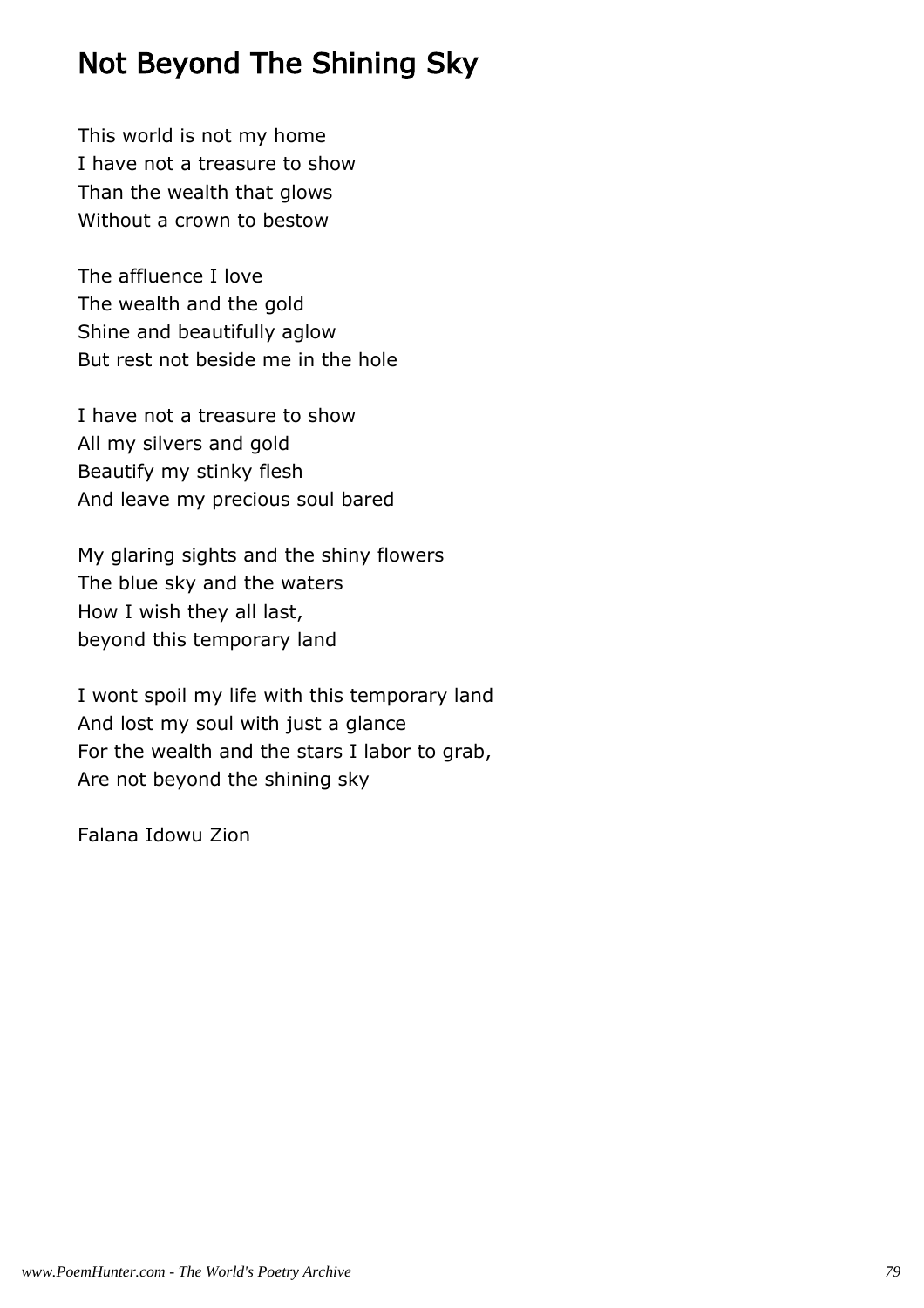# O Flesh, Pity My Soul To Spare

O flesh, pity my soul to spare All my days on you I spent O flesh, won't you spare me a night? To feed my soul and it alone to tend

O flesh,

I've labored my life to keep you fresh For me to see you'd still become a feed to the earth And rotten beyond repair

On you my clothes I wear From you my gold not I spare You smile with your shining sight Yet, my soul never seize its tears

O Flesh, Spare me a silent night To feed my soul with my lovely sight Spare me the perfumes, for it to sparklingly scent

O flesh, I've labored enough On you I spent all my dime Yet, you'd be lost without a glance It's time to be burnt to death To focus all my all on my soul, That shows me the road to the eternal home

O flesh, You deserve not my care, for you have nothing to present than a road to fire You have nothing to offer than wealth and affluence, That will be lost without a glance O flesh, pity my soul O Flesh, Pity my soul to spare.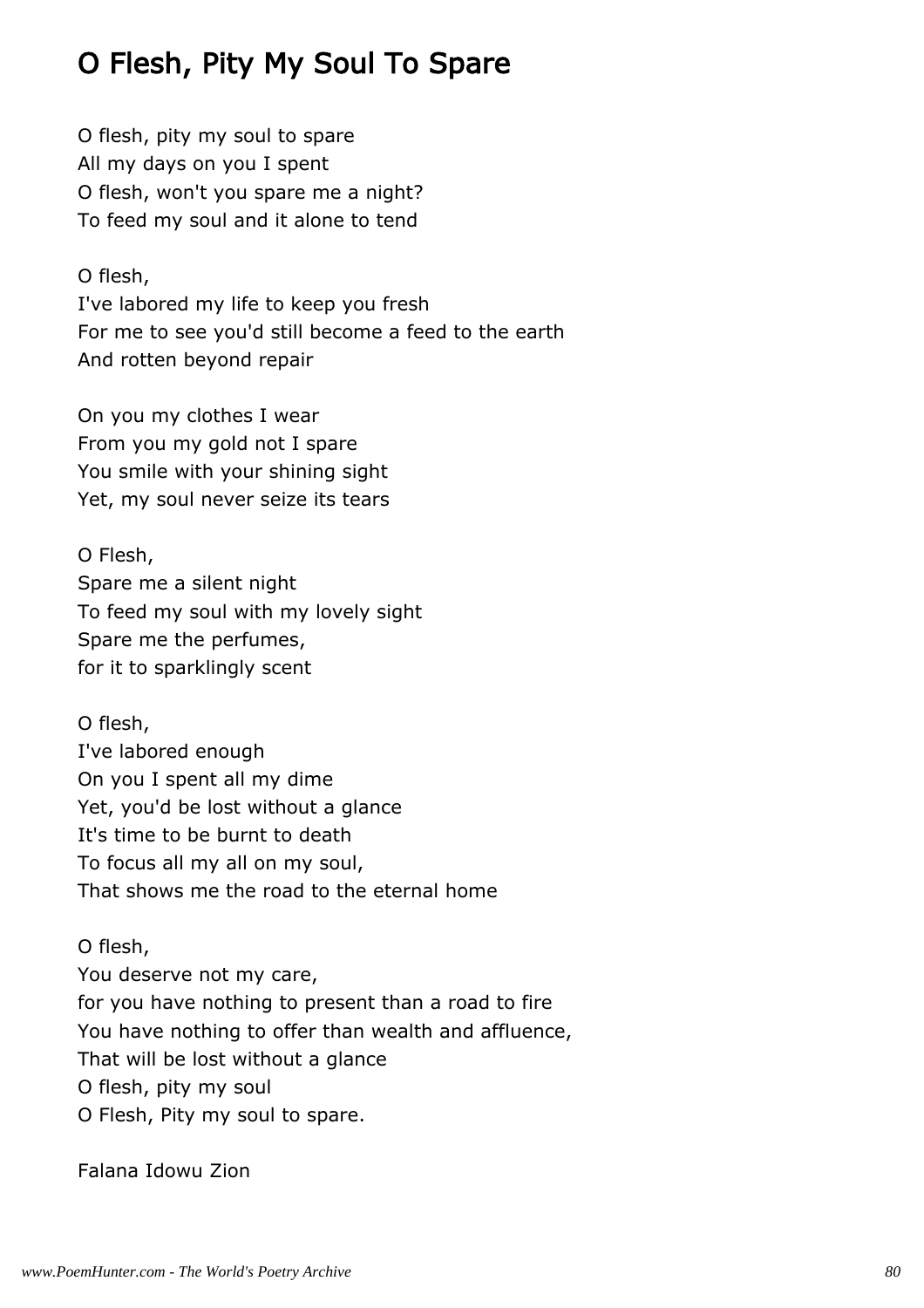## Our Hearts Won't Depart

My heart would form a question mark If you're not on this planet earth Standing like a colorful fly To make the question mark a heart

Heavens will bear witness to our hearts The moon will play its string so loud The flowers will tear in fragrance As the love covers our hearts

Distance may rant in power, with the aim of tearing us apart Time may play us with its ride But with the wind, our love will grow wild

This wind won't sink us down The sea won't drown our dreams The sun won't consumed our moon, but prehend its string and croon

Knit my heart to your heart Let's fly through this colorful land So that life would rant and vent in power But our hearts still won't depart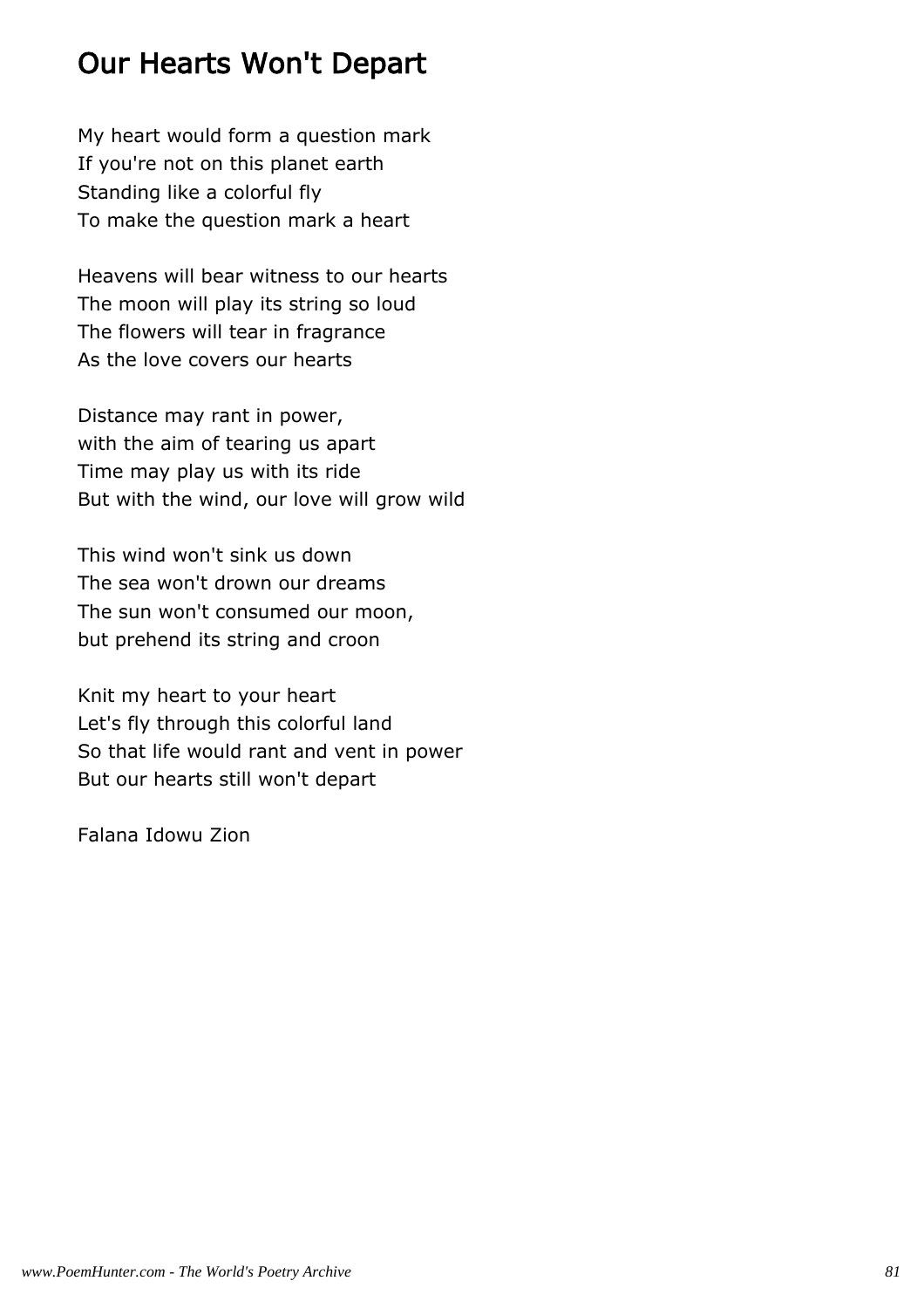#### Phenomenal Woman

A phenomenal woman A Wonderful woman Who sacrifices everything for others Everything she wish is success A woman living in Christ A woman who creates happiness Even in her darkest time

A phenomenal woman A woman who cares Who believes in who She is Her Beauty is not in cloths she wears Her braided hair Or her physical flesh Her beauty is in her eyes The beauty reside in her heart The beautiful heart,shows her love The beauty in her words changes the world The beauty makes her the ruler of her world With these,she's phenomenal to the world

A phenomenal woman She's contented with what she has She knows her worth Depends not on fancy hairdos Gold jewelry or expensive clothes But her beauty in her heart Being gentle and kind This beauty will last God consider it so special.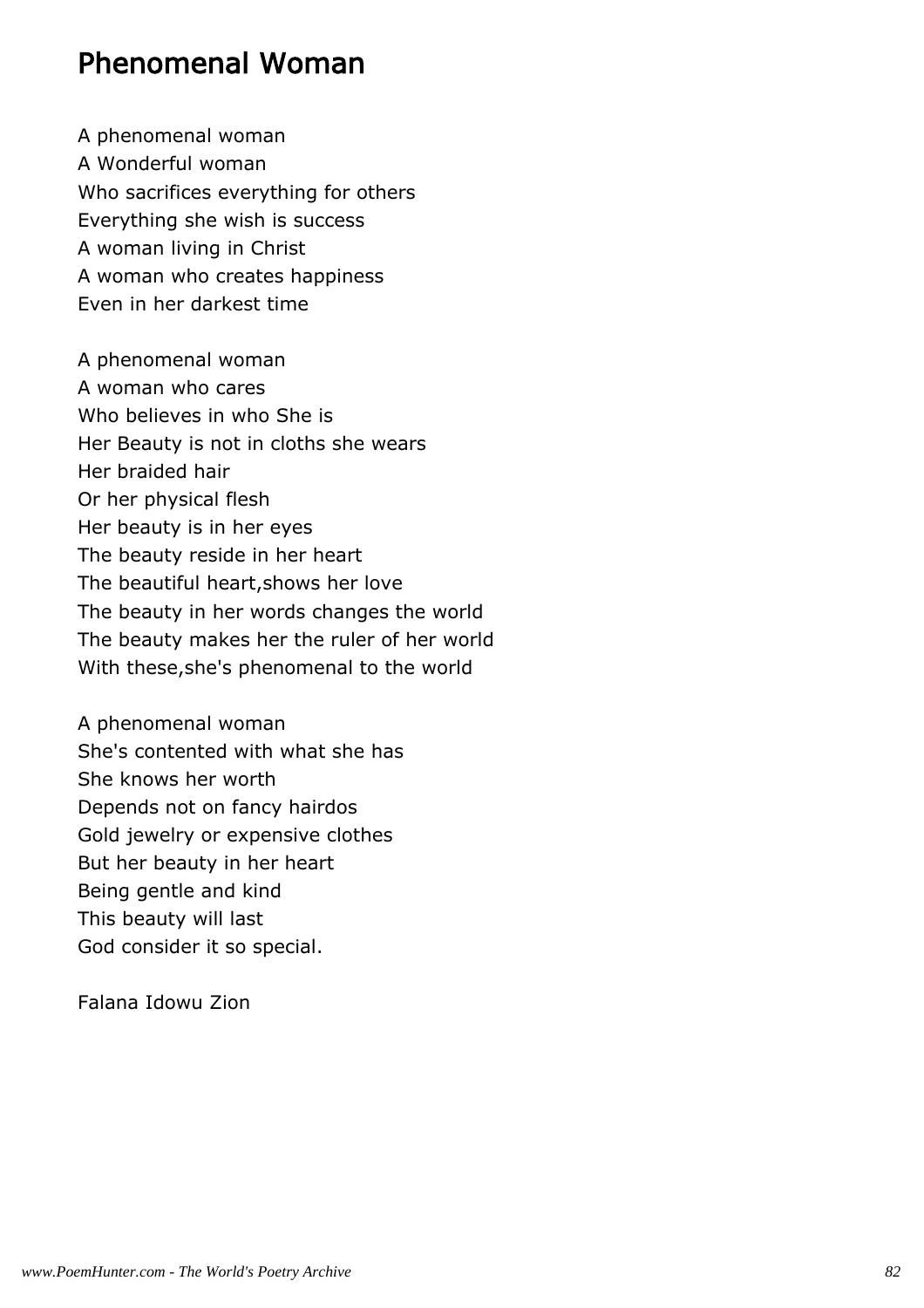## Play Your String And Let It Sound

Play your string and let it sound Shout and let your voice be heard Rant and rave, Shine with the stars

Play your string and let it sound Beat your chest and look to the stars Act your scene, tint and dance, Before you say goodbye

Let the world trample you like the ground Let them sweep you away with theirminds Forget not todrop a reply, That like the dust I'll rise

Play your string and let it sound Even if you can't achieve the paradise For life flips its wings like a bat Kicking all away with time

Play your string, and let it sound Let the world know your He(arts) Whisper your plans to the stars With your Ardent pen, paint it Black

Though, all is uncouncuous like a barren flower Paint your inner man with a hopeful smile Let your reputation smile afterlife By playing your string now while you can

Play your string and let it sound Lest they stand at your grave to cry Make your reputation a piece of rag That cleans their tears, after saying Goodbye, to the temporary life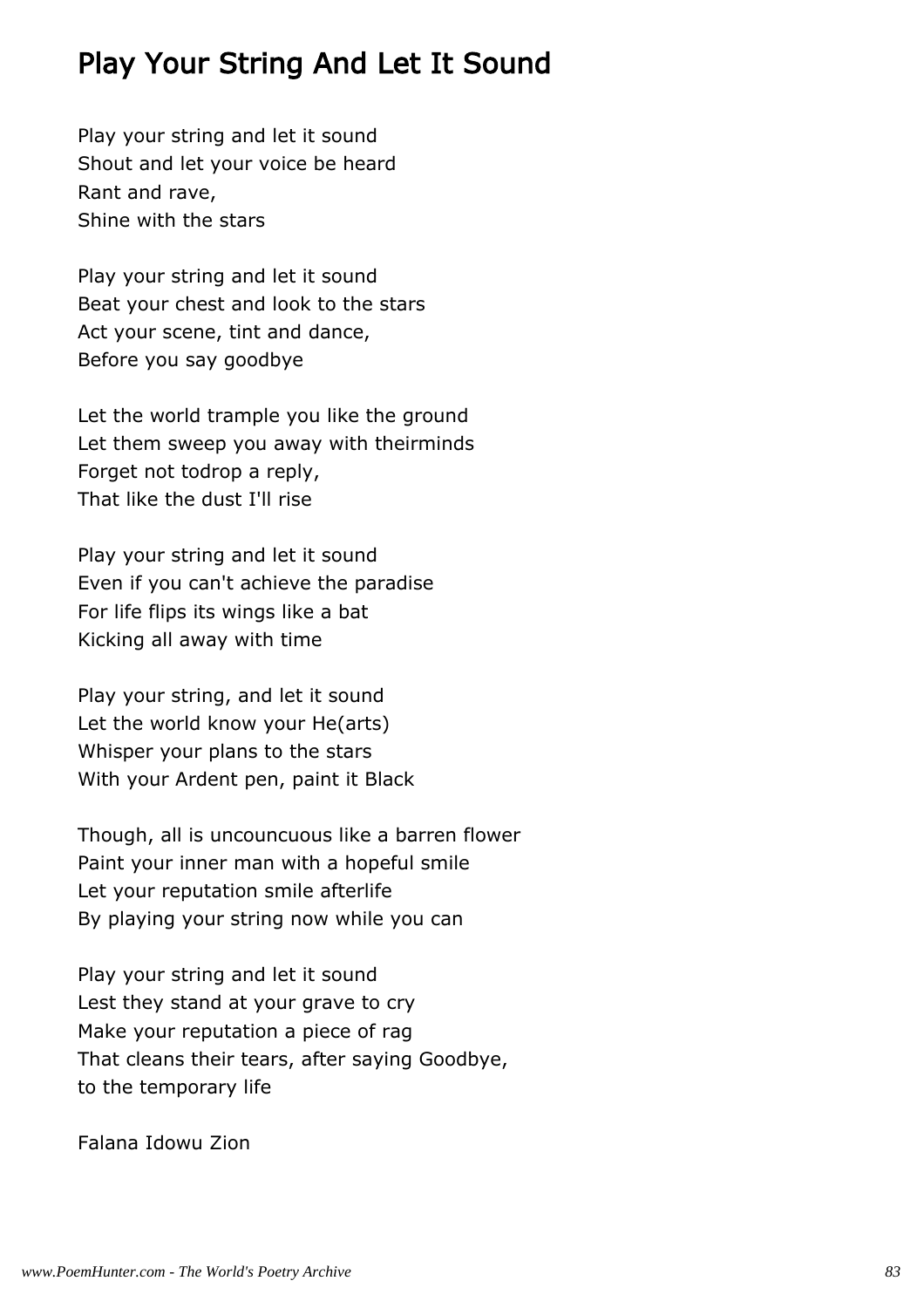### Poverty And A Man

With hungry heart and dreadful face He walks on the street looking for a gaze He staggers like a drunken man with a pitiful smile For he's hungry like the dead and thirsty like hell

Wishes and plans dries like the summer's flower Hopeful fate become a thirty land Draining the river of tears and mighty lack For poverty never laugh, but hope never die

O poverty, How long will you slam people's lives Beating their souls out of their hearts Draining their great and frabjous plans Neglecting it on the dream land

O poverty Free the man with his great mind Waving your hands to his mighty lack As he walks to the field of stars

Life struggles and suffering may never cease But I know we'll rest in the home of stars Where poverty never smile, laugh or dance But silent like a sheeted dead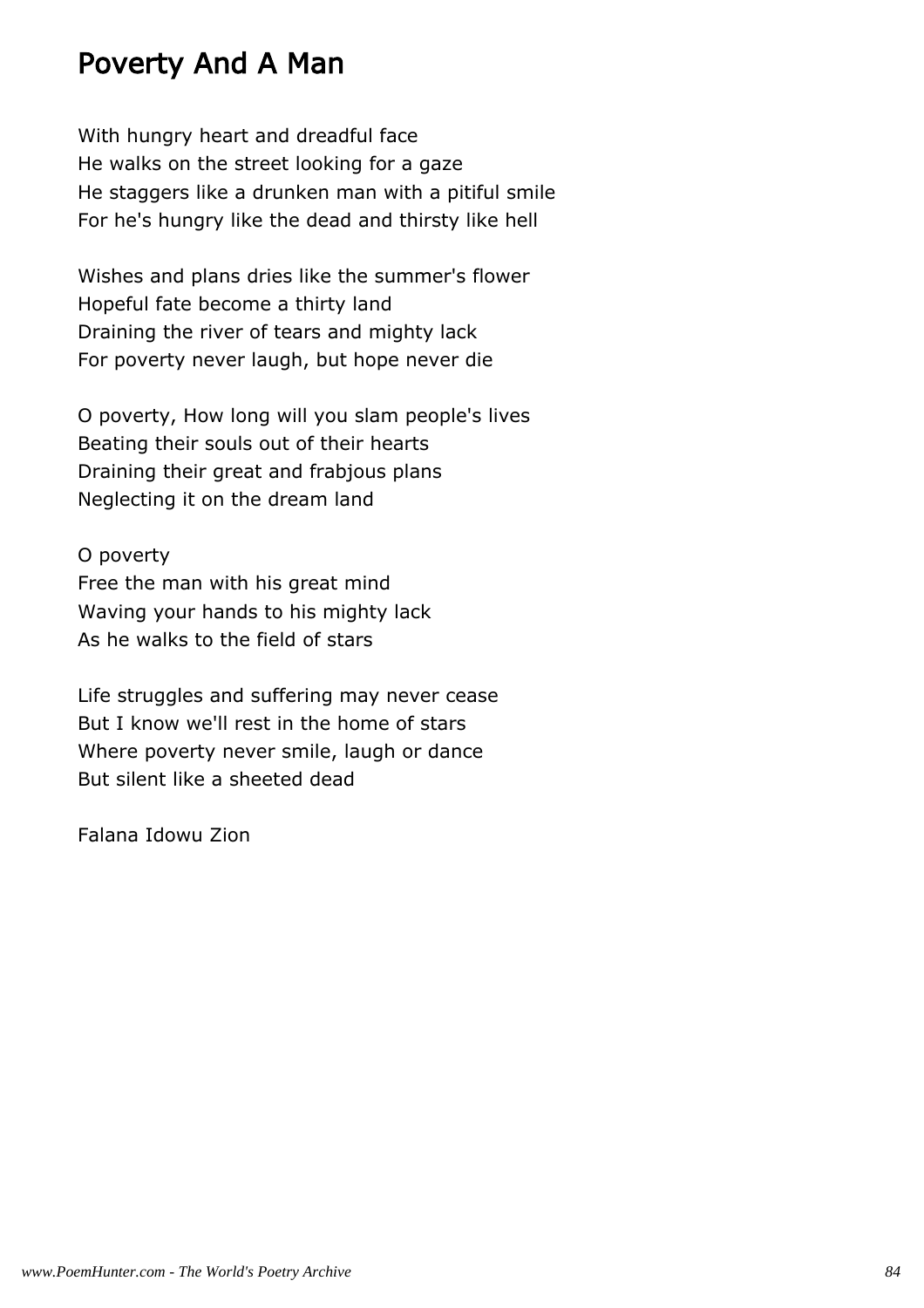### Pray For Me

I am an errand boy Running the race of life Swallowed by a river of flaws Lost in the garden earth Hoping to fly across, the silent sky.

I've got a world to tend; A journey to tread A race to run A long night to endure Byways to cure; A future to secure

In the silent night When my soul and psyche are no more aligned............... Shine on me, sunshine Drench my coat, rain Be my light and smile, O ye the beautiful sky

When the sky is no more bright When the stars are out of sight When the sun is becoming dark O my world, let your prayers be my guide, and your heart be my smile................... For my life ain't heaven I'm not a god without a flaw Pray for me, pray for me, and be my joy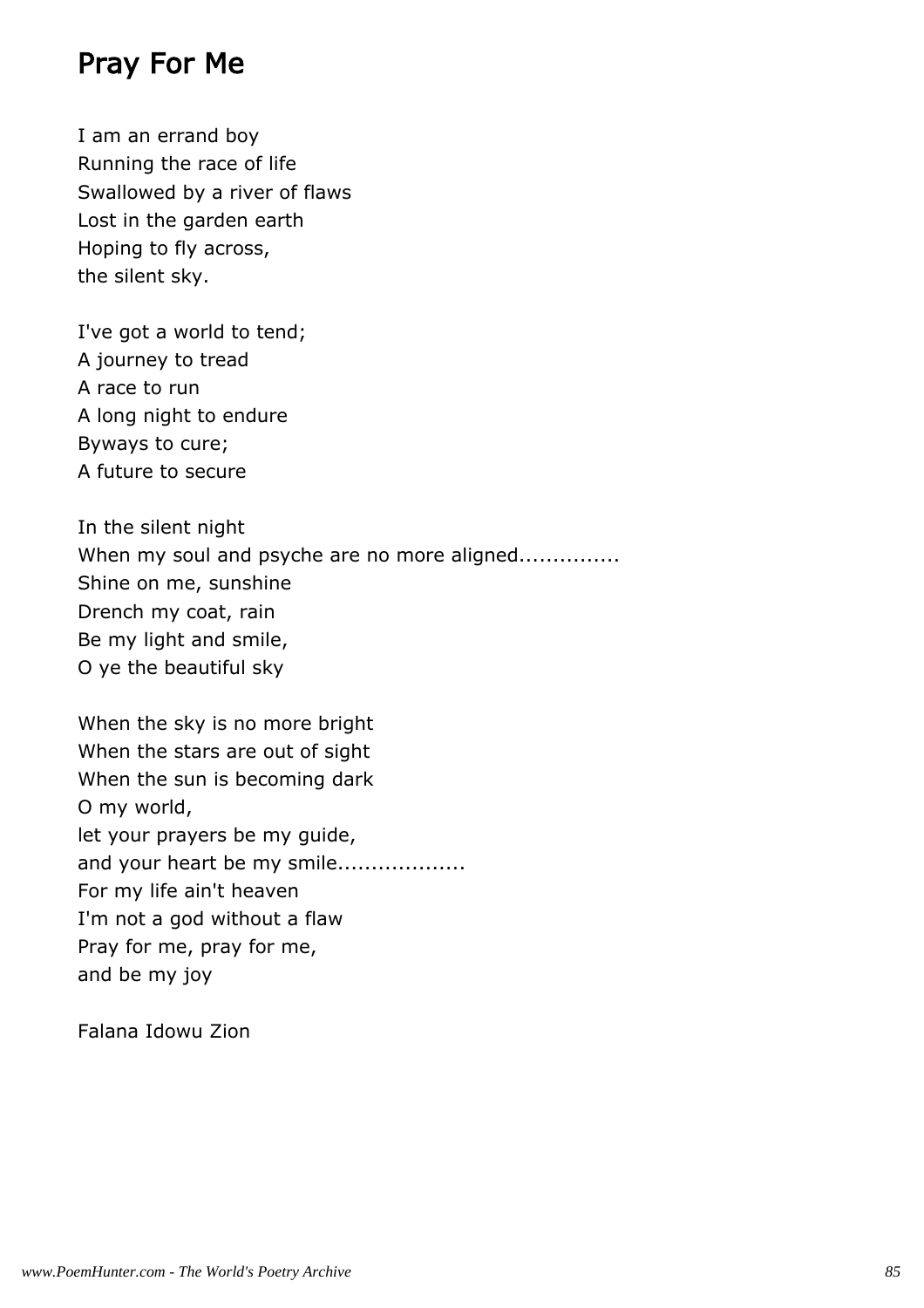### Purpose

Discovery of purpose The prerequisite to great achievement; The achievement to fulfillment of destiny And the destiny: The overall circumstance in life

Purpose is the reason something is done The reality of any being The reason something exists

Sitting down on earth Walking up and down Take a second to ask Ask yourself Who Am I And what's my purpose on earth

Show your passion and your heart Show how hard you'll try With determination and strength braced in your heart Discover your purpose in life

Reflect your dreams Dream of helping others Dream of growing higher Reaching out your hands Blessing lives Making the worlda better land

A shiny talent, like dancing and acting Are really hard to hide, But a true purpose Is hard to identify

Nevertheless.........Be determined.... Your purpose is not far from your sight Discover yourself and set your goal.. Then you'll achieve the goal, If you never relent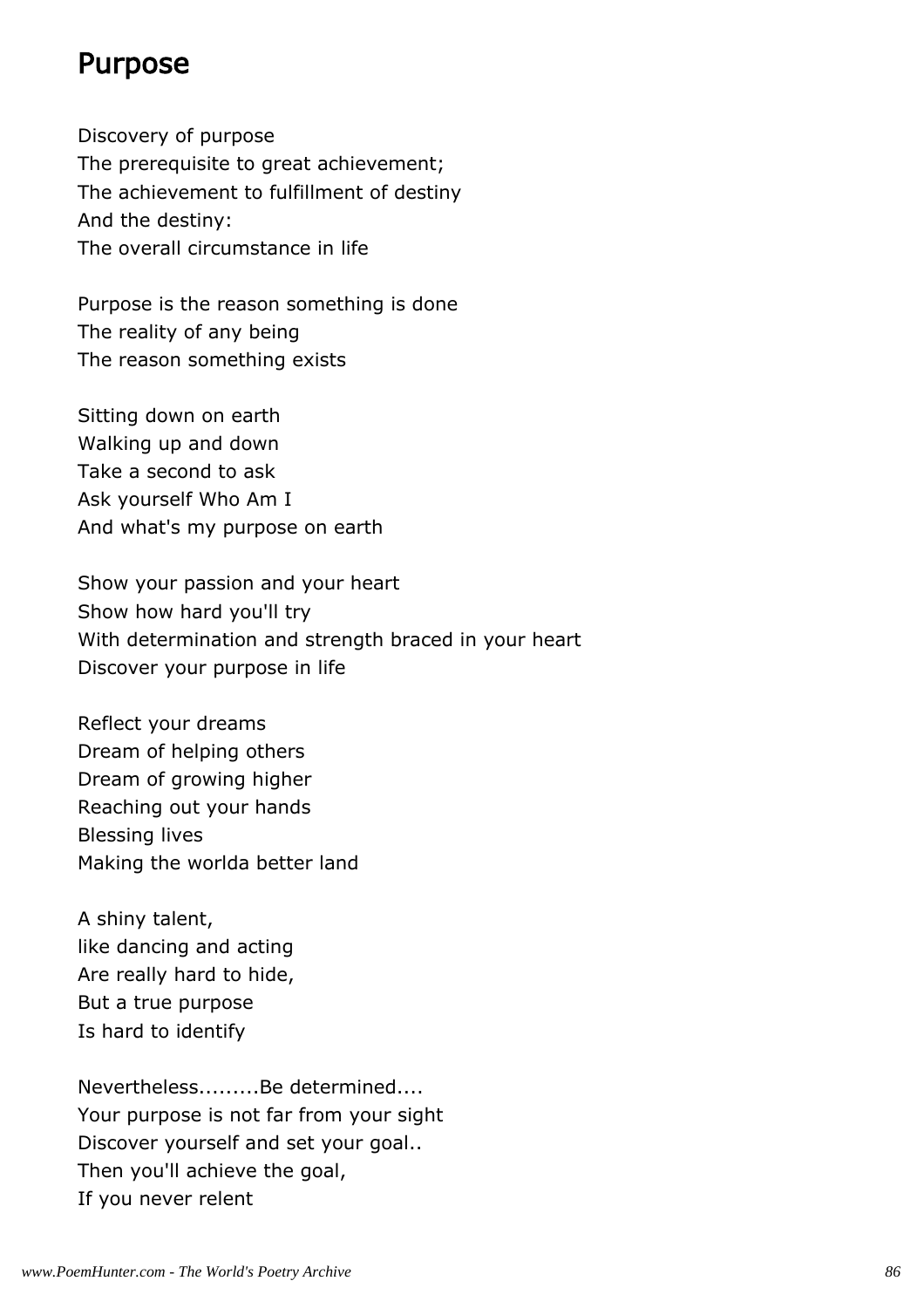As time flies Kicking the present to the past Discover yourself and set the goal And never give up on who you are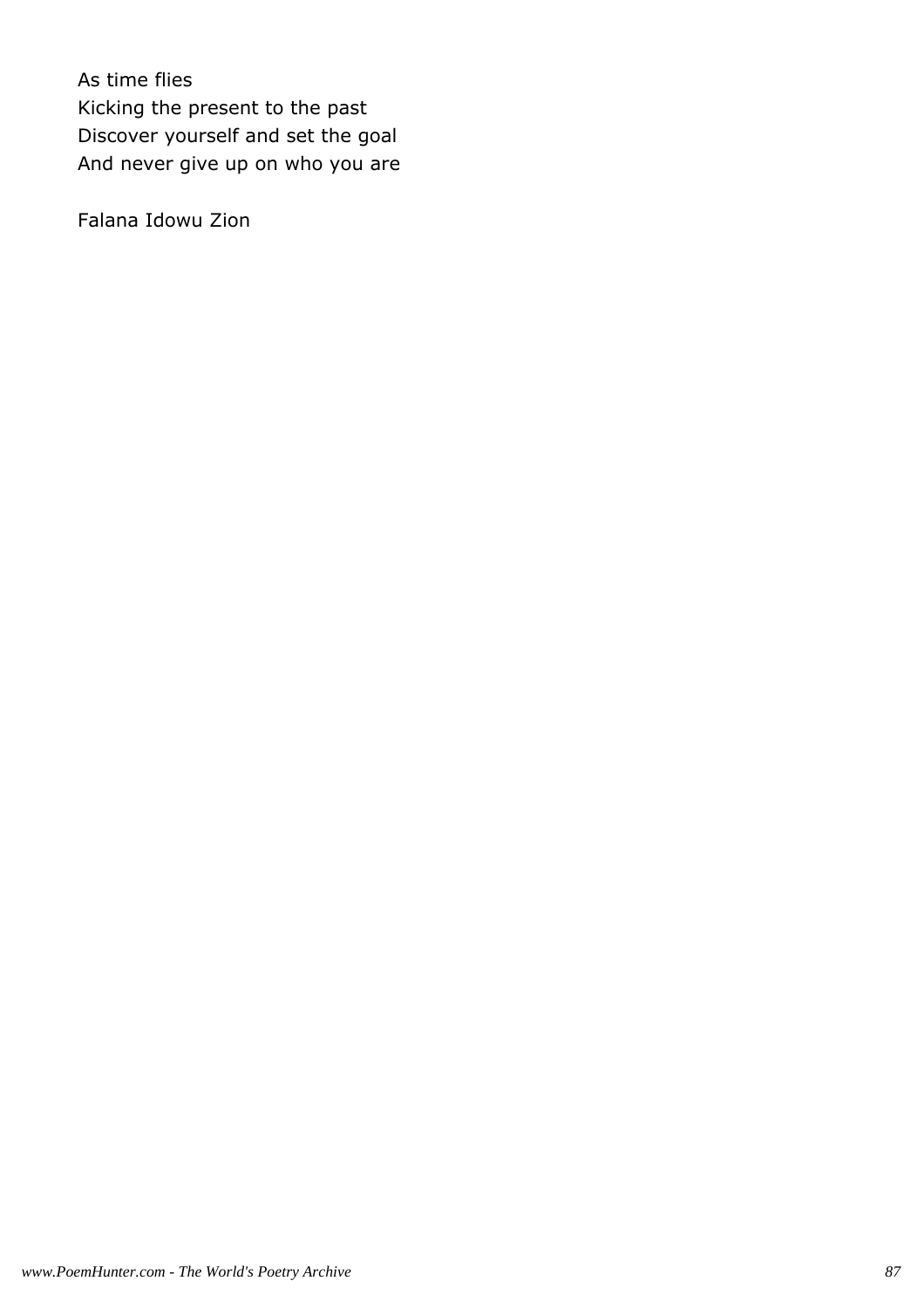### Root

Alone like a flying kite Looking up and down Beholding the sky Whirling like a kite Listening to my heart Alone with my thoughts Something on my mind

My root, My path I wish I know where you lie Life is slaying the time Flying like a kite Now, My heart is as calm as the night My face as clammy as death Tell me my purpose, tell me the impacts

My mouth is a desert I'm swallowed by my thoughts I know My root is in heaven, What people touch I may not touch What people see I may not see My insights from another source The source, the heavenly King

My root I know where you are Though, things may seems cloudy Impatient and turbulent as the wind But through it all Happiness fills my world My root is in heaven, deep in God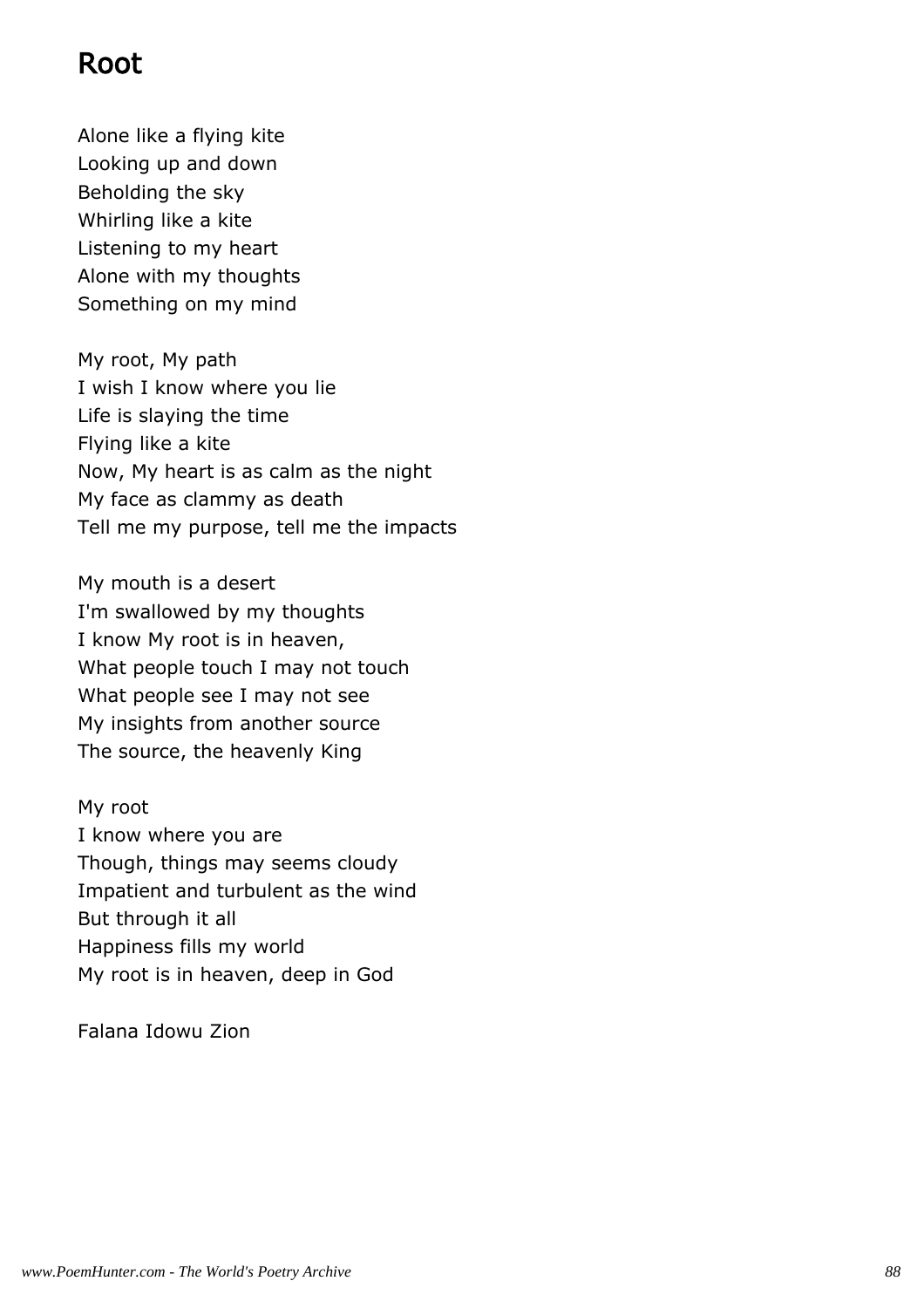## Send The Light

The heart thirty for your light to shine Bombarding our heart with light The hearts widely open apart To receive your light that shine Send the light, let it shine.

A call ringing over the restless wave Sounding in the darkest cave Roaring: there are souls to save Christian soldiers here we go Send the light, send the light! We crave

The glory that is outbound Let the grace be abound All heart everywhere on earth be found All head be crowned Send the light! Let it astound.

To the darkest place on earth To the hearts yet to found Shine the light for them to rejoice In the presence of your light everything becomes divine Send the light, Lord we ask...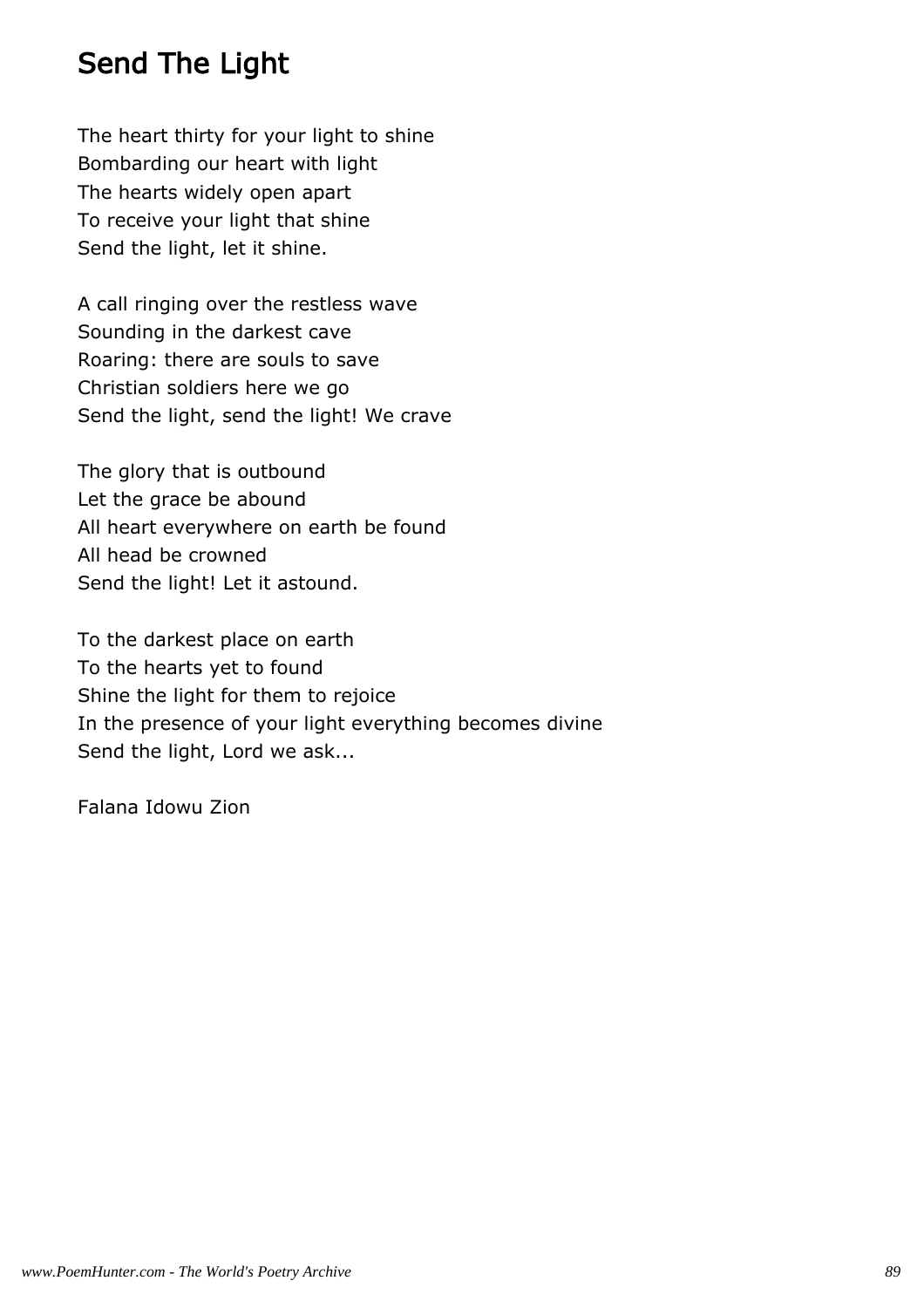## Sing With Me

Sing with me Sing with me the song of love Feel with me the feelings in my memory They dance to the tune of your glory

The stripe and the oil of your hair The stars on your lips The warmth of your hands Drench my world with a glimpse of blip

The sound of your voice, Bustles to my inner ear The care on your tongue I picture it before me

Play aloud your lovely string My world I'd fix to flow along Sing with me, Sing with me My sad pasts I promise to feeling no more. Me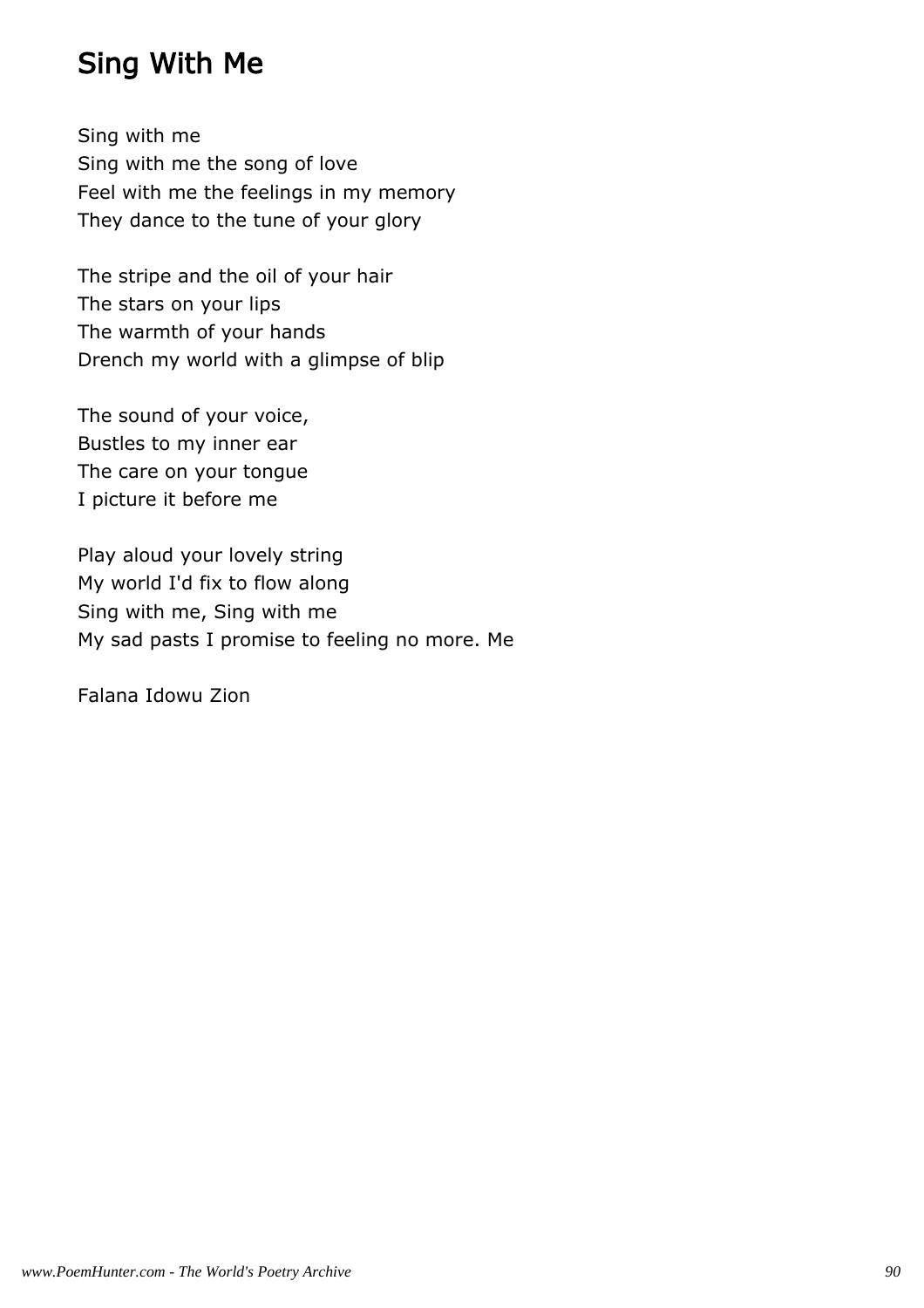### Still I'll Rise

You may trample on me like the ground Sweep me away with your hopeless mind But like the dust, I'll rise

Paint me with your tongue That speaks faintly of all Throw me into a stinking pit Still, my soul will not quit

Cut me down like a tree Surely my arms will fall But my root will stand And flourishly rise

Does my life pierce your heart? Because I act like I've gotten the earth Does my sight upset you? Cause I shine like the stars

Life may seize his breathe Showing me the road to the other side But, my impacts would never rest From telling all I was here

Like the moon and the stars That shine in the dark Like the dust of the ground I'll rise

Time may write me off its memory Telling me the life's mysteries But my wonderful book and ink Will live on, telling the world I was here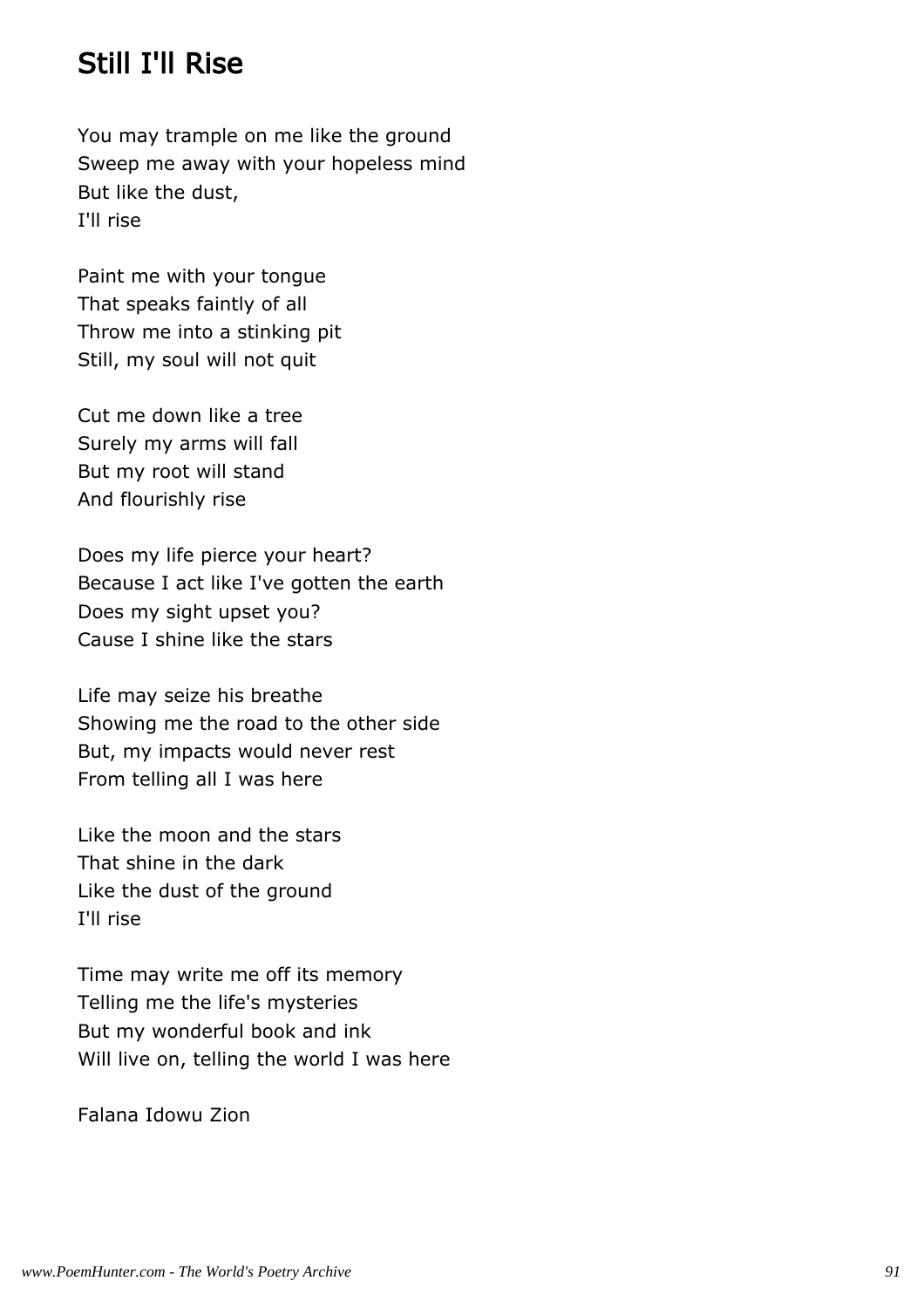## Struggling To Success

The road to success is not straight There is always a curve on the way A loop of confusion With bumps of distraction People's perturbation With the red light called enemies And that caution light called the family

In this life, some are stagnant You act they become Spartan But in all, act like a combatant Having a key of determination The engine called determination Insurance of faith and that driver called Jesus

I'm struggling Waking up each day For that day like game So worried not to lose my grip Because I have a goal Determined not to miss the goal Aiming to get the goal A goal I will never let go

People may fail many times But they become failures Only when they begin to blame someone else The Quantity of our Success Is determined by the quantity of our Determination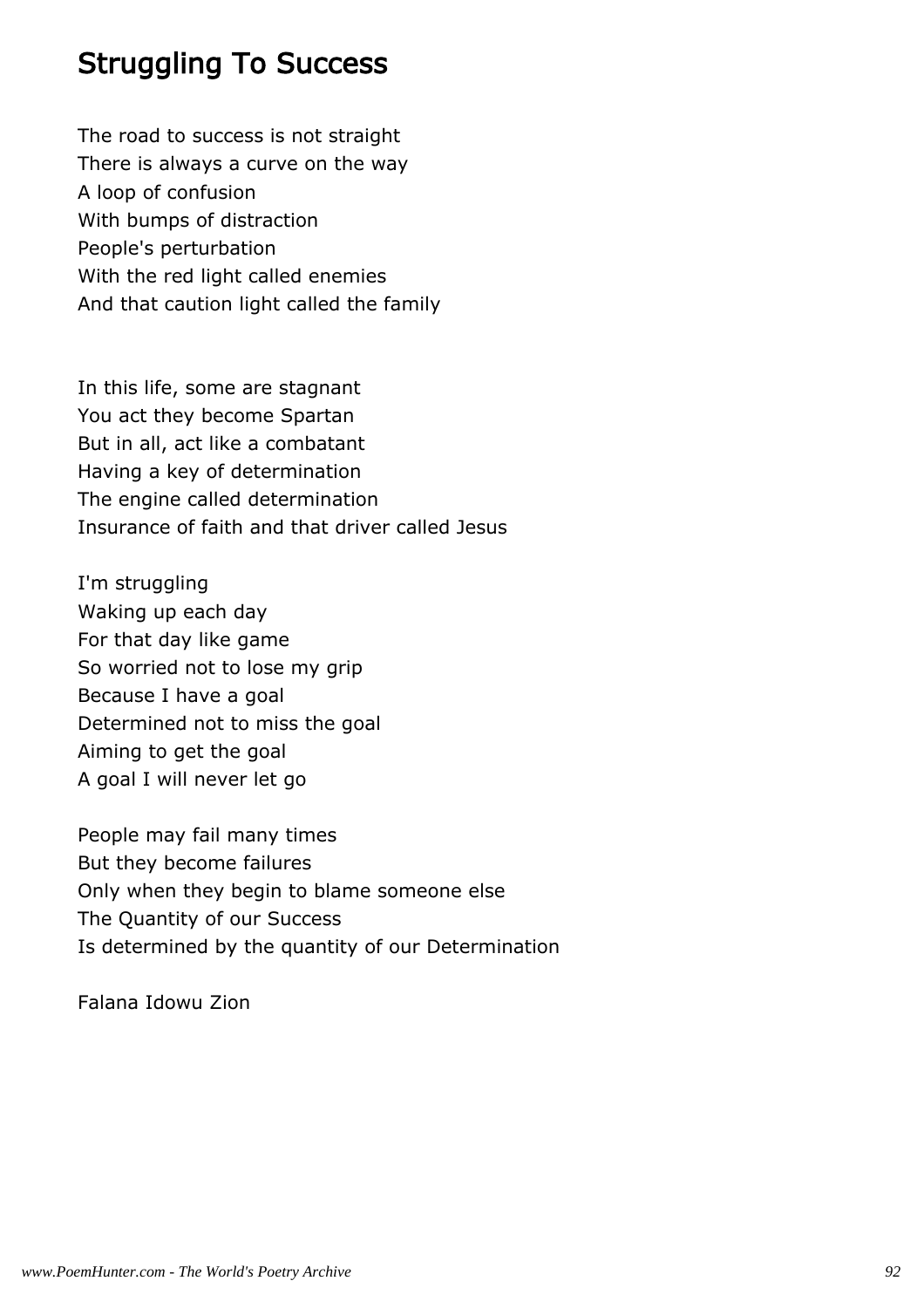#### Take Me As I Am

I lay my heart like an unbidden guest I place my emotions on repeat I lay myself like the birds They flit not without the air

I lay my world before your heart Fill it and let it smile I bare my soul like a sheeted dead Waiting to feel the warmth of your hands

I may not give you the stars But I promise to be the sky I may not give you a lamp But I'llstay beside you and be a light

Let me be drenched by the oil of your hair Paint me with your pink lips that cares Wrap my heart around your chest Let me soar with the wing of your love

I may not love you the way you want But I'll love you the best way I know I may not promise a love devoid of flaws But I promise a love that overlooks weakness and move on

Take me as I am, I am not perfect Even the white sky changes to black And If I have to change to suit you You will end up with a counterfeited me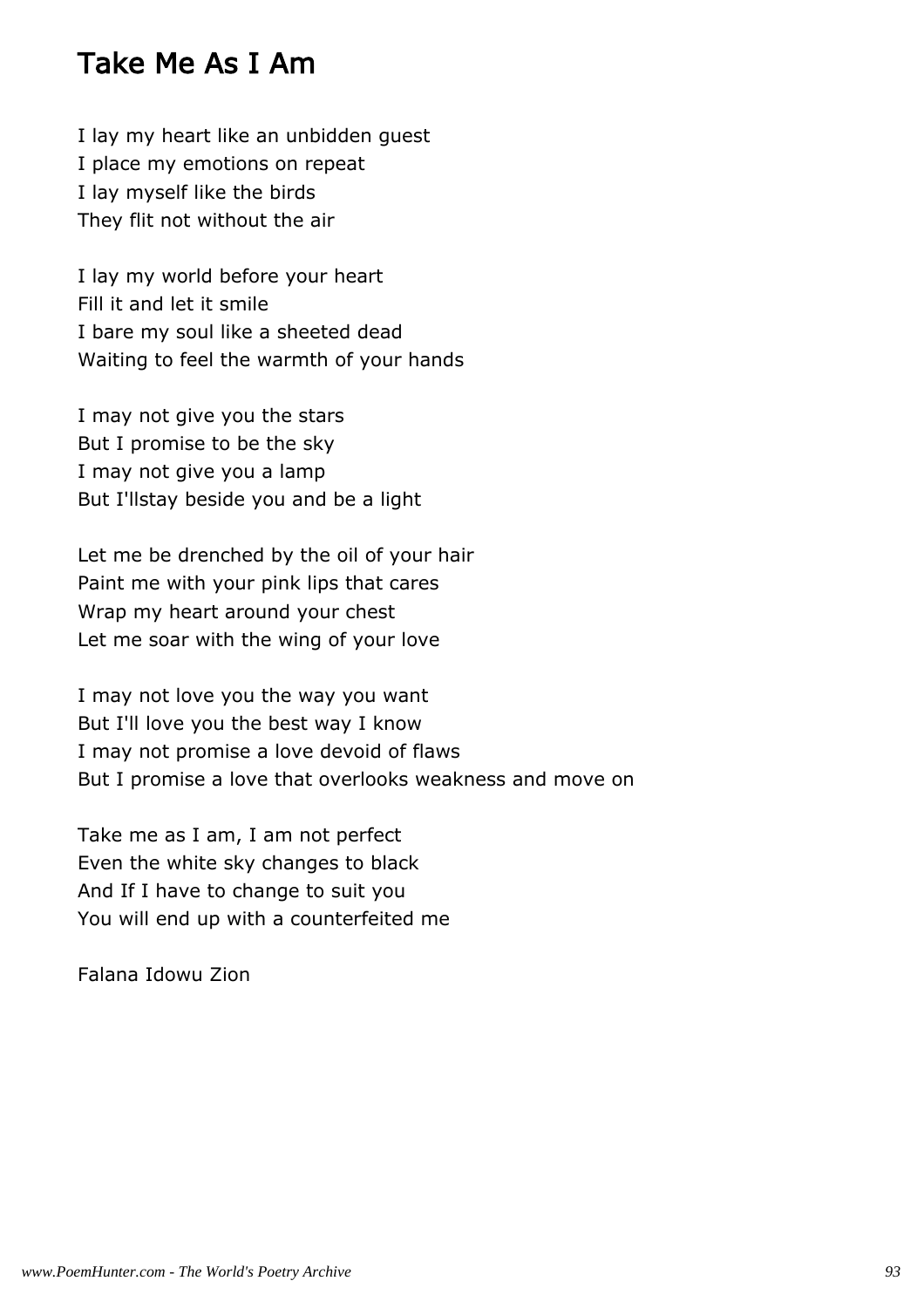## Take Me Home

The playful dogs and doves, Rock and roll and feel arouse The trees smile and dance To the tune of the wind

The moon and the stars Sing the fragrance of the flowers The land and the grasses, Feel the rains and fly high

Take me home, To the land of my throne Home of gaints and lovely folks The home beautifully endowed Take me home, take me home, To the land I find my throne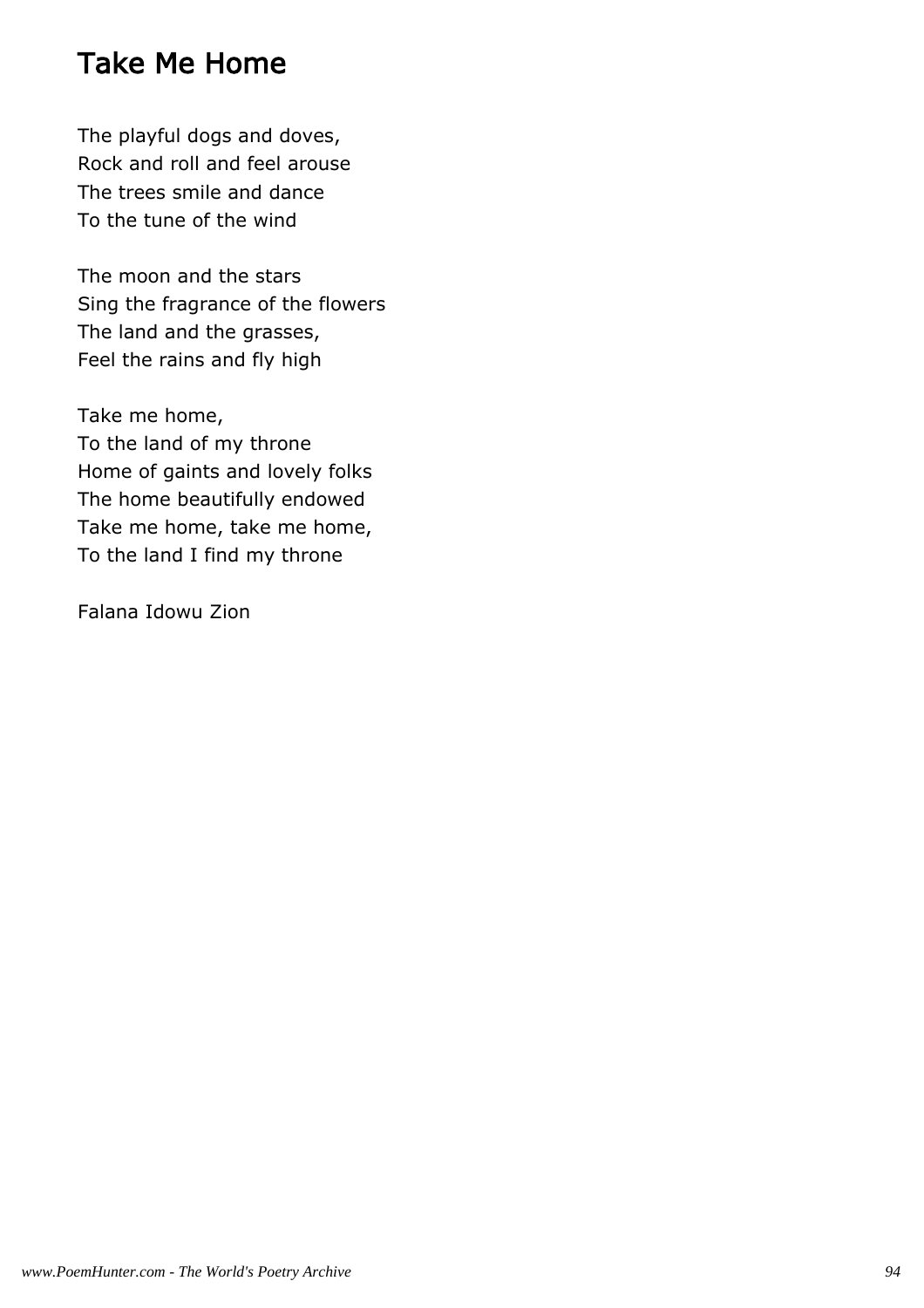# The Call

Can we call this a fate And watch the innocents die I will call and let my voice be heard With a little faith and hope in my heart To change the so called fate to a shining light

Have we bargained to live in here Where killing and pain is abound Where lives is beingforced to prostitution andlabor Where stars is being exchanged with papers Where justice sleeps like a dog that lost its sight

How difficult it is

To live where there is no peace Live where thieves and bandits rules Where fools kills the dogmatic youths Where lives blows away like cloud

For how long will our lives be forced? To speak with our mouths shut To work with whips and shackles on our necks To work with a paddled mouth like a life in hell Is this the life to call a fate and rest?

We say no to modern-slavery rule! !! Where denizens' voices could not be heard Where lives are shot to death Where humans are just a cloud That blows away like flame and sand

O leaders listen to our call, we want a world Where slavery will be buried with the past Where shackles will be loosed Where paddled mouth will be freed Where justice will speak with its tongue touching its lips

#No To Modern Slavery Rule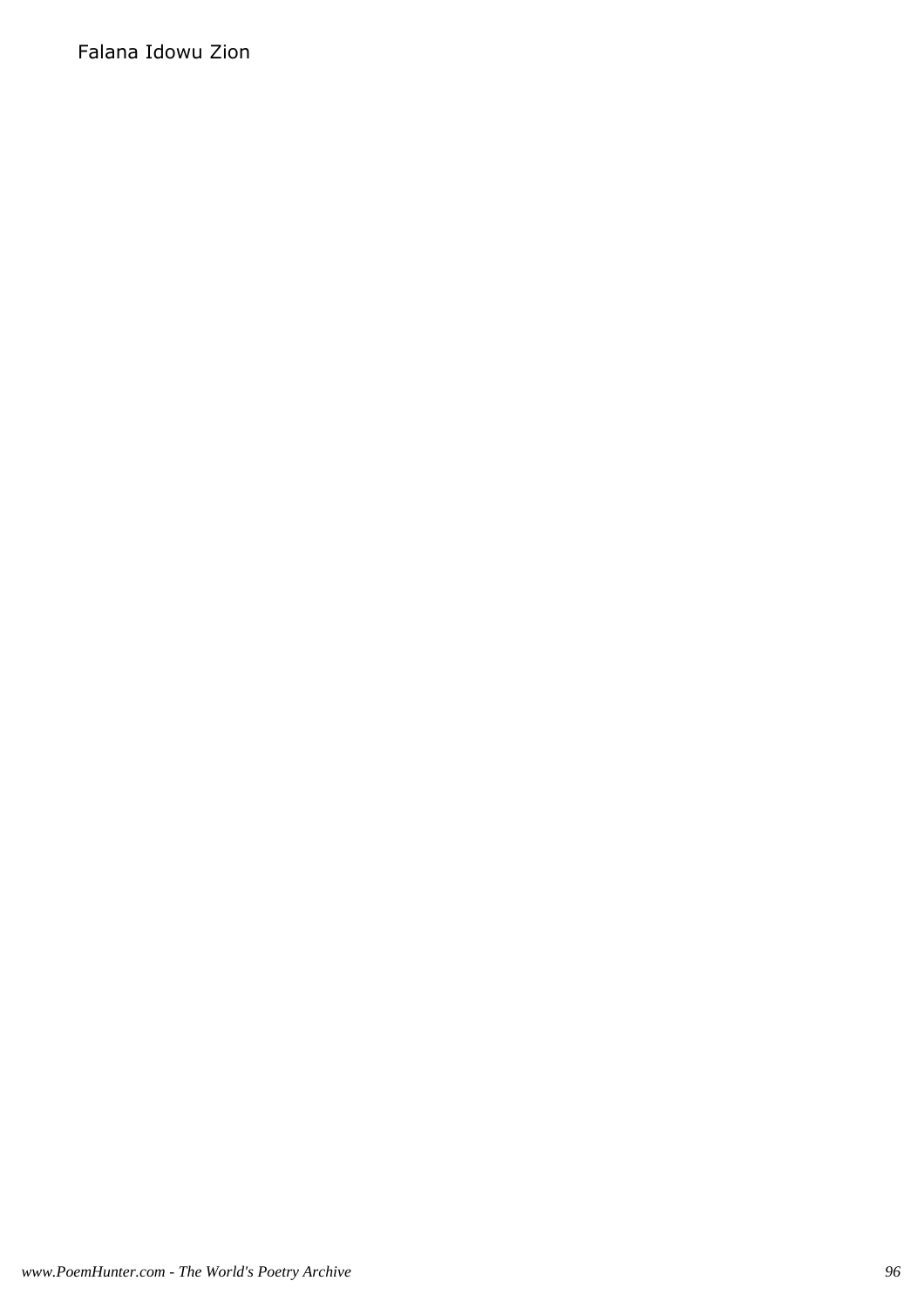# The Changing World

A question deep as the mystery of life...... The world flies like a kite Dark and deep like the night Christianity became a thing of the past The bible became an ironical term People read but don't understand They know but hard to practice Are we leaving like this? No, we aren't, change your thoughts Brace yourself and reflects the word This is the end of the world.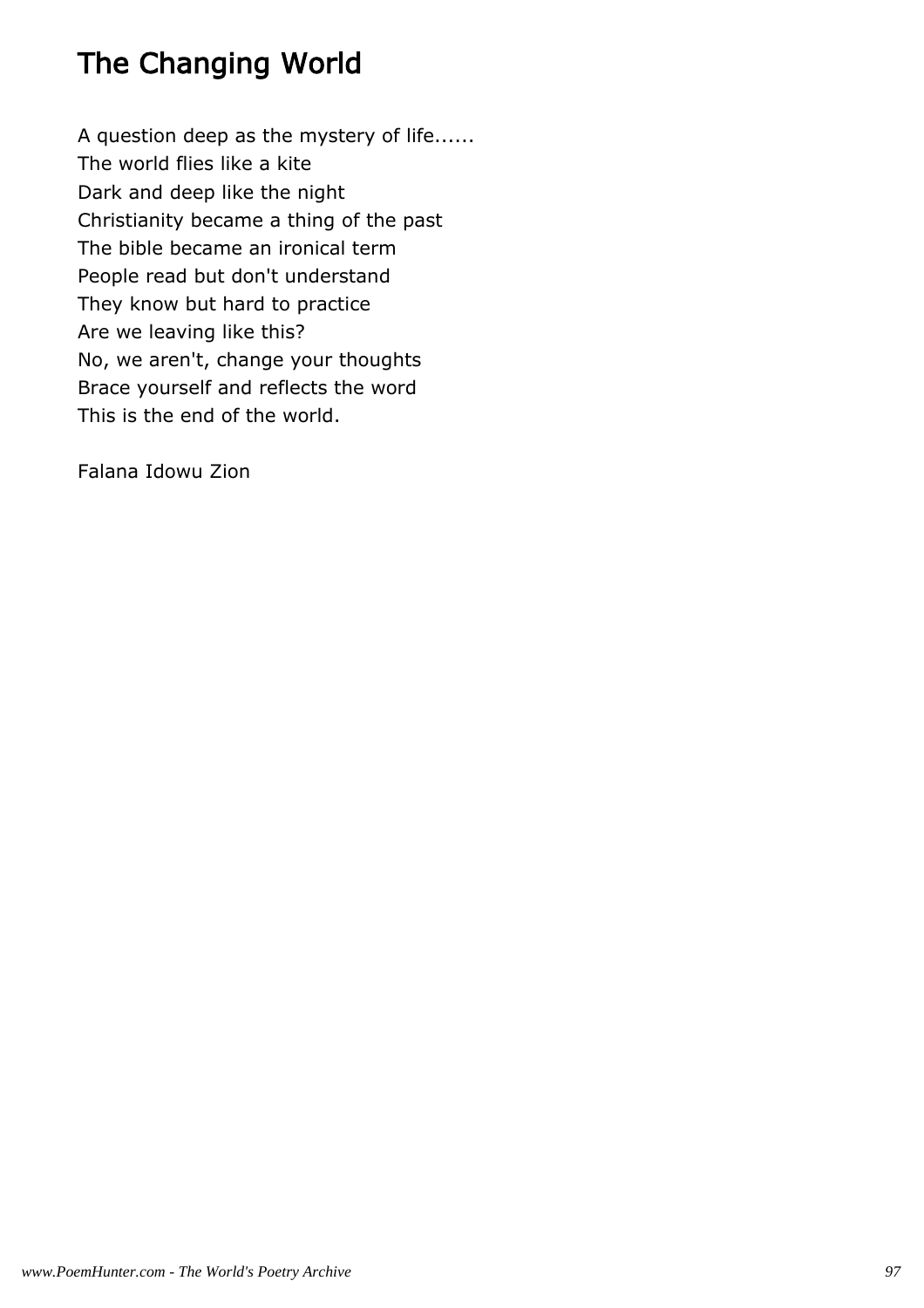## The City I Wish To Be

I wish to be, in that city Where the walls are made of Gold Glittering and sparkling like a precious stone Built on twelve foundation stones Built with jasper, sapphire and agate Onyx, carnelian and Chrysolite Beryl, Emerald and Topaz Chrysoprase, Jacinth, and Amethyst

I wish to be, in the city Where night never comes Where nations walk with the light of the king A city where light never fails Where lies and sins never crave Where flowers sing with their lovely scent and melodious tape

I wish to see How glorious the tree will be The tree that bears the fruit of life Its fruit I long to eat and never die

God help me to be In that home above the sky Where night will never appear Where lamps will be useless For His glory: the night will never cease Be my guide and the light As I tread the path to the field of stars Where river of life flows for all to drink For death will be silent and never stings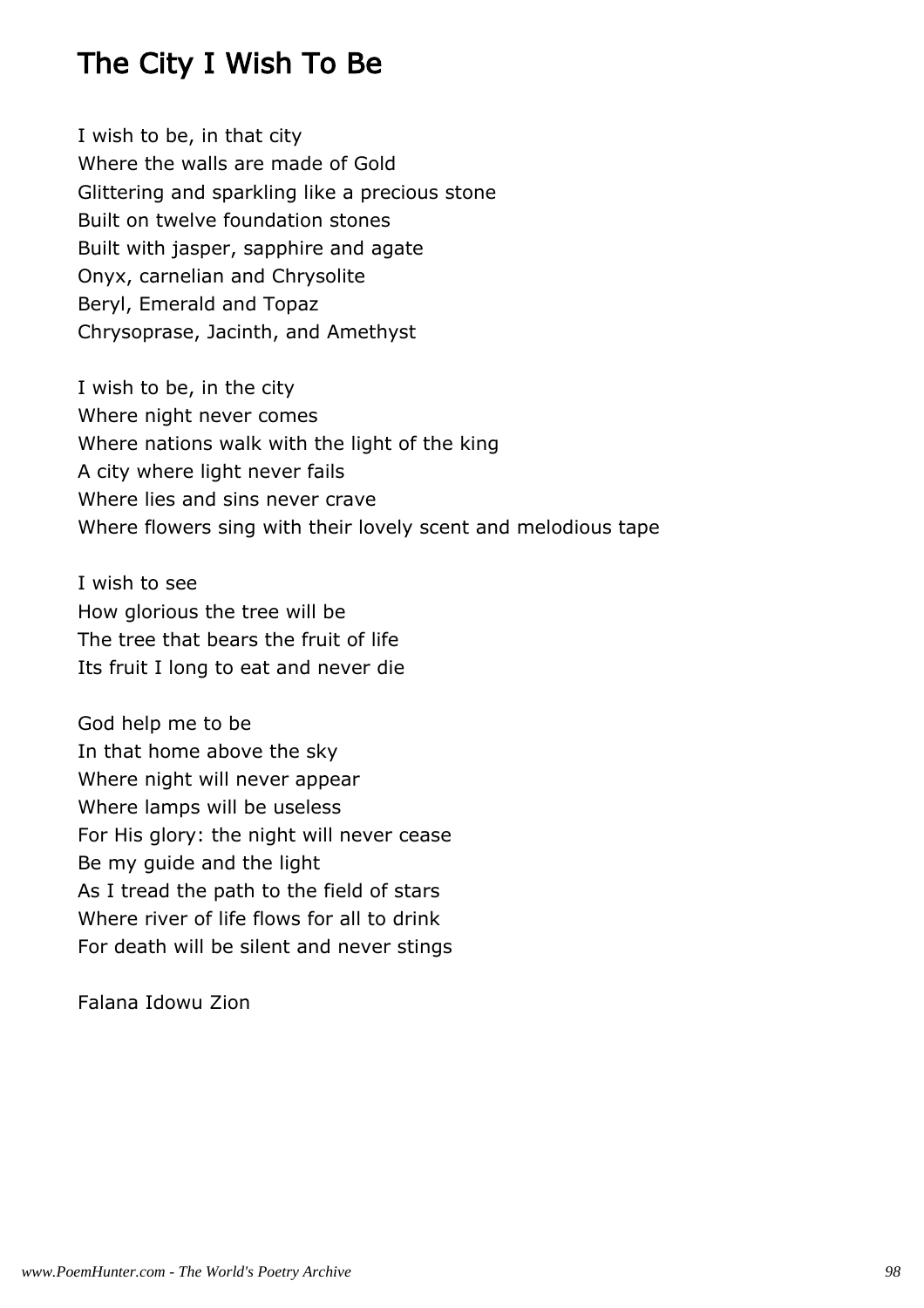# The End

A question deep as the mystery of life Curiously waiting for an answer Alone like a storm-tossed kite What's really the end of life

Kill a grain of wheat Bury it in the ground Wait as time goes by It sprouts into a living plant

Snithe out a cassava plant Bury the wonderful part Wait for the time to fly Behold, it becomes a lively plant

Kill a yam tuber Bury the glorious part Wait as the time flies It turns into a lively plant

Oh man, your grim face like a caved mask You always contend in life But after striking the leather What's the wonderful end

Your body become a grain of sand The coffin become your bed, the grave your house, Then what's the essence of living a Godless life Consider your soul, consider the afterlife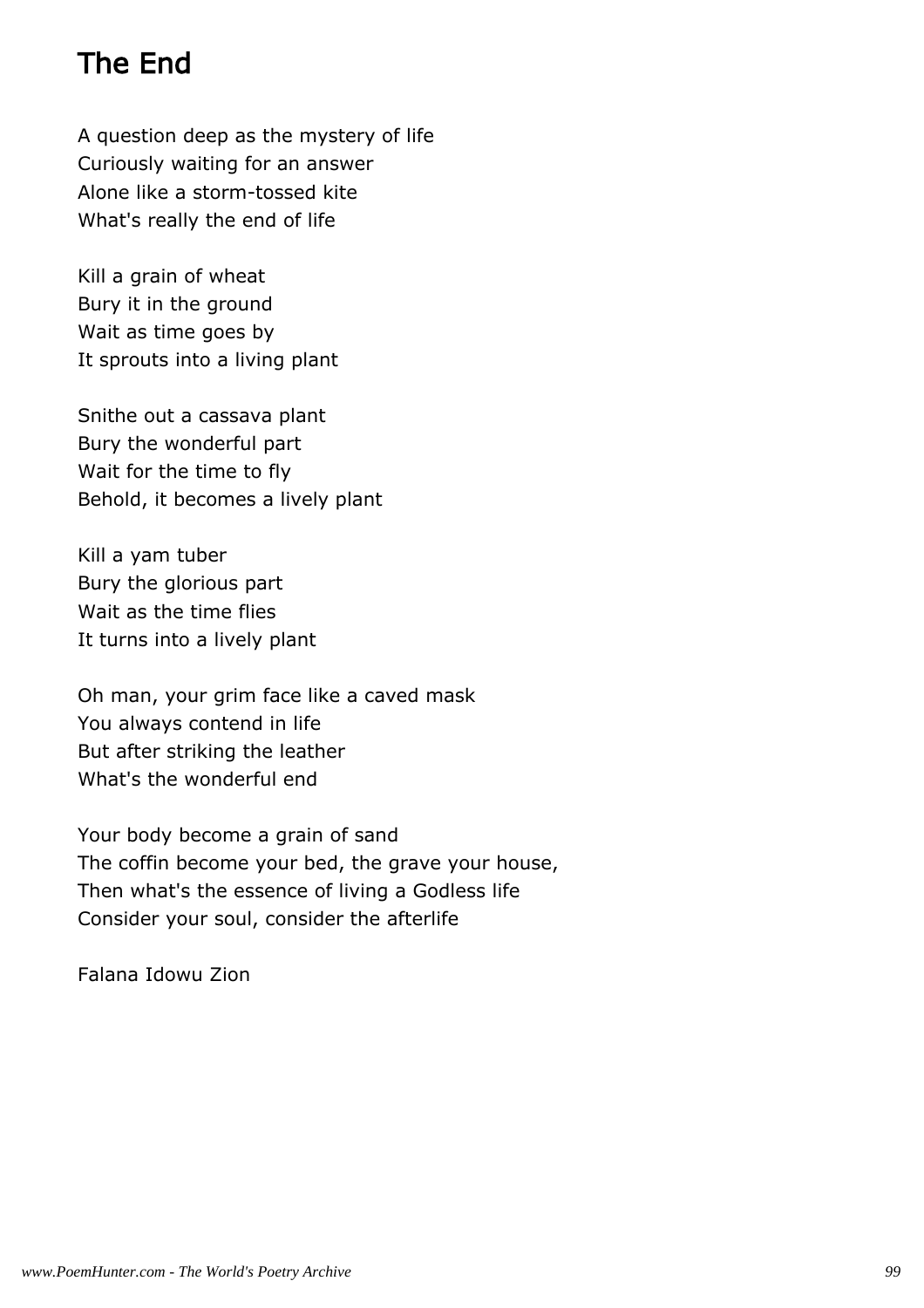## The Faith Of Our Mothers (Our Earnest Desire)

Faith of our mothers, a lovely sight Loving spirit and joyful gaze Gentle soul and gentle breeze Faithful heart and a prayerful life

The faith of our mothers, a Godly faith That rippped the sinner's heart apart That drew grace from afar The faith that opened the heavenly gates apart

The faith of our mothers, a Christian faith That believed seven precedes eight That beheld a land that's brighter than the day For the father waits over the way

That cradle songs that watered a troubled heart The cymbals that opened the cloudy sky The hearts that worked before the sun gave up to the stars Wonderfully singing " on Christ's solid Rock we stand"

Faith of our mothers, your sons are leaping in agony Our day is giving up to the night Moral decadence is dancing on our lane Hope there will be stars on our sky

Faith of our mothers Sing for us your lovely track For our sight is becoming dark For we only behold the earth without the other side

O ye faith of our mothers Rest not your eyes on your heart Breathe thy spirit through our deeds Our age is seeking you more than the past

The faith of our mothers, a glorious faith That manifested in their morning bell and noontide grace Rise from your grave to rescue our age With the hope that we'll be true to thee till death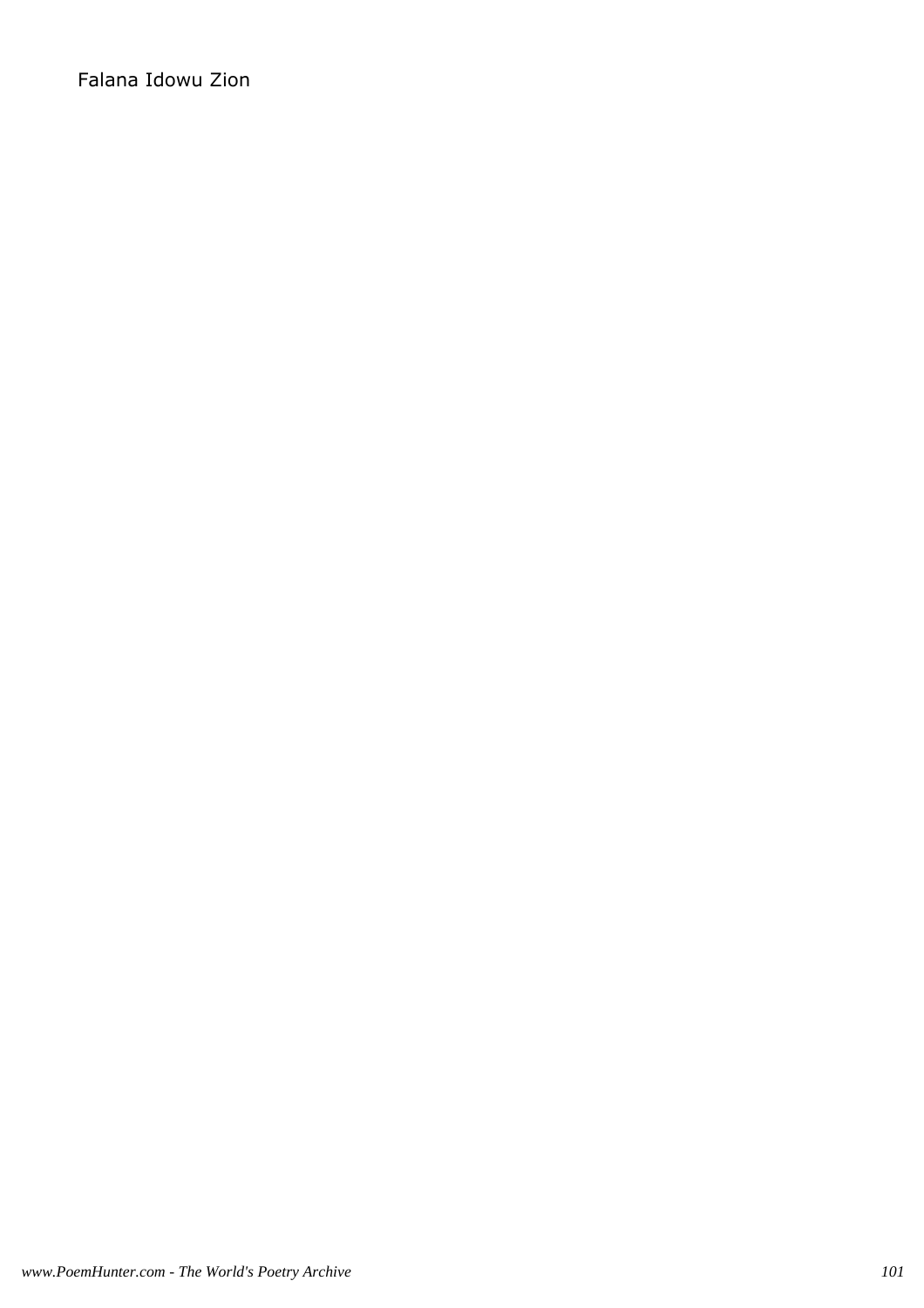## The Giants Beneath The Sky

Amidst the stars The dancing ball in the sky The playful flies and the grassy land Dwells the Giants beneath the sky

They think not twice before they stand They trample on all without a second mind They are the kings; The Giants beneath the sky

The land laylow in obeisance The Lions and the flowers bow to their affluence The sun pledges its allegiance To the gods beneath the sky

They are the kings on earth Lost to the power of wealth Captivated with pride and might But, injustice and pain their hearts reside

They are all Giants by birth But, some are breed to be midgets The Giants flex; the midgets are oppressed and sweat For power breed partition, among the homo sapiens

Oh ye sapiens, When willpartition meet its death?

Why are some oppressed while some flex You're all giants, let their be equality For the Earth to be an isle of paradise

I would never let my pen rest a night Or my wonderful book remain white Till justice speaks with its lips open wide For we are all born giants beneath the sky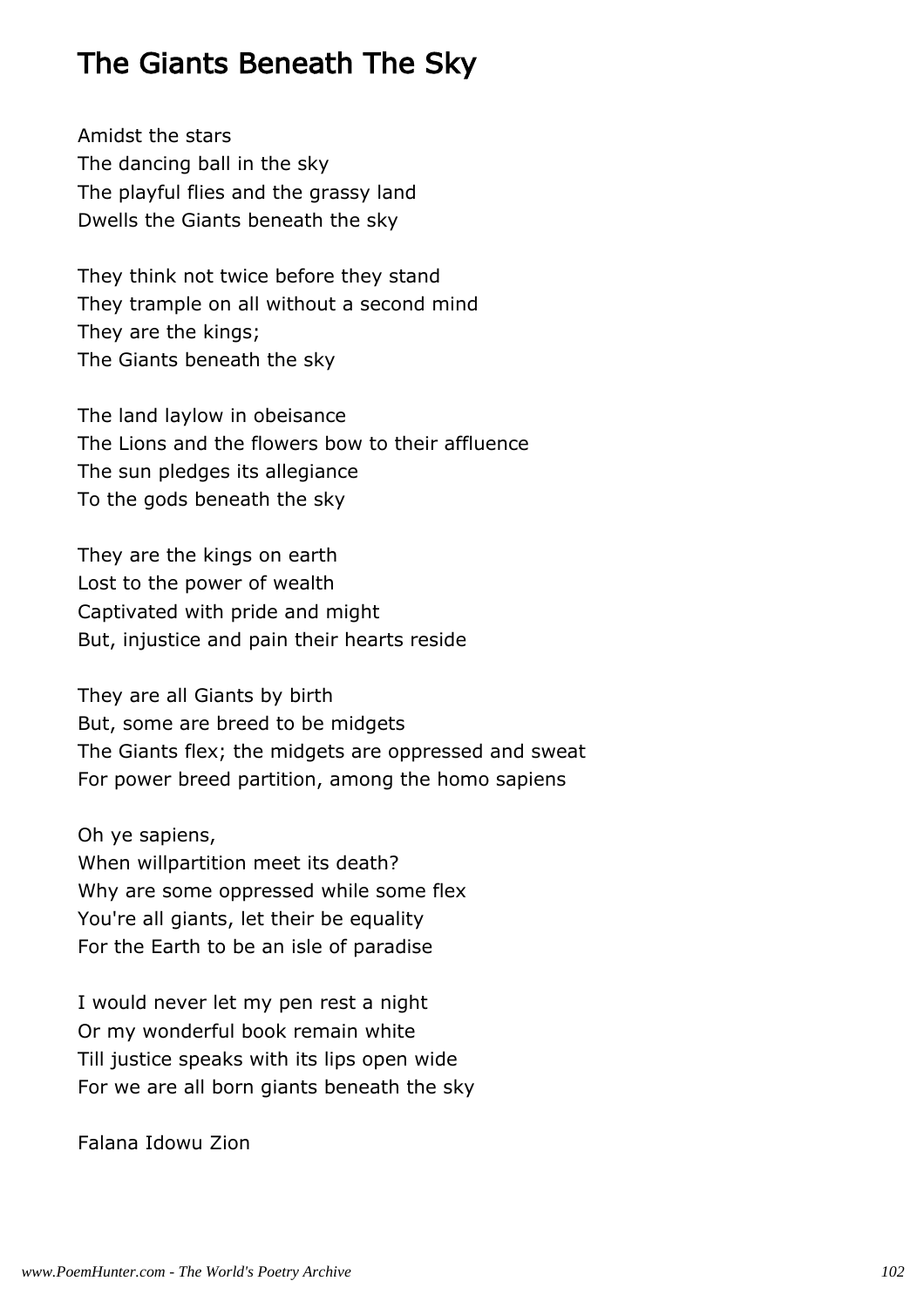### The Golden Empress

Her love shines like the sun Her smile as bright as the star Her face is filled with ardent smile Within her dwells a beautiful heart Her love blooms and never die Like the tree planted by the river side She flourishes with her lovely heart

Within her dwells the river of tears In her dwells the den of happiness In her heart resides true love, smile and sadness In her arms lives the fragrance of lovely scent She hearkens to the earth's timeless rhymes She cuddles even in time of fear The fears she places on her neck to bear At her sight, her children lingers like the flowers

I looked to the world to see her love I discovered her love is unseen but in her words Her love makes her the ruler of the world Her love wakens the lone and the poor Her love is specially braced and wrapped in heart Her love has no rival Her sine qua non love pervaded with God's fear With her love, her children has nothing to fear

I love her, just as beautiful as she is If I laugh she cries, I cry she cries No full-time joy on her face She reflects her love despite her countless flaws She's the guide and teacher in the garden earth The hope and cradle of life I hope to make her proud I will grow higher to repay her

Her children arise and call her blessed Her husband praises her Nature kowtows her lovely heart Her bring forth the fruit of life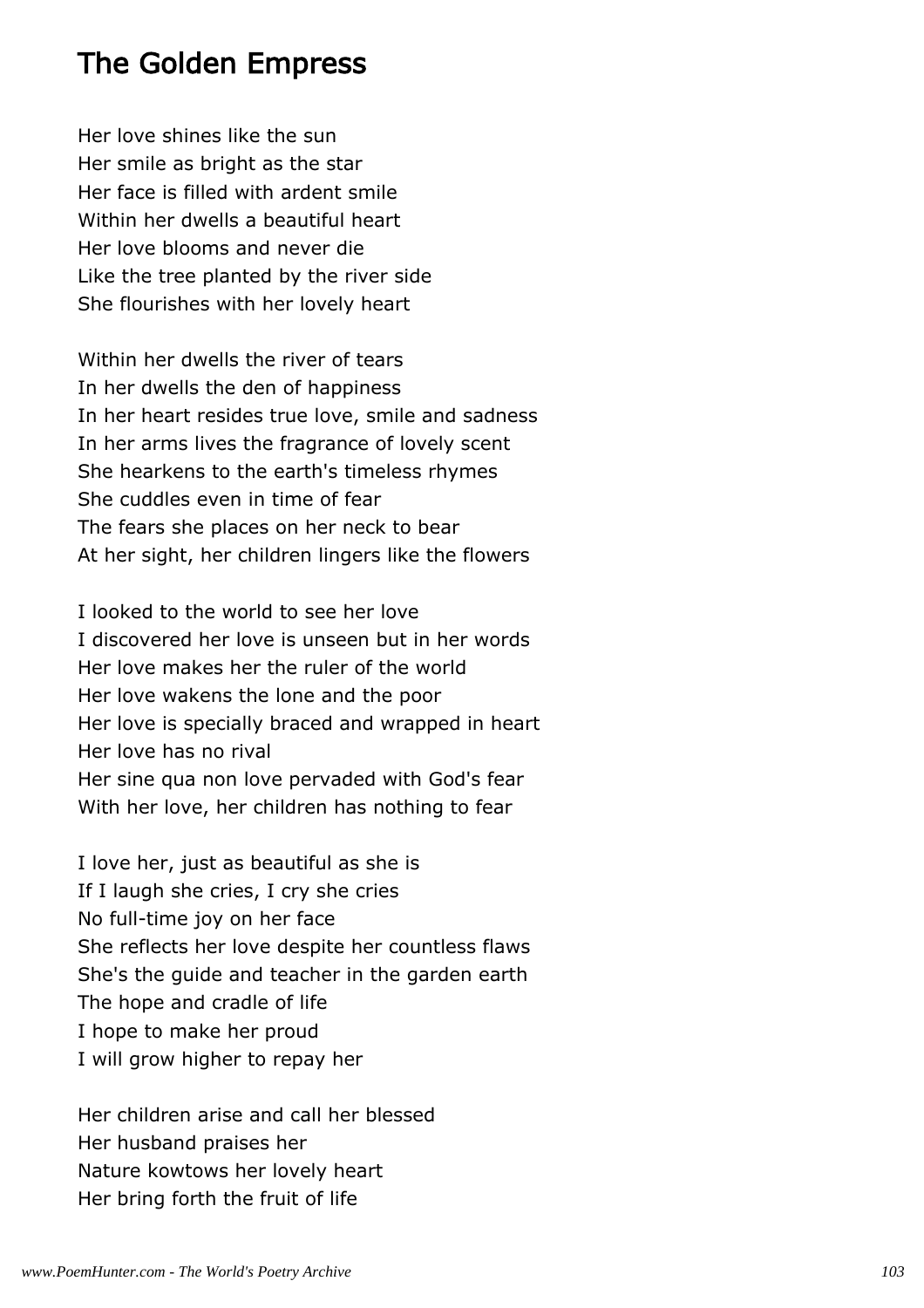She's a mother, a phenomenal woman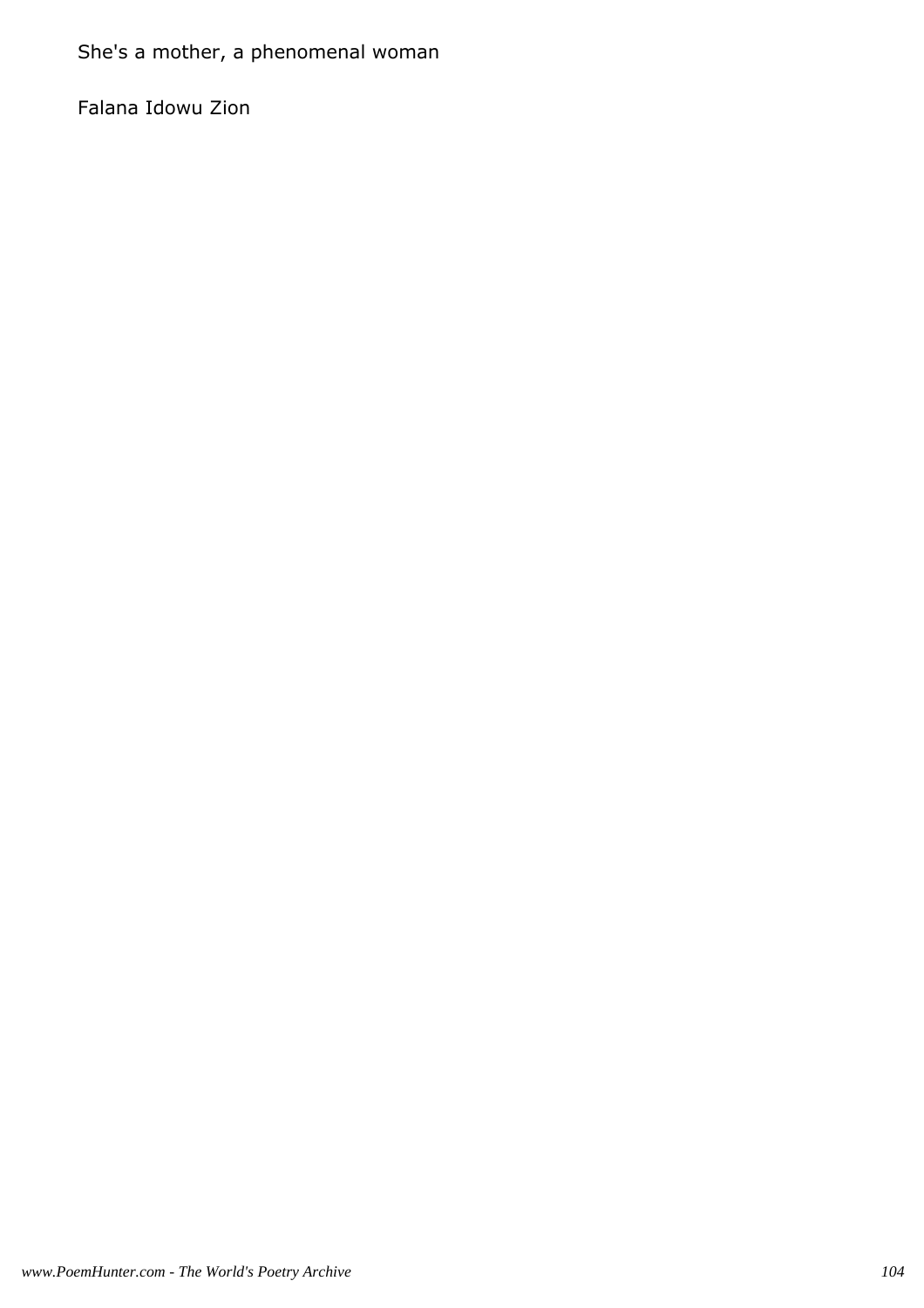## The Grace Will Never Fail

Though the road is long, With thorns and flaws ........Yet ....... I'll never walk alone......

Though the ground seems sloppy The night silent But, I know, this is not my home

The sight is blurry The day is full of haze The sky without a gaze But, the grace would never fail

........So I'll sing and dance Like I've gotten the earth I'll fly and dive For I know I'll never die

The night won't weigh me down The day will always be bright For I believe with all my psyche, I'm an Immortal mortal, running the race of life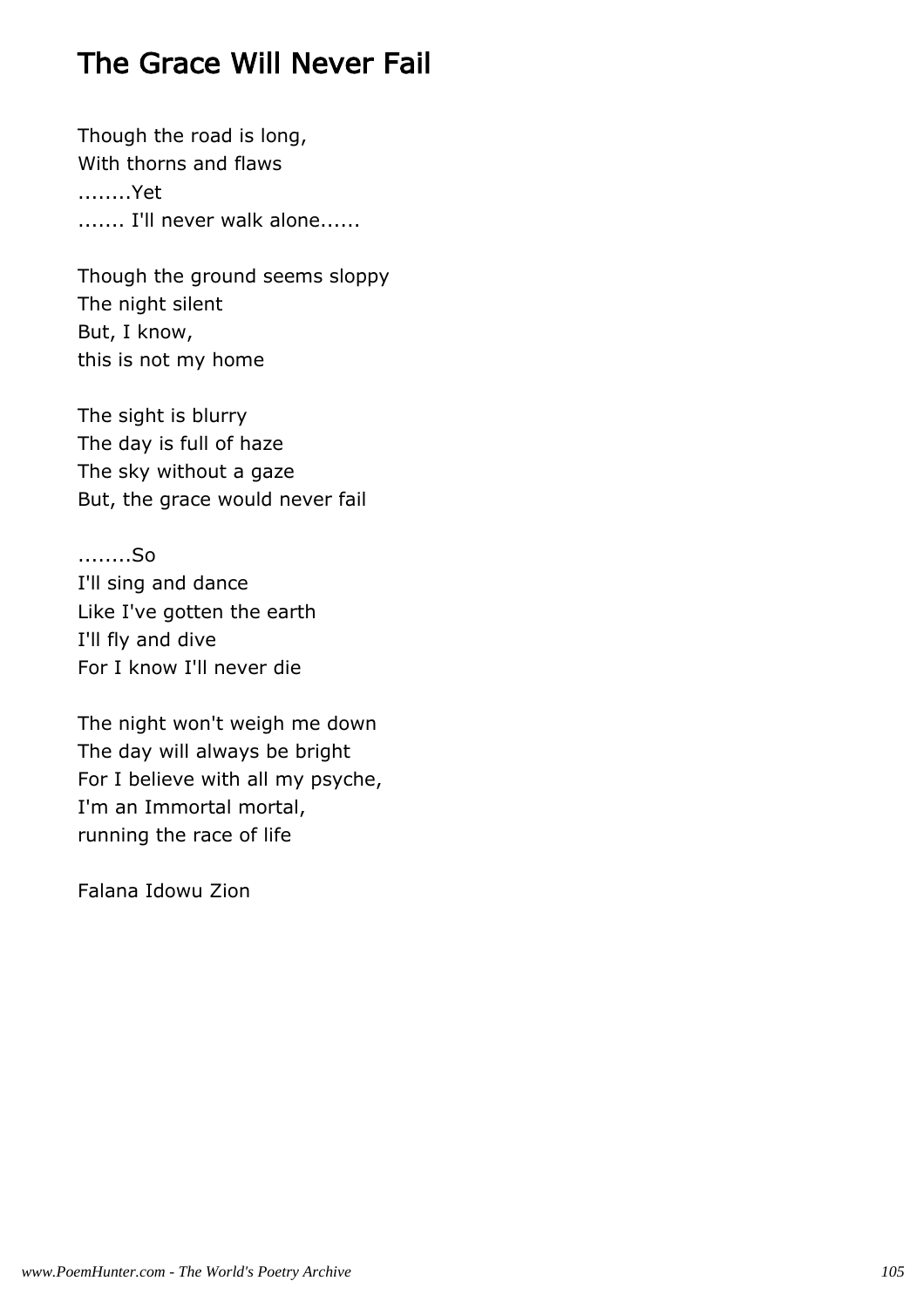### The Groaning Man

Sin wraps itself around my chest I wallow in riches like the flowers I sing like the elders before the throne I glitter like the coal mixed with gold

My tie dances on my bouncing pot belly My soul crawls in agony People claps their hands in glory Am I a person who deserves glory like hoary?

My suit sings on my snowy shirt My heart is painted by the air At its sight they compare me with the saints, dwelling in that home above the sky But please, despise me, I'm dry and thirsty like the desert

My socks glitter in my shining shoe It says peace with its pink lips People tints in joy, wishing they were me Overlooking the raging sea clapping within my heart

I suffer in pain nobody knows They worship me like the stars Thick haze covers their faces And they know not, that thousands suffer in me in pain

I'm the church Harboring a river of thorns Souls suffer in tears, for the spirit is gone Please call Him back, for heaven to leap in joy

The church suffers in pain People dresses in suit like a saint Color lights up the wall like paradise But the spirit is waving His hands, saying goodbye the Groaning man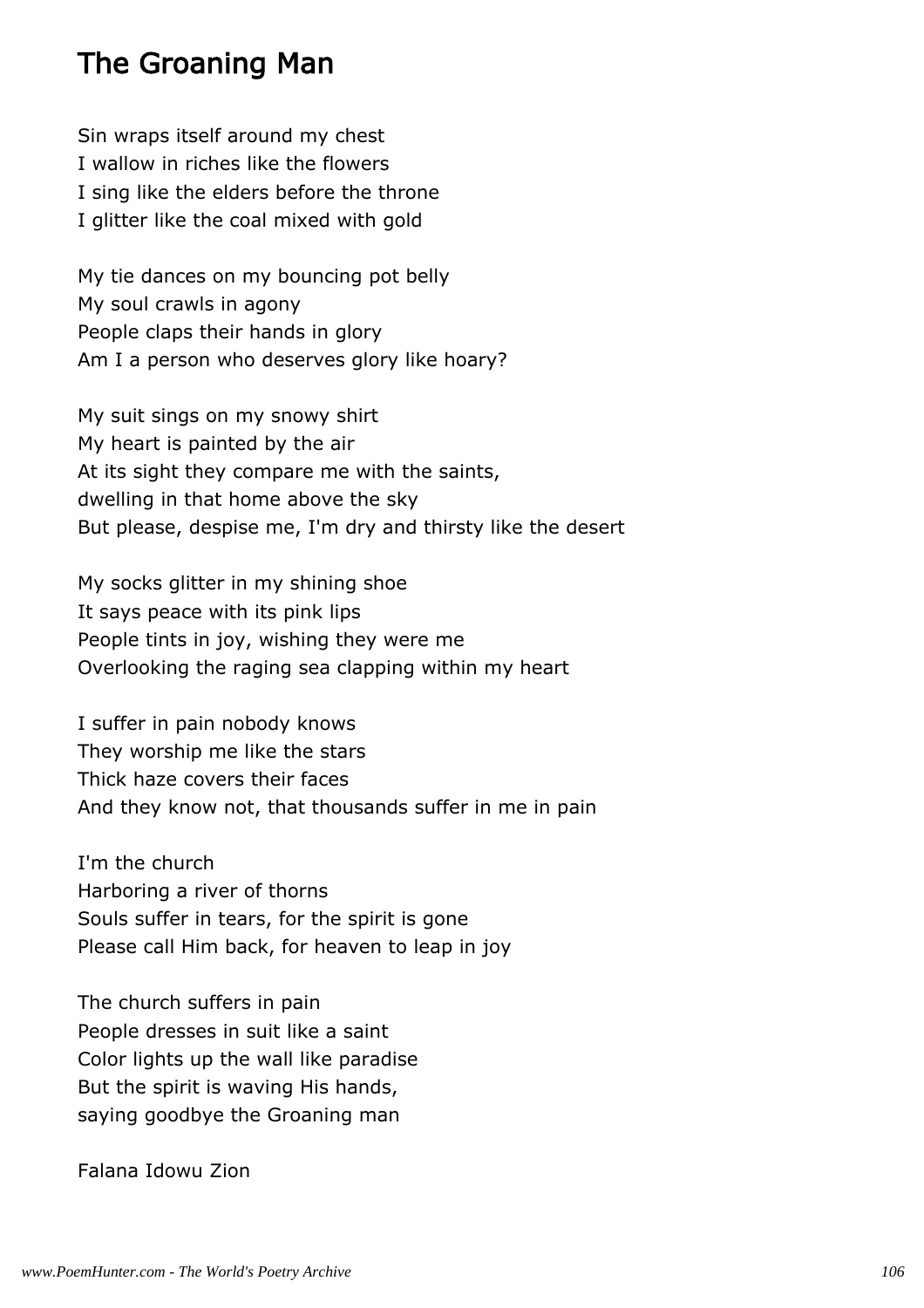## The Immortal Gate

The hair as white as snow The feet like a burnt brass Glaring like the moonlight Shining like the noon time sky The love an endless night The peace the silent sky The shadow implores a glorious breeze His heart is divine

The mighty prince Your stripe brought peace Your robe a golden sash The eyes the blazing light Nation's spear pierced His heart His blood a sacrifice His pain a new dawn The heart a glorious light

Dust blown through the ages past The prophesies of old time came to pass The time of the great gray mist His suffering the pace of change Behold Him in the sky Behold the moonless night Recapturing the deadly past Piercing through the cloudy past The time is Now Behold The Immortal Gate of Life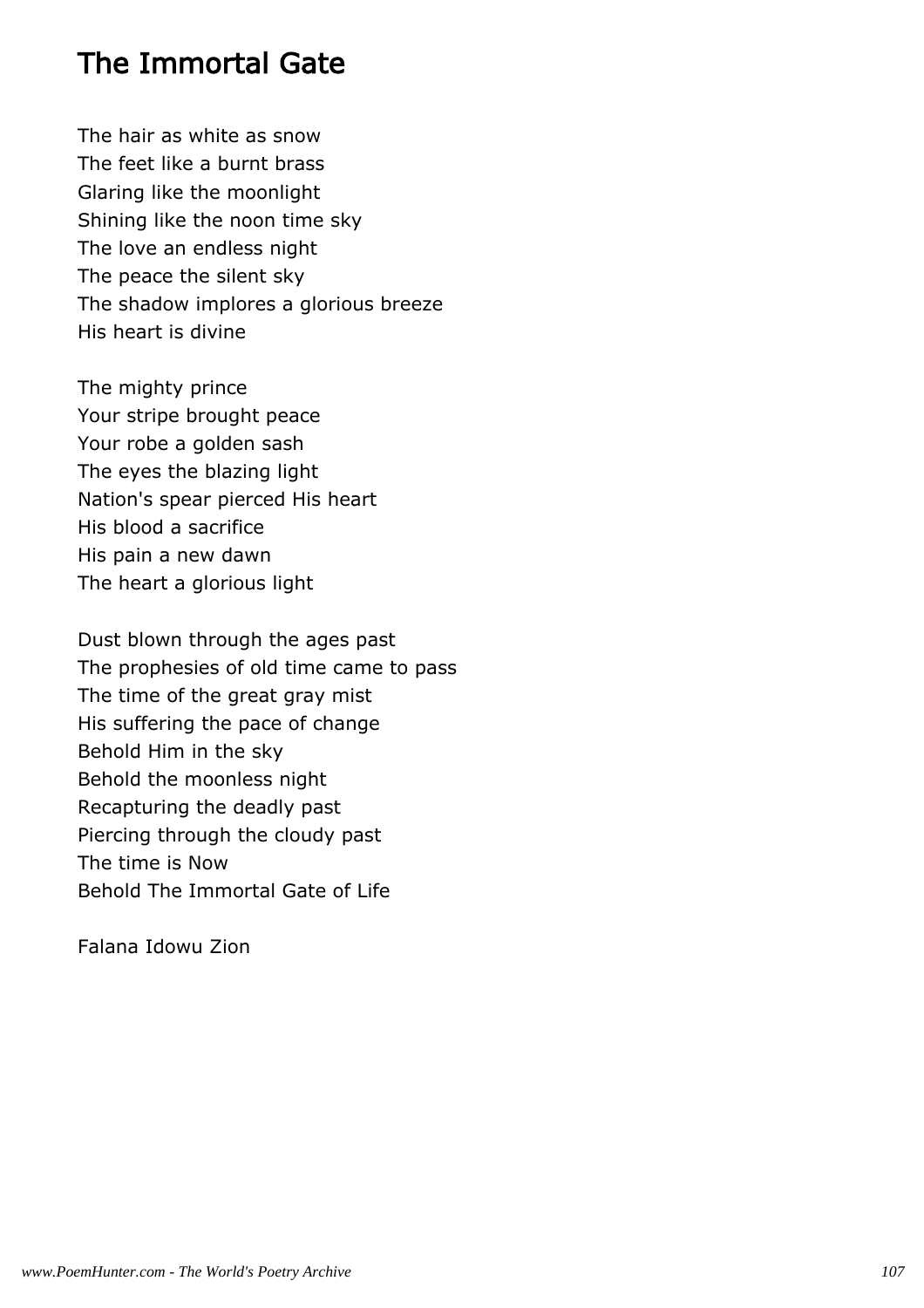# The Life Is You

You're the driver of your life.... Don't be afraid Drive with ease Run steadily Drift faster Drive slowly Overtake but be careful Be meek and gentle Never give up on your purpose Hold on to your dreams Above all, BE YOURSELF........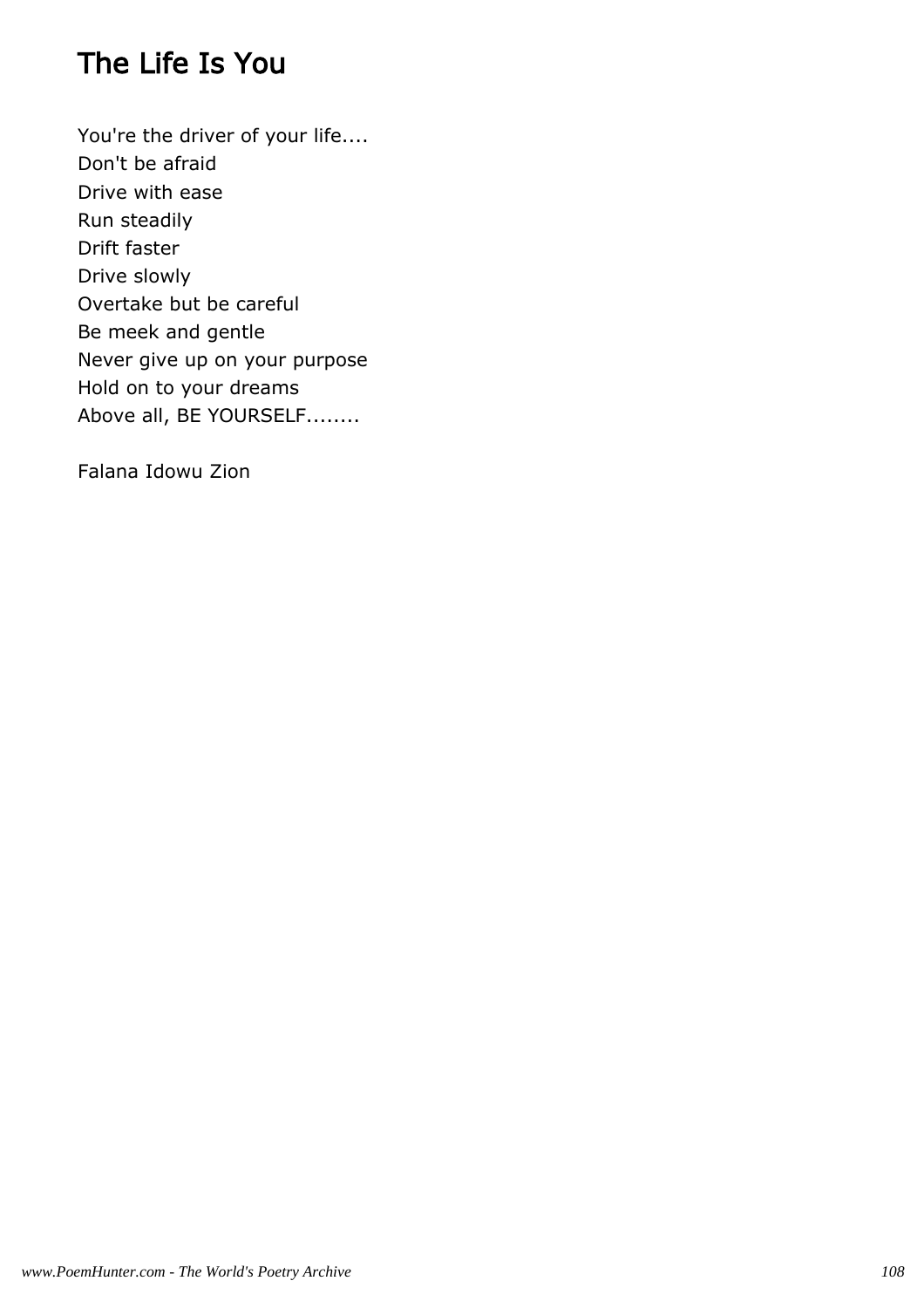# The Lovely Fight

The colorful fly The gentle rose of life Yourbeauty maddens my soul like wine I love yourfragile heart

The gentle rose of life Sitting at the river bank My heart kowtowed your lovely sight You shines like the joyful star Your love as clean as the starlight

Your beauty maddens the soul like wine The beauty cracks the sadden heart apart My eyes couldn't leave your golden sight River of thought swallow me not Youare the diamond in the sky

I love your fragile heart I have made up my mind To shift the heart from left to right Put on a brave face of might Contend for the lovely fight And disclose all my heartbeats to thy heart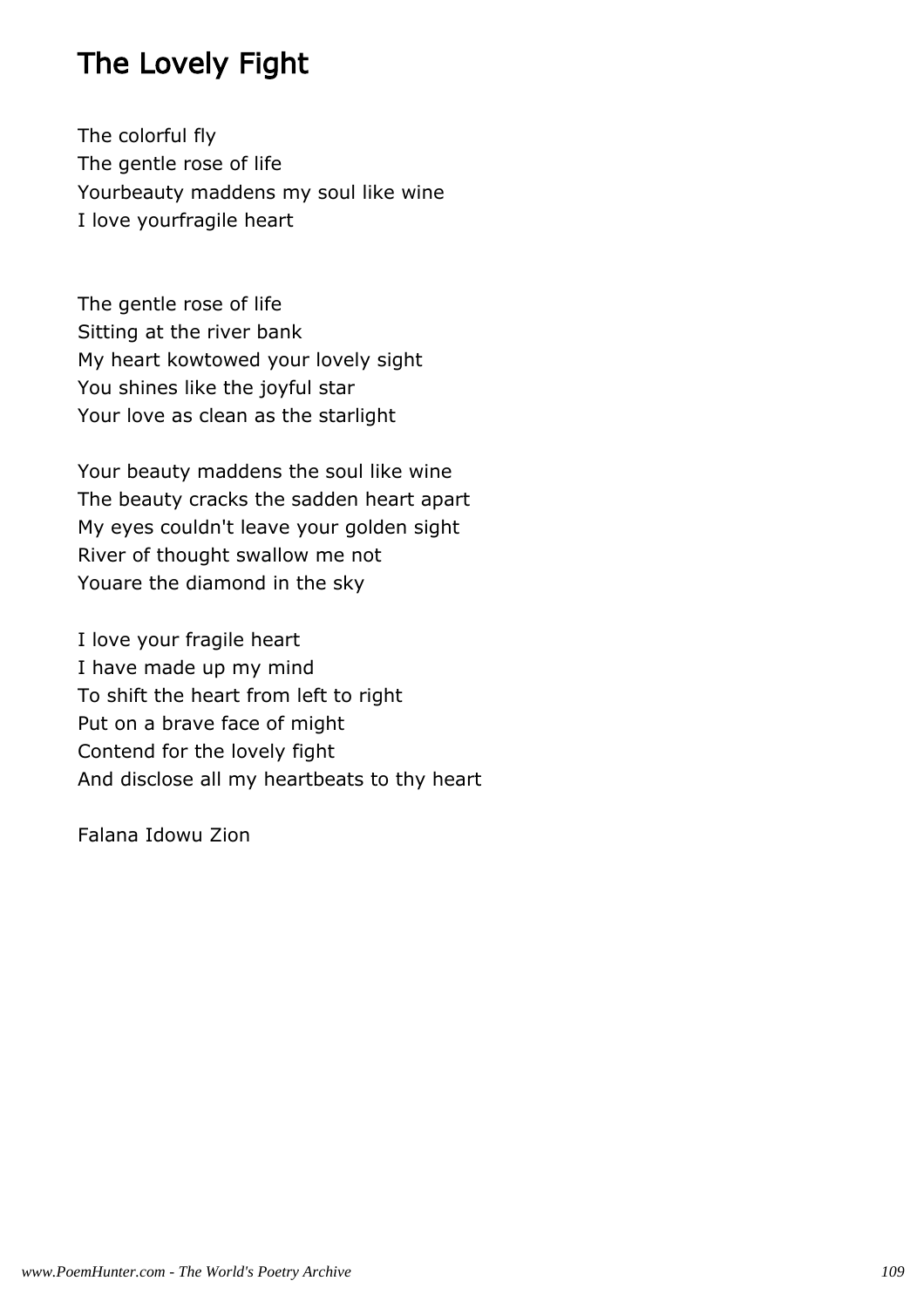### The Other Side

This side I am Is where Lack and sadness reside Filled with tears and darkness But the other side,joy and love reside

This side Harbors failure and lack Out of light and full of dry land But the other side is full of light

This side we are Lacks the river of life Thirsty for a beautiful sky But there is sea of life, On the other side

The other side Is where I long to be A land full of love and smile The world of beautiful sky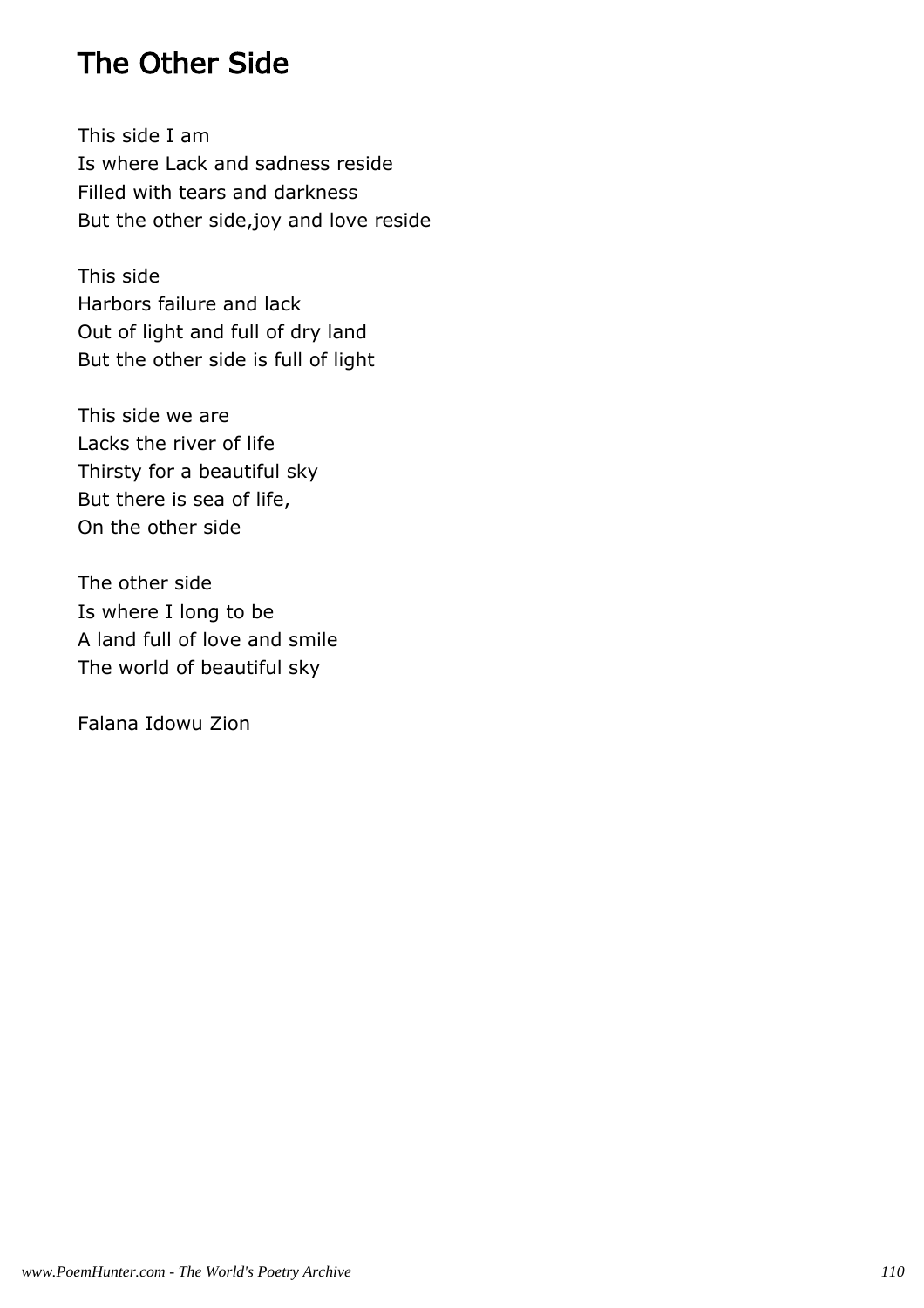# The Painted Night (Our Message To The Sky)

This is our message to the sky Written with the hope that heaven is not far from our sight Watch our stars in the sky For we are the ones painted with the night ...............................................................

Sadness is our tone in the day Loneliness our song in the night Hunger is our voice with time The heaven is always our gaze and sight

Tears stick to our eyes Making our balls to be glass Our soul is giving up on our hearts For our flesh is working against our heart

We are lonely like the night Our greatness is hidden with time Our lives seem to reach the bank Our might is no where to be found

But surely, we believe, our home maybe black Our scars mayhaps wide Our night maybe out of stars But our day will surely be white

Our lives may resemble a rag Life may kowtow our lack The world may despise our might But, we won't give up on life

Our Chronicles may be hard to read Our pasts may paint us black Our shackles may rackle But, our future will make us smile

We may resemble a snag But, our hope is a star in the sky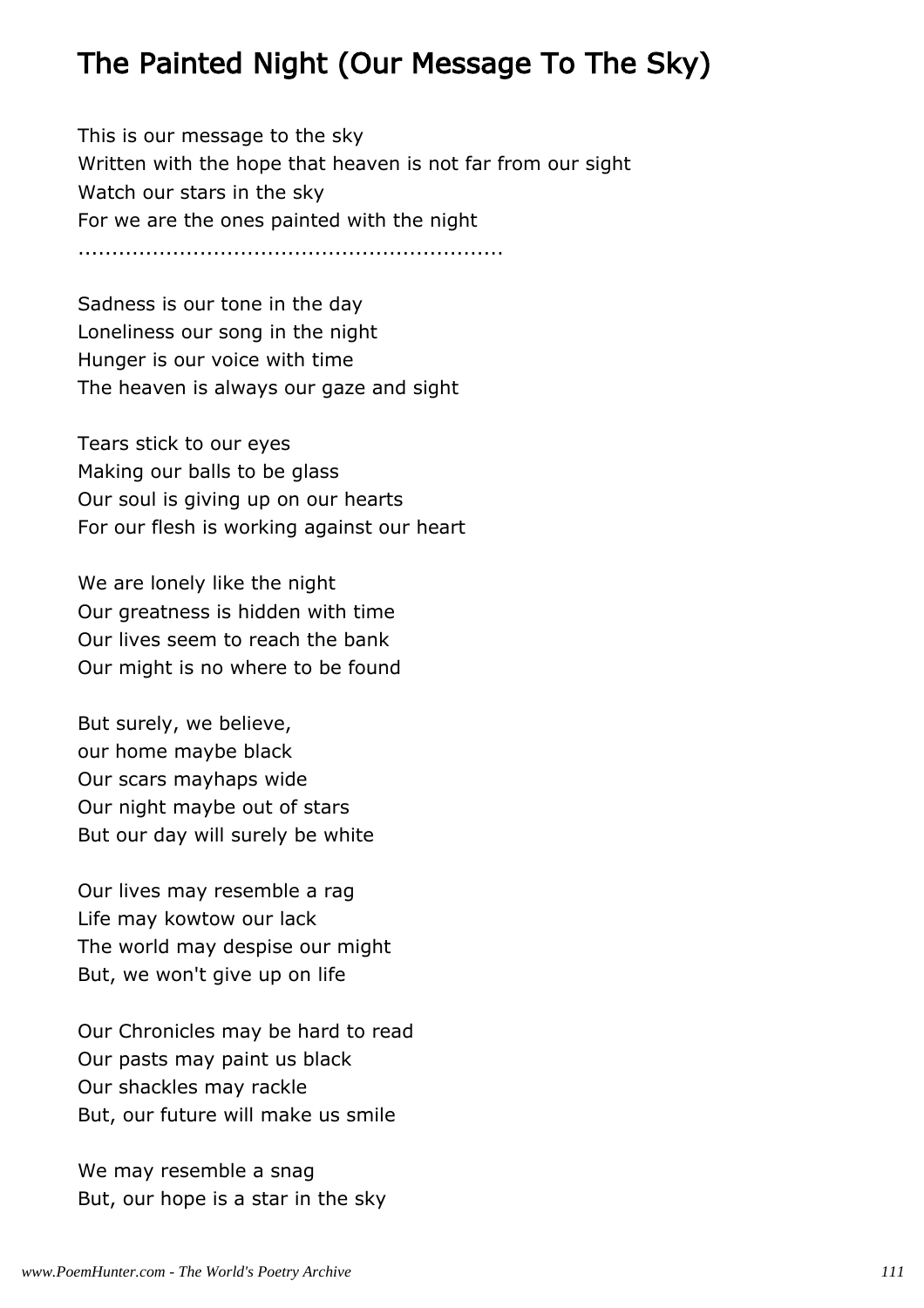Our hearts are painted with the night For our souls to rise with the stars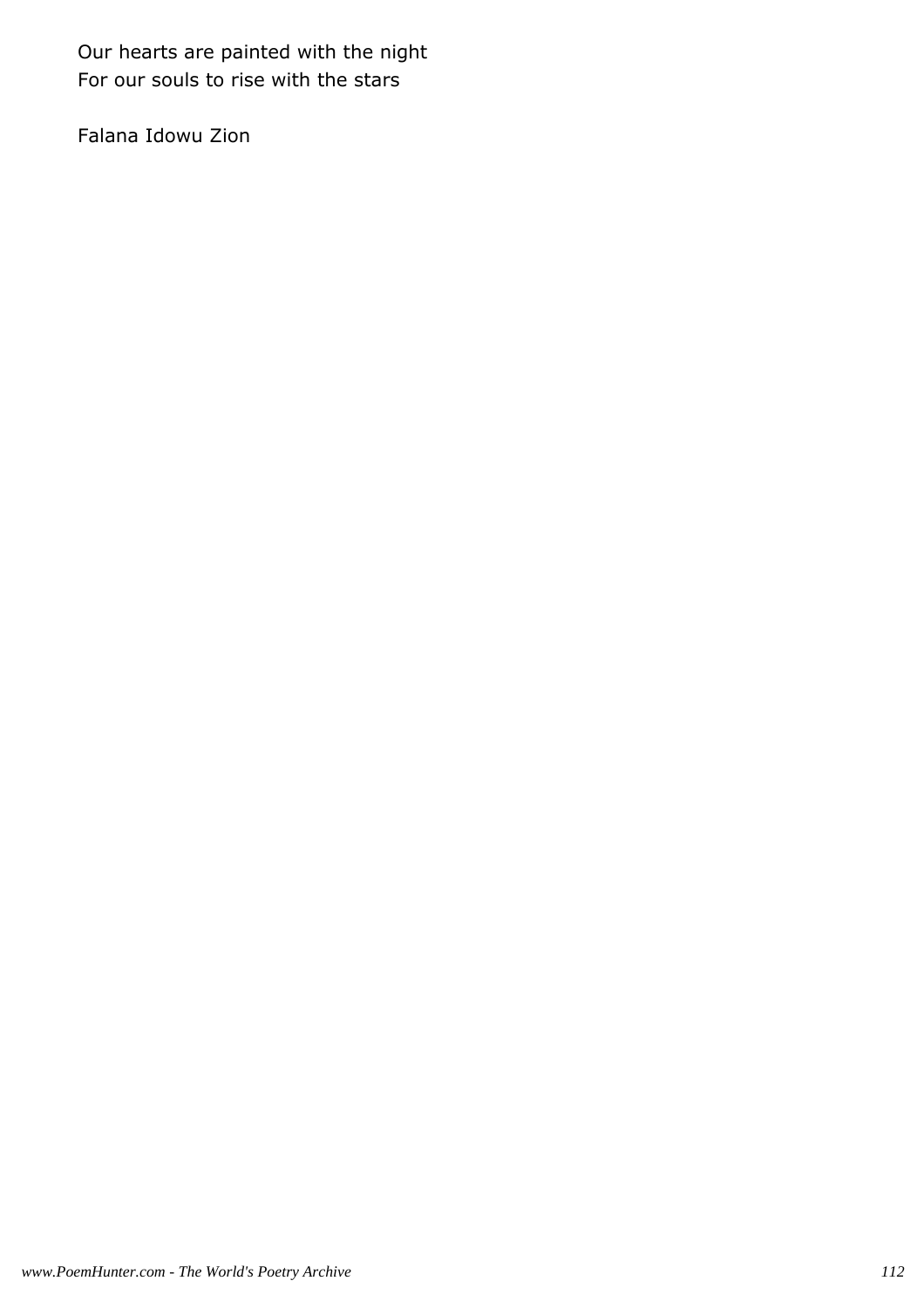### The Phenomenal World

At the sight of the shining sun The awesomeness of the trees I whispered to my soul within What a wonderful world

That beautiful night I saw river of men marching like a tide River of thoughts swallowed my heart Coz I saw the stars for the first time

The fragrance of the flowers Reminds me of my mother's arms Remembering my nostalgic smile Telling me the wonderful past

Every night under the stars I see myself as the rising stars Telling all my wishes to sky Believing heaven is not far from my sight

Trees dancing to the tune of wind Birds singing to the nature's beat Storm of thoughts strike not my heart This is just heaven on earth

Coming out every morning The rays of the sun kisses us The garden of flowers greets us This is the real phenomenal world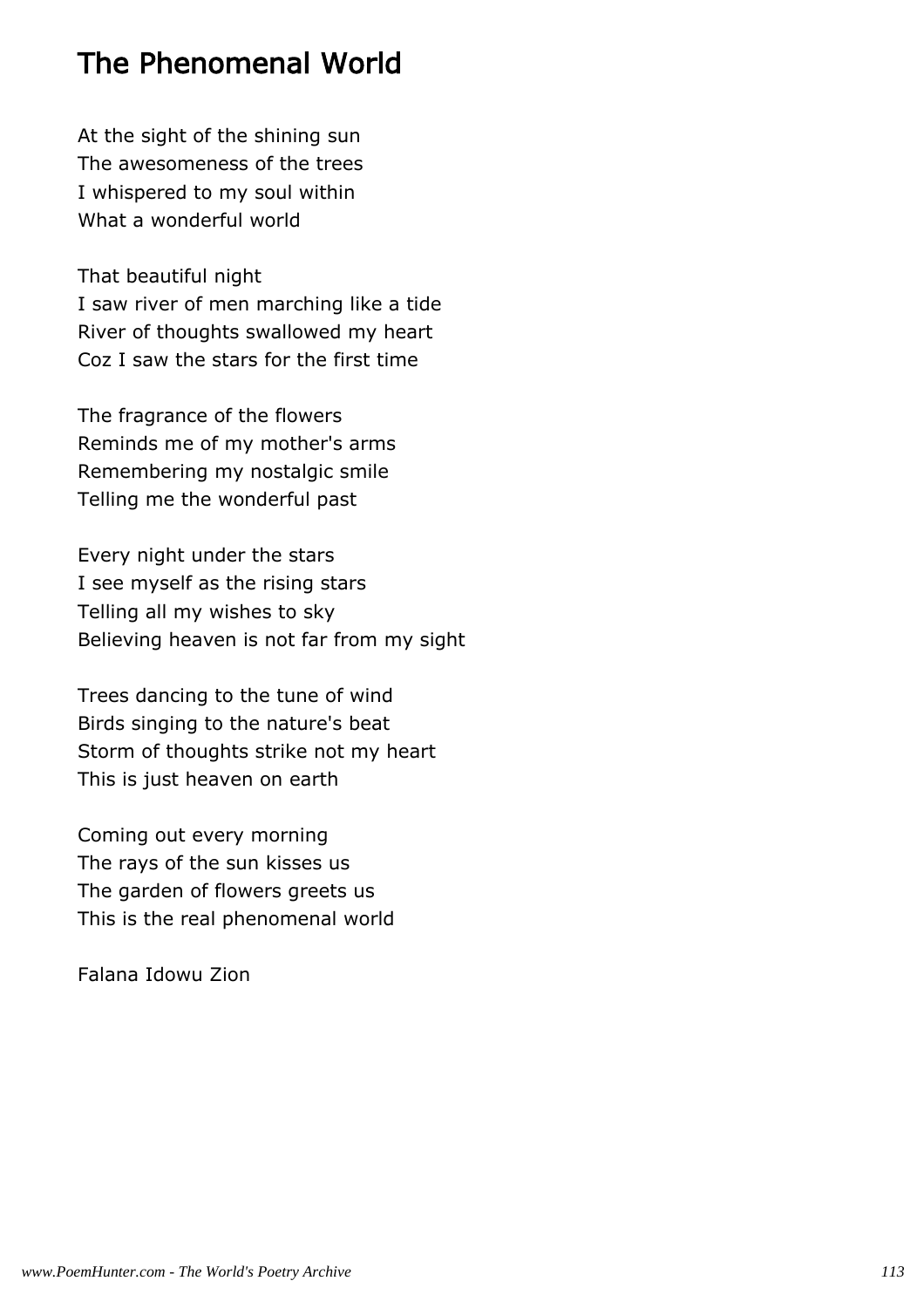## The Plead

I lay my soul like the breeze Within me flow the river of peace My heart a den of harmony Like the exasperated god sitting in the tree

I'm a life, present like the air Humility lies around my chest I'm a fountain of holiness Called for justice, love and happiness

For peace I stand A warrior in the garden earth I've sworn with my life To protect you with my last breath

Listen to my word and pleas My heart is beating in distress Like a furious tiger, I lost my rest I'm drenched by a river of tears

I plead with the last breath in my soul Through the man seated on the throne Cast your nefarious acts to the cloud Let it flow with the river of past

I am a warrior of peace not war I lay myself at your door With our hearts sealed with God's love I doff my hat, love from your friend, the peaceful one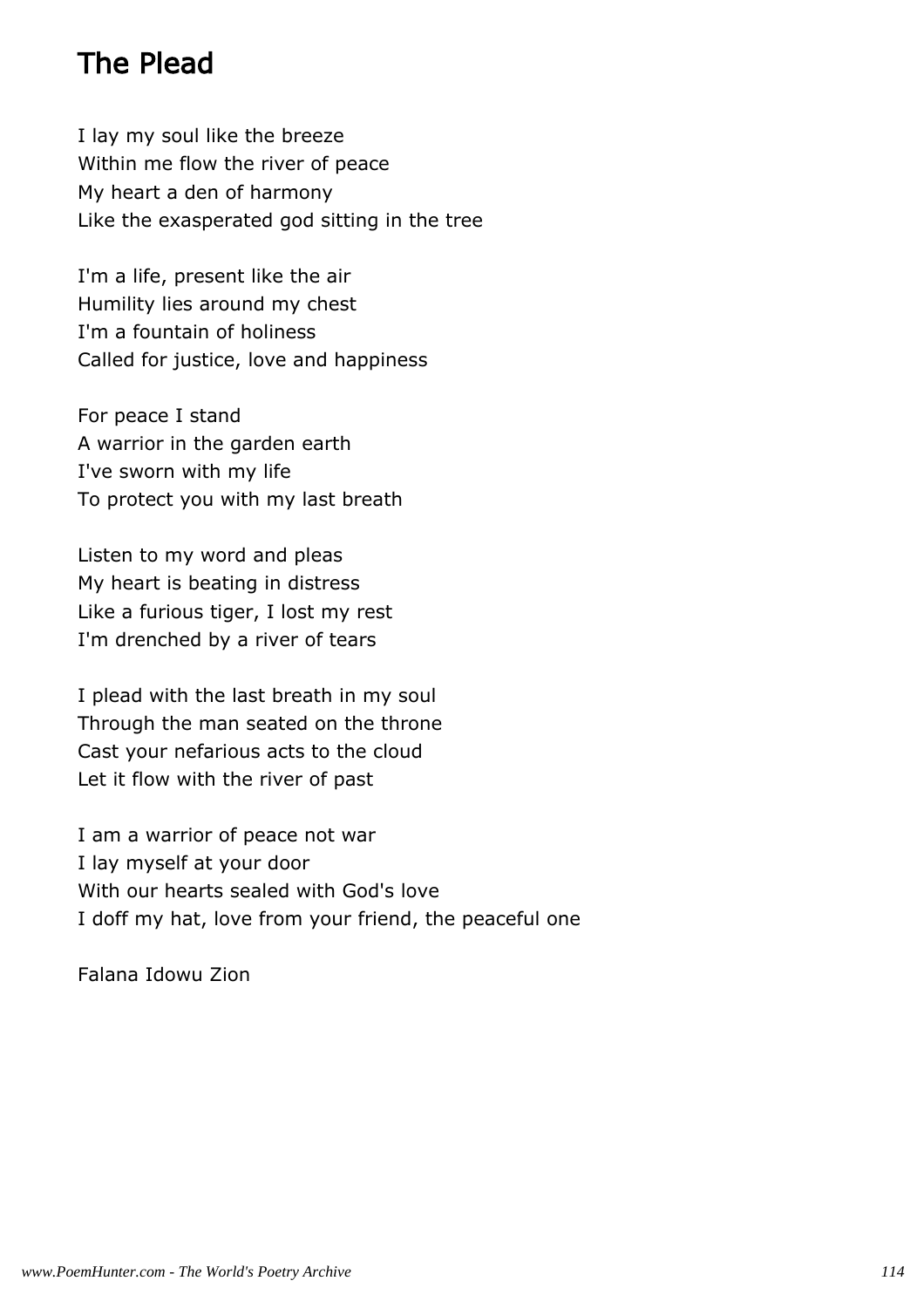## The Psalm Of The Drummer Boy

How far can I go? With too many cargoes My bird would be flightless Without His indomitable air

I would be a plant Wandering on a dry land Struggling its lifetime to rise Without His rain falling from the sky

My fear would have become an iceberg Building its tower to the sky My beards would have become a thick forest Harbouring pain, distress and lack

My weakness would be the red sea Hindering me from entering the promise land Standing against my Israelite Saying no to my freedom like the Egyptians

I'm an Israelite Journeying to the promise land Without Him on my side I would have long ago fallen Into the hands of the Amorites

Who am I to be His friend? Who am I to be His peer? Does my chicken knows the end of its eggs Maybe they will surely end as someone's repast

It's not about Him walking by my side like a flesh That disappears in time of fear It is all about His presence dwelling in me like a God That never leaves even when I fall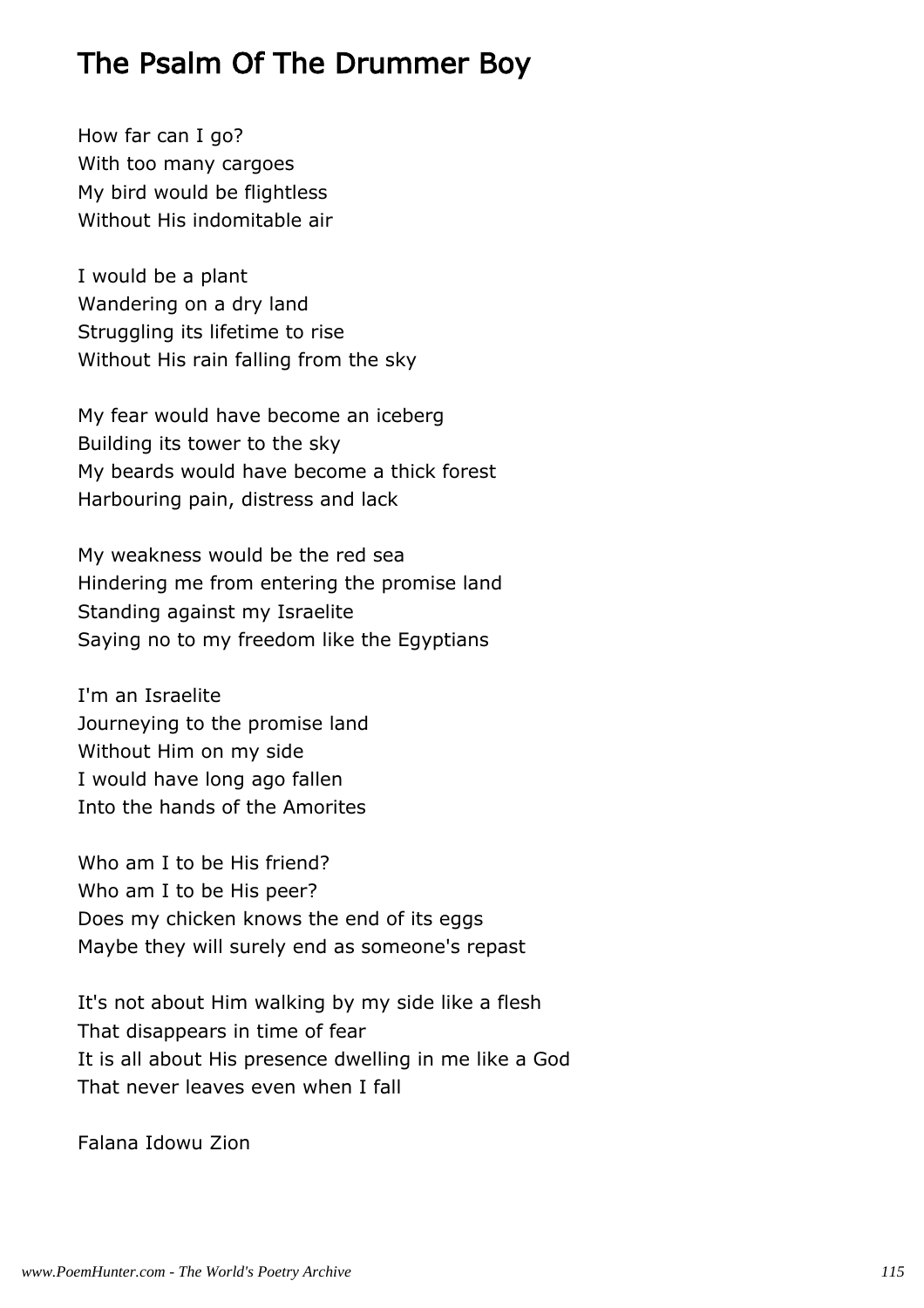# The Rising Stars

River of thoughts swallow me not, storm of words strike not my heart.....imagination filled my coat like wine, all the world lay stretched before me like the open palm of my hand.......

In the modern world all is unconscious like a barren flower.

What a generation! an eyes as bright as the day is now turning to a crimson red because of the bright futures that are always truncated. The future became an ironical term, fraud and rituals is the flag flying on the Nation's cloud, forgetting the fact that all that's beautiful drifts away like the waters.

Who will change the world? , Who will raise the freedom flag? ....that's a question deep as the mystery of life, Painfully, all our thoughts ran into tears like sunshine into rain, river of thoughts swallowed us allwhen those who supposed to raise the changing flag are saying deep down their heart, let's continue living like that because it is normal.

Unfortunately, change became a political term, a word to camouflage, tears like silver continue glistening in the corner of the people's eye......However, we need passion to stop the world's naughty alteration, zeal to make something done, changing our normal thoughts, moving closer to God, having a little amelioration...........

We need you the rising stars, to raise the indefatigable hands in creating an effective impact, changing the normal to better, rising as a shining star, joining our hands together changing the phenomenal world to a better land.

Behold the freedom light shining on the beautiful sky, , shining on you and I, reflecting our zealous might, dancing to the blissful clap, weaving our future from our past......You're a Rising star, the change is in you!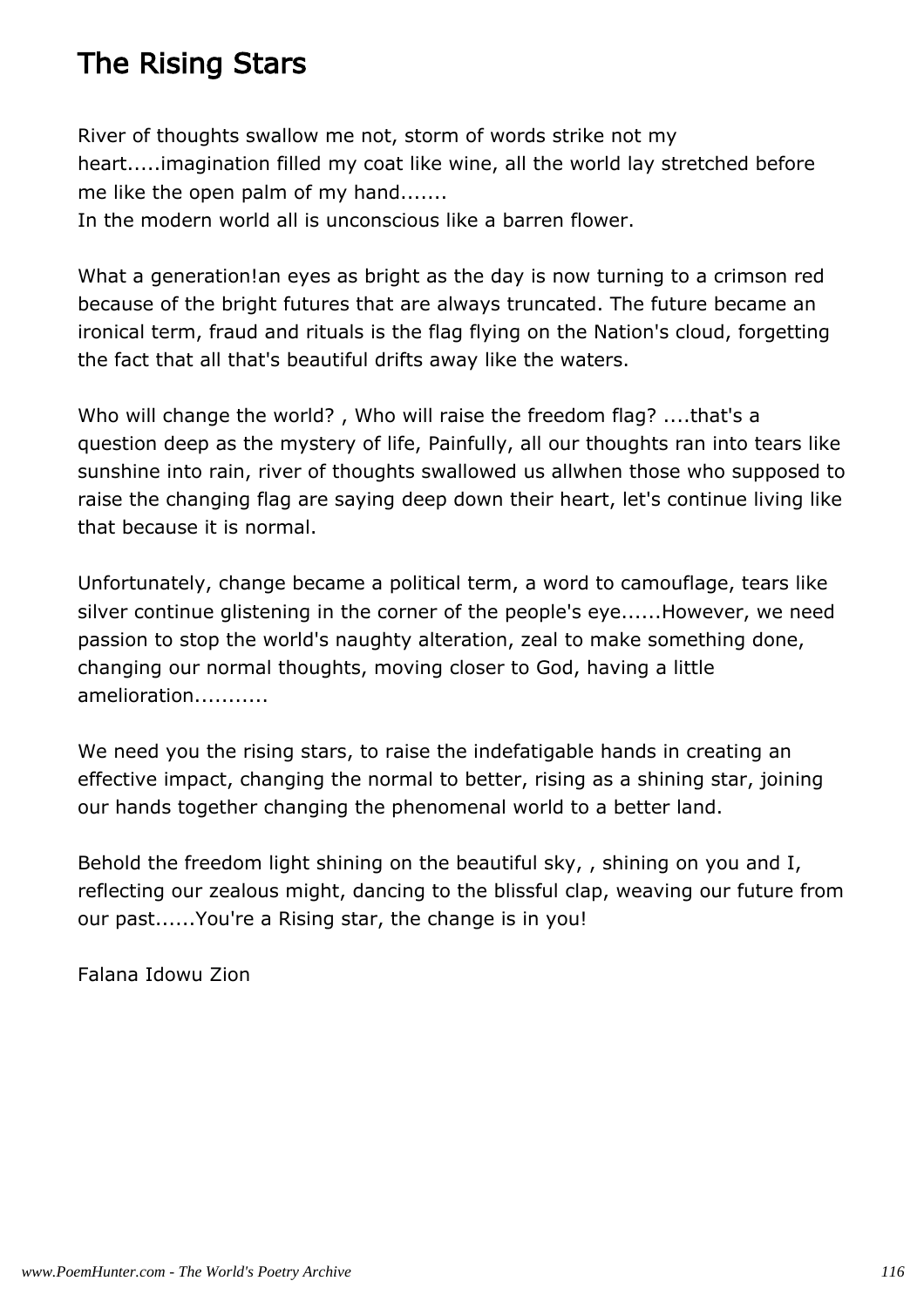# The Soul Of A Pilgrim

I cast my face on my head I grow wings like the birds I stand straight on my legs Hoping in grace as I trek

My heart trembles in fear The world's threats I hear Though, thoughts kowtow my fear I cast on Him all my cares

I lay His word on my heart I grab His sight as my lamp Though, my soul tumbles within my heart I refresh my soul with His light

I'm a stranger here Within a foreign land My home is brighter far More than the Sharon rosy plain

I'm a pilgrim Running the race of life To the field of stars Where springs not fail and sided hail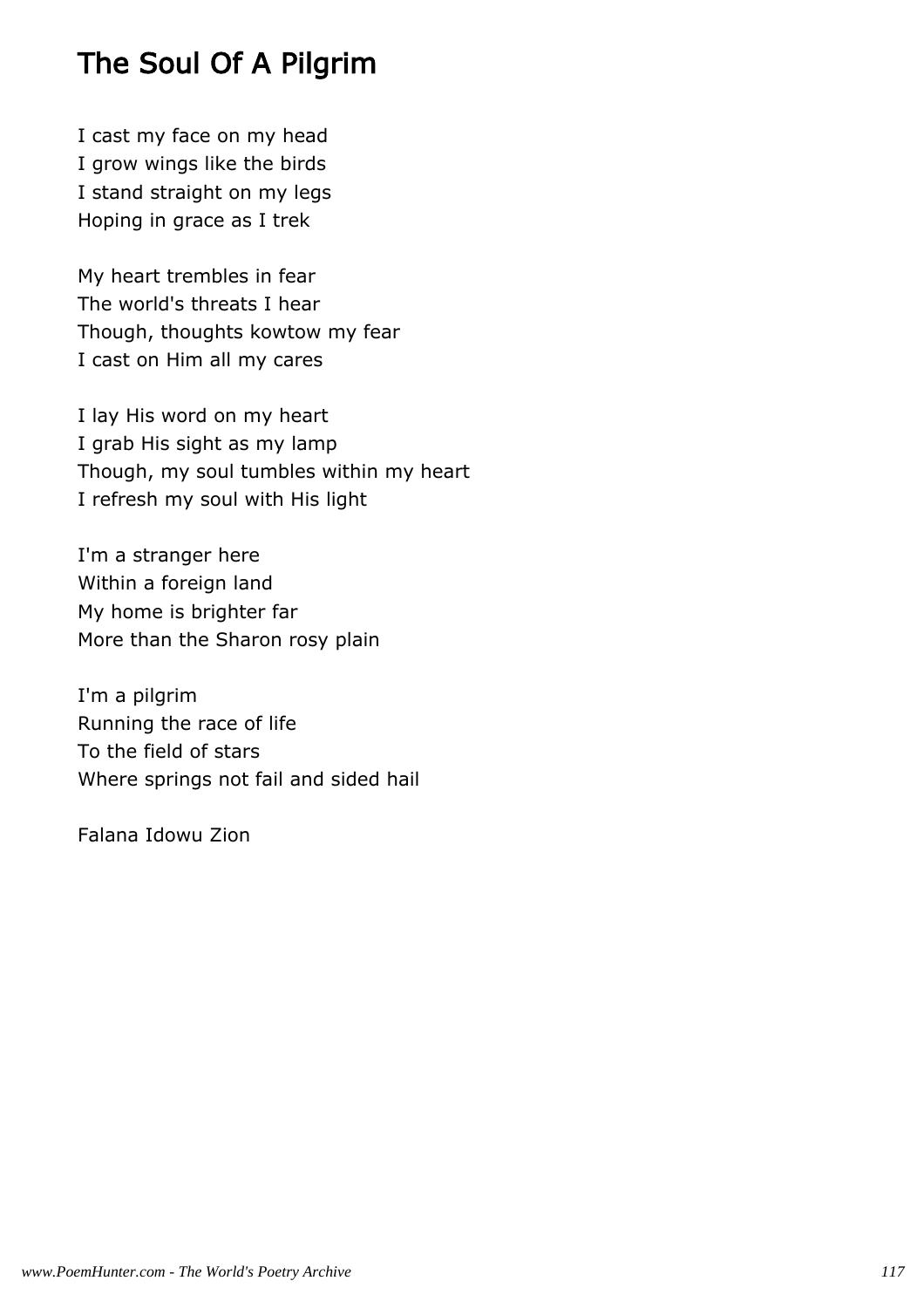# The Suicide Note (The Counsel)

The Raging of A Drunk Mind

Is this the life I've chosen to be Where lives are weeping on the street Where the sky is always dark, Pretentiously proving to be white

I'm sitting on the fence Preparing to dive by in to death Everything looks stormy, cloudy and dark For all in life are by fight and chance

I've casted my heart on my face My heart I've sealed without a brace For life to me is more or less a fight And everything within the stage are all opaque

On this one cornered Earth My thoughts won't last a night My dreams and eyes are no more within my sight For my soul is giving up to life

I'm on my way driving ashore For no purpose I was born These are my drunken words I'm restless, lonely, aimless and drunk

Give It A Chance

Oh man of raging mind Take your indefatigable chair Clean your raging mind To learn and give life a second chance

I speak not vainly but out of experience That whatever life has to offer comes with lots of inconvenience Still put a smile up your face Lest the raging of your mind puts you down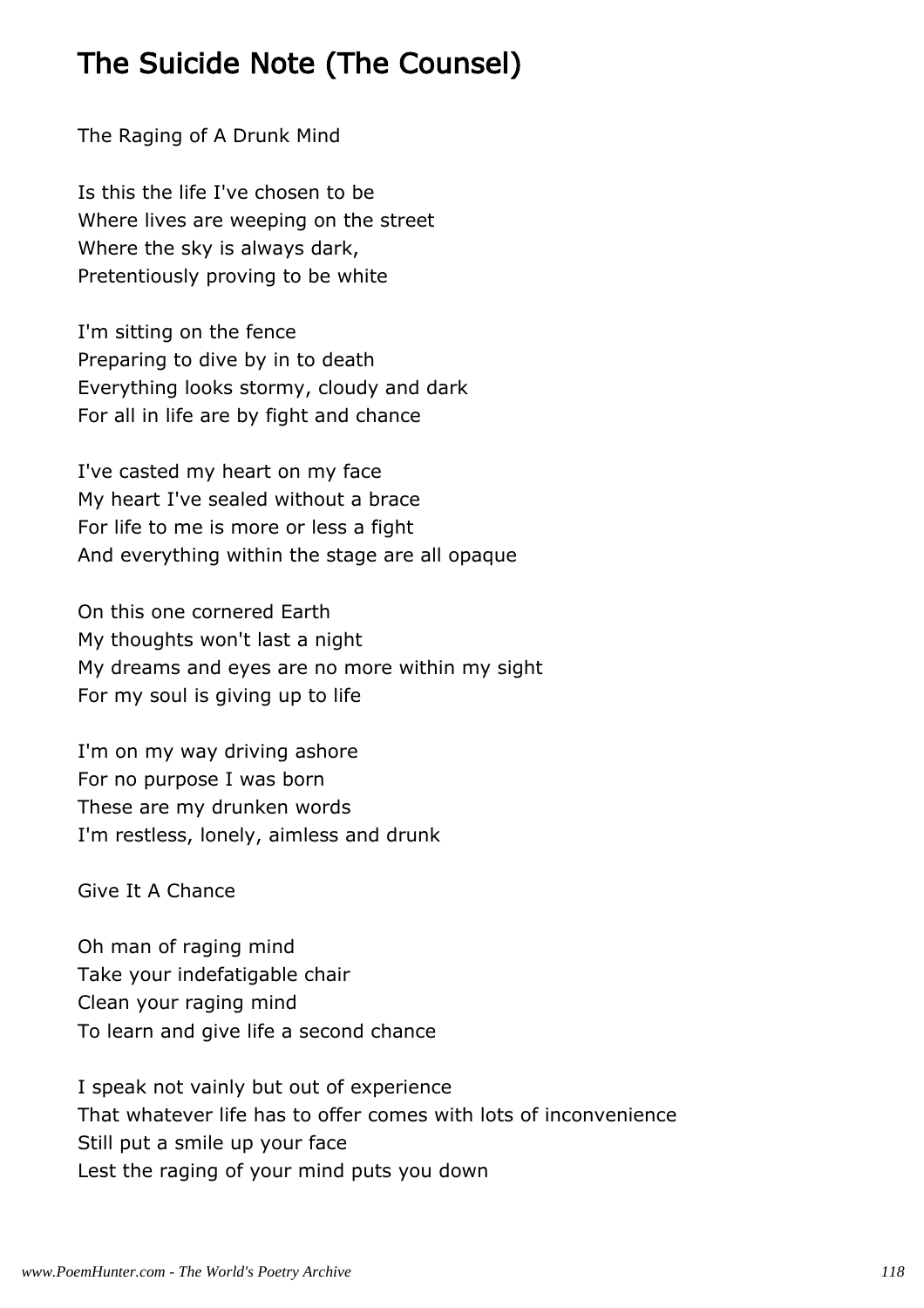I speak again not out of compulsion But cause I have seen that all there is to life is competition I wouldn't say you fight But fight hard the pain, lest your mind go mad

Think not about the end Lest the problems cloud your thoughts Even the singing of the nightingale is enough For you learn and never give up

Sit up, fasten your sit belt Take a walk into the market square See for yourself lives drunk in misery Then you would see what golden opportunity lies at your feet

I certainly do not know what the beginning might have been But I know there will be no peace in the abyss Keep saying no to suicide Lest deep in hades they drag you down

A duet by:

Adelynn Olakunle Falana Idowu Zion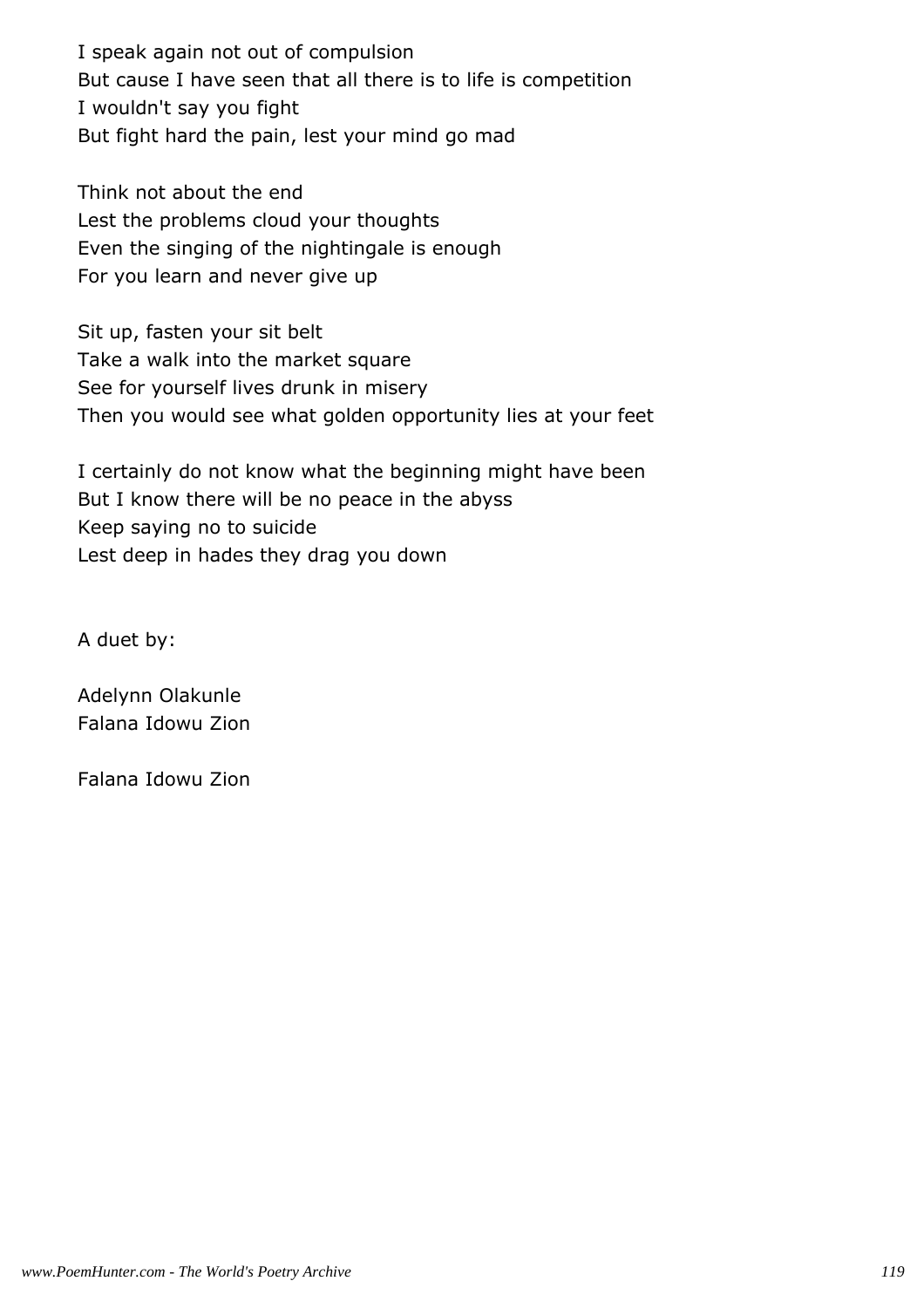### The Tales Of Love

The Crimson rose of love You blazed across my heart You hearken to my timeless rhymes The wind blowing through my heart

The crisp of the shining light The Twinkle star in the sky She place my emotions on repeat The soul to the soulless heart

The complete mystery Standing like the colorful tree Casting the magical spell of love Sending the heart to the world of Love

The Thousand voice at my dawn The brace in an outcast earth The shining star beside the moonlight The moon of the moonless night

Life would be a lifeless ride If you're not on the planet earth Always present in my heart Flying like the colorful butterfly

The question deep as life A silver moon like the new-stamped coin You're the song, I'm the voice Telling the wonderful tales of love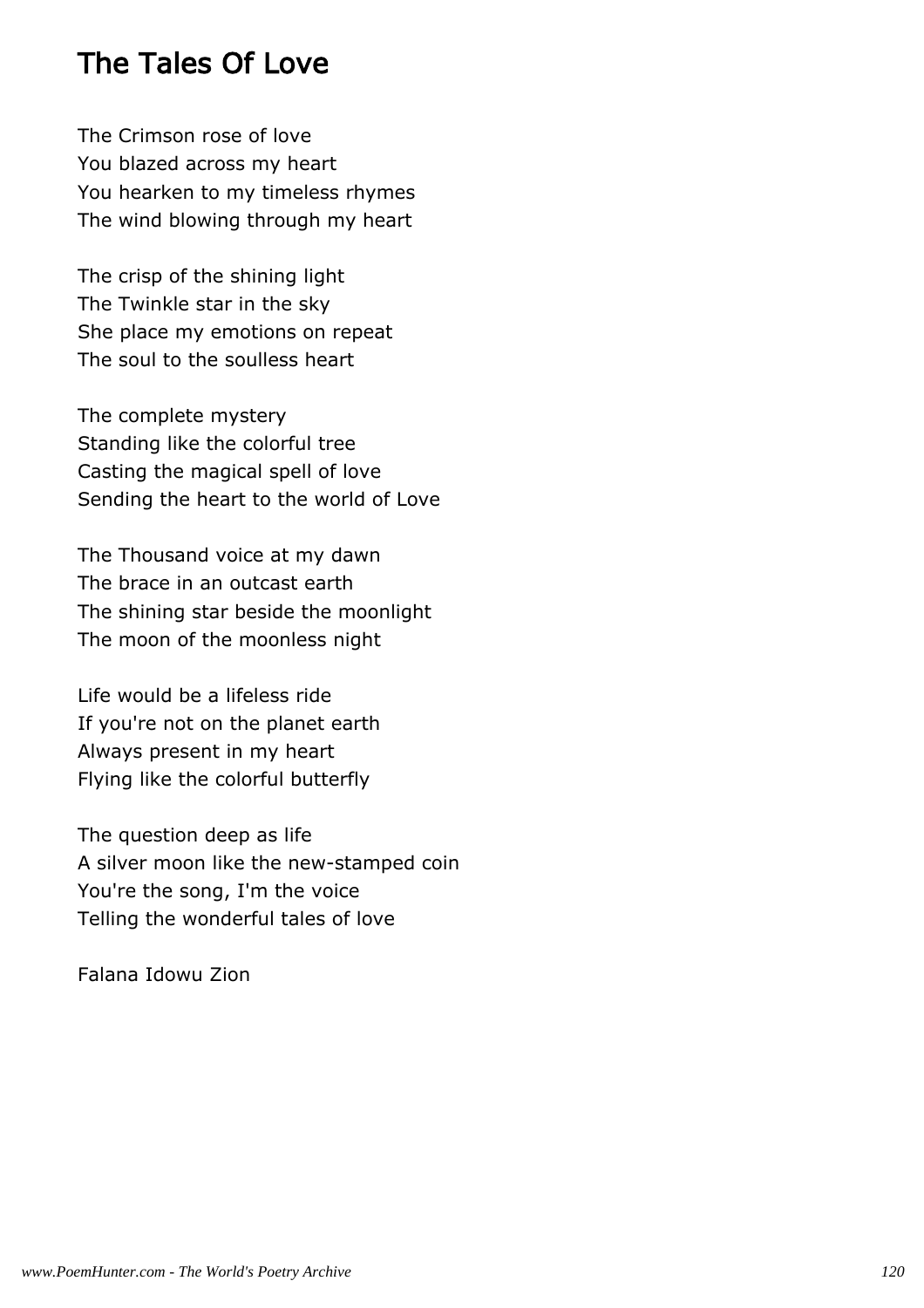## The Tales Of Love 2

Like the twinkle stars, Shining beside the moonlight I lay my emotions on repeat To feel the feelings hidden within your heart

The water and the soil, To nurture the feelings within your heart, won't be far from your sights For the spring lives within your heart

The night maybe silent and out of stars Longer than the journey of life But as long as we are together I'm not afraid of any hunter

With you as a brace, I'm not alone My burdens and flaws are no more a claw, Piercing my lonely world

You won't go alone For you're not alone Like the rivers, We're going to flow

Forever we are one For our hearts keep feeling Our eyes and psyche dreaming For our tales of love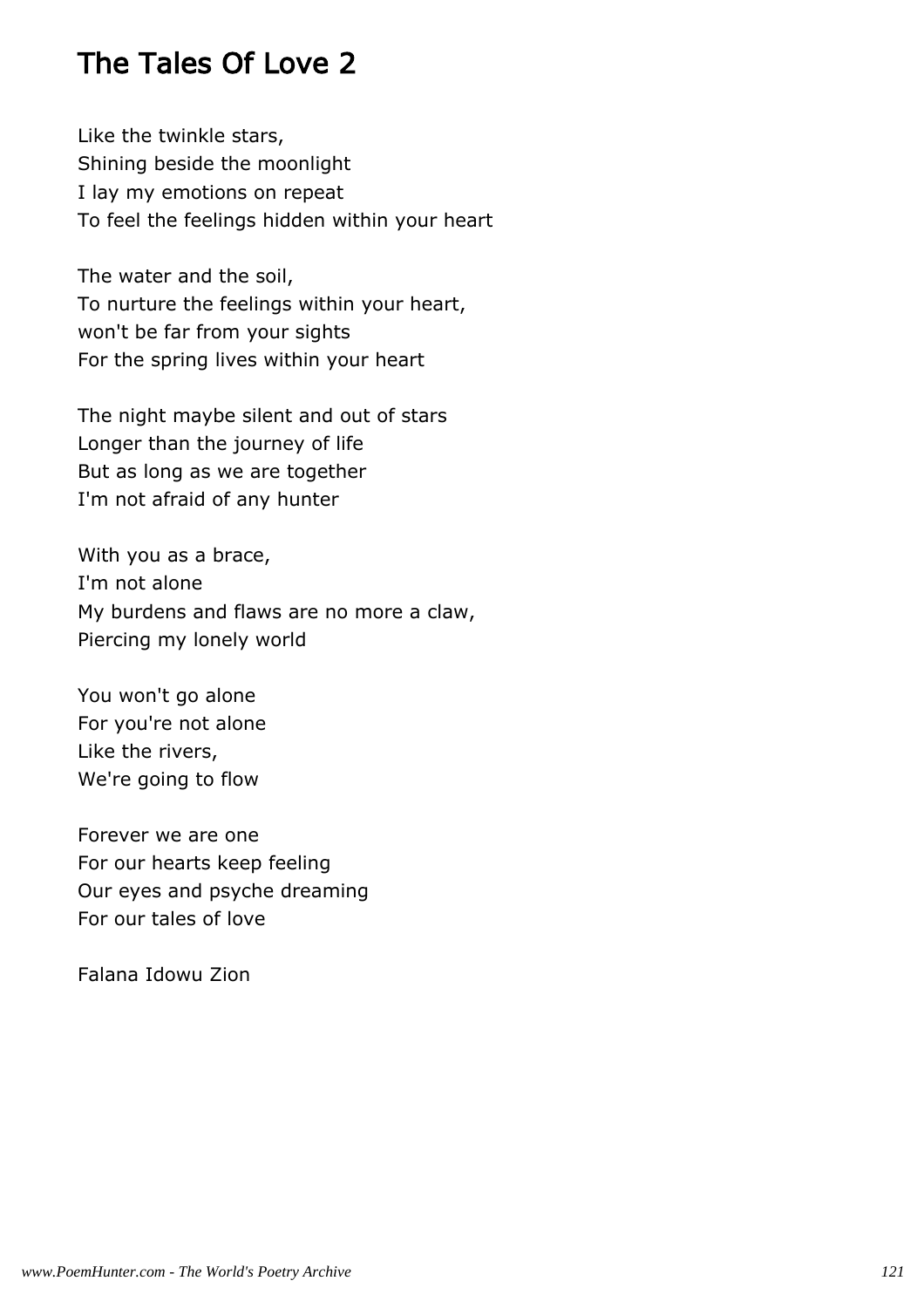### The Travelers

It was the time again For the word to set the world ablaze Like the moon shedding its light around its gaze We set out to dish His word at the unreached place

Imagination rolled down the memory lane As the bus jacked up and down like an unhasting clay River of thought swallowed our minds As we journeyed on the yellow dusty ground

Though the sky folded its light around its chest The bus stopped with its last breath We stepped down like a soldier with the word headed And knelt to be blessed from the heavenly realm

Under the flesh shrinking shining sky The village was paraded with the life-saving psalms As we tread the yellow dusty ground The villagers lost their breath in surprise

As the sky fly with the time His word became the village tapping hand Through the audio word hope-giving sound The villagers rests their hearts on their minds

We became the stars in their sky They became the ripped fruit on our land With God's word bounded with love The village became an isle of paradise

With their hearts kowtowing His heart They promised not to depart from His sight But with tears filled face They waved at us, as we fold our sky from their gaze

My experience on my 2018 Christmas Trip to an unknown land.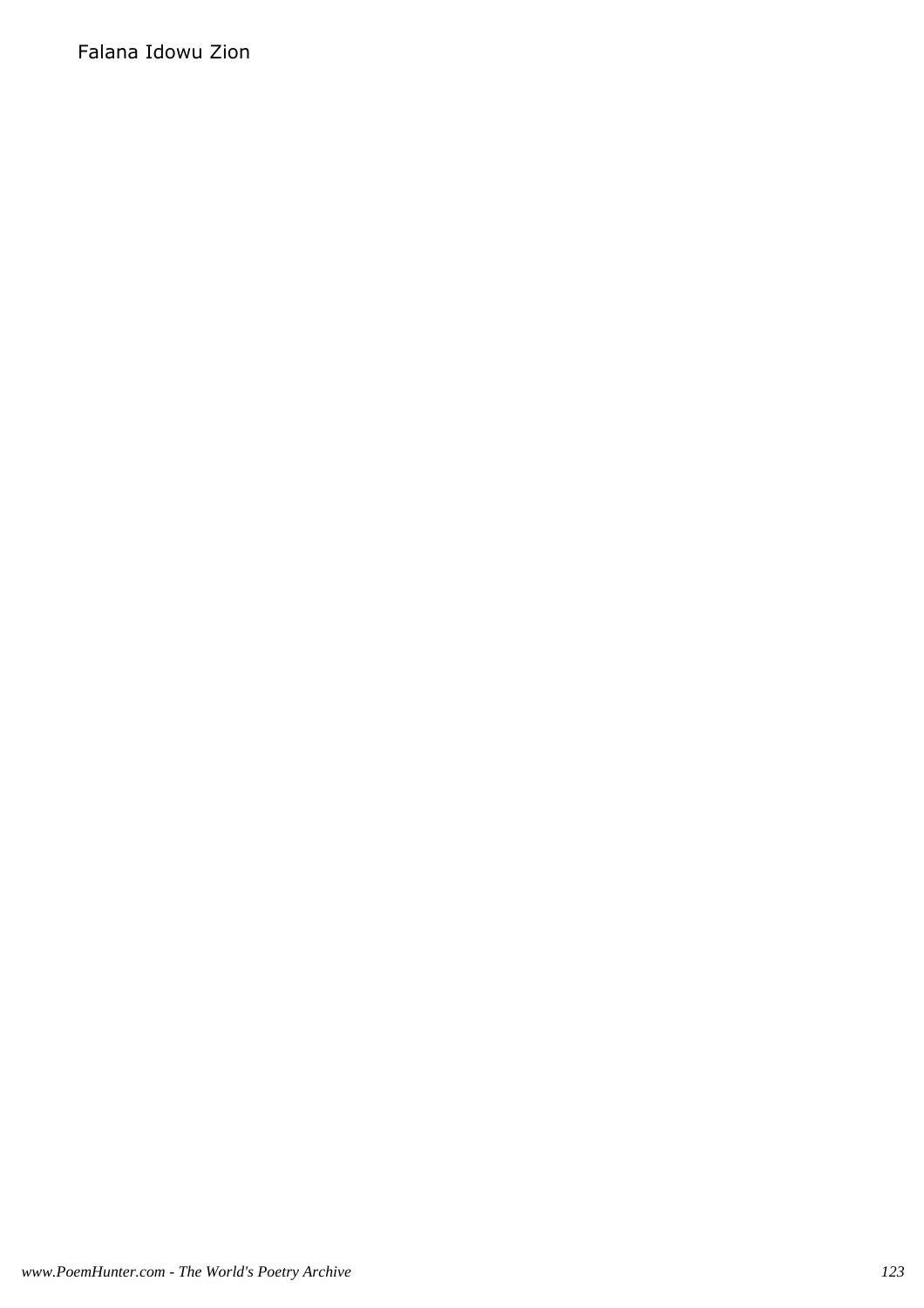## The World Of My Dream

I lifted my eyes to the hills To see the world of my dream I looked beyond the rivers to the seas To behold a world of peace

My sight faded away without a gaze My hope dried without a brace Imagination rolled down the memory lane For all I saw was a land trapped within a maze

I hoped for a land of grace A world of dove A land of a joyful brace But found a world of wolves

The world of my dream Alll is unconscious like a barren flower Everyone are painted with the moon As the hope of bright future became an ironical term

This is beyond a palabra Our thoughts is running into tears like a sunshine to rain In my world, change is a political term My world is a dream hard to right home about

In my land, Wishes and plans dry like a Summer's flower Fate is the thirsty land draining our mighty lack For poverty neither smile nor laugh

Nevertheless, the world of my dream Bring forth a new moon Let the shackles be loosed For all to have the hope to dare to dream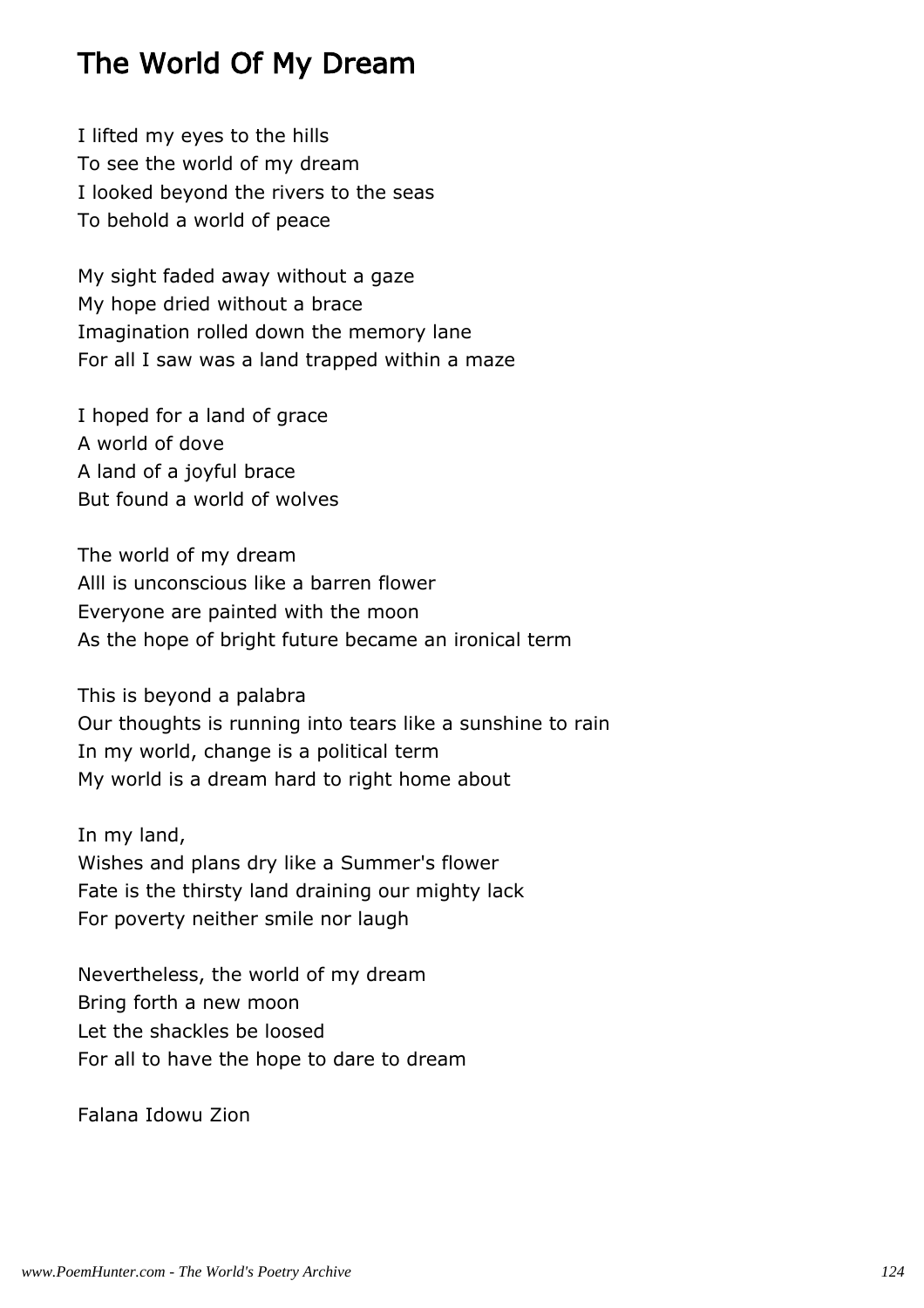# The World Of My Dream 2

I hope the world sees, the words the silent pen bleed And change their negative ways Making the world heaven on earth

But it seems the more the pen bleeds The more the violence increase How I wish they could see Beyond their normal routine

Child abuse, sexual immorality Killing and terrorism, speak not the changes I wish to see In this world I called my dream

Moral decadence Speaks out its words with ease Injustice keeps not its mouth shut How I wish justice speaks with its tongue touching its lips

Leaders are leaders They are no more readers They lead with authority Covering the word " serve"

How would they see? When the sight is becoming dark How would they speak? When their mouth is blocked with money

Citizens are becoming touts Turning themselves into slaves Seeking violently the paper That burns silently in fire

Well, if the night says & quot; I won't rest a night & quot; The sky promises to be out of stars The world glory in rags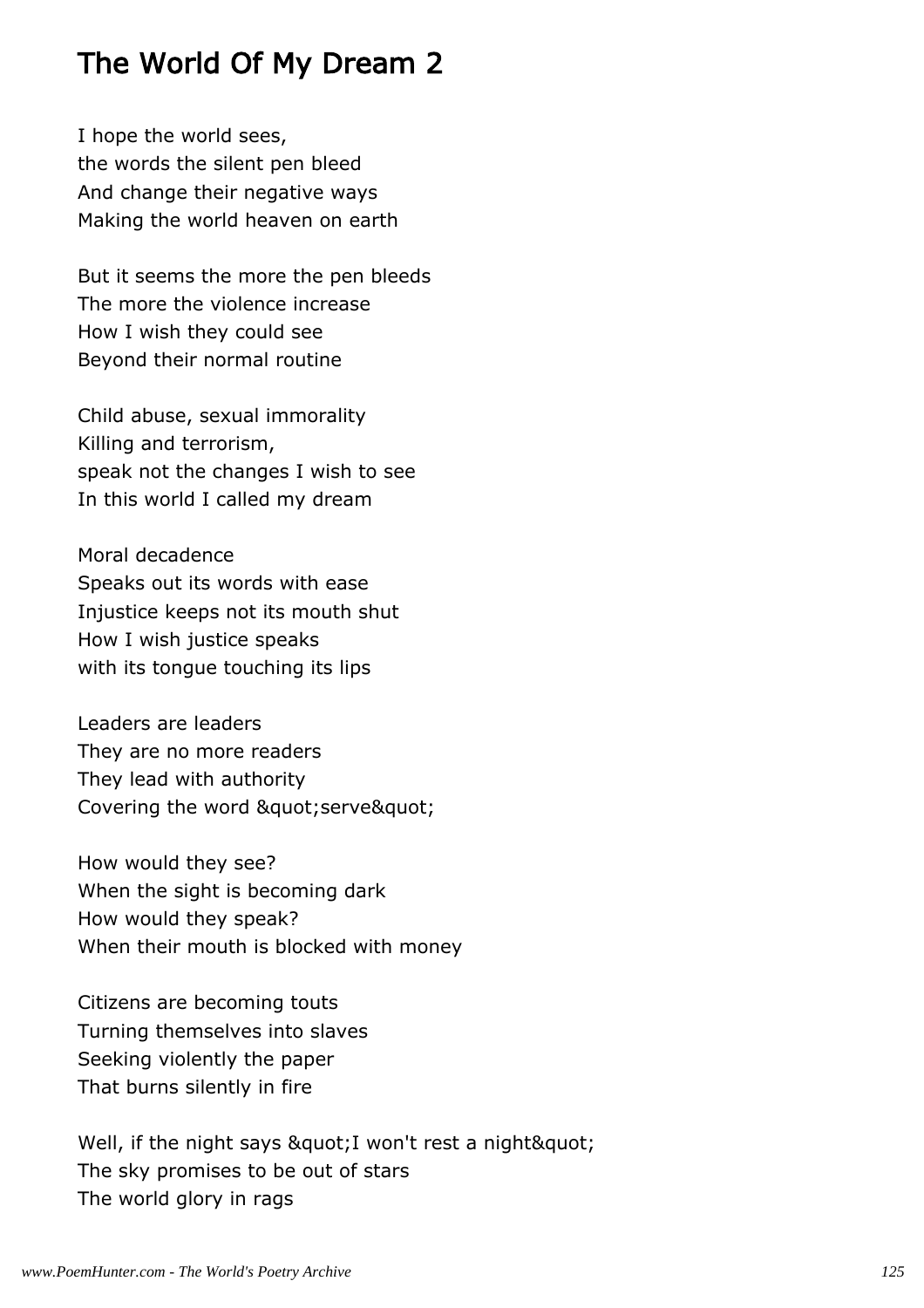I know one day, I'll surely leave the confused land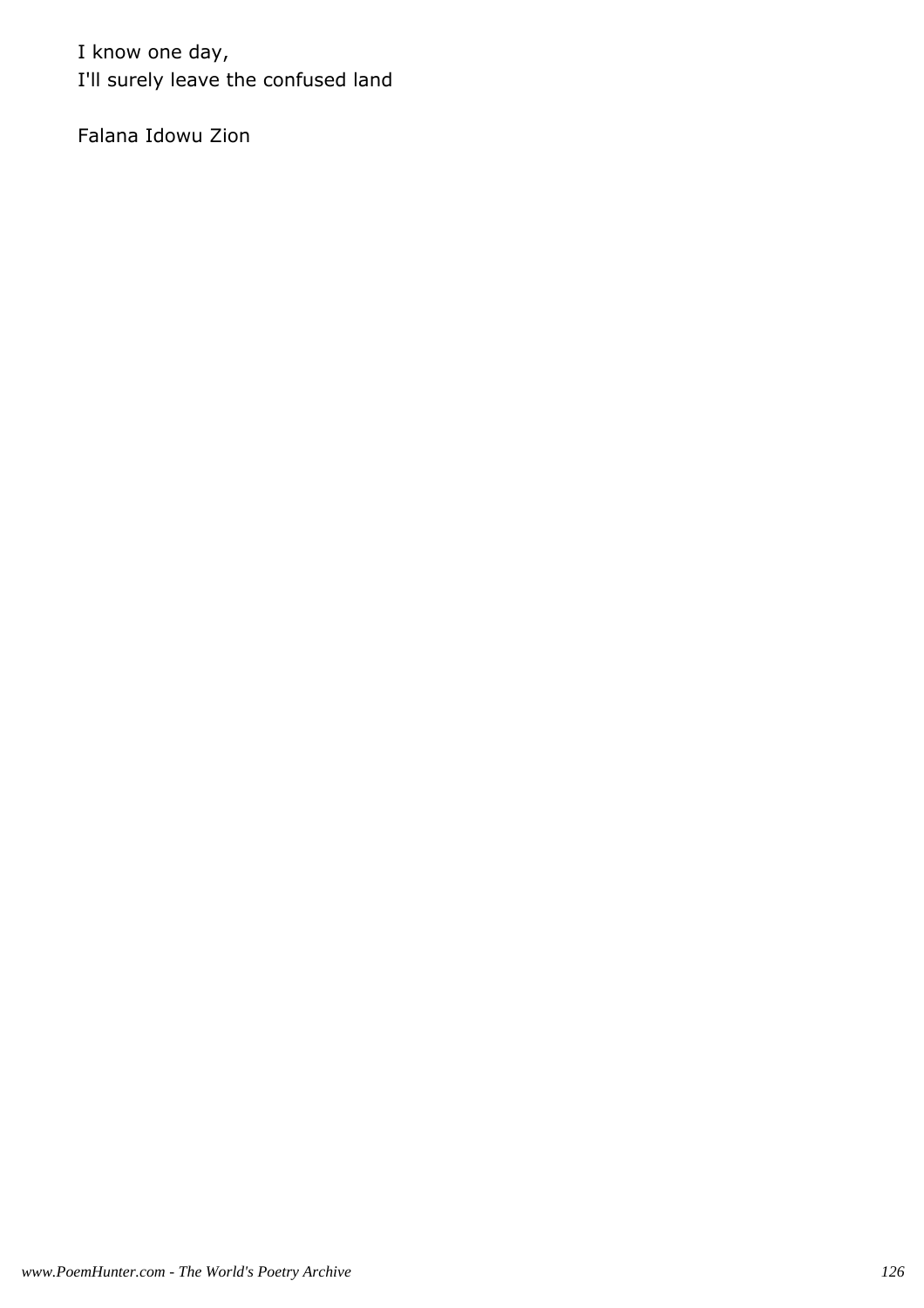# The Young Shall Grow 2

Lost without a thought, yet, the heart keeps saying " don't give up"...

The night hides the stars Yet, the sun keeps lifting its voice Saying, no sleep; no surrender

It seems the day is wicked and cruel Arrogantly kicking away the colorful stars But, the day speaks with its last breath Saying, everything has its time to manifest

The moon will glow The sun will shine The young shall grow It's just a matter of time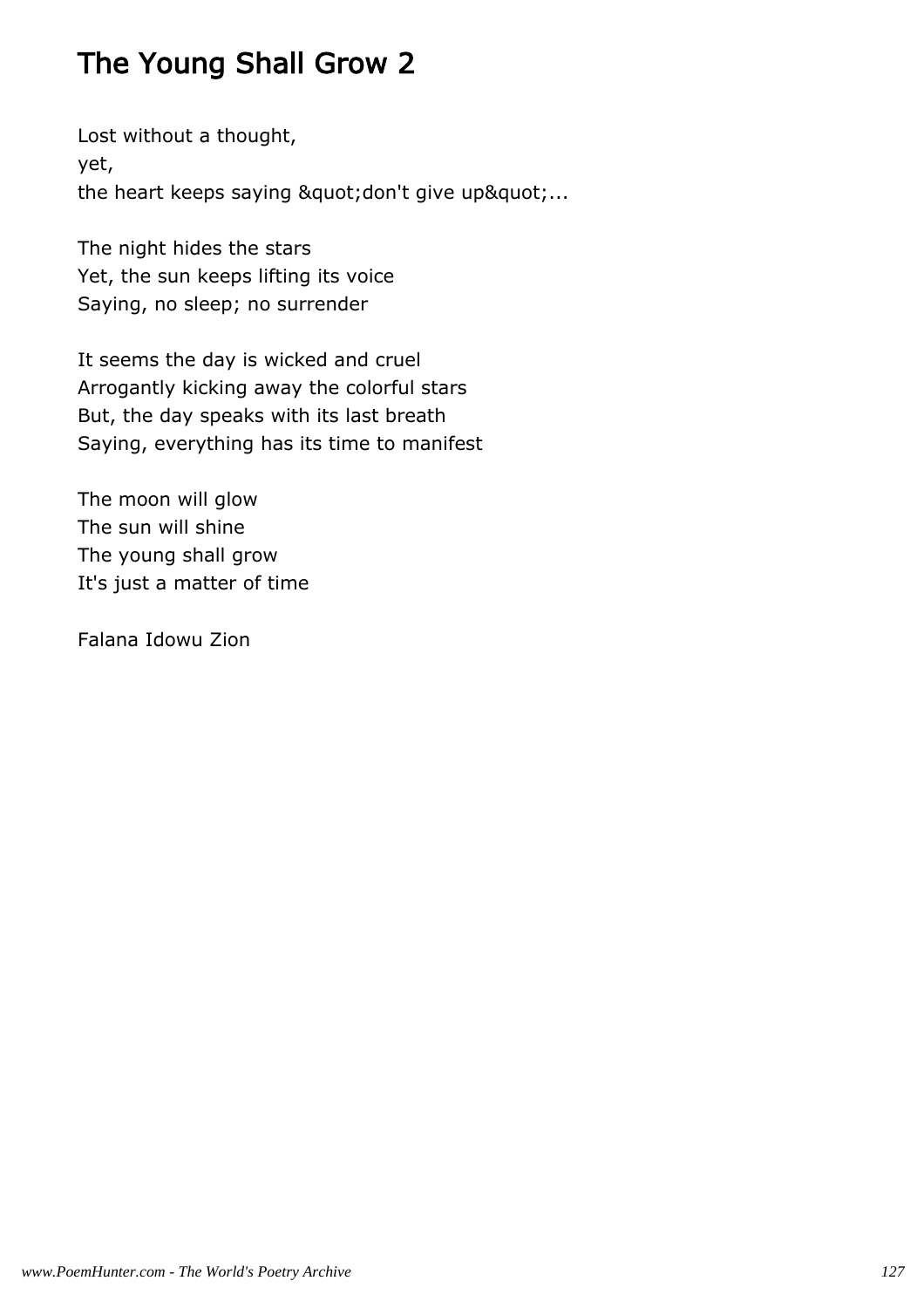## Time

You're unstoppable Your fist strong indomitable You swift without doffing your hat You count in the twinkle of an eye Are you not tired of running up and down?

I love the sound " tick tack" You set yourself on a track Changing the world and her fading sweets You differentiate between the sunrise and the sunset Between the day and the night

Wait, let me take my tie Hold your power to take a ride Let me fly reaching the sky How I wish you listen to my pleas And take me back to my nostalgic smile

You fly without wings We watch you fly as the pendulum swings We watch you move as you sing We gaze at you even as you clock life away You show us signs, you fade away

O Time, We can't hold but walk with you You blow away life from our sight You're duration of our existence on earth You wait for no man, we love you, even as you kick our lives to the past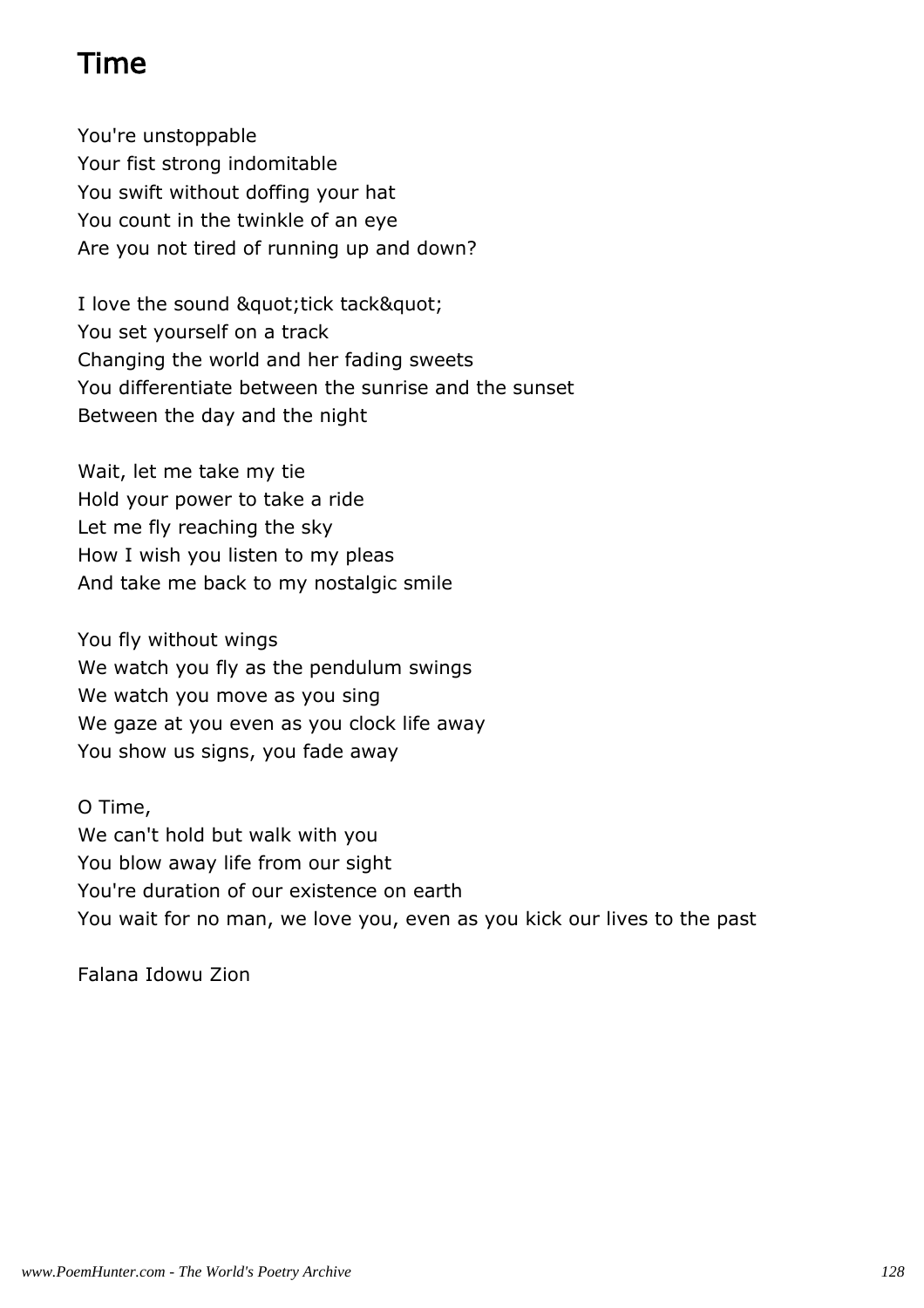### Trust

Trust is like a blade It has two sharp edges Holding it at the edge It might hurt your hand

Trust is the believe That something is good Honest and will not harm you And always safe and reliable.

Sitting down, Listening to the chirping of birds You can't trust anyone else, Except you first trust yourself

Trust lies in telling the truth Trust lies in you Depends on you And Determines you

Trust is the powerful tool, With which you can bind and loose Trust is valuable And Not analyzable

Trust is like a mirror You can fix it when it is not broken The trust you have in people Reflects in you

Trust like the day The night go for it to come Trust is the glue of life It's a sine qua non ingredient in effective communication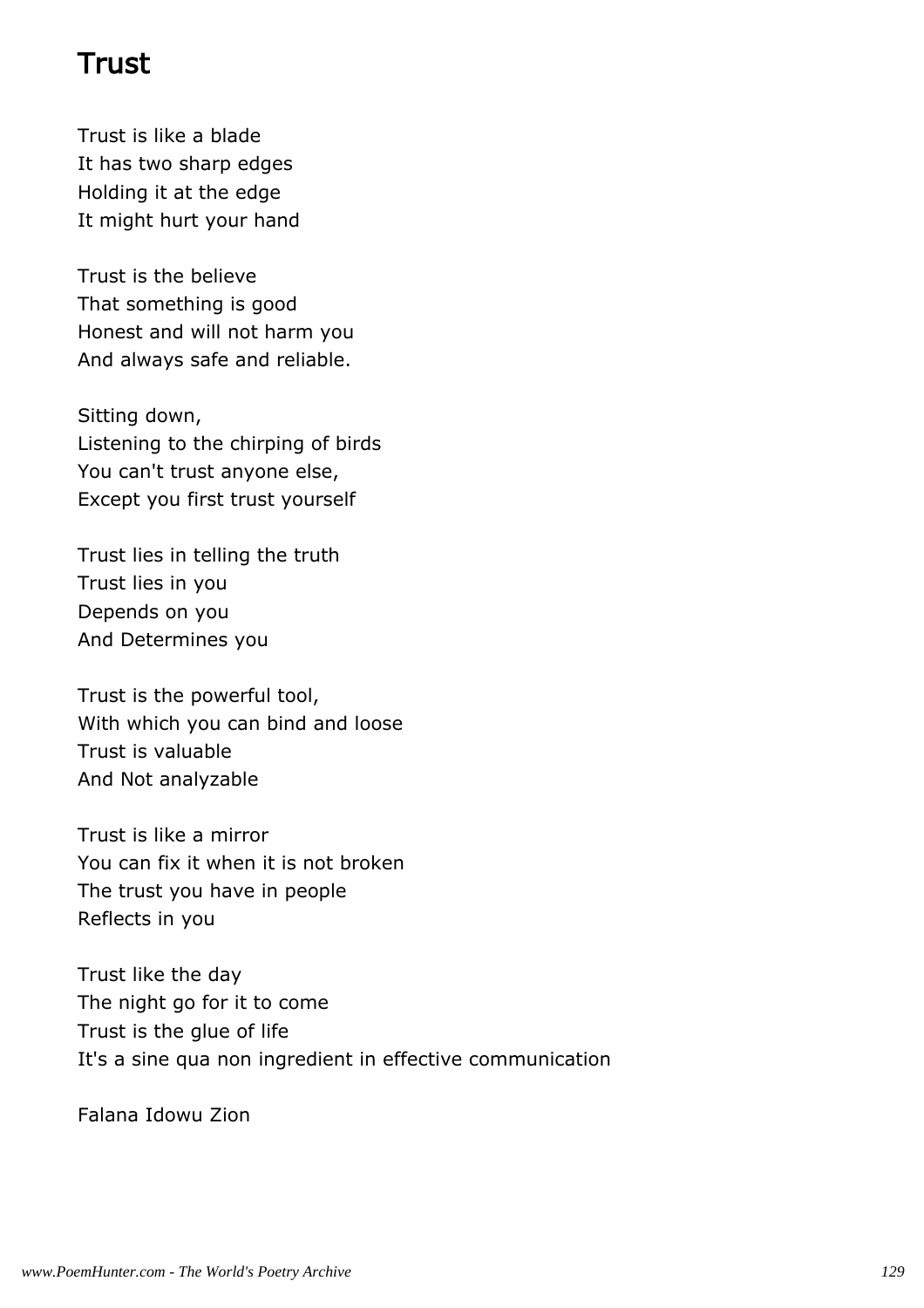### Under The Stars, You And I

Under The stars, You and I Heaven is not far from our sight Angels sitting beside our heart Bearing the witness in our heart

I can see your eyes meeting mine Your hands reaching for mine Our smile connecting with the stars Tonight, under the stars is you and I

Under the stars, you and I Disclosing all our wishes to the sky Leaning on each other's lap Beholding the stars in the sky

Under the stars tonight I feel your heart hugging mine I can feel the warmth of your heart As you wrap your heart in my arms

Under the stars tonight Tell me your weakness, I will tell you mine Show me your scars, I'll show you mine Hold my hand, Let's fly reaching the sky

The stars is the light Reflecting our colorful smile I throw my hands in the air Waiting for yours to entwine

Leaning my head on your lap I can recall my Nostalgic smile The warmth of my mother's arms Under the stars, is you and I

We were kids when we fell in love Not knowing what it was But tonight, under the stars is you and I Feeling deep the love in our heart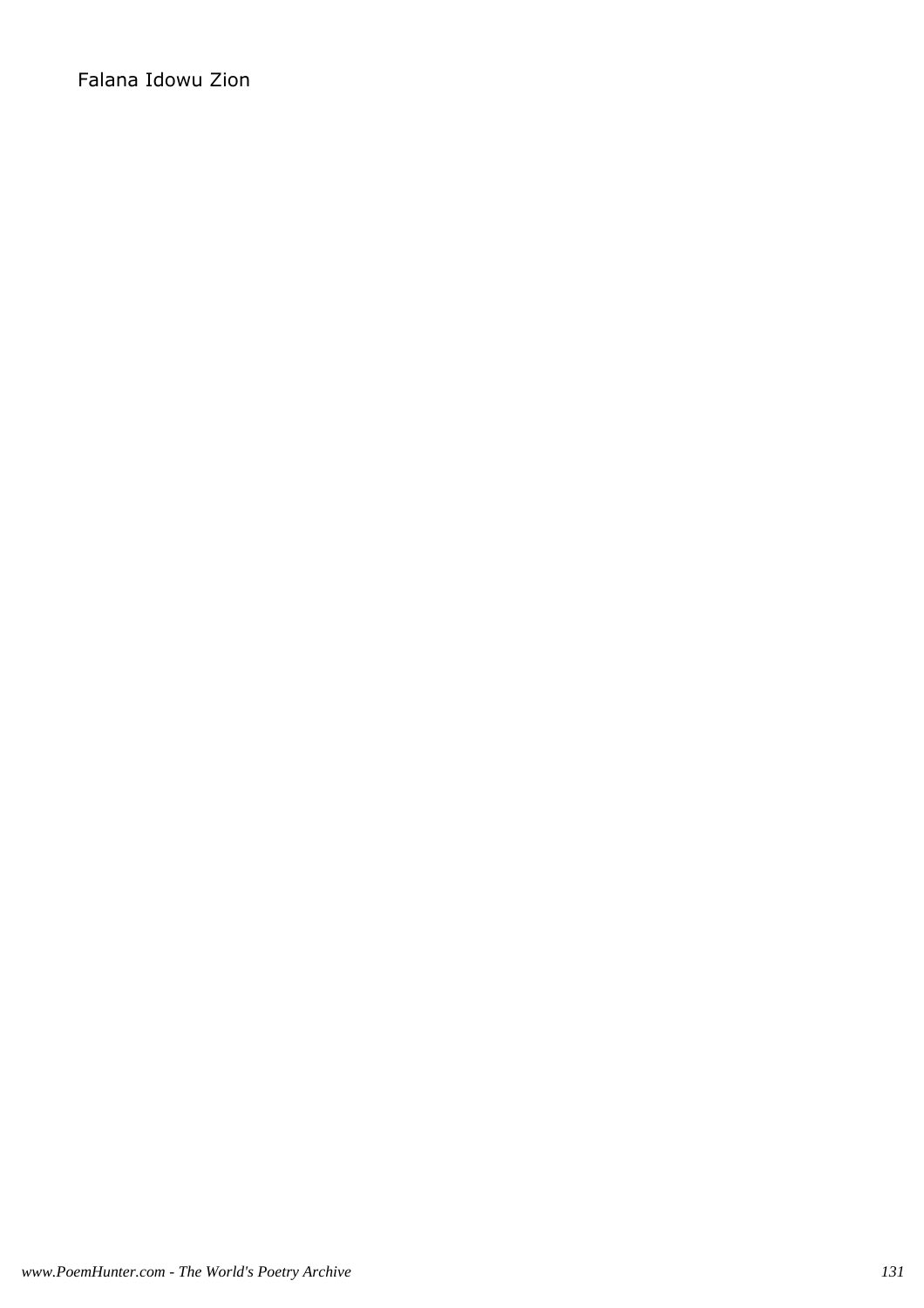# What's Me Without You

What's hope without the glory of dawn What's a flower without its charming power What's a king without a queen What's the moon without the night What's the time with a lifeless hour What's me without your beautiful smile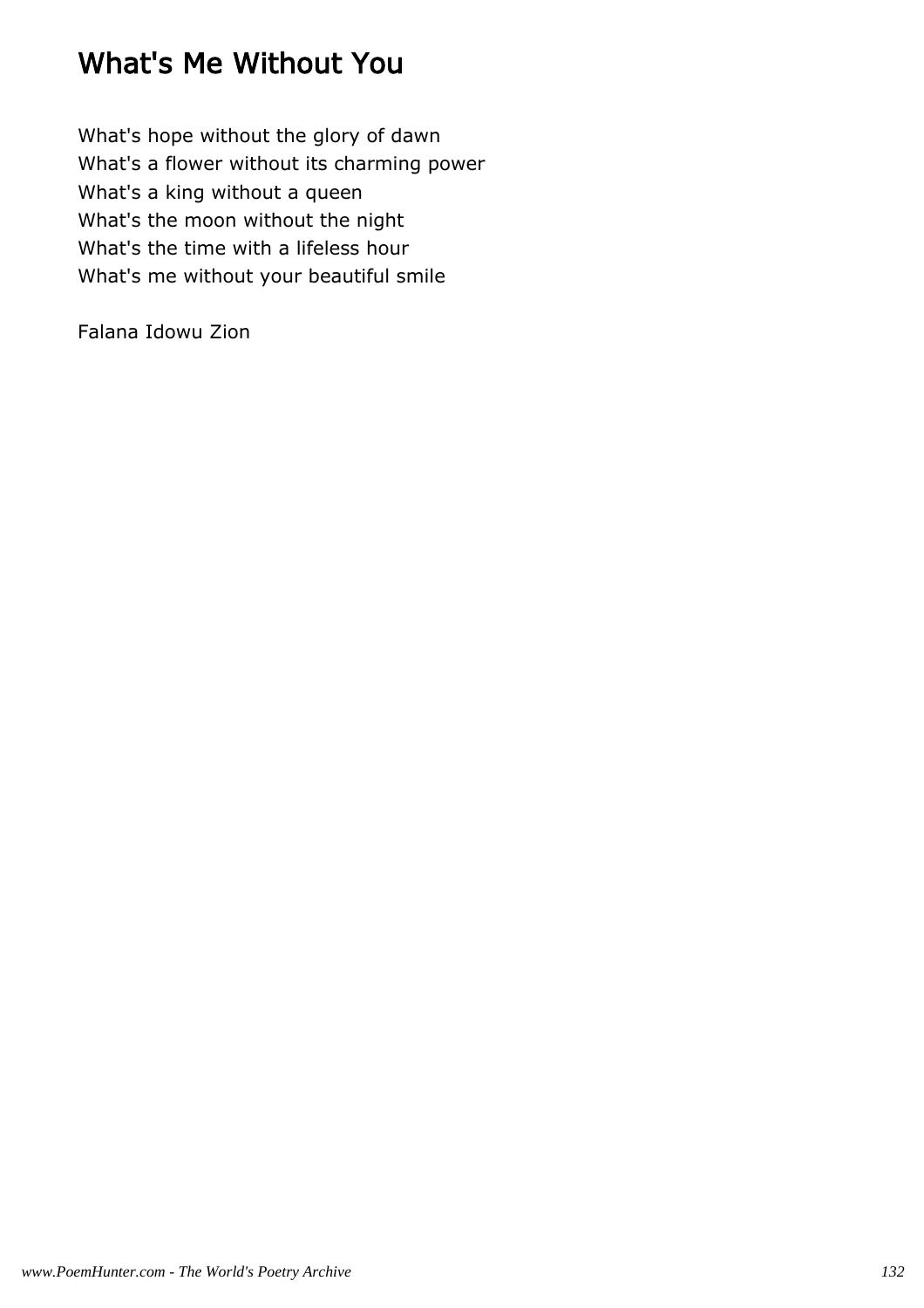## When I Think Of Who I Am

When I think of who I am Millions of expressions trigger my mind Tears of joy at a side Tonnes of hurt at the other hand

When I think about myself I see a boy lost in darkness Beautifully painted with the stars With the hope that he'd shine

When I think of who I am I cry, I laugh and dance For where I am is a bittie of love And a mean of hurt

I wish grace is not far from my sight, my gaze shines and never turns black For the man within my heart, Is controlled by the wind called life

When I think of who I am I close my eyes and cry out loud Wind of burdens and flaws Fill up my lonely world

When I think of who I am I see life and check where I am To seek the wit of my psyche Maybe I'm still on the right path

When I think about myself I picture my world and my strength The hurt, the love and the stress But at the end, I see beyond life To behold a flesh giving up to death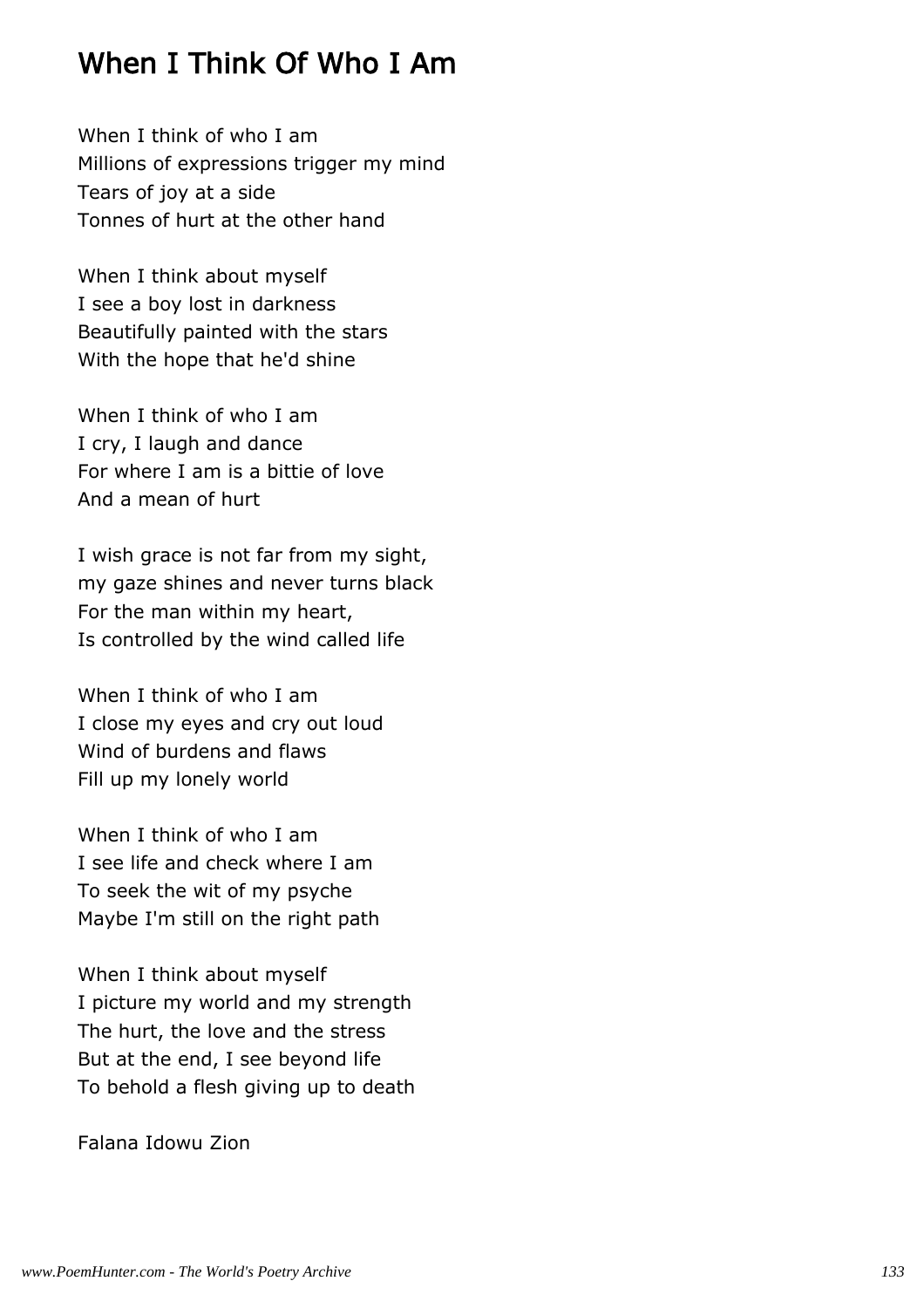### When The World Unite

When the world unite Wars would stay benight Like the moon and the stars The world would be an isle of paradise

When the world unite Our joy would reach the stars Our love like the home above the sky We would fly reaching the sky

When the world unite All would grow in peace and might Our future would be beautiful and bright Like the snowflakes falling from the sky

I hope the world unite So there would be no goat or cat But a group of animals No rebel or elite But humans running together the race of life

There would be no black or white No Giant or dwarf But a group of human Running to the field of stars If the world unite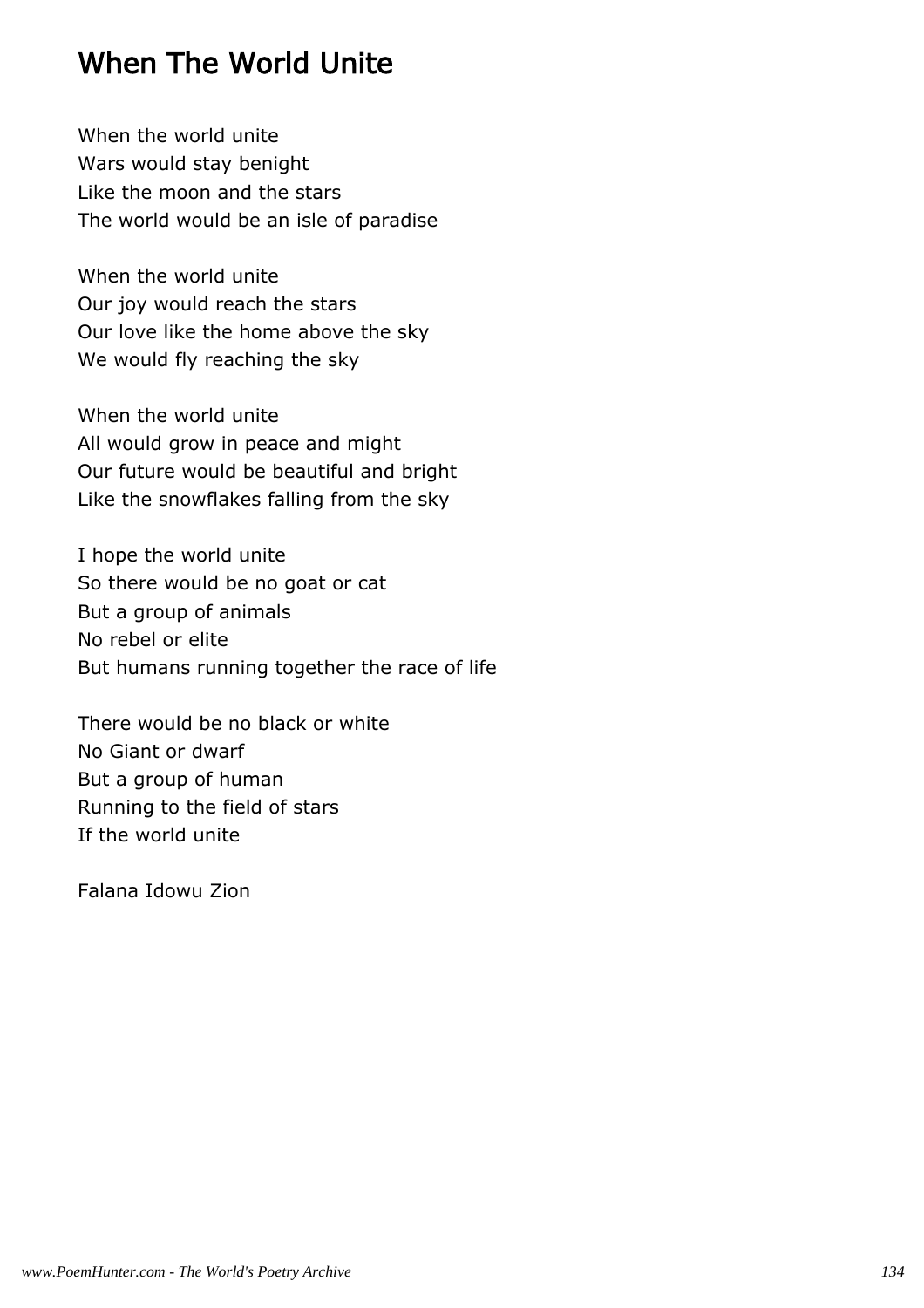### Where Do Broken Dreams Go?

I'm lost without the hope of being found I'm swallowed by a river of thoughts I'm broken beyond repair My mind is giving up to the soul Where do broken dreams go?

Come ye the brainy souls Come to feed my thirsty soul I'm lost in the world unknown I'm sitting on my indefatigable throne Where really do broken dreams go?

Where do broken dreams go? Are they lost in Hades or the world unknown Are they lost in the sky or hidden in the stars Tell me they've gone to rest a night, For them to come back alive

Where do broken dreams go They can't be burried in the ground, I know Or mixed with the river and flow For they are more than the space of earth alone

Where do broken dreams go? I think they back out like an army on retreat To sit comfortably on their throne Since the dreamer is long gone and lost I hope I'm not wrong or cheated by thoughts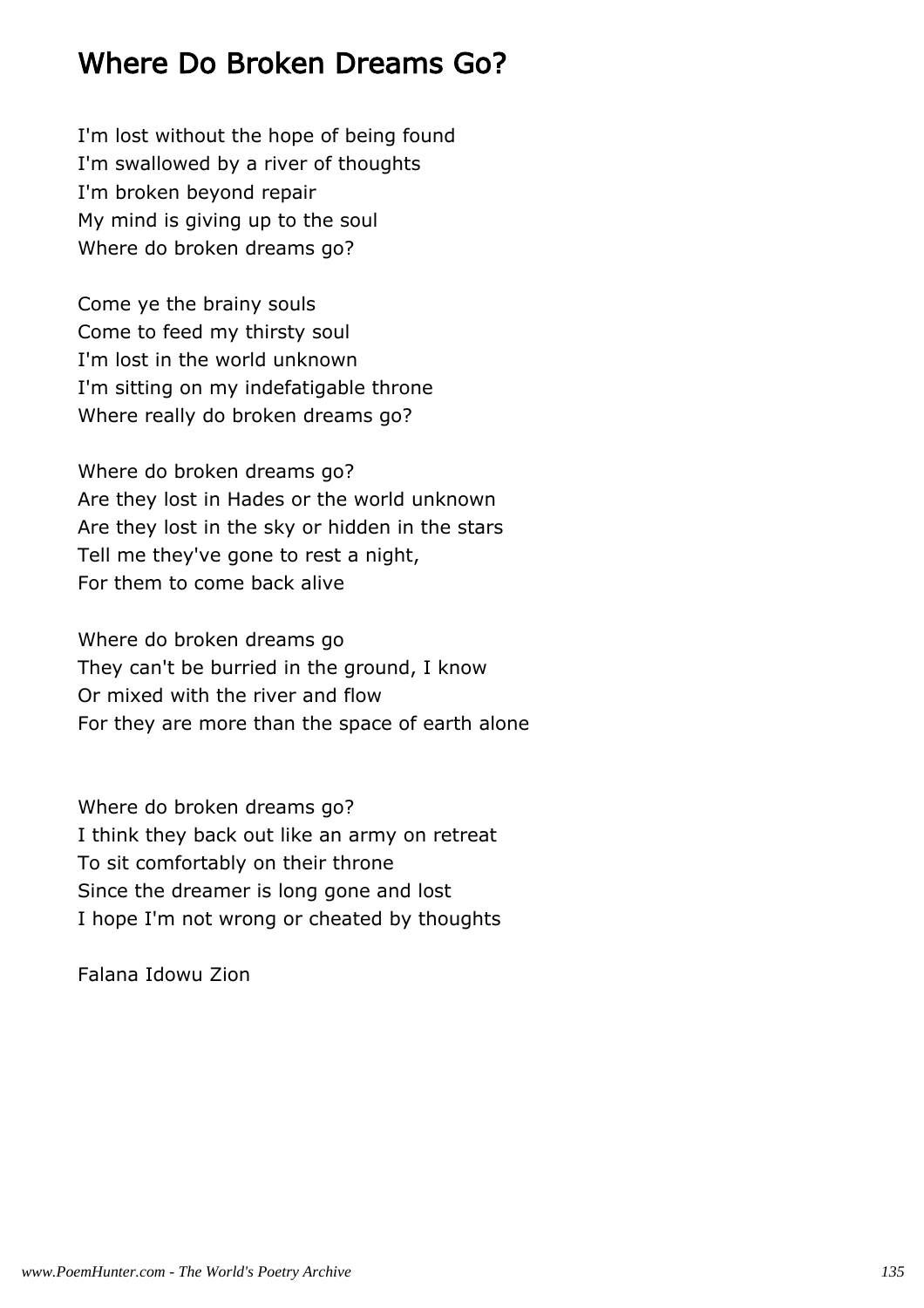#### Where Were You?

Where were you? In that silent night Where were you, During the dark time

Where were you? When the oceans held its tide When the life held the time all to take a life

When the rivers flowed, Without looking back When the moon and the stars Fell on the happy heart Where were you?

When all looked blurry, Like a saddening story When the pages were no more glaring Where were you

When the pages were about to close When the tree was about to crumble Where were you, where were you O ye the breath of life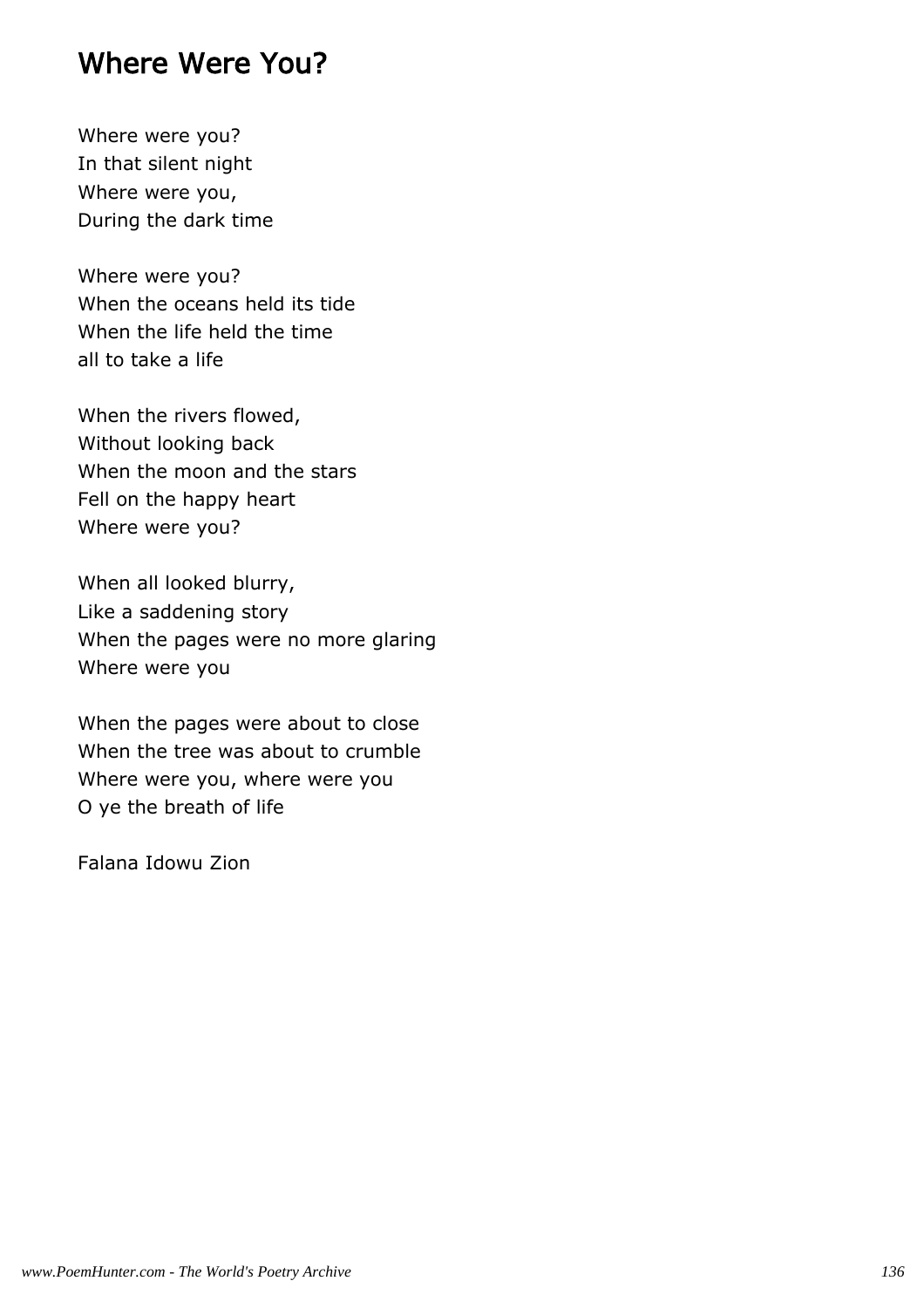### Why We Write

O world, Why are you so curious about why we write? ..... Gather around to listen to my heart The answer to your question I'll not hide For my tongue won't cleave to the roof of my mouth

In the fire, The shadows dance In the sky, The clouds fly Without an edge, The word triggers the mind

Would you ask the earth, why do you spin? Would you ask the stars, Why they shine? We write therefore, To tell the world we are alive

Sometimes we are drenched by thoughts Sometimes we are broken beyond repair Sometimes we smile with the sky But amid all these, We express our mind

Sometimes we become thought Most time, we are short for words Often time, we fabricate the silent words, That piece the lonely world

Our inks paint the white sheet black Some call it an art Our feelings we twist with figure of speeches Some come around to call it an expression But, we know within our hearts, That our words are not just a bunch of art We call them impact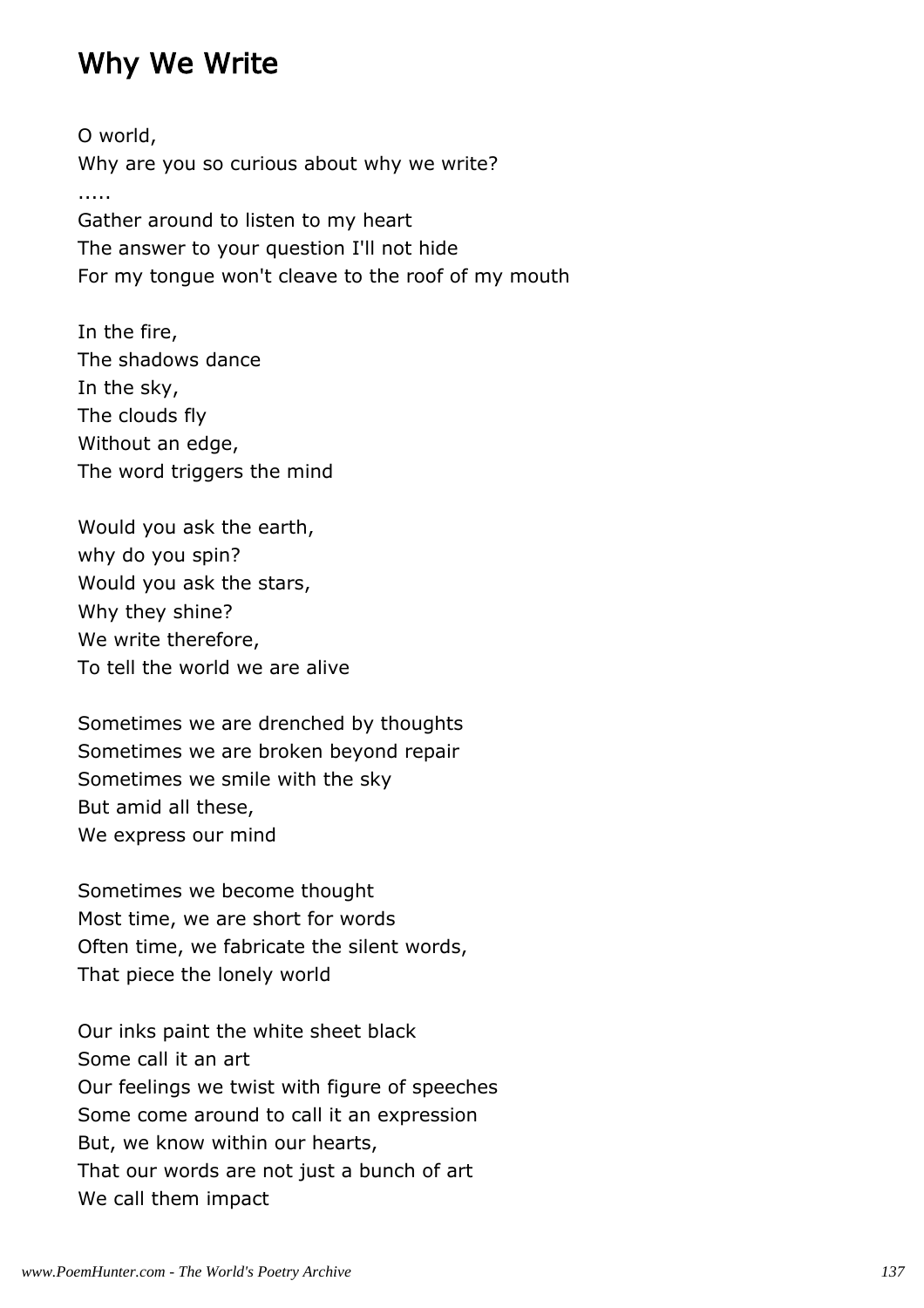With the hope that it'll never die

Nevertheless, This writing, We don't need claps for appreciation Neither do we need awards for celebration For we write not just for these, But for ourselves, the love, and the joy within….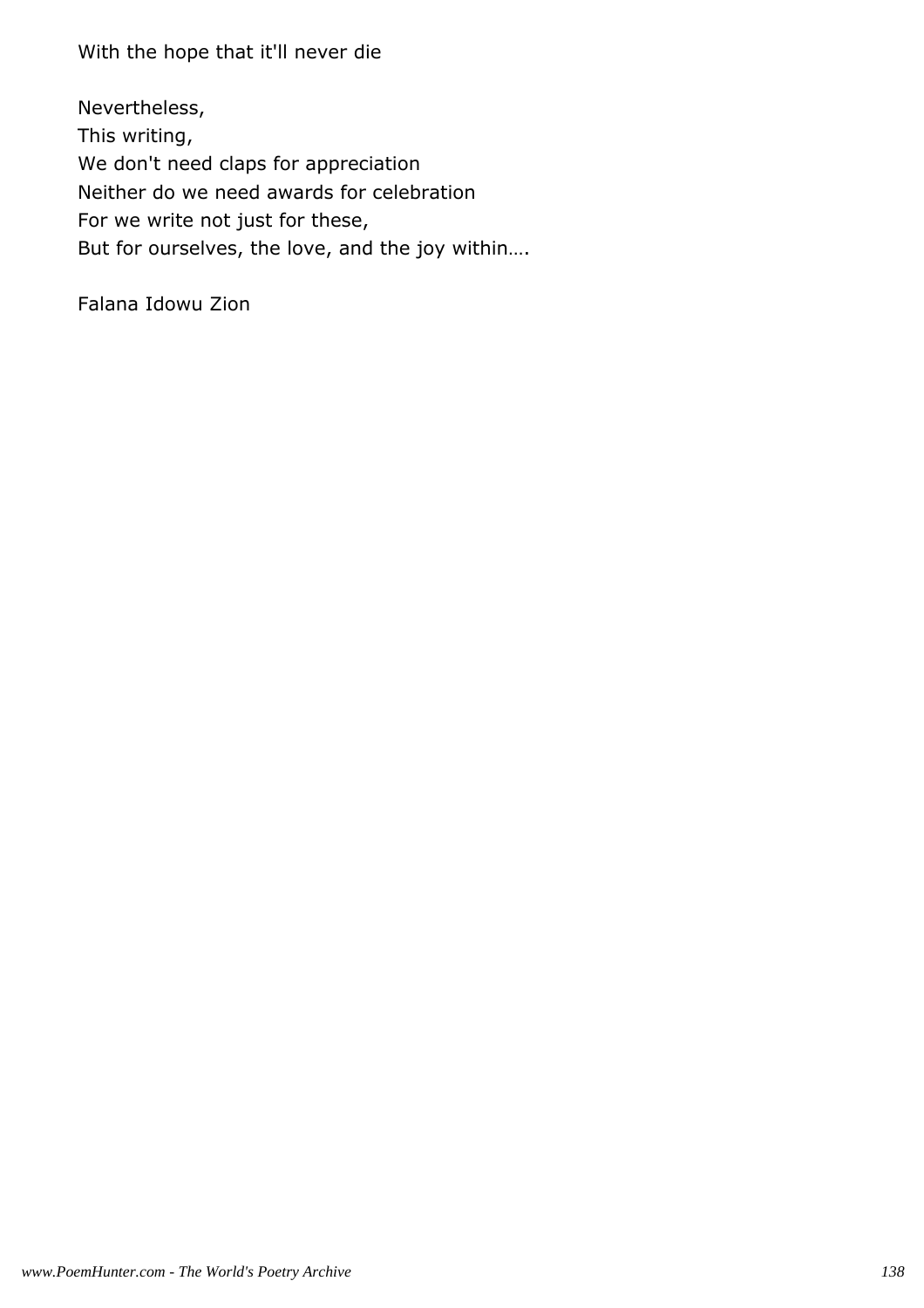### With You As A Brace

Like the twinkle stars, shining beside the moonlight I lay my emotions on repeat Even as we fly through the colorful sky

The water and the soil Surely won't be far from our sight The love won't die Since the spring lives in our hearts

The night may be silent and out of stars Longer than the journey of life But as long as we are together I'm not afraid of any Hunter

With you as a brace, I'm not alone My burdens and flaws Are no more a claw Piercing my lonely world

You won't go alone For you're not alone Like a river, We're going to flow

Our hearts will keep on singing Our eyes dancing As our psyche, Tell the frabjous tales of love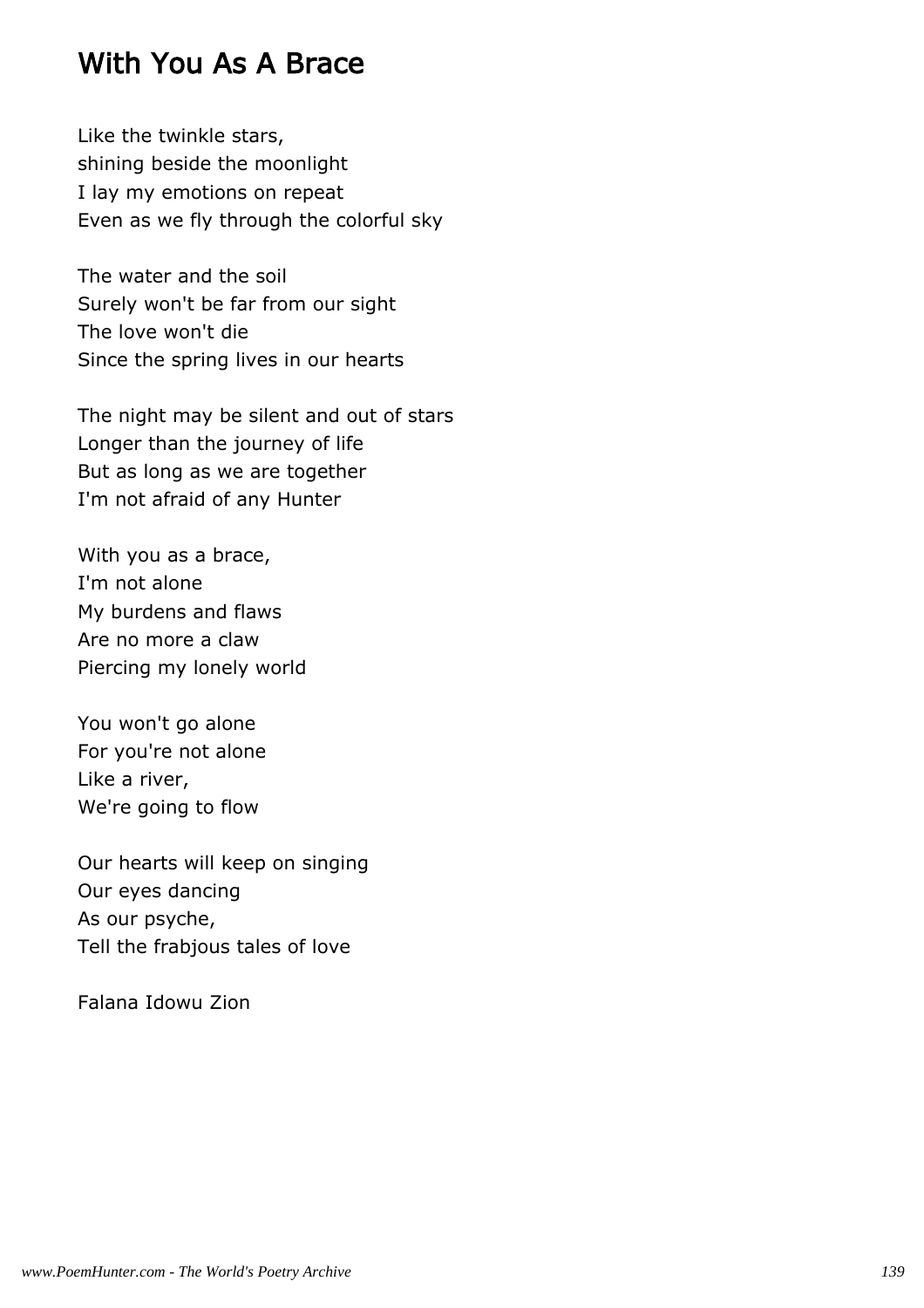## You Didn't Say You'll Go

We talked a few minutes ago We dialogued and we roll But you didn't say you'd go And you played along as we flow

We were here wining and dining We merry with our hearts And you didn't show us a sign That your works would be left behind

Now, our aims are abandoned Our world is lost for words Our hope is no more For we are no more complete, We've reduced by one

Our prayers and hope Our tears and dying souls Are painted with the stars

We are now peerless We are braceless We wish you rise from the grave And free yourself from the stinky throne

You didn't promise you'd go For us to cry for you to know That we love you with our hearts May be your soul would consider our hearts And spare us your life

You're a man of lovely heart But now you're nowhere to be found Nevertheless, we belief and we brace our hearts That your lovely heart and works Would stand by you in the home above the sky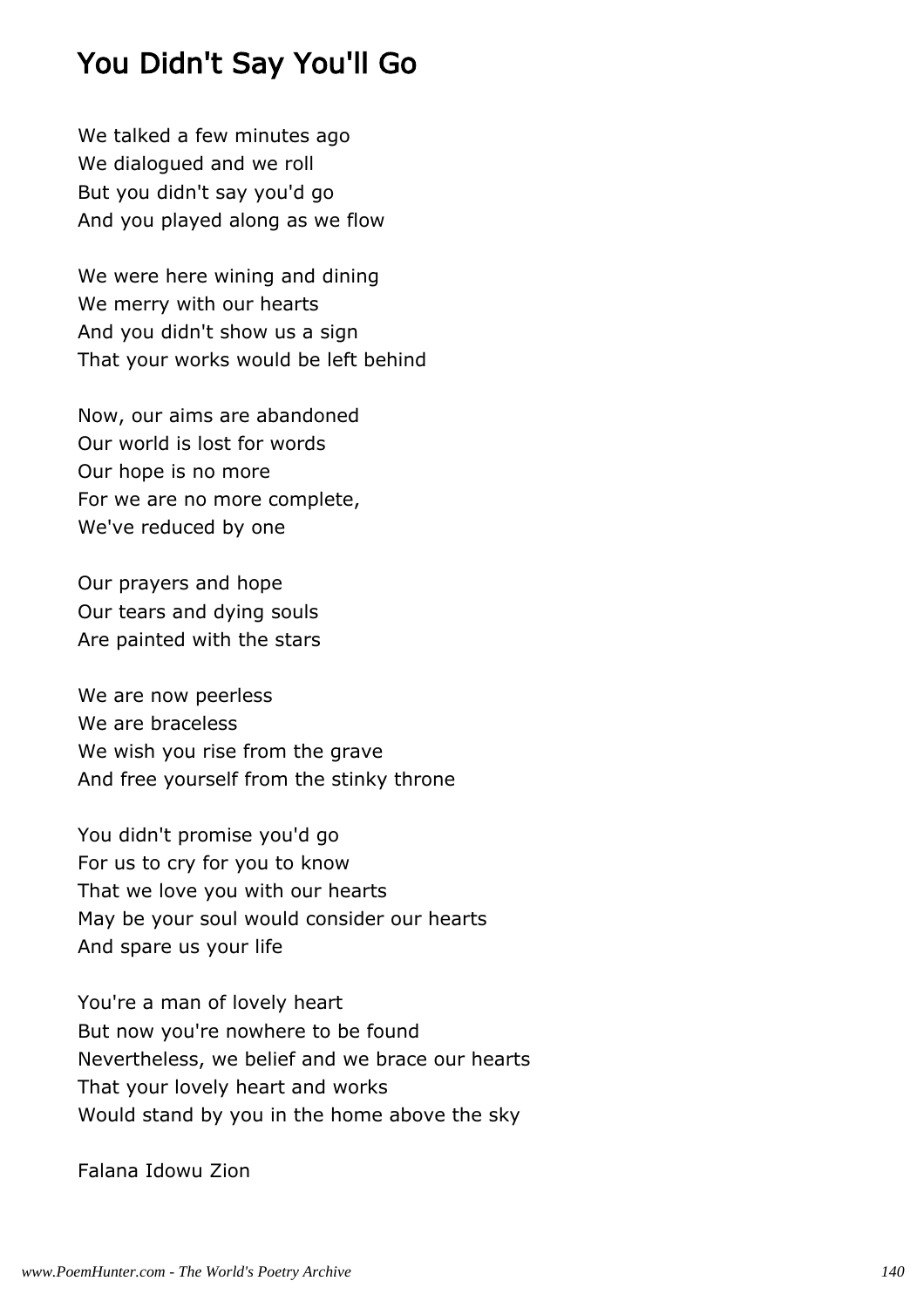## Your King Is On The Way

I don't believe in epistles, They may fail without a direct thought I trust not in long texts They may go beyond my context

I put not my faith in the night It changes concurrently with time I glory not at the sight of the sun For it dances to tune of the evening gong

The flower's scent I perceive not for long For me not to adapt to its seduction The rainbow I focus not much on To avoid its breathtaking illusions

Nevertheless, On you I wish I fix my gaze My hunger I wish you set ablaze For me not to be carried away

Beloved, Behold not the face of the prince For you not to fall for his seductive strings Bridle your heart, Wrap your feelings around your waist For your king is on the way.